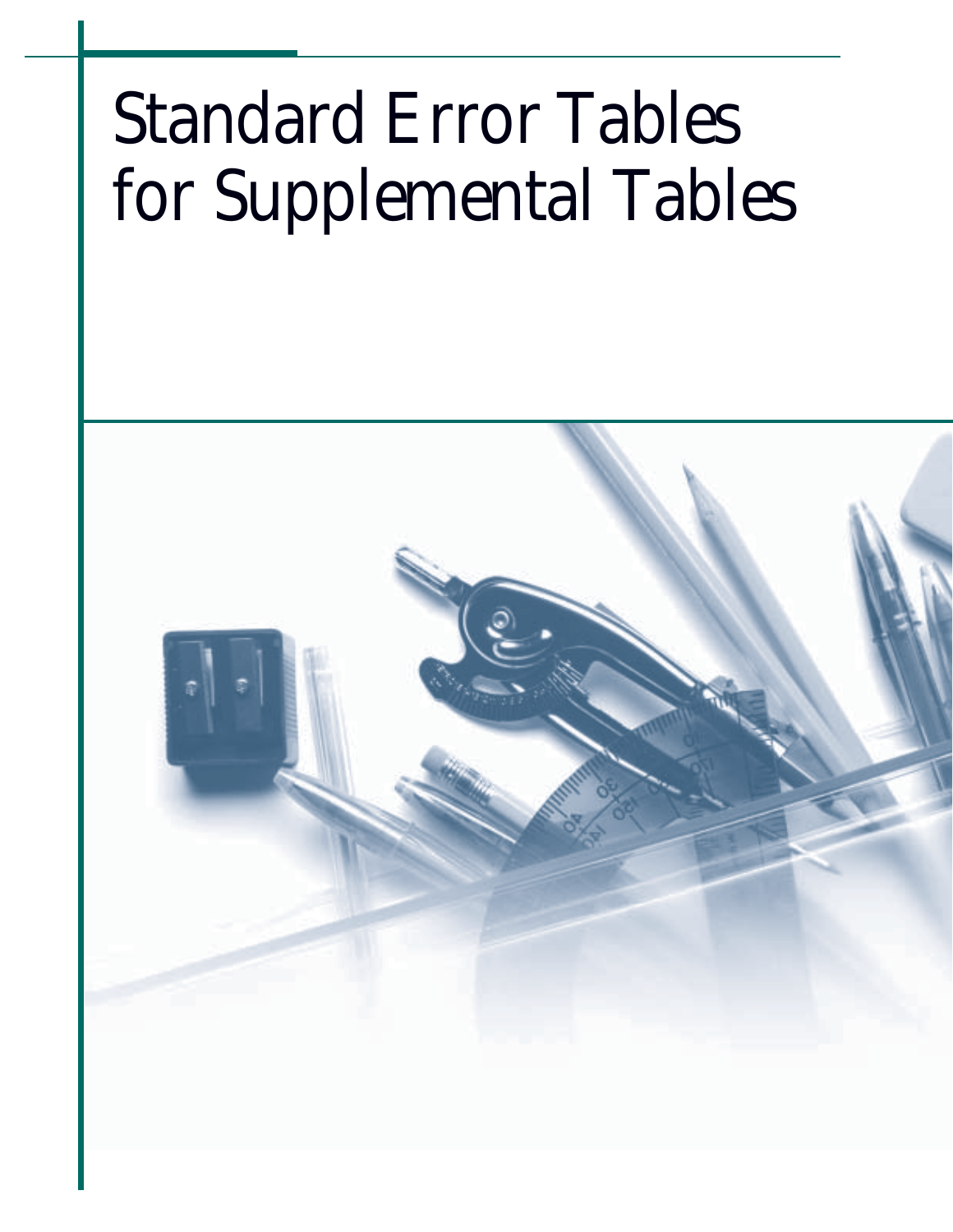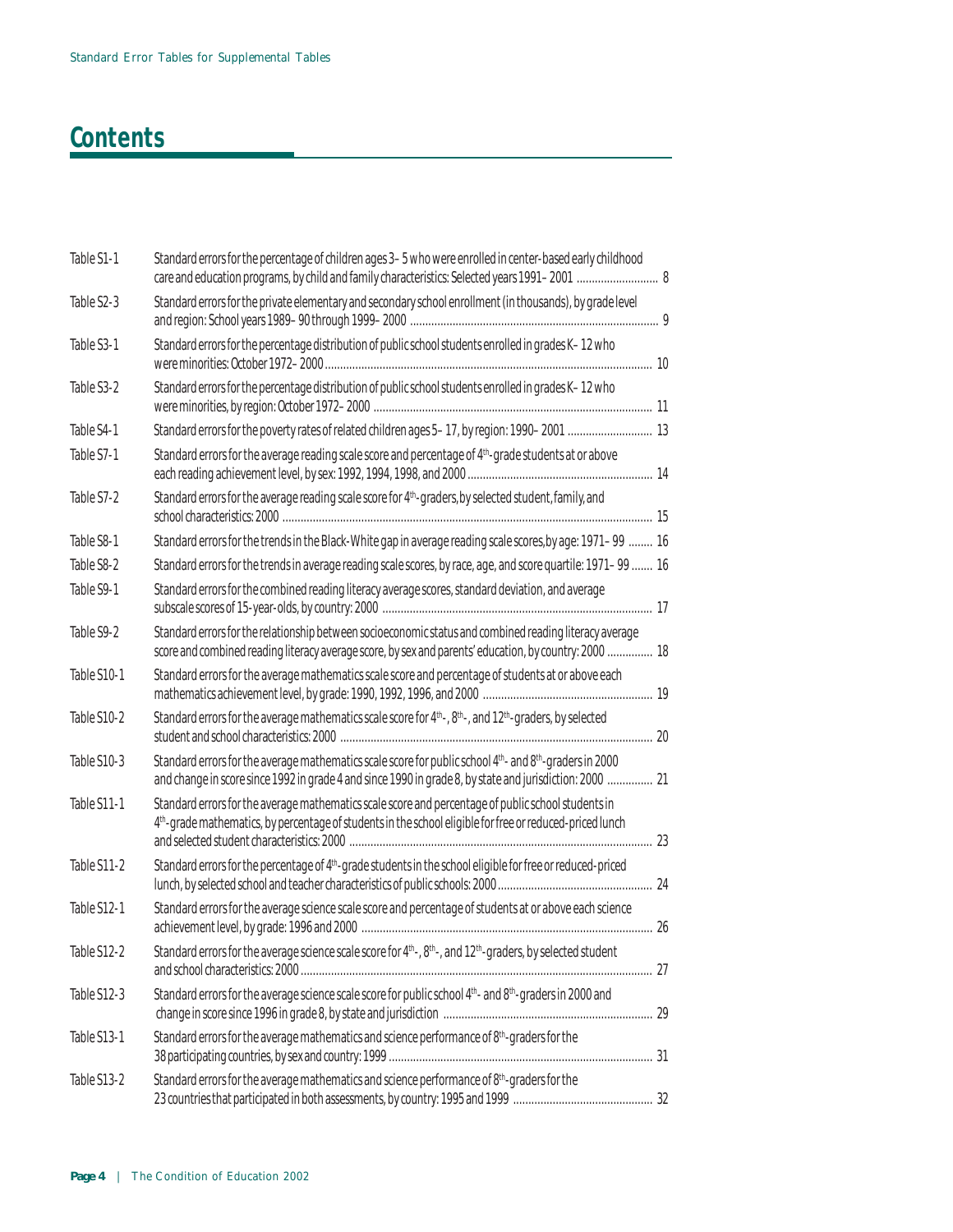### **Continued**

| Table S13-3 | Standard errors for the score difference from the international average for the 17 participating countries,                                                                                                                                         |  |
|-------------|-----------------------------------------------------------------------------------------------------------------------------------------------------------------------------------------------------------------------------------------------------|--|
| Table S14-1 | Standard errors for the percentage of the population age 25 and above who reported being in excellent                                                                                                                                               |  |
| Table S16-1 | Standard errors for the median annual earnings (in constant 2000 dollars) of all wage and salary                                                                                                                                                    |  |
| Table S16-2 | Standard errors for the ratio of median annual earnings of all wage and salary workers ages 25-34 whose<br>highest education level was grades 9-11, some college, or a bachelor's degree or higher, compared                                        |  |
| Table S16-3 | Standard errors for the ratio of median annual earnings of all male to all female wage and salary workers                                                                                                                                           |  |
| Table S16-4 | Standard errors for the difference in average annual earnings (in constant 2000 dollars) for all wage and salary<br>workers ages 25-34 between the highest and the lowest quartiles, by sex and educational attainment:                             |  |
| Table S16-5 | Standard errors for the percentage of young adults ages 25-34 whose highest education level was a<br>high school diploma or GED and whose annual earnings were higher than the median, and the highest                                              |  |
| Table S17-1 | Standard errors for the percentage distributions of 8 <sup>th</sup> -, 10 <sup>th</sup> -, and 12 <sup>th</sup> -grade students according to how<br>many school days they missed in a 4-week period, and average percentage of their total absences |  |
| Table S17-2 | Standard errors for the percentage distributions of $8th$ , 10 <sup>th</sup> -, and 12 <sup>th</sup> -grade students according to how<br>many days of school they missed in a 4-week period, by reason for absence, and according to how many       |  |
| Table S18-1 | Standard errors for the percentage distributions of 12 <sup>th</sup> -graders according to their ratings of school work's<br>meaningfulness, courses' degree of interest, and the importance of their school learning in later life,                |  |
| Table S18-2 | Standard errors for the percentage distributions of 12 <sup>th</sup> -graders according to frequency of engaging in<br>three activities related to effort in school, by sex, high school program, and average grades:                               |  |
| Table S19-1 | Standard errors for the status dropout rates of 16- to 24-year olds, by race/ethnicity:                                                                                                                                                             |  |
| Table S19-2 | Standard errors for the status dropout rates and number and percentage distribution of dropouts                                                                                                                                                     |  |
| Table S20-1 | Standard errors for the percentage of high school completers who were enrolled in college the<br>October after completing high school, by family income and race/ethnicity: October 1972-2000  47                                                   |  |
| Table S20-2 | Standard errors for the percentage distribution of high school completers who were enrolled in college the<br>October after completing high school according to sex and type of institution: October 1972-2000  48                                  |  |
| Table S20-3 | Standard errors for the percentage of high school completers who were enrolled in college the October                                                                                                                                               |  |
| Table S24-1 | Standard errors for the percentage of low- and middle-income 1995-96 beginning postsecondary<br>students who persisted, by receipt of Pell Grant, type of institution, SAT/ACT scores, and high school                                              |  |
|             |                                                                                                                                                                                                                                                     |  |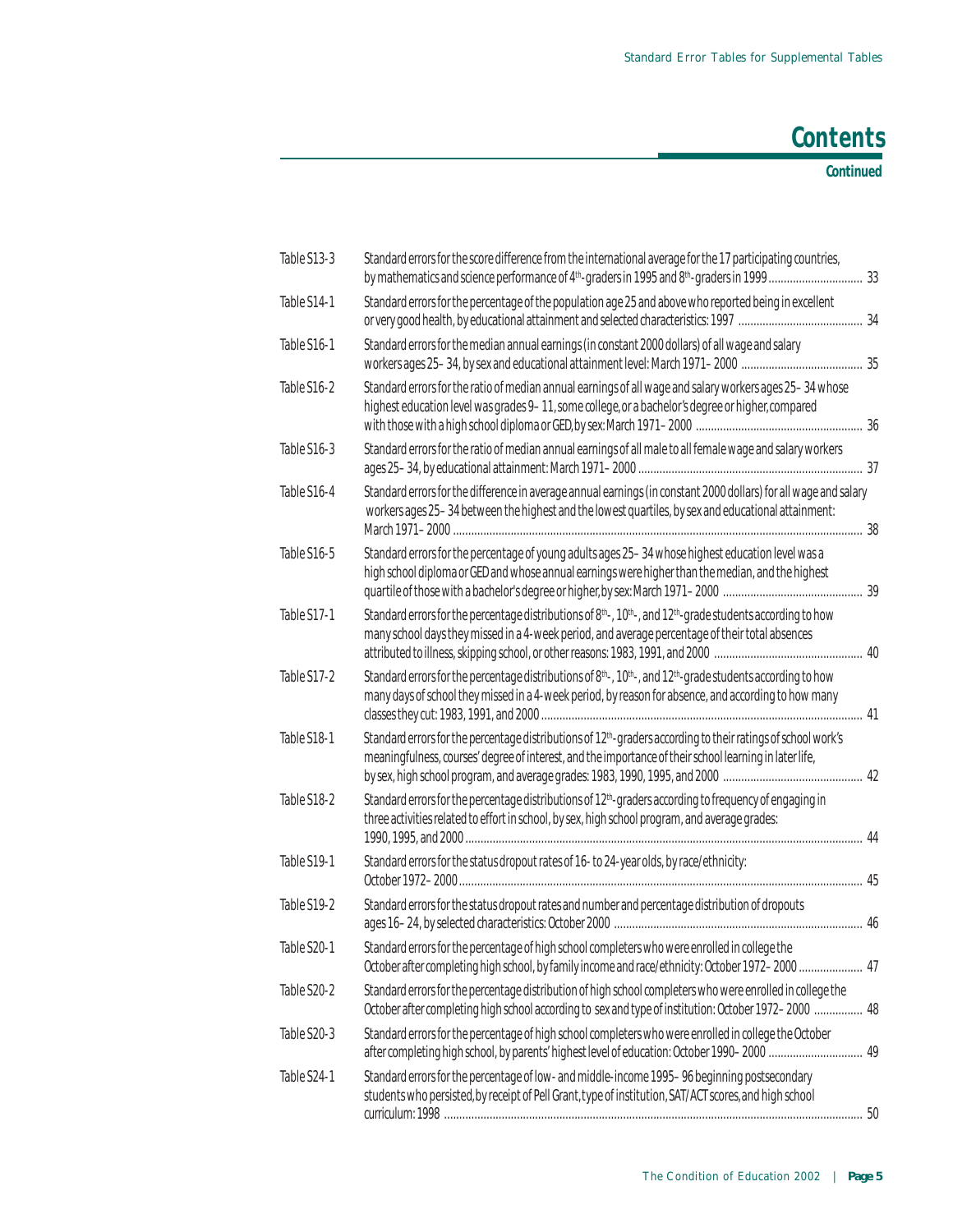#### **Continued**

| Table S24-2 | Standard errors for the percentage distribution of 1995-96 low- and middle-income beginning<br>postsecondary students according to their academic preparation, by receipt of Pell Grant and type of                                                                                                                           |
|-------------|-------------------------------------------------------------------------------------------------------------------------------------------------------------------------------------------------------------------------------------------------------------------------------------------------------------------------------|
| Table S24-3 | Standard errors for the percentage of 1995-96 low- and middle-income beginning postsecondary students                                                                                                                                                                                                                         |
| Table S25-1 | Standard errors for the percentage of 25- to 29-year-olds who completed high school, by race/ethnicity                                                                                                                                                                                                                        |
| Table S25-2 | Standard errors for the percentage of 25- to 29-year-olds with some college, by race/ethnicity and sex:                                                                                                                                                                                                                       |
| Table S25-3 | Standard errors for the percentage of 25-to 29-year-olds with a bachelor's degree or higher, by                                                                                                                                                                                                                               |
| Table S26-1 | Standard errors for the percentage distribution of high school graduates according to the highest level of                                                                                                                                                                                                                    |
| Table S26-2 | Standard errors for the percentage distribution of high school graduates according to the highest level of                                                                                                                                                                                                                    |
| Table S29-1 | Standard errors for the percentage of districts with public school choice programs according to type of                                                                                                                                                                                                                       |
| Table S29-2 | Standard errors for the percentage distributions of students in grades 1-12 according to type of school,                                                                                                                                                                                                                      |
| Table S30-1 | Standard errors for the number and percentage distribution of public charter schools and students, and<br>percentage of charter schools and students by school origin status, by selected school characteristics:                                                                                                             |
| Table S30-2 | Standard errors for the number and percentage distribution of public schools according to school level                                                                                                                                                                                                                        |
| Table S30-3 | Standard errors for the percentage of public school teachers according to school level and type, by teacher                                                                                                                                                                                                                   |
| Table S30-4 | Standard errors for the percentage of public schools according to school level and type, by parental                                                                                                                                                                                                                          |
| Table S31-1 | Standard errors for the percentage distributions of 1992-93 bachelor's degree recipients according to<br>availability of scores and the quartile ranking of their college entrance examination score, by graduate                                                                                                             |
| Table S31-2 | Standard errors for the percentage distributions of 1992-93 bachelor's degree recipients who taught in<br>elementary or secondary schools before 1997 according to availability of scores and the quartile ranking of<br>their college entrance examination score, by selected characteristics of teachers' careers: 1997  63 |
| Table S31-3 | Standard errors for the percentage distribution of all 1992-93 bachelor's degree recipients and those who<br>taught in elementary or secondary schools before 1997 according to whether their college entrance<br>examination scores were available, and the percentage whose available scores were in the top half of their  |
| Table S32-1 | Standard errors for the percentage distributions of full-time public and private school teachers who held                                                                                                                                                                                                                     |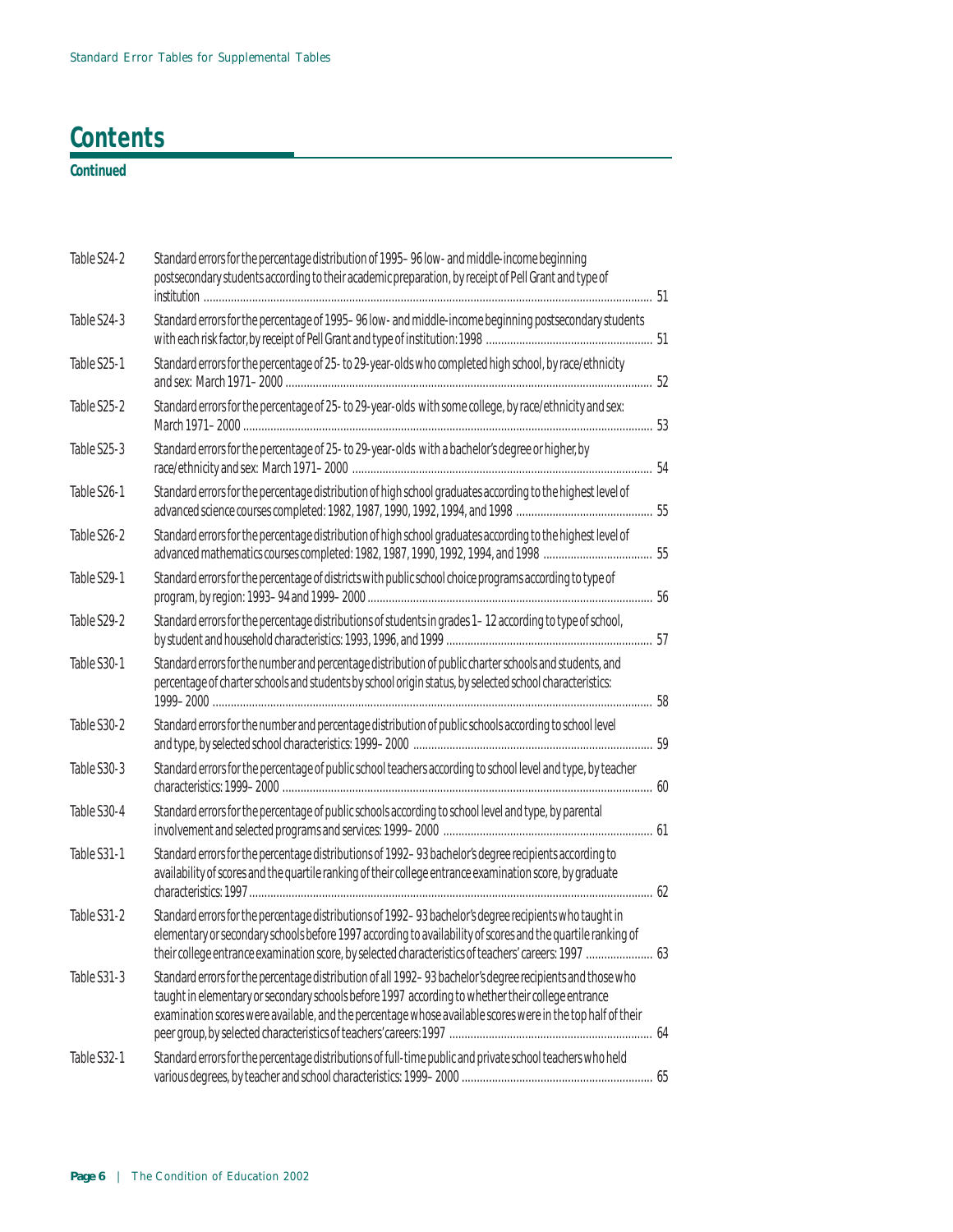### **Continued**

| Table S32-2 | Standard errors for the number and percentage distribution of full-time elementary public and<br>private school teachers according to undergraduate and graduate majors in various fields of study,                      |  |
|-------------|--------------------------------------------------------------------------------------------------------------------------------------------------------------------------------------------------------------------------|--|
| Table S32-3 | Standard errors for the number and percentage distribution of full-time secondary public and<br>private school teachers according to undergraduate and graduate majors in various fields of study,                       |  |
| Table S33-1 | Standard errors for the percentage of public school teachers who participated in professional development<br>activities in various content areas during the past 12 months, by focus of activity and hours of            |  |
| Table S33-2 | Standard errors for the percentage of public school teachers who participated in various collaborative<br>activities during the past 12 months, by focus of activity and frequency of participation: 2000  68            |  |
| Table S33-3 | Standard errors for the percentage of public school teachers indicating the extent to which participation in<br>professional development activities in various content areas during the past 12 months improved their    |  |
| Table S33-4 | Standard errors for the percentage of public school teachers indicating the extent to which participation<br>in various collaborative activities during the past 12 months improved their teaching, by focus of activity |  |
| Table S34-1 | Standard errors for the percentage of students ages 12-18 who reported criminal victimization at school,                                                                                                                 |  |
| Table S34-2 | Standard errors for the percentage of students ages 12-18 who reported criminal victimization at school,                                                                                                                 |  |
| Table S35-1 | Standard errors for the percentage distribution of undergraduates according to selected student                                                                                                                          |  |
| Table S35-2 | Standard errors for the percentage distribution of undergraduates according to selected student                                                                                                                          |  |
| Table S37-1 | Standard errors for the percentage distribution of undergraduates according to hours worked per week<br>and average hours worked, by how they identified their primary role, their attendance intensity, and             |  |
| Table S38-1 | Standard errors for the percentage of undergraduates who participated in distance education classes at<br>postsecondary institutions, by type of institution and selected student characteristics: 1999-2000  77         |  |
| Table S38-2 | Standard errors for the percentage of master's students who participated in distance education classes at<br>postsecondary institutions, and percentage of participants with various experiences with distance           |  |
| Table S40-1 | Standard errors for the percentage of children in grades 3-12 with parents who were very satisfied with<br>various aspects of the school their child attends, by selected family characteristics: 1993 and 1999  78      |  |
| Table S44-1 | Standard errors for the percentage of full-time, full-year dependent undergraduates receiving different                                                                                                                  |  |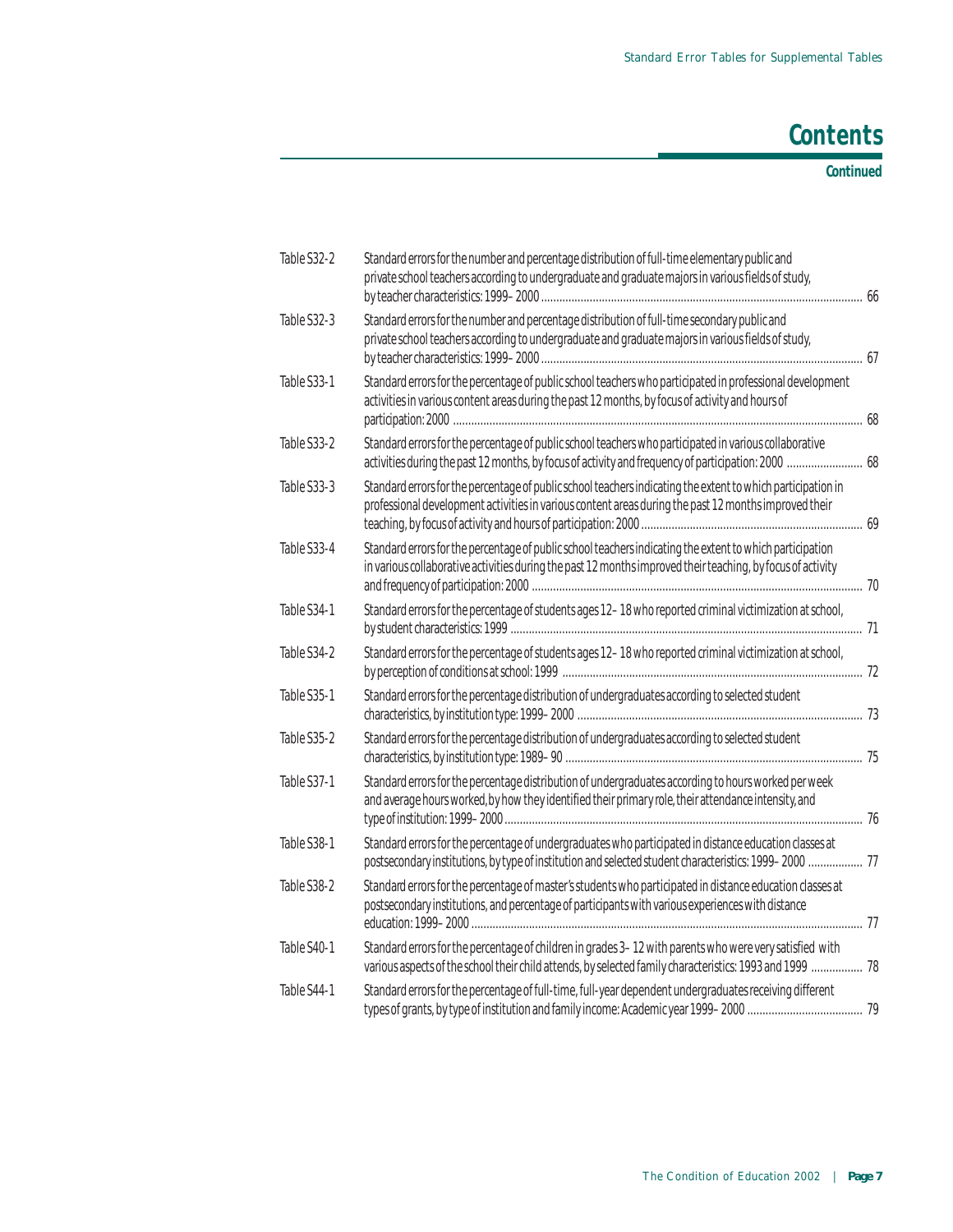### **Enrollment in Early Childhood Education Programs**

#### **Table S1-1 Standard errors for the percentage of children ages 3–5 who were enrolled in center-based early childhood care and education programs, by child and family characteristics: Selected years 1991–2001**

| Characteristic                               | 1991             | 1993             | 1995             | 1996 | 1999             | 2001 |
|----------------------------------------------|------------------|------------------|------------------|------|------------------|------|
| <b>Total</b>                                 | 0.9              | 0.8              | 1.0              | 0.7  | 0.6              | 0.5  |
| Age                                          |                  |                  |                  |      |                  |      |
| 3                                            | 1.4              | 1.2              | 1.6              | 1.4  | 1.3              | 1.1  |
| $\overline{4}$                               | $\overline{1.0}$ | $\overline{1.2}$ | 1.4              | 1.4  | $\overline{1.2}$ | 1.3  |
| 5                                            | 2.1              | 2.5              | 2.4              | 2.9  | 2.4              | 2.7  |
| Sex                                          |                  |                  |                  |      |                  |      |
| Male                                         | 1.1              | 1.1              | 1.5              | 1.3  | 1.1              | 1.2  |
| Female                                       | 1.3              | 1.3              | 1.5              | 1.3  | 1.2              | 1.1  |
| Race/ethnicity                               |                  |                  |                  |      |                  |      |
| White                                        | 1.0              | 1.0              | 1.4              | 1.2  | 0.8              | 0.9  |
| <b>Black</b>                                 | 2.5              | 2.1              | $\overline{3.3}$ | 2.7  | 2.4              | 2.8  |
| Hispanic                                     | 2.2              | 2.1              | 2.2              | 2.6  | 2.2              | 1.8  |
| Poverty status                               |                  |                  |                  |      |                  |      |
| Below poverty                                | 1.8              | 1.8              | 2.2              | 2.3  | 2.2              | 2.1  |
| At or above poverty                          | 1.0              | 1.0              | 1.0              | 1.0  | 0.8              | 0.7  |
| Poverty status and race/ethnicity            |                  |                  |                  |      |                  |      |
| Below poverty                                |                  |                  |                  |      |                  |      |
| White                                        | 2.2              | 2.8              | 3.8              | 4.0  | 3.9              | 3.9  |
| <b>Black</b>                                 | 3.6              | 3.2              | 4.4              | 3.9  | 4.1              | 5.1  |
| Hispanic                                     | 3.4              | 3.7              | 3.4              | 4.3  | 3.6              | 6.5  |
| At or above poverty                          |                  |                  |                  |      |                  |      |
| White                                        | 1.1              | 1.1              | 1.4              | 1.3  | 0.9              | 1.0  |
| <b>Black</b>                                 | 3.0              | 2.9              | 3.7              | 3.7  | 2.7              | 3.5  |
| Hispanic                                     | 2.7              | 2.6              | 2.9              | 3.5  | 2.5              | 2.2  |
| Family type                                  |                  |                  |                  |      |                  |      |
| Two parents                                  | 0.9              | 1.0              | 1.1              | 1.0  | 0.9              | 0.8  |
| One or no parent                             | 2.1              | 1.7              | 2.1              | 2.0  | 1.7              | 2.3  |
| Mother's education                           |                  |                  |                  |      |                  |      |
| Less than high school                        | 2.1              | 2.7              | 2.9              | 2.9  | 3.0              | 3.2  |
| High school diploma or equivalent            | 1.4              | 1.4              | 1.7              | 1.6  | 1.4              | 1.5  |
| Some college, including vocational/technical | 1.4              | 1.6              | 1.8              | 1.7  | 1.6              | 1.7  |
| Bachelor's degree or higher                  | 1.6              | 1.4              | 2.2              | 1.8  | 1.4              | 1.9  |
| Mother's employment status                   |                  |                  |                  |      |                  |      |
| Worked 35 hours or more per week             | 1.3              | 1.3              | 1.6              | 1.7  | 1.5              | 1.4  |
| Worked less than 35 hours per week           | 1.6              | 1.9              | 2.1              | 2.6  | 1.9              | 1.9  |
| Looking for work                             | 3.4              | 3.5              | 3.9              | 4.6  | 4.3              | 5.2  |
| Not in labor force                           | 1.2              | 1.4              | 1.6              | 1.6  | 1.3              | 1.6  |
|                                              |                  |                  |                  |      |                  |      |

SOURCE: U.S. Department of Education, NCES. National Household Education Surveys Program (NHES), "Parent Interview" survey, various years.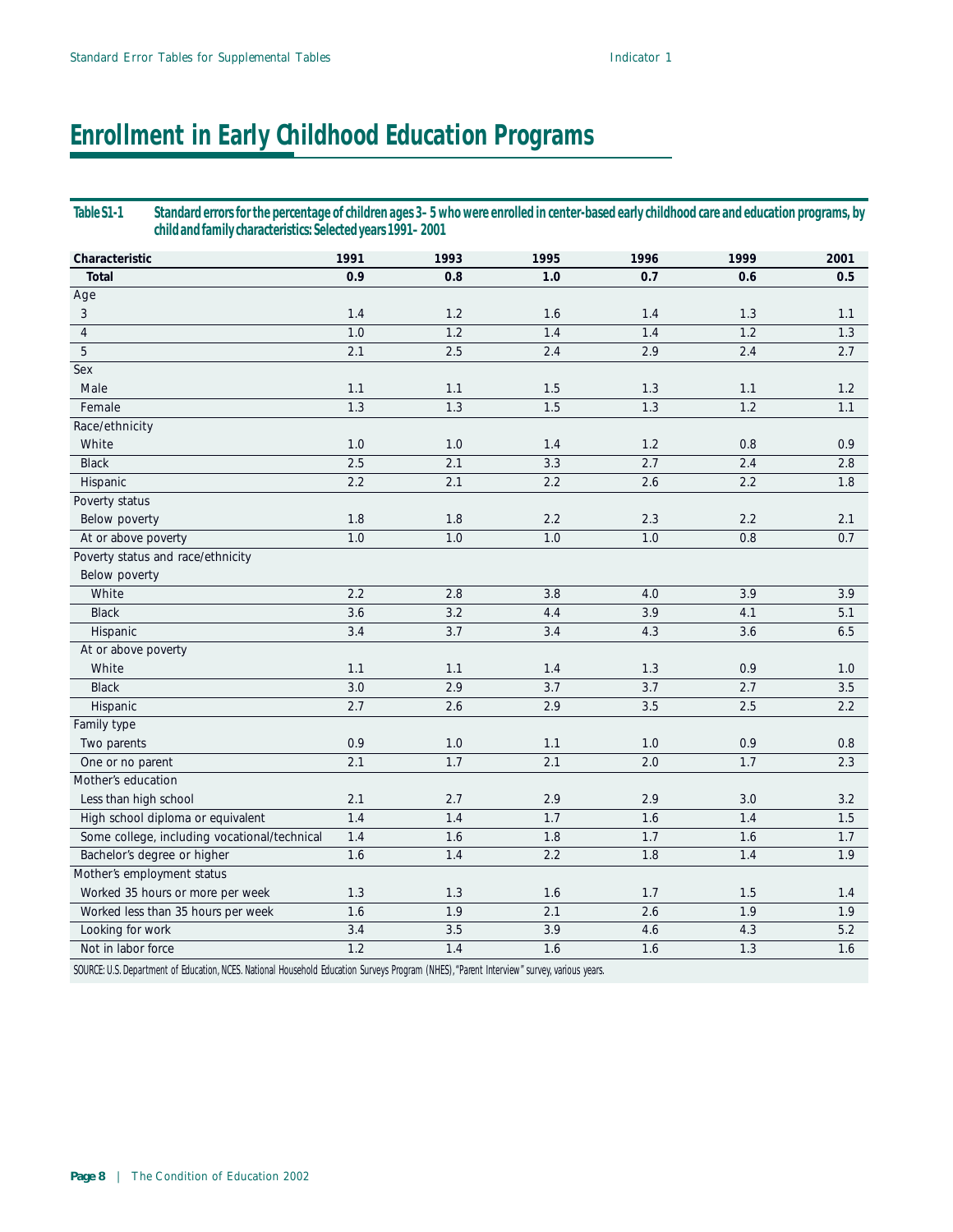# **Past and Projected Elementary and Secondary School Enrollments**

| Table S2-3  | Standard errors for the private elementary and secondary school enrollment (in thousands), by grade level and region: School years 1989-90<br>through 1999-2000 |                |                |                |                |  |  |
|-------------|-----------------------------------------------------------------------------------------------------------------------------------------------------------------|----------------|----------------|----------------|----------------|--|--|
| School year | Total                                                                                                                                                           | Northeast      | <b>Midwest</b> | South          | West           |  |  |
|             |                                                                                                                                                                 |                | Grades K-12    |                |                |  |  |
| 1989-90     | 38                                                                                                                                                              | 37             | 15             | 23             | 12             |  |  |
| 1991-92     |                                                                                                                                                                 |                |                |                |                |  |  |
| 1993-94     | 13                                                                                                                                                              | 6              | 4              | 11             | 6              |  |  |
| 1995-96     | 17                                                                                                                                                              | 6              | 6              | $\, 8$         | 9              |  |  |
| 1997-98     | 13                                                                                                                                                              | 5              | 10             | 6              | 4              |  |  |
| 1999-2000   | 25                                                                                                                                                              | 6              | 8              | 23             | 4              |  |  |
|             |                                                                                                                                                                 |                | Grades K-8     |                |                |  |  |
| 1989-90     | 34                                                                                                                                                              | 34             | 12             | 21             | 9              |  |  |
| $1991 - 92$ | —                                                                                                                                                               |                |                |                |                |  |  |
| 1993-94     | 11                                                                                                                                                              | 5              | 3              | 10             | 4              |  |  |
| 1995-96     | 14                                                                                                                                                              | 3              | 5              | 6              |                |  |  |
| 1997-98     | 12                                                                                                                                                              | 5              | 10             | 5              | 3              |  |  |
| 1999-2000   | 18                                                                                                                                                              | 5              | 6              | 16             | 3              |  |  |
|             |                                                                                                                                                                 |                | Grades 9-12    |                |                |  |  |
| 1989-90     | 13                                                                                                                                                              | 8              | 4              | 7              | 5              |  |  |
| $1991 - 92$ | —                                                                                                                                                               |                |                |                |                |  |  |
| 1993-94     | 3                                                                                                                                                               | $\overline{2}$ |                | 3              | $\overline{2}$ |  |  |
| 1995-96     | 5                                                                                                                                                               | 3              |                | $\overline{2}$ | $\overline{2}$ |  |  |
| 1997-98     | $\overline{2}$                                                                                                                                                  |                |                | $\overline{2}$ |                |  |  |
| 1999-2000   | 8                                                                                                                                                               |                | $\overline{2}$ | 8              | $\overline{2}$ |  |  |

— Not available.

SOURCE: U.S. Department of Education, NCES. Private School Surveys (PSS), various years.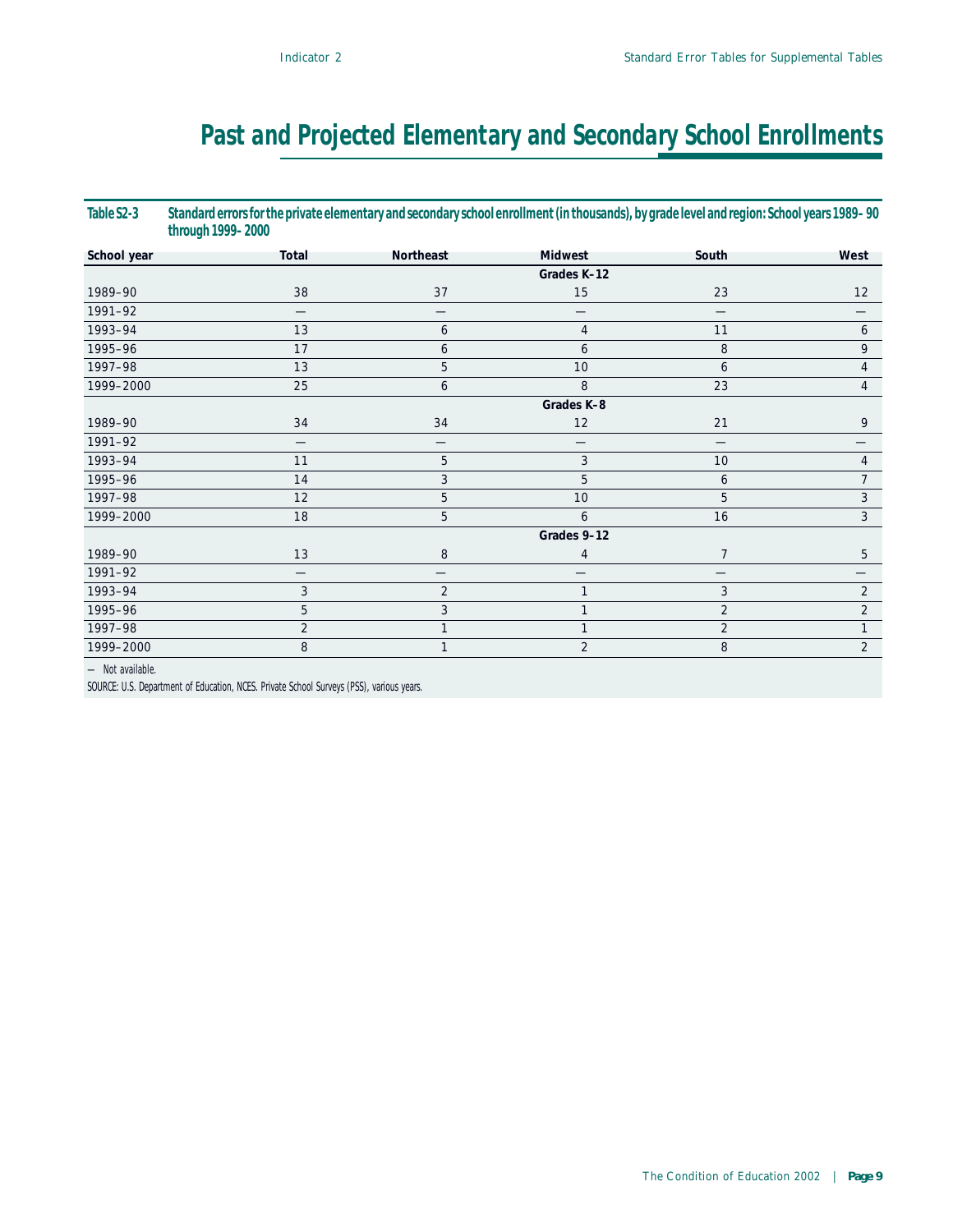### **Racial/Ethnic Distribution of Public School Students**

### **Table S3-1 Standard errors for the percentage distribution of public school students enrolled in grades K–12 who were minorities: October 1972–2000**

|         |       | Minority enrollment |              |          |         |  |
|---------|-------|---------------------|--------------|----------|---------|--|
| October | White | Total               | <b>Black</b> | Hispanic | Other   |  |
| 1972    | 0.3   | 0.3                 | 0.3          | 0.2      | 0.1     |  |
| 1973    | 0.3   | 0.3                 | 0.3          | 0.2      | 0.1     |  |
| 1974    | 0.3   | 0.3                 | 0.3          | 0.2      | 0.1     |  |
| 1975    | 0.3   | 0.3                 | 0.3          | 0.2      | 0.1     |  |
| 1976    | 0.3   | 0.3                 | 0.3          | 0.2      | 0.1     |  |
| 1977    | 0.3   | 0.3                 | 0.3          | 0.2      | 0.1     |  |
| 1978    | 0.3   | 0.4                 | 0.3          | 0.2      | 0.1     |  |
| 1979    | 0.5   | 0.6                 | 0.5          | 0.4      | 0.2     |  |
| 1980    | 0.4   | 0.5                 | 0.4          | $0.3\,$  | 0.2     |  |
| 1981    | 0.3   | 0.4                 | 0.3          | 0.3      | 0.1     |  |
| 1982    | 0.3   | 0.4                 | 0.3          | 0.3      | 0.2     |  |
| 1983    | 0.3   | 0.4                 | 0.3          | 0.3      | 0.2     |  |
| 1984    | 0.3   | 0.4                 | 0.3          | 0.3      | 0.2     |  |
| 1985    | 0.3   | 0.4                 | 0.3          | 0.3      | 0.2     |  |
| 1986    | 0.3   | 0.4                 | 0.3          | 0.4      | 0.2     |  |
| 1987    | 0.3   | 0.4                 | 0.3          | 0.4      | 0.2     |  |
| 1988    | 0.4   | 0.4                 | 0.4          | 0.4      | 0.2     |  |
| 1989    | 0.4   | 0.4                 | 0.4          | 0.4      | 0.2     |  |
| 1990    | 0.4   | 0.4                 | 0.3          | 0.4      | 0.2     |  |
| 1991    | 0.4   | 0.4                 | 0.3          | 0.4      | 0.2     |  |
| 1992    | 0.4   | 0.4                 | 0.3          | 0.4      | 0.2     |  |
| 1993    | 0.4   | 0.4                 | 0.3          | 0.4      | 0.2     |  |
| 1994    | 0.3   | 0.4                 | 0.3          | 0.3      | 0.1     |  |
| 1995    | 0.3   | 0.4                 | 0.3          | 0.3      | 0.1     |  |
| 1996    | 0.3   | 0.4                 | 0.3          | 0.3      | 0.2     |  |
| 1997    | 0.3   | 0.4                 | 0.3          | 0.3      | 0.2     |  |
| 1998    | 0.3   | 0.4                 | 0.3          | 0.3      | 0.2     |  |
| 1999    | 0.3   | 0.4                 | 0.3          | 0.3      | $0.2\,$ |  |
| 2000    | 0.3   | 0.4                 | 0.3          | 0.3      | 0.2     |  |

SOURCE: U.S. Department of Commerce, Bureau of the Census. October Current Population Surveys, 1972–2000.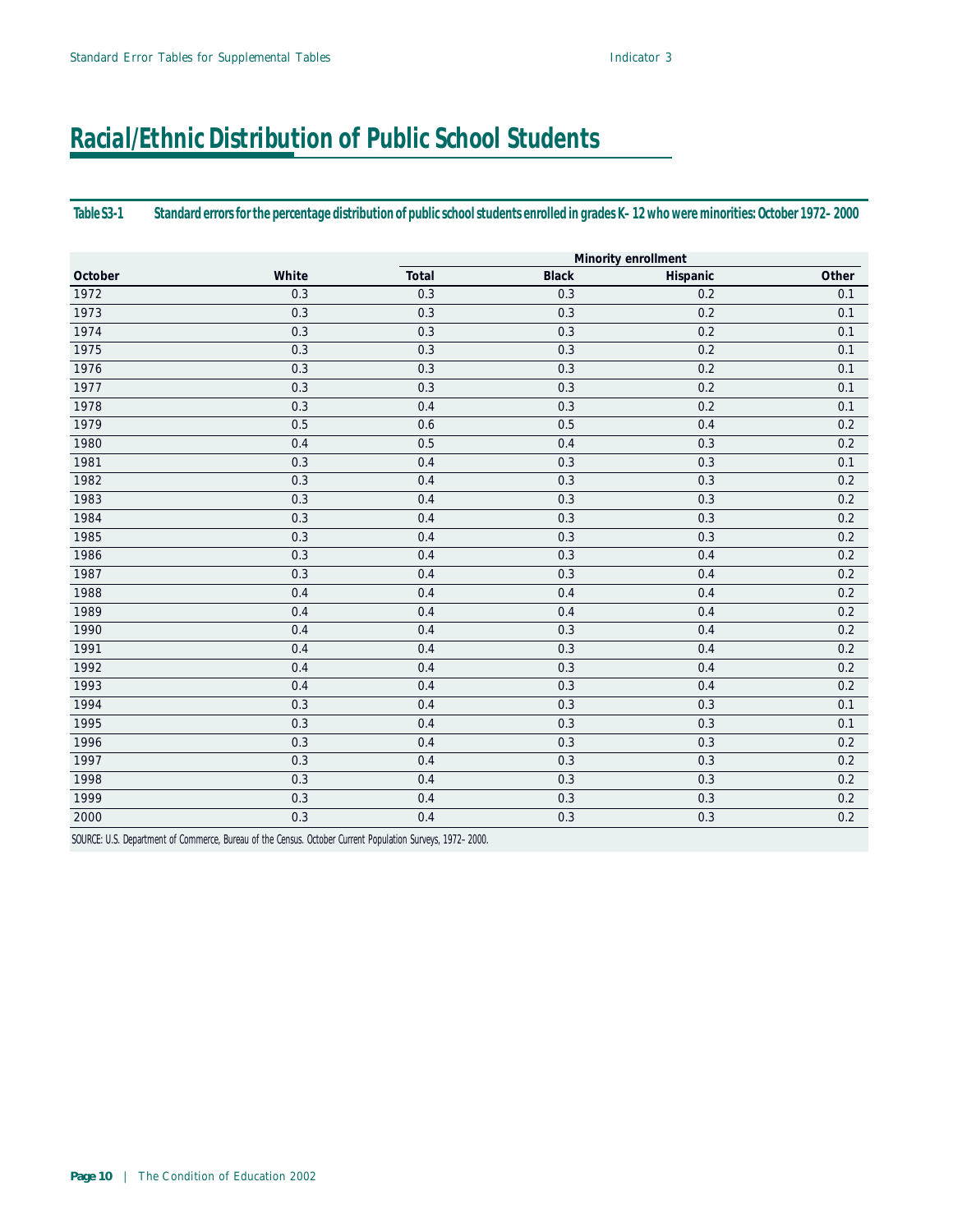### **Racial/Ethnic Distribution of Public School Students**

| Table S3-2 | Standard errors for the percentage distribution of public school students enrolled in grades K-12 who were minorities, by region: October<br>1972-2000 |                     |                  |          |         |                     |         |                |          |         |
|------------|--------------------------------------------------------------------------------------------------------------------------------------------------------|---------------------|------------------|----------|---------|---------------------|---------|----------------|----------|---------|
|            |                                                                                                                                                        | Minority enrollment |                  |          |         | Minority enrollment |         |                |          |         |
| October    | White                                                                                                                                                  | Total               | <b>Black</b>     | Hispanic | Other   | White               | Total   | <b>Black</b>   | Hispanic | Other   |
|            |                                                                                                                                                        |                     | <b>Northeast</b> |          |         |                     |         | <b>Midwest</b> |          |         |
| 1972       | 0.5                                                                                                                                                    | 0.6                 | 0.5              | 0.4      | 0.1     | 0.4                 | 0.5     | 0.5            | 0.2      | 0.1     |
| 1973       | 0.5                                                                                                                                                    | 0.6                 | 0.5              | 0.4      | 0.1     | 0.4                 | 0.5     | 0.5            | 0.2      | 0.1     |
| 1974       | 0.5                                                                                                                                                    | 0.6                 | 0.5              | 0.4      | 0.1     | 0.4                 | 0.5     | 0.5            | 0.2      | 0.1     |
| 1975       | 0.5                                                                                                                                                    | 0.6                 | 0.5              | 0.4      | 0.1     | 0.5                 | $0.5\,$ | 0.5            | 0.2      | 0.1     |
| 1976       | 0.5                                                                                                                                                    | 0.6                 | 0.5              | 0.5      | 0.2     | 0.4                 | 0.5     | 0.5            | 0.2      | 0.1     |
| 1977       | 0.6                                                                                                                                                    | 0.6                 | 0.5              | 0.4      | 0.2     | 0.5                 | 0.5     | 0.5            | 0.2      | 0.1     |
| 1978       | 0.6                                                                                                                                                    | 0.6                 | 0.6              | 0.4      | 0.1     | 0.5                 | 0.6     | 0.5            | 0.2      | 0.2     |
| 1979       | 1.0                                                                                                                                                    | 1.1                 | 1.0              | 0.8      | 0.2     | $0.8\,$             | 0.9     | 0.8            | 0.4      | 0.3     |
| 1980       | 0.7                                                                                                                                                    | 0.9                 | 0.7              | 0.6      | 0.3     | 0.7                 | $0.8\,$ | 0.7            | 0.3      | 0.3     |
| 1981       | 0.6                                                                                                                                                    | 0.7                 | 0.6              | 0.5      | 0.2     | 0.5                 | 0.6     | 0.5            | 0.3      | 0.2     |
| 1982       | 0.7                                                                                                                                                    | 0.8                 | 0.6              | 0.6      | 0.3     | 0.5                 | 0.6     | 0.6            | 0.3      | 0.2     |
| 1983       | 0.7                                                                                                                                                    | 0.8                 | 0.6              | 0.6      | 0.3     | 0.6                 | 0.7     | 0.6            | 0.3      | 0.2     |
| 1984       | 0.7                                                                                                                                                    | 0.8                 | 0.6              | 0.6      | 0.3     | 0.6                 | 0.7     | 0.6            | 0.3      | 0.2     |
| 1985       | 0.7                                                                                                                                                    | 0.8                 | 0.6              | 0.7      | 0.3     | 0.6                 | 0.7     | 0.6            | 0.4      | 0.3     |
| 1986       | 0.7                                                                                                                                                    | 0.8                 | 0.6              | 0.8      | 0.3     | 0.6                 | 0.7     | 0.6            | 0.4      | $0.2\,$ |
| 1987       | 0.7                                                                                                                                                    | 0.8                 | 0.6              | 0.7      | 0.3     | 0.6                 | 0.7     | 0.6            | 0.4      | 0.3     |
| 1988       | 0.8                                                                                                                                                    | 0.9                 | 0.7              | 0.8      | 0.3     | 0.7                 | 0.8     | 0.7            | 0.5      | 0.3     |
| 1989       | 0.8                                                                                                                                                    | 0.9                 | 0.7              | 0.9      | 0.4     | 0.7                 | 0.8     | 0.7            | 0.5      | 0.3     |
| 1990       | 0.7                                                                                                                                                    | 0.9                 | 0.7              | 0.8      | 0.4     | 0.6                 | 0.7     | 0.6            | 0.4      | 0.3     |
| 1991       | 0.7                                                                                                                                                    | 0.9                 | 0.7              | 0.8      | 0.3     | 0.6                 | 0.7     | 0.6            | 0.4      | 0.3     |
| 1992       | 0.7                                                                                                                                                    | 0.9                 | 0.7              | 0.7      | 0.4     | 0.6                 | 0.7     | 0.6            | 0.4      | 0.3     |
| 1993       | 0.7                                                                                                                                                    | 0.9                 | 0.7              | 0.7      | 0.4     | 0.6                 | 0.7     | 0.6            | 0.4      | 0.3     |
| 1994       | 0.7                                                                                                                                                    | 0.7                 | 0.6              | 0.5      | 0.3     | 0.6                 | 0.6     | 0.6            | 0.4      | 0.2     |
| 1995       | 0.7                                                                                                                                                    | 0.7                 | 0.6              | 0.6      | 0.3     | 0.6                 | 0.6     | 0.5            | 0.3      | 0.2     |
| 1996       | 0.7                                                                                                                                                    | 0.8                 | 0.6              | 0.6      | 0.3     | 0.6                 | 0.6     | 0.5            | 0.4      | 0.3     |
| 1997       | 0.7                                                                                                                                                    | 0.8                 | 0.6              | 0.6      | $0.3\,$ | 0.6                 | 0.6     | 0.5            | 0.4      | 0.3     |
| 1998       | 0.7                                                                                                                                                    | 0.8                 | 0.6              | 0.6      | 0.3     | 0.6                 | 0.7     | 0.5            | 0.4      | 0.3     |
| 1999       | 0.7                                                                                                                                                    | 0.8                 | 0.6              | 0.6      | 0.3     | 0.6                 | 0.7     | 0.6            | 0.4      | 0.3     |
| 2000       | 0.7                                                                                                                                                    | 0.8                 | 0.6              | 0.6      | 0.4     | 0.6                 | 0.7     | 0.6            | 0.4      | 0.3     |

See footnotes at end of table.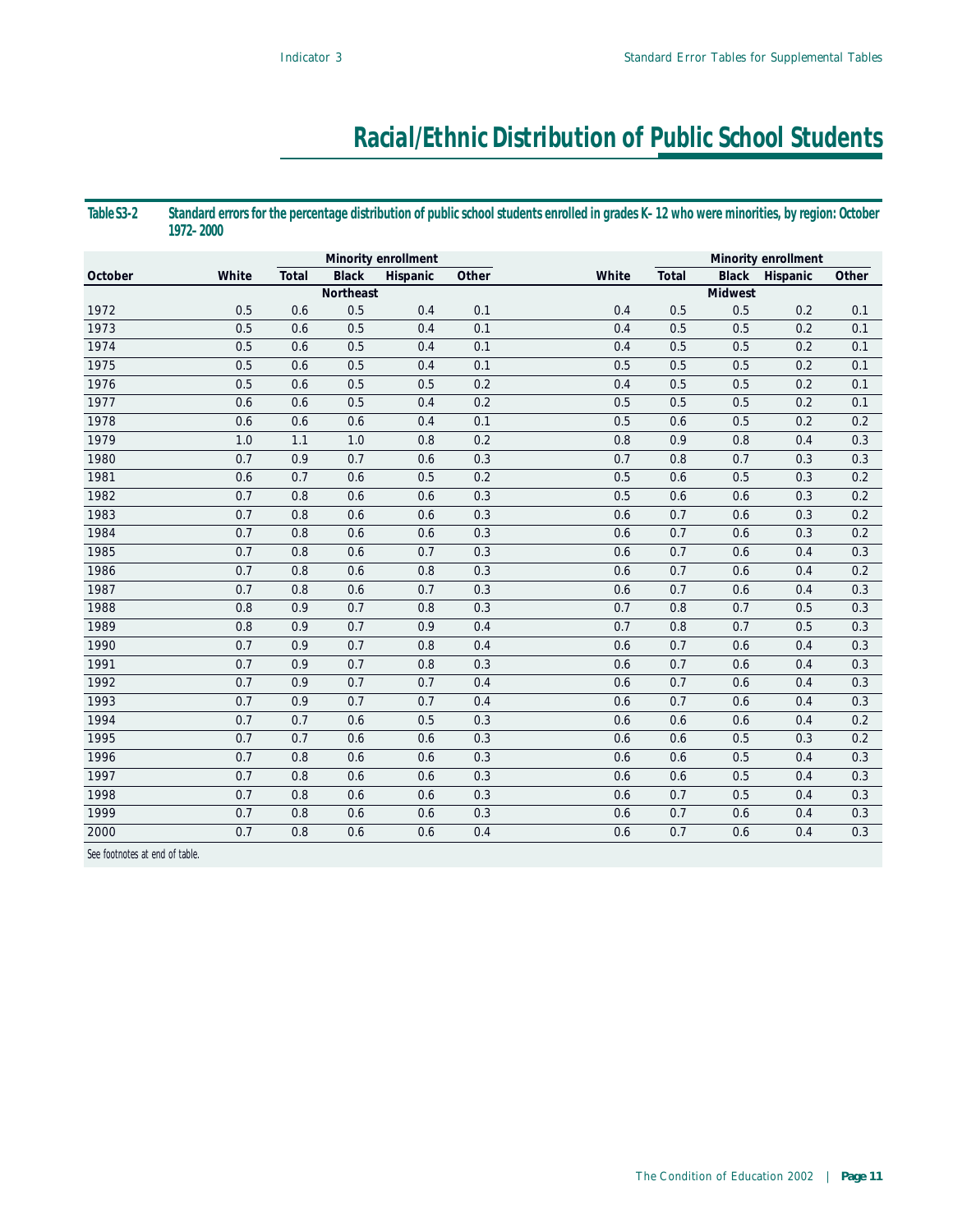### **Racial/Ethnic Distribution of Public School Students**

#### **Table S3-2 Standard errors for the percentage distribution of public school students enrolled in grades K–12 who were minorities, by region: October 1972–2000—Continued**

|         |       |       |              | Minority enrollment |       |       |       |       | Minority enrollment |         |
|---------|-------|-------|--------------|---------------------|-------|-------|-------|-------|---------------------|---------|
| October | White | Total | <b>Black</b> | Hispanic            | Other | White | Total | Black | Hispanic            | Other   |
|         |       |       | South        |                     |       |       |       | West  |                     |         |
| 1972    | 0.6   | 0.7   | 0.6          | 0.4                 | 0.1   | 0.7   | 0.8   | 0.5   | 0.8                 | 0.4     |
| 1973    | 0.6   | 0.7   | 0.6          | 0.4                 | 0.1   | 0.8   | 0.8   | 0.5   | 0.8                 | 0.4     |
| 1974    | 0.6   | 0.7   | 0.6          | 0.4                 | 0.1   | 0.9   | 0.8   | 0.5   | 0.8                 | 0.4     |
| 1975    | 0.6   | 0.7   | 0.6          | 0.4                 | 0.1   | 0.9   | 0.8   | 0.5   | 0.8                 | 0.5     |
| 1976    | 0.6   | 0.7   | 0.6          | 0.4                 | 0.1   | 0.9   | 0.9   | 0.5   | 0.8                 | 0.4     |
| 1977    | 0.6   | 0.7   | 0.6          | 0.4                 | 0.1   | 0.9   | 0.9   | 0.5   | 0.8                 | 0.5     |
| 1978    | 0.6   | 0.7   | 0.6          | 0.4                 | 0.2   | 0.9   | 0.9   | 0.5   | 0.9                 | 0.5     |
| 1979    | 1.0   | 1.2   | 1.1          | 0.7                 | 0.2   | 1.6   | 1.6   | 0.9   | 1.5                 | $0.8\,$ |
| 1980    | 0.8   | 0.9   | 0.8          | 0.6                 | 0.2   | 1.2   | 1.2   | 0.6   | 1.2                 | 0.6     |
| 1981    | 0.6   | 0.7   | 0.6          | 0.5                 | 0.2   | 1.0   | 0.9   | 0.5   | 0.9                 | $0.5\,$ |
| 1982    | 0.6   | 0.7   | 0.7          | 0.5                 | 0.2   | 1.0   | 1.0   | 0.5   | 1.0                 | 0.6     |
| 1983    | 0.6   | 0.7   | 0.7          | 0.5                 | 0.2   | 1.1   | 1.0   | 0.5   | 1.0                 | 0.6     |
| 1984    | 0.6   | 0.7   | 0.7          | 0.5                 | 0.2   | 1.1   | 1.0   | 0.5   | $1.0\,$             | 0.6     |
| 1985    | 0.6   | 0.7   | 0.7          | 0.6                 | 0.2   | 1.1   | 1.0   | 0.5   | 1.1                 | 0.6     |
| 1986    | 0.6   | 0.7   | 0.7          | 0.6                 | 0.2   | 1.0   | 1.0   | 0.5   | 1.1                 | 0.6     |
| 1987    | 0.6   | 0.7   | 0.7          | 0.6                 | 0.2   | 1.1   | 1.0   | 0.5   | 1.1                 | 0.6     |
| 1988    | 0.7   | 0.8   | 0.7          | 0.7                 | 0.2   | 1.1   | 1.0   | 0.5   | 1.3                 | 0.7     |
| 1989    | 0.7   | 0.8   | 0.7          | 0.7                 | 0.3   | 1.2   | 1.0   | 0.5   | 1.3                 | 0.6     |
| 1990    | 0.7   | 0.8   | 0.7          | 0.6                 | 0.2   | 1.1   | 1.0   | 0.5   | 1.1                 | 0.6     |
| 1991    | 0.7   | 0.8   | 0.7          | 0.6                 | 0.2   | 1.1   | 1.0   | 0.5   | 1.1                 | 0.6     |
| 1992    | 0.7   | 0.8   | 0.7          | 0.6                 | 0.3   | 1.1   | 1.0   | 0.5   | 1.1                 | 0.6     |
| 1993    | 0.7   | 0.8   | 0.7          | 0.6                 | 0.3   | 1.1   | 1.0   | 0.5   | 1.1                 | 0.6     |
| 1994    | 0.6   | 0.6   | 0.6          | 0.4                 | 0.2   | 1.0   | 0.8   | 0.4   | 0.8                 | 0.5     |
| 1995    | 0.6   | 0.6   | 0.6          | 0.4                 | 0.2   | 1.0   | 0.8   | 0.4   | 0.8                 | 0.4     |
| 1996    | 0.6   | 0.7   | 0.6          | 0.5                 | 0.2   | 1.1   | 0.8   | 0.4   | 0.8                 | $0.5\,$ |
| 1997    | 0.6   | 0.7   | 0.6          | 0.5                 | 0.2   | 1.0   | 0.8   | 0.4   | 0.8                 | 0.5     |
| 1998    | 0.6   | 0.7   | 0.6          | 0.5                 | 0.2   | 1.1   | 0.8   | 0.4   | 0.8                 | 0.5     |
| 1999    | 0.6   | 0.7   | 0.6          | 0.5                 | 0.2   | 1.0   | 0.8   | 0.4   | 0.8                 | $0.5\,$ |
| 2000    | 0.6   | 0.7   | 0.6          | 0.5                 | 0.2   | 1.0   | 0.8   | 0.4   | 0.8                 | 0.5     |

SOURCE: U.S. Department of Commerce, Bureau of the Census. October Current Population Surveys, 1972–2000.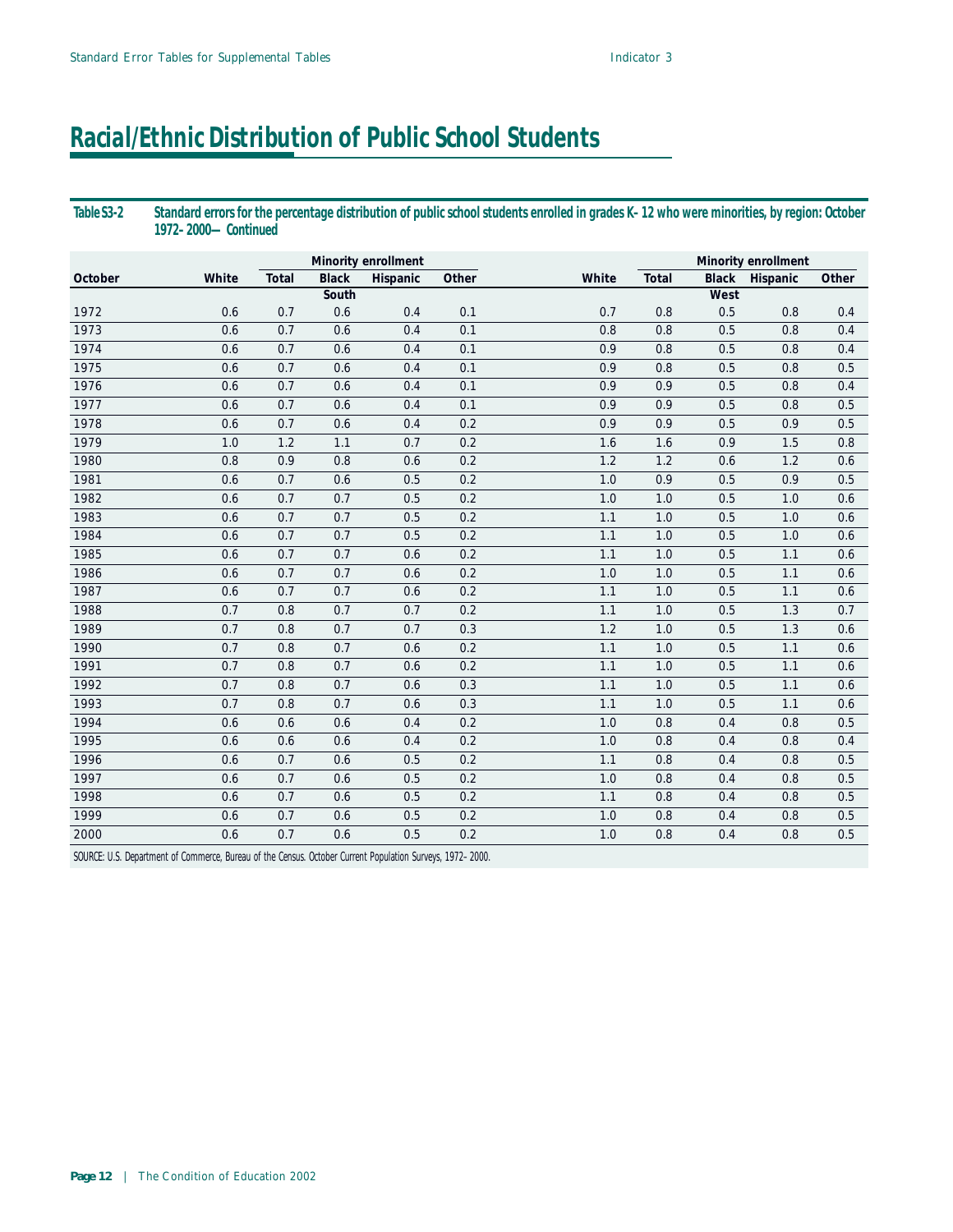### **Poverty Among School-Aged Children**

### **Table S4-1 Standard errors for the poverty rates of related children ages 5–17, by region: 1990–2001**

|      |       |           | Region         |       |      |  |  |  |
|------|-------|-----------|----------------|-------|------|--|--|--|
| Year | Total | Northeast | <b>Midwest</b> | South | West |  |  |  |
| 1990 | 0.3   | 0.6       | 0.6            | 0.5   | 0.6  |  |  |  |
| 1991 | 0.3   | 0.6       | 0.6            | 0.5   | 0.6  |  |  |  |
| 1992 | 0.3   | 0.7       | 0.6            | 0.5   | 0.6  |  |  |  |
| 1993 | 0.3   | 0.7       | 0.6            | 0.5   | 0.6  |  |  |  |
| 1994 | 0.3   | 0.6       | 0.5            | 0.5   | 0.6  |  |  |  |
| 1995 | 0.3   | 0.6       | 0.5            | 0.5   | 0.6  |  |  |  |
| 1996 | 0.3   | 0.6       | 0.5            | 0.5   | 0.6  |  |  |  |
| 1997 | 0.3   | 0.6       | 0.5            | 0.5   | 0.6  |  |  |  |
| 1998 | 0.3   | 0.6       | 0.5            | 0.5   | 0.6  |  |  |  |
| 1999 | 0.3   | 0.6       | 0.5            | 0.5   | 0.6  |  |  |  |
| 2000 | 0.2   | 0.6       | 0.5            | 0.4   | 0.5  |  |  |  |
| 2001 | 0.2   | 0.5       | 0.5            | 0.4   | 0.5  |  |  |  |
|      |       |           |                |       |      |  |  |  |

SOURCE: U.S. Department of Commerce, Bureau of the Census. March Current Population Surveys, 1990–2001.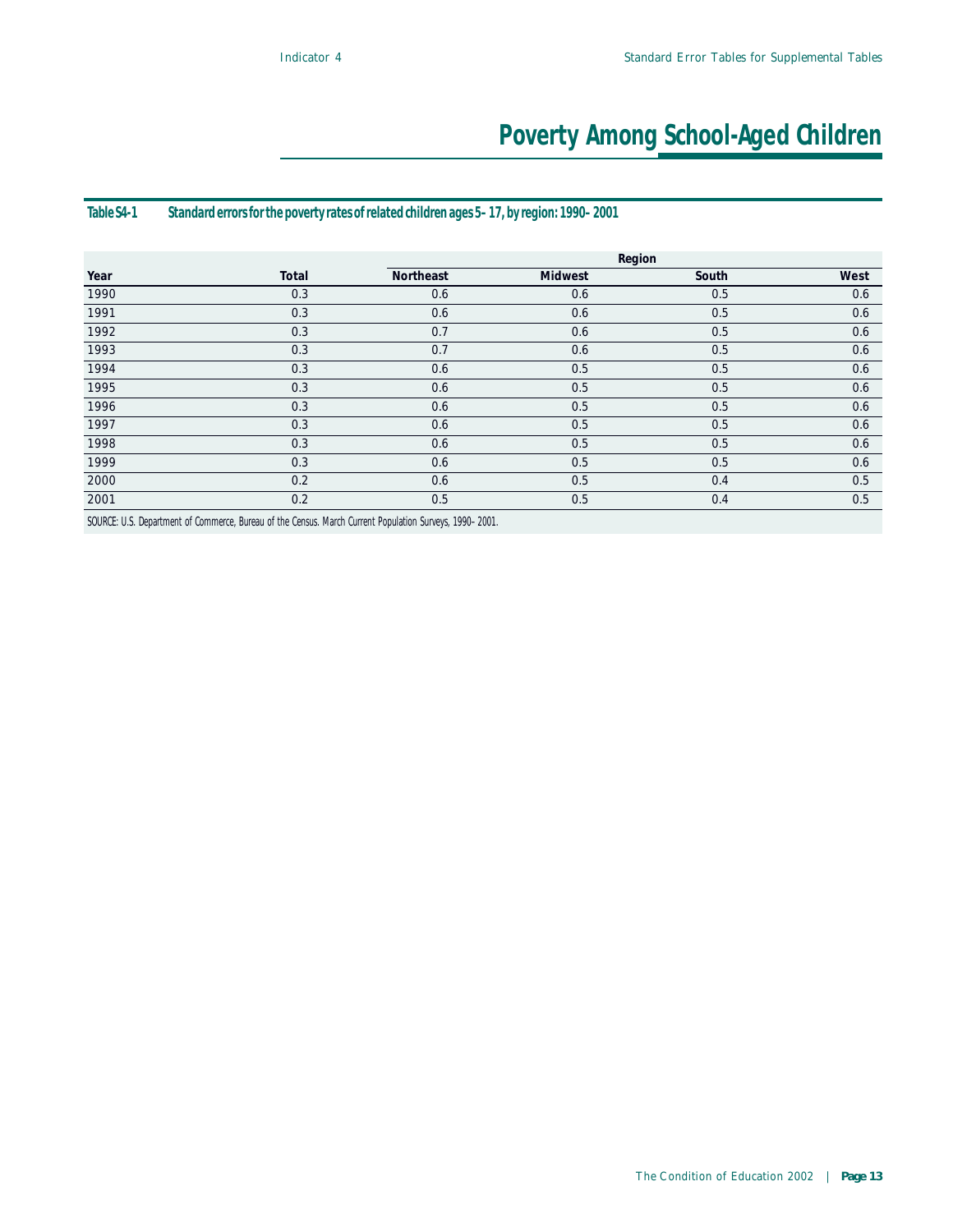# **Reading Performance of Students in Grade 4**

#### Table S7-1 Standard errors for the average reading scale score and percentage of 4<sup>th</sup>-grade students at or above each reading achievement level, by sex: 1992, **1994, 1998, and 2000**

| Sex and achievement level    | 1992                | 1994                            | 1998 | 2000 |  |  |
|------------------------------|---------------------|---------------------------------|------|------|--|--|
|                              | Average scale score |                                 |      |      |  |  |
| All 4 <sup>th</sup> -graders | 0.9                 | 1.0                             | 0.8  | 0.8  |  |  |
| Male                         | 1.2                 | 1.3                             | 1.1  | 1.1  |  |  |
| Female                       | 1.0                 | 1.1                             | 0.7  | 0.9  |  |  |
|                              |                     | Percentage at achievement level |      |      |  |  |
| All 4th-graders              |                     |                                 |      |      |  |  |
| <b>Below Basic</b>           | 1.1                 | 1.0                             | 0.9  | 0.8  |  |  |
| At or above Basic            | 1.1                 | 1.0                             | 0.9  | 0.8  |  |  |
| At or above Proficient       | 1.2                 | 1.1                             | 0.9  | 0.9  |  |  |
| At Advanced                  | 0.6                 | 0.7                             | 0.5  | 0.5  |  |  |
| Male                         |                     |                                 |      |      |  |  |
| <b>Below Basic</b>           | 1.6                 | 1.4                             | 1.4  | 1.2  |  |  |
| At or above Basic            | 1.6                 | 1.4                             | 1.4  | 1.2  |  |  |
| At or above Proficient       | 1.4                 | 1.3                             | 1.2  | 1.1  |  |  |
| At Advanced                  | 0.7                 | 0.8                             | 0.6  | 0.5  |  |  |
| Female                       |                     |                                 |      |      |  |  |
| <b>Below Basic</b>           | 1.3                 | 1.2                             | 1.0  | 1.2  |  |  |
| At or above Basic            | 1.3                 | 1.2                             | 1.0  | 1.2  |  |  |
| At or above Proficient       | 1.4                 | 1.5                             | 1.0  | 1.2  |  |  |
| At Advanced                  | 0.8                 | 0.9                             | 0.6  | 0.8  |  |  |

SOURCE: U.S. Department of Education, NCES. (2001). *The Nation's Report Card: Fourth-Grade Reading 2000* (NCES 2001–499).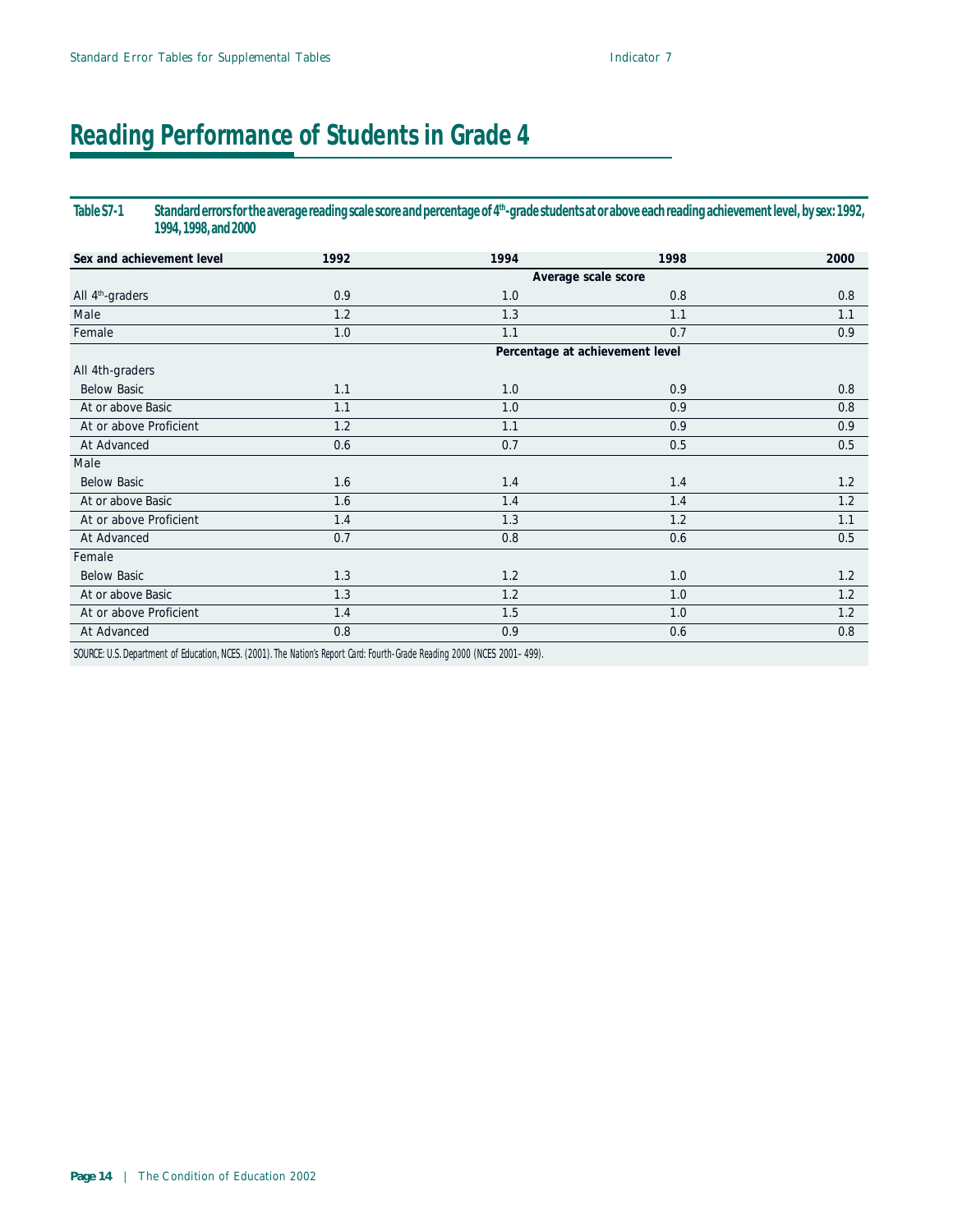### **Reading Performance of Students in Grade 4**

#### Table S7-2 Standard errors for the average reading scale score for 4<sup>th</sup>-graders, by selected student, family, and school characteristics: 2000

| School and student characteristics                                            | Average scale score |  |
|-------------------------------------------------------------------------------|---------------------|--|
| <b>Total</b>                                                                  | 0.8                 |  |
| Sex                                                                           |                     |  |
| Male                                                                          | 1.1                 |  |
| Female                                                                        | 0.9                 |  |
| Race/ethnicity                                                                |                     |  |
| White                                                                         | 1.0                 |  |
| <b>Black</b>                                                                  | 1.7                 |  |
| Hispanic                                                                      | 1.7                 |  |
| Asian/Pacific Islander                                                        | 4.6                 |  |
| American Indian/Alaska Native                                                 | 4.7                 |  |
| Number of pages per day read in school and for homework                       |                     |  |
| 5 or fewer                                                                    | 2.1                 |  |
| $6 - 10$                                                                      | 1.5                 |  |
| 11 or more                                                                    | 0.9                 |  |
| How often discuss studies at home                                             |                     |  |
| Almost every day                                                              | 1.1                 |  |
| Once or twice a week                                                          | 1.2                 |  |
| Once or twice a month                                                         | 3.5                 |  |
| Never/hardly ever                                                             | 1.7                 |  |
| Control                                                                       |                     |  |
| Public                                                                        | 0.9                 |  |
| Private                                                                       | 1.7                 |  |
| Type of location                                                              |                     |  |
| Central city                                                                  | 1.6                 |  |
| Urban fringe/large town                                                       | $\overline{1.8}$    |  |
| Rural/small town                                                              | $\overline{1.8}$    |  |
| Enrollment                                                                    |                     |  |
| Less than 300                                                                 | 2.3                 |  |
| 300-999                                                                       | 1.0                 |  |
| 1,000 or more                                                                 | 4.7                 |  |
| Percentage of students in the school eligible for free or reduced-price lunch |                     |  |
| $0 - 10$                                                                      | 1.6                 |  |
| $11 - 25$                                                                     | 2.0                 |  |
| $26 - 50$                                                                     | 1.8                 |  |
| $51 - 74$                                                                     | 2.4                 |  |
| $76 - 100$                                                                    | 2.1                 |  |

SOURCE: U.S. Department of Education, NCES. (2001). *The Nation's Report Card: Fourth-Grade Reading 2000* (NCES 2001–499), and unpublished data from the NAEP 2000 Grade 4 Reading Assessment, provided by the Educational Testing Service.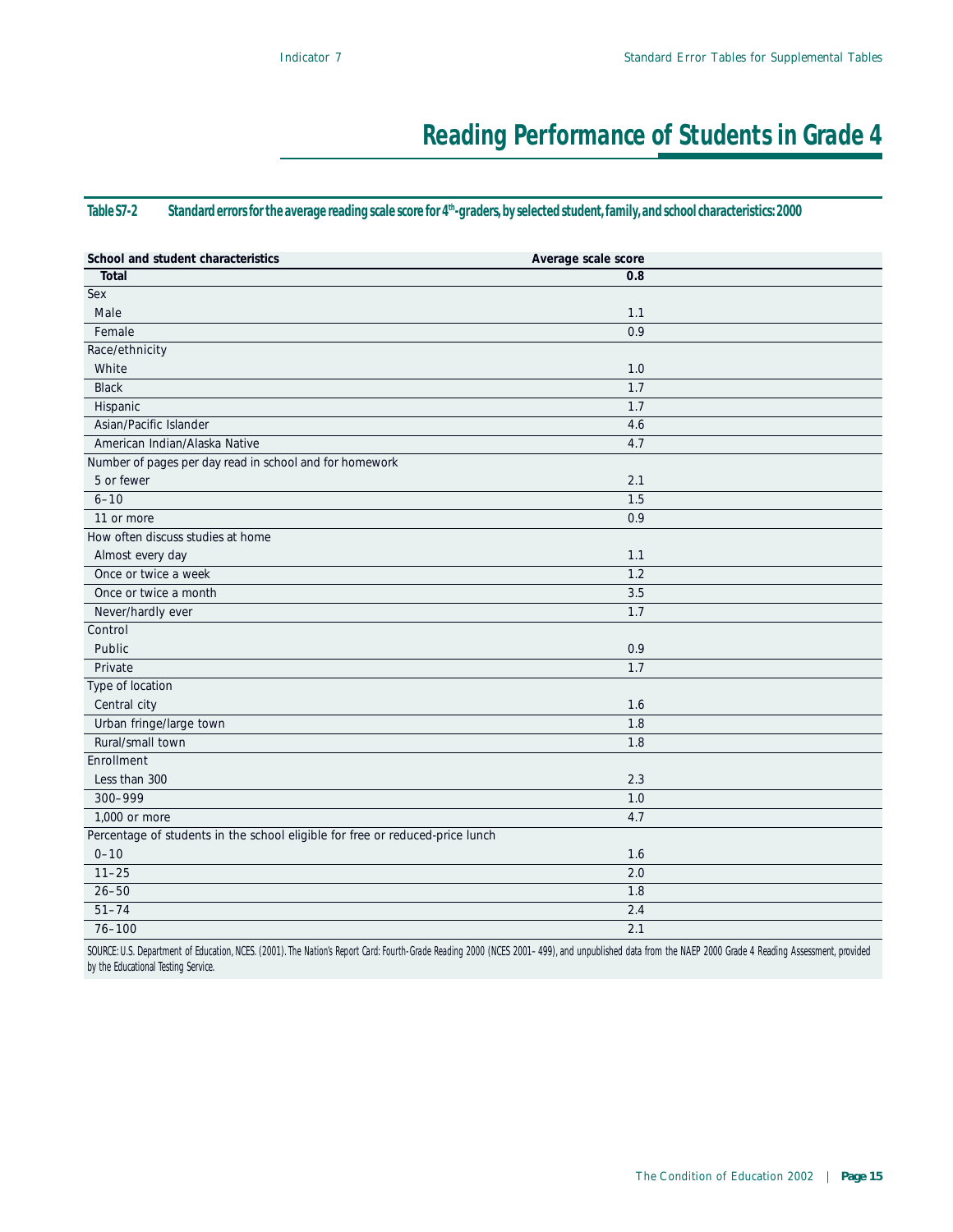### **Trends in the Achievement Gap in Reading Between White and Black Students**

#### **Table S8-1 Standard errors for the trends in the Black-White gap in average reading scale scores, by age: 1971–99**

| Age | 1971 | 1975 | 1980 | 1984 | 1988 | 1990                                    | 1992 | 1994 | 1996        | 1999 |
|-----|------|------|------|------|------|-----------------------------------------|------|------|-------------|------|
| 9   | 1.9  |      |      |      |      | $-1.4$ 1.9 1.3 2.8 3.2 2.4 2.6 2.8      |      |      |             | 2.8  |
| 13  |      |      |      |      |      | 1.4 1.4 1.6 1.1 2.6 2.4 2.7 2.7 2.8 2.7 |      |      |             |      |
| 17  | 2.0  |      |      |      |      | 2.1 2.0 1.3 2.7 2.6 2.5                 |      |      | 4.2 3.0 2.3 |      |

SOURCE: U.S. Department of Education, NCES. (2000). *NAEP 1999 Trends in Academic Progress: Three Decades of Student Performance* (NCES 2000–469) and National Assessment of Educational Progress (NAEP), 1999 Long-Term Trend Assessment, unpublished data produced by the Educational Testing Service.

#### **Table S8-2 Standard errors for the trends in average reading scale scores, by race, age, and score quartile: 1971–99**

|                        |      |      |      |      |         |      |              |      |      |      | <b>Difference</b> | <b>Difference</b> |
|------------------------|------|------|------|------|---------|------|--------------|------|------|------|-------------------|-------------------|
| Age and score quartile | 1971 | 1975 | 1980 | 1984 | 1988    | 1990 | 1992         | 1994 | 1996 | 1999 | 1971-88           | 1988-99           |
|                        |      |      |      |      |         |      | White        |      |      |      |                   |                   |
| Age 9                  |      |      |      |      |         |      |              |      |      |      |                   |                   |
| Total                  | 0.9  | 0.7  | 0.8  | 0.8  | 1.4     | 1.3  | 1.0          | 1.3  | 1.2  | 1.6  | 1.7               | 2.1               |
| Lower quartile         | 0.8  | 0.5  | 0.8  | 0.6  | 1.3     | 1.6  | 1.1          | 1.5  | 1.8  | 1.5  | 1.5               | 2.0               |
| Middle two quartiles   | 0.5  | 0.4  | 0.4  | 0.3  | 0.8     | 0.9  | 0.7          | 0.8  | 1.0  | 1.2  | 1.0               | 1.4               |
| Upper quartile         | 0.5  | 0.7  | 0.9  | 0.5  | 1.9     | 1.3  | 1.0          | 0.9  | 0.9  | 1.2  | 2.0               | 2.2               |
| Age 13                 |      |      |      |      |         |      |              |      |      |      |                   |                   |
| Total                  | 0.7  | 0.7  | 0.7  | 0.6  | 1.1     | 0.9  | 1.2          | 1.1  | 1.0  | 1.2  | 1.4               | 1.7               |
| Lower quartile         | 0.5  | 0.4  | 0.4  | 0.5  | 1.1     | 1.2  | 1.4          | 1.2  | 1.5  | 1.0  | 1.2               | 1.5               |
| Middle two quartiles   | 0.4  | 0.4  | 0.3  | 0.3  | 0.9     | 0.6  | 0.7          | 0.8  | 0.5  | 1.0  | 1.0               | 1.3               |
| Upper quartile         | 0.5  | 0.4  | 0.7  | 0.6  | 1.1     | 1.1  | 1.3          | 0.8  | 1.6  | 1.3  | 1.2               | 1.7               |
| Age 17                 |      |      |      |      |         |      |              |      |      |      |                   |                   |
| Total                  | 1.0  | 0.6  | 0.9  | 0.7  | 1.2     | 1.2  | 1.4          | 1.5  | 1.2  | 1.4  | 1.6               | 1.9               |
| Lower quartile         | 0.8  | 0.7  | 0.9  | 0.6  | 1.2     | 1.8  | 1.3          | 1.8  | 1.3  | 2.2  | 1.4               | 2.5               |
| Middle two quartiles   | 0.6  | 0.5  | 0.5  | 0.3  | $0.8\,$ | 0.6  | 0.8          | 0.8  | 1.0  | 0.7  | 1.0               | 1.0               |
| Upper quartile         | 0.6  | 0.5  | 0.8  | 0.6  | 1.8     | 1.1  | 1.2          | 1.9  | 1.4  | 1.5  | 1.9               | 2.3               |
|                        |      |      |      |      |         |      | <b>Black</b> |      |      |      |                   |                   |
| Age 9                  |      |      |      |      |         |      |              |      |      |      |                   |                   |
| Total                  | 1.7  | 1.2  | 1.8  | 1.1  | 2.4     | 2.9  | 2.2          | 2.3  | 2.6  | 2.3  | 2.9               | 3.3               |
| Lower quartile         | 1.3  | 0.8  | 2.1  | 1.2  | 3.3     | 3.0  | 3.0          | 5.0  | 3.4  | 3.3  | 3.5               | 4.7               |
| Middle two quartiles   | 1.3  | 0.7  | 0.8  | 0.8  | 1.9     | 2.0  | 1.5          | 2.1  | 2.5  | 2.3  | 2.3               | 3.0               |
| Upper quartile         | 1.0  | 1.0  | 1.2  | 1.2  | 1.9     | 1.7  | 1.9          | 2.6  | 2.6  | 1.5  | 2.2               | 2.4               |
| Age 13                 |      |      |      |      |         |      |              |      |      |      |                   |                   |
| Total                  | 1.2  | 1.2  | 1.5  | 1.0  | 2.4     | 2.2  | 2.3          | 2.4  | 2.6  | 2.4  | 2.6               | 3.4               |
| Lower quartile         | 1.1  | 1.4  | 1.8  | 1.0  | 2.6     | 3.2  | 3.5          | 4.1  | 3.2  | 3.4  | 2.8               | 4.3               |
| Middle two quartiles   | 0.7  | 0.8  | 0.9  | 0.7  | 1.7     | 1.9  | 2.6          | 1.5  | 2.3  | 1.4  | 1.8               | 2.2               |
| Upper quartile         | 1.0  | 1.2  | 1.2  | 1.0  | 2.5     | 1.8  | 2.8          | 2.6  | 2.1  | 2.6  | 2.7               | 3.6               |
| Age 17                 |      |      |      |      |         |      |              |      |      |      |                   |                   |
| Total                  | 1.7  | 2.0  | 1.8  | 1.0  | 2.4     | 2.3  | 2.1          | 3.9  | 2.7  | 1.7  | 3.0               | 2.9               |
| Lower quartile         | 1.2  | 2.6  | 1.9  | 1.3  | 2.6     | 3.3  | 2.8          | 4.2  | 3.8  | 3.0  | 2.8               | 4.0               |
| Middle two quartiles   | 0.7  | 0.8  | 0.9  | 1.0  | 1.9     | 2.1  | 2.2          | 2.4  | 2.1  | 1.6  | 2.0               | 2.5               |
| Upper quartile         | 1.5  | 1.2  | 2.2  | 1.2  | 2.9     | 2.6  | 3.3          | 4.9  | 3.8  | 2.5  | 3.2               | 3.8               |

SOURCE: U.S. Department of Education, NCES. (2000). *NAEP 1999 Trends in Academic Progress: Three Decades of Student Performance* (NCES 2000–469) and National Assessment of Educational Progress (NAEP), 1999 Long-Term Trend Assessment, unpublished data produced by the Educational Testing Service.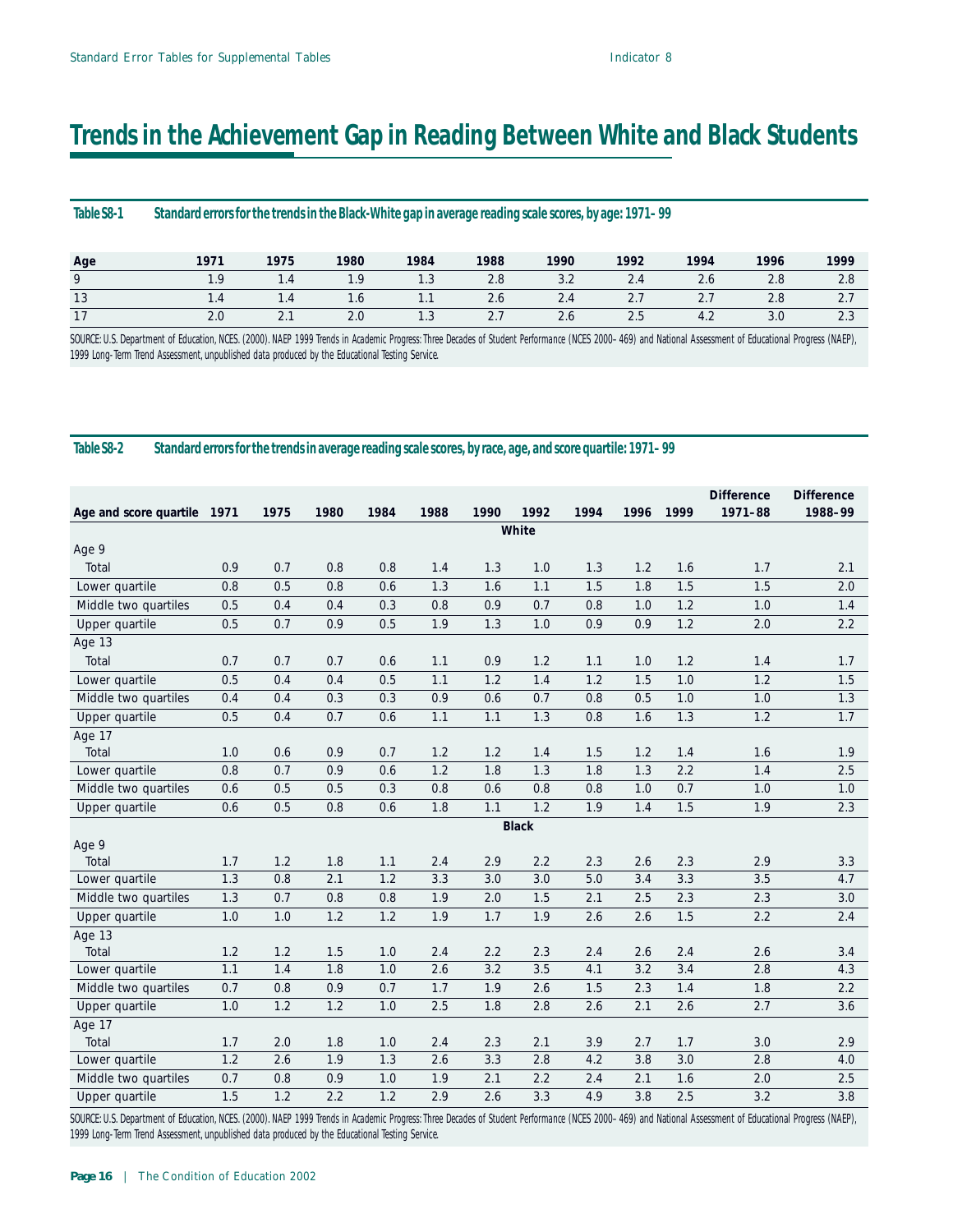### **International Comparisons of Reading Literacy**

#### **Table S9-1 Standard errors for the combined reading literacy average scores, standard deviation, and average subscale scores of 15-year-olds, by country: 2000**

|                       |                  |           |             | Reading subscales |            |
|-----------------------|------------------|-----------|-------------|-------------------|------------|
|                       | Combined reading | Standard  | Retrieving  | Interpreting      | Reflecting |
| Country               | literacy score   | deviation | information | texts             | on texts   |
| International average | 0.6              | 0.4       | 0.7         | 0.6               | 0.7        |
| Australia             | 3.5              | 1.6       | 3.7         | 3.5               | 3.4        |
| Austria               | 2.4              | 1.6       | 2.3         | 2.4               | 2.7        |
| Belgium               | 3.6              | 2.4       | 3.9         | 3.2               | 4.3        |
| <b>Brazil</b>         | 3.1              | 1.9       | 3.4         | 3.0               | 3.3        |
| Canada                | 1.6              | 1.1       | 1.7         | 1.6               | 1.6        |
| Czech Republic        | 2.4              | 1.9       | 2.7         | 2.4               | 2.6        |
| Denmark               | 2.4              | 1.8       | 2.8         | 2.4               | 2.6        |
| Finland               | 2.6              | 2.6       | 2.8         | 2.9               | 2.7        |
| France                | 2.7              | 1.7       | 3.0         | 2.7               | 2.9        |
| Germany               | 2.5              | 1.9       | 2.4         | 2.5               | 2.9        |
| Greece                | 5.0              | 2.7       | 5.4         | 4.5               | 5.6        |
| Hungary               | 4.0              | 2.1       | 4.4         | 3.8               | 4.3        |
| Iceland               | 1.5              | 1.4       | 1.6         | 1.4               | 1.3        |
| Ireland               | 3.2              | 1.7       | 3.3         | 3.3               | 3.1        |
| Italy                 | 2.9              | 2.7       | 3.1         | 2.6               | 3.1        |
| Japan                 | 5.2              | 3.0       | 5.5         | 5.0               | 5.4        |
| Korea, Republic of    | 2.4              | 1.6       | 2.5         | 2.3               | 2.6        |
| Latvia                | 5.3              | 2.3       | 5.7         | 4.9               | 5.9        |
| Liechtenstein         | 4.1              | 3.9       | 4.9         | 4.5               | 5.7        |
| Luxembourg            | 1.6              | 1.5       | 1.6         | 1.6               | 1.9        |
| Mexico                | 3.3              | 2.1       | 3.9         | 2.9               | 3.7        |
| New Zealand           | 2.8              | 2.0       | 2.8         | 2.7               | 2.9        |
| Norway                | 2.8              | 1.7       | 2.9         | 2.8               | 3.0        |
| Poland                | 4.5              | 3.1       | 5.0         | 4.3               | 4.7        |
| Portugal              | 4.5              | 1.8       | 4.9         | 4.3               | 4.5        |
| Russian Federation    | 4.2              | 1.8       | 4.9         | 4.0               | $4.0$      |
| Spain                 | 2.7              | 1.2       | 3.0         | 2.6               | 2.8        |
| Sweden                | 2.2              | 1.2       | 2.4         | 2.1               | 2.3        |
| Switzerland           | 4.2              | 2.0       | 4.4         | 4.2               | 4.8        |
| United Kingdom        | 2.6              | 1.5       | 2.5         | 2.5               | 2.5        |
| <b>United States</b>  | 7.0              | 2.7       | 7.4         | 7.1               | 7.1        |

SOURCE: U.S. Department of Education, NCES. (2001). *Outcomes of Learning: Results from the 2000 Program for International Student Assessment of 15-Year-Olds in Reading, Mathematics, and Science Literacy* (NCES 2002–115).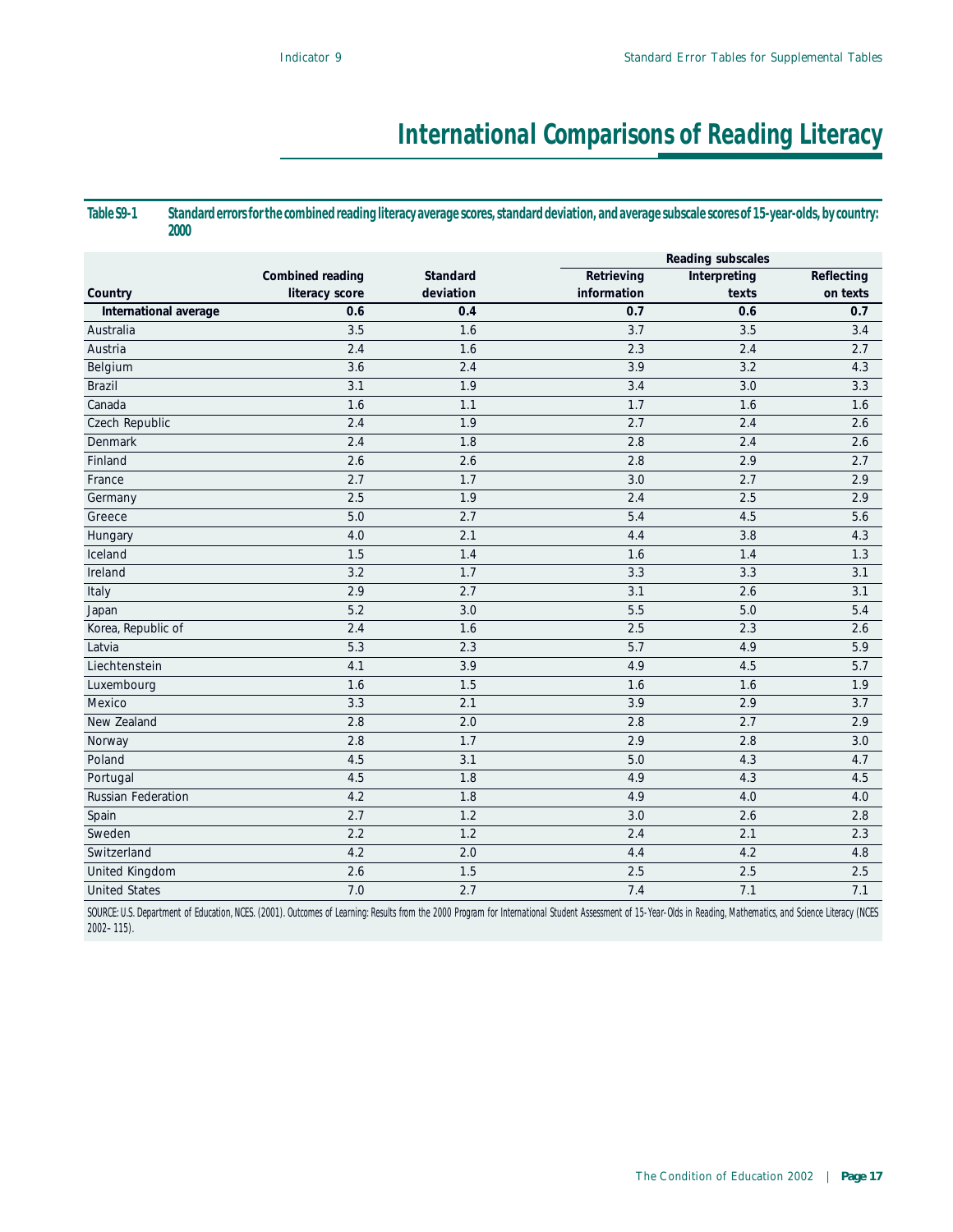# **International Comparisons of Reading Literacy**

#### **Table S9-2 Standard errors for the relationship between socioeconomic status and combined reading literacy average score and combined reading literacy average score, by sex and parents' education, by country: 2000**

|                           | Socioeconomic status                                       |        | Sex  |         |             | Parents' education        |                                |         |  |
|---------------------------|------------------------------------------------------------|--------|------|---------|-------------|---------------------------|--------------------------------|---------|--|
|                           | Average score<br>increase with a one-<br>point increase on |        |      | Differ- | Less than   | High school<br>diploma or | <b>Bachelor's</b><br>degree or | Differ- |  |
| Country                   | the ISEI index                                             | Female | Male | ence    | high school | equivalent                | higher                         | ence    |  |
| International average     | $(\#)$                                                     | 0.7    | 0.8  | 0.9     | 0.9         | 0.8                       | 0.8                            | 1.2     |  |
| Australia                 | 0.1                                                        | 4.7    | 4.0  | 5.4     | 3.7         | 3.6                       | 4.4                            | 5.7     |  |
| Austria                   | 0.1                                                        | 3.6    | 3.2  | 5.2     | 2.5         | 6.4                       | 3.5                            | 4.3     |  |
| Belgium                   | 0.1                                                        | 4.9    | 4.2  | 6.0     | 4.7         | 3.0                       | 4.0                            | 6.2     |  |
| Brazil                    | 0.1                                                        | 3.4    | 3.9  | 4.0     | 3.4         | 3.5                       | 5.9                            | 6.8     |  |
| Canada                    | 0.1                                                        | 1.7    | 1.8  | 1.6     | 2.8         | 2.1                       | 1.6                            | 3.2     |  |
| Czech Republic            | 0.1                                                        | 2.5    | 4.1  | 4.7     | 4.1         | 2.5                       | 4.1                            | 5.8     |  |
| Denmark                   | 0.1                                                        | 2.9    | 3.0  | 3.3     | 4.0         | 3.3                       | 2.6                            | 4.8     |  |
| Finland                   | 0.1                                                        | 2.8    | 3.0  | 2.6     | 3.3         | 3.9                       | 3.2                            | 4.6     |  |
| France                    | 0.1                                                        | 2.7    | 3.5  | 3.4     | 3.5         | 3.3                       | 2.8                            | 4.5     |  |
| Germany                   | 0.1                                                        | 3.9    | 3.2  | 5.2     | 3.8         | 5.3                       | 4.6                            | 6.0     |  |
| Greece                    | 0.2                                                        | 4.6    | 6.1  | 5.0     | 6.0         | 4.3                       | 6.0                            | 8.5     |  |
| Hungary                   | 0.1                                                        | 4.3    | 5.3  | 5.7     | 4.3         | 3.9                       | 5.5                            | 7.0     |  |
| Iceland                   | 0.1                                                        | 2.1    | 2.1  | 3.1     | 2.3         | 3.3                       | 2.6                            | 3.5     |  |
| Ireland                   | 0.1                                                        | 3.6    | 4.2  | 4.6     | 3.8         | 3.7                       | 4.2                            | 5.7     |  |
| Italy                     | 0.1                                                        | 3.6    | 5.1  | 7.0     | 4.0         | 3.4                       | 4.5                            | 6.0     |  |
| Japan                     | 0.2                                                        | 5.4    | 6.7  | 6.4     |             |                           |                                |         |  |
| Korea, Republic of        | 0.1                                                        | 3.7    | 3.8  | 6.0     | 2.9         | 2.8                       | 3.5                            | 4.5     |  |
| Latvia                    | 0.1                                                        | 5.4    | 5.5  | 4.2     | 8.6         | 5.4                       | 6.4                            | 10.7    |  |
| Liechtenstein             | 0.3                                                        | 6.8    | 7.3  | 11.5    | 6.5         | $(\#)$                    | 8.7                            | 10.9    |  |
| Luxembourg                | 0.1                                                        | 2.3    | 2.6  | 3.8     | 3.0         | 4.0                       | 3.6                            | 4.7     |  |
| Mexico                    | 0.1                                                        | 3.8    | 4.2  | 4.3     | 2.9         | 5.2                       | 6.5                            | 7.1     |  |
| New Zealand               | 0.1                                                        | 3.8    | 4.2  | 6.3     | 3.8         | 5.7                       | 3.6                            | 5.2     |  |
| Norway                    | 0.1                                                        | 2.9    | 3.8  | 4.0     | 3.8         | 3.9                       | 3.6                            | 5.2     |  |
| Poland                    | 0.2                                                        | 5.5    | 6.0  | 7.0     | 4.9         | 4.3                       | 7.2                            | 8.7     |  |
| Portugal                  | 0.1                                                        | 4.6    | 5.0  | 3.8     | 4.2         | 6.3                       | 6.8                            | 8.0     |  |
| <b>Russian Federation</b> | 0.1                                                        | 4.1    | 4.5  | 2.9     | 7.4         | 3.9                       | 4.3                            | 8.6     |  |
| Spain                     | 0.1                                                        | 2.8    | 3.4  | 3.2     | 3.0         | 3.1                       | 2.8                            | 4.1     |  |
| Sweden                    | 0.1                                                        | 2.5    | 2.6  | 2.7     | 3.5         | 2.9                       | 2.6                            | 4.4     |  |
| Switzerland               | 0.1                                                        | 4.5    | 4.9  | 4.2     | 4.0         | 7.2                       | 5.2                            | 6.6     |  |
| United Kingdom            | 0.1                                                        | 3.4    | 3.0  | 4.1     | 3.0         | 5.6                       | 3.1                            | 4.3     |  |
| <b>United States</b>      | 0.2                                                        | 6.2    | 8.4  | 4.1     | 7.2         | 4.9                       | 6.4                            | 9.6     |  |
|                           |                                                            |        |      |         |             |                           |                                |         |  |

—Not available.

#Too small to report.

SOURCE: U.S. Department of Education, NCES. (2001). *Outcomes of Learning: Results from the 2000 Program for International Student Assessment of 15-Year-Olds in Reading, Mathematics, and Science Literacy* (NCES 2002–115).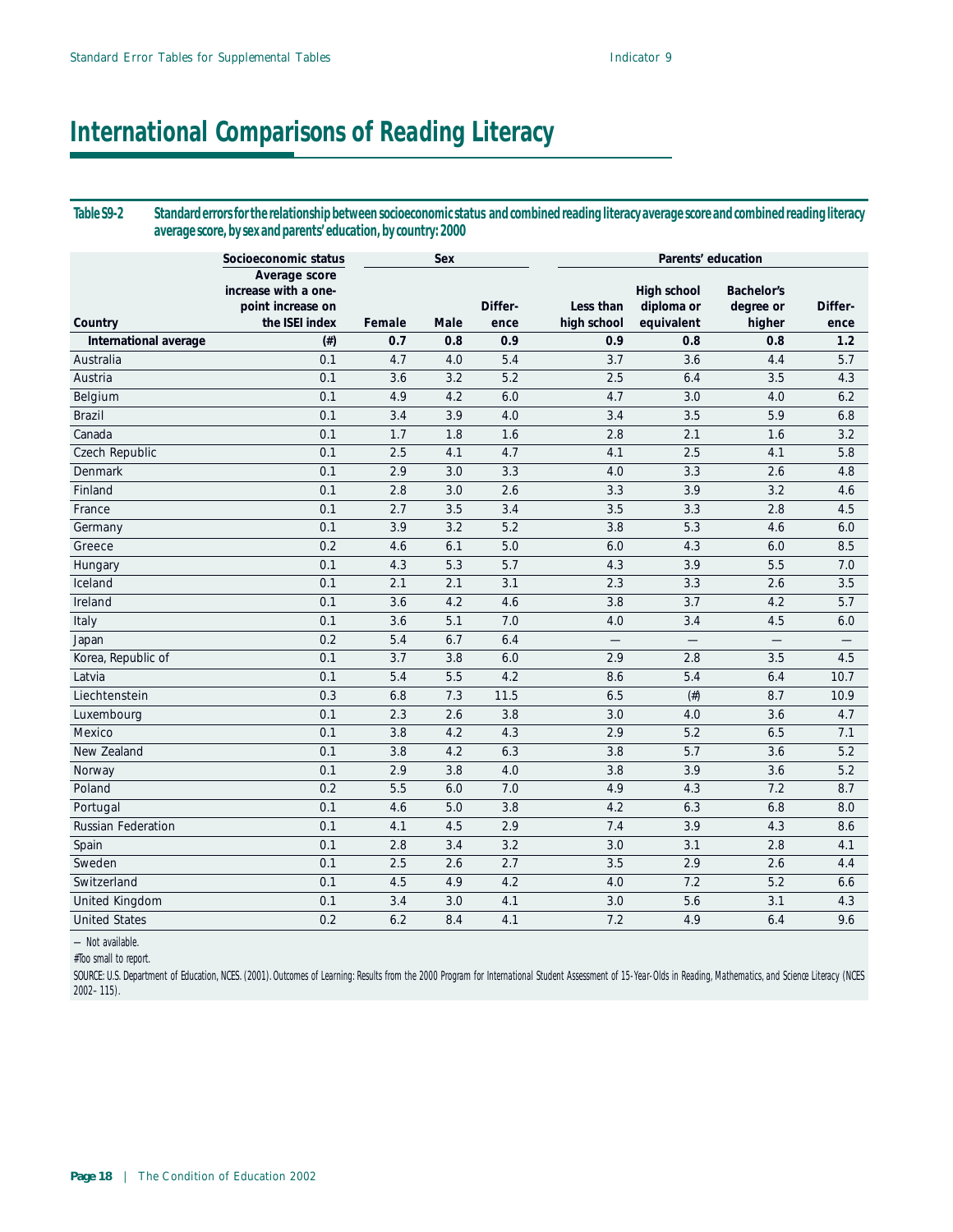#### **Table S10-1 Standard errors for the average mathematics scale score and percentage of students at or above each mathematics achievement level, by grade: 1990, 1992, 1996, and 2000**

| 2000 | 1996                            | 1992 | 1990 | Grade and achievement level |
|------|---------------------------------|------|------|-----------------------------|
|      | Average scale score             |      |      |                             |
| 0.9  | 0.9                             | 0.7  | 0.9  | Grade 4                     |
| 0.8  | 1.1                             | 0.9  | 1.3  | Grade 8                     |
| 0.9  | 1.0                             | 0.9  | 1.1  | Grade 12                    |
|      | Percentage at achievement level |      |      |                             |
|      |                                 |      |      | Grade 4                     |
| 1.1  | 1.2                             | 1.0  | 1.4  | <b>Below Basic</b>          |
| 1.1  | 1.2                             | 1.0  | 1.4  | At or above Basic           |
| 1.1  | 0.9                             | 1.0  | 1.2  | At or above Proficient      |
| 0.3  | 0.3                             | 0.3  | 0.4  | At Advanced                 |
|      |                                 |      |      | Grade 8                     |
| 0.8  | 1.1                             | 1.1  | 1.4  | <b>Below Basic</b>          |
| 0.8  | 1.1                             | 1.1  | 1.4  | At or above Basic           |
| 0.9  | 1.1                             | 1.0  | 1.1  | At or above Proficient      |
| 0.5  | 0.5                             | 0.4  | 0.3  | At Advanced                 |
|      |                                 |      |      | Grade 12                    |
| 1.1  | 1.3                             | 1.1  | 1.6  | <b>Below Basic</b>          |
| 1.1  | 1.3                             | 1.1  | 1.6  | At or above Basic           |
| 0.9  | 1.1                             | 0.8  | 0.9  | At or above Proficient      |
| 0.3  | 0.3                             | 0.3  | 0.3  | At Advanced                 |
|      |                                 |      |      |                             |

SOURCE: U.S. Department of Education, NCES. (2001). *The Nation's Report Card: Mathematics 2000* (NCES 2001–517).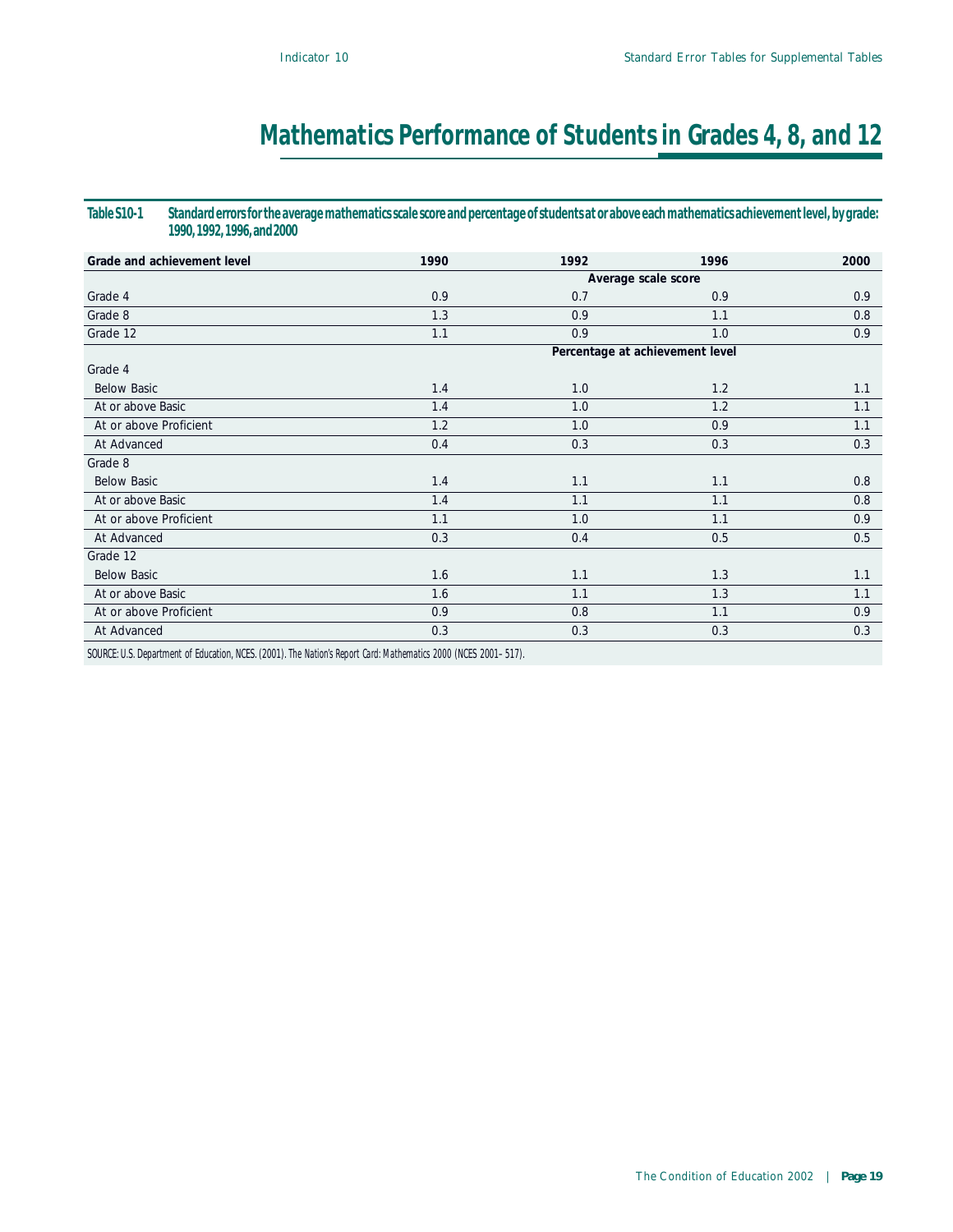#### Table S10-2 Standard errors for the average mathematics scale score for 4<sup>th</sup>-, 8<sup>th</sup>-, and 12<sup>th</sup>-graders, by selected student and school characteristics: 2000

|                                                    | Average scale score |                  |          |  |  |  |  |  |
|----------------------------------------------------|---------------------|------------------|----------|--|--|--|--|--|
| Student and school characteristics                 | Grade 4             | Grade 8          | Grade 12 |  |  |  |  |  |
| <b>Total</b>                                       | 0.9                 | 0.8              | 0.9      |  |  |  |  |  |
| Sex                                                |                     |                  |          |  |  |  |  |  |
| Male                                               | 1.0                 | 0.9              | 1.1      |  |  |  |  |  |
| Female                                             | 0.9                 | 0.9              | 0.9      |  |  |  |  |  |
| Race/ethnicity                                     |                     |                  |          |  |  |  |  |  |
| White                                              | 1.0                 | 0.8              | 1.0      |  |  |  |  |  |
| <b>Black</b>                                       | 1.6                 | 1.4              | 1.9      |  |  |  |  |  |
| Hispanic                                           | 1.5                 | 1.5              | 2.1      |  |  |  |  |  |
| Asian/Pacific Islander                             | (t)                 | 3.4              | 2.8      |  |  |  |  |  |
| American Indian/Alaska Native                      | 2.1                 | 8.3              | 4.4      |  |  |  |  |  |
| Parents' education                                 |                     |                  |          |  |  |  |  |  |
| High school diploma or less                        |                     | 1.0              | 1.0      |  |  |  |  |  |
| Bachelor's degree or higher                        |                     | 1.0              | 1.1      |  |  |  |  |  |
| Current mathematics class in 8 <sup>th</sup> grade |                     |                  |          |  |  |  |  |  |
| Group 1                                            |                     | 0.9              |          |  |  |  |  |  |
| Group 2                                            |                     | 1.1              |          |  |  |  |  |  |
| Mathematics courses taken by 12th grade            |                     |                  |          |  |  |  |  |  |
| Low-level                                          |                     |                  | 1.4      |  |  |  |  |  |
| Middle-level                                       |                     |                  | 0.9      |  |  |  |  |  |
| High-level                                         |                     |                  | 1.0      |  |  |  |  |  |
| Control                                            |                     |                  |          |  |  |  |  |  |
| Public                                             | 1.0                 | 0.8              | 1.1      |  |  |  |  |  |
| Private                                            | 0.8                 | 1.2              | 1.2      |  |  |  |  |  |
| Type of location                                   |                     |                  |          |  |  |  |  |  |
| Central city                                       | 1.6                 | 1.8              | 1.8      |  |  |  |  |  |
| Urban fringe/large town                            | 1.5                 | 1.4              | 1.4      |  |  |  |  |  |
| Rural/small town                                   | 1.7                 | 1.9              | 1.9      |  |  |  |  |  |
| Enrollment                                         |                     |                  |          |  |  |  |  |  |
| Less than 300                                      | 2.5                 | 1.9              | 2.7      |  |  |  |  |  |
| 300-999                                            | 1.0                 | 1.1              | 2.0      |  |  |  |  |  |
| 1,000 or more                                      | 3.8                 | 2.5              | 1.5      |  |  |  |  |  |
| Percentage of students in the school               |                     |                  |          |  |  |  |  |  |
| eligible for free or reduced-price lunch           |                     |                  |          |  |  |  |  |  |
| $0 - 10$                                           | 1.3                 | 1.4              | 2.0      |  |  |  |  |  |
| $11 - 25$                                          | 1.6                 | 1.6              | 1.7      |  |  |  |  |  |
| $26 - 50$                                          | 1.7                 | $\overline{1.2}$ | 1.6      |  |  |  |  |  |
| $51 - 75$                                          | 1.6                 | 2.5              | 2.5      |  |  |  |  |  |
| $76 - 100$                                         | 1.6                 | 2.8              | 3.2      |  |  |  |  |  |

—Not available.

†Not applicable.

SOURCE: U.S. Department of Education, NCES. (2001). The Nation's Report Card: Mathematics 2000 (NCES 2001-517), and unpublished data from the NAEP 2000 Mathematics Assessment, provided by the Educational Testing Service.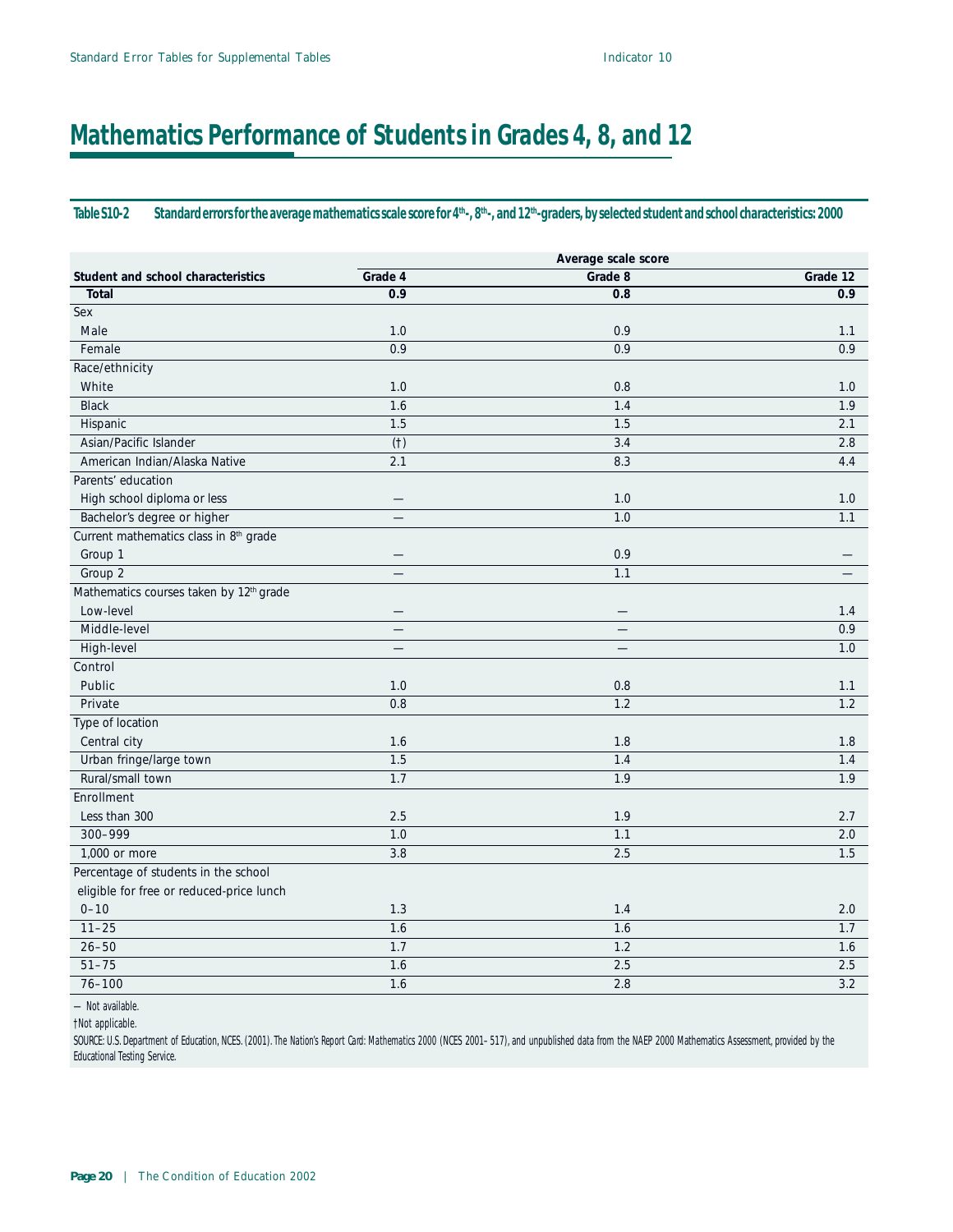#### Table S10-3 Standard errors for the average mathematics scale score for public school 4th- and 8th-graders in 2000 and change in score since 1992 in grade 4 **and since 1990 in grade 8, by state and jurisdiction: 2000**

|                        |               | Grade 4             |                  | Grade 8             |  |  |
|------------------------|---------------|---------------------|------------------|---------------------|--|--|
|                        | Average scale | Change from 1992    | Average scale    | Change from 1990    |  |  |
| State and jurisdiction | score in 2000 | average scale score | score in 2000    | average scale score |  |  |
| Nation                 | 1.0           | 1.3                 | 0.8              | 1.6                 |  |  |
| Alabama                | 1.4           | 2.1                 | 1.8              | 2.1                 |  |  |
| Arizona                | 1.4           | 1.8                 | 1.5              | 2.0                 |  |  |
| Arkansas               | 1.1           | 1.4                 | 1.4              | 1.6                 |  |  |
| California             | 1.8           | 2.4                 | 2.0              | 2.4                 |  |  |
| Connecticut            | 1.2           | 1.6                 | 1.4              | 1.7                 |  |  |
| Georgia                | 1.1           | 1.6                 | 1.3              | 1.8                 |  |  |
| Hawaii                 | 1.1           | 1.7                 | 1.3              | 1.6                 |  |  |
| Idaho                  | 1.2           | 1.5                 | 1.3              | 1.5                 |  |  |
| <b>Illinois</b>        | 1.9           |                     | 1.6              | 2.4                 |  |  |
| Indiana                | 1.1           | 1.5                 | 1.4              | 1.9                 |  |  |
| lowa                   | 1.3           | 1.6                 |                  |                     |  |  |
| Kansas                 | 1.5           |                     | 1.4              |                     |  |  |
| Kentucky               | 1.2           | 1.5                 | 1.4              | 1.8                 |  |  |
| Louisiana              | 1.4           | 2.0                 | 1.5              | 1.9                 |  |  |
| Maine                  | 0.9           | 1.4                 | 1.2              |                     |  |  |
| Maryland               | 1.3           | 1.8                 | 1.4              | 2.0                 |  |  |
| Massachusetts          | 1.1           | 1.6                 | 1.3              |                     |  |  |
| Michigan               | 1.4           | $\overline{2.2}$    | 1.6              | $\overline{2.0}$    |  |  |
| Minnesota              | 1.3           | 1.6                 | 1.4              | 1.7                 |  |  |
| Mississippi            | 1.1           | 1.5                 | 1.3              |                     |  |  |
| Missouri               | 1.2           | 1.7                 | 1.5              |                     |  |  |
| Montana                | 1.8           |                     | 1.2              | 1.5                 |  |  |
| Nebraska               | 1.7           | 2.1                 | 1.1              | 1.5                 |  |  |
| Nevada                 | 1.2           |                     | 0.9              |                     |  |  |
| <b>New Mexico</b>      | 1.5           | 2.1                 | 1.7              | 1.9                 |  |  |
| New York               | 1.3           | $\overline{1.8}$    | $\overline{2.1}$ | 2.5                 |  |  |
| North Carolina         | 1.0           | 1.5                 | 1.1              | 1.5                 |  |  |
| North Dakota           | 0.9           | 1.2                 | 1.1              | 1.6                 |  |  |
| Ohio                   | 1.3           | $\overline{1.8}$    | 1.5              | 1.8                 |  |  |
| Oklahoma               | 1.3           | 1.6                 | 1.5              | 2.0                 |  |  |
| Oregon                 | 1.6           |                     | 1.6              | 1.9                 |  |  |
| Rhode Island           | 1.2           | 2.0                 | 1.1              | 1.3                 |  |  |
| South Carolina         | 1.4           | 1.8                 | 1.4              |                     |  |  |
| Tennessee              | 1.5           | 2.0                 | 1.7              | $\qquad \qquad -$   |  |  |
|                        |               |                     |                  |                     |  |  |

See footnotes at end of table.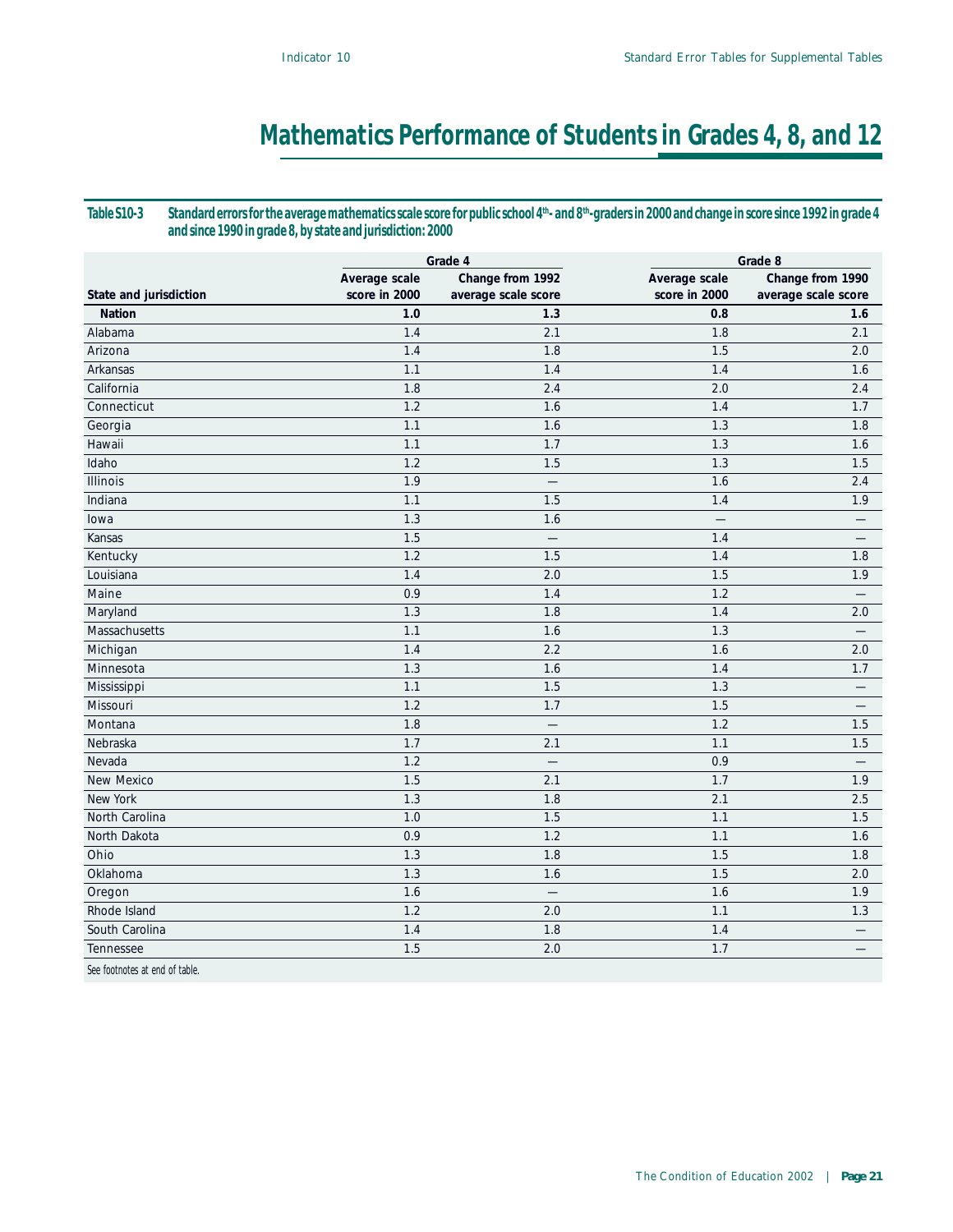#### Table S10-3 Standard errors for the average mathematics scale score for public school 4<sup>th</sup>- and 8<sup>th</sup>-graders in 2000 and change in score since 1992 in grade 4 **and since 1990 in grade 8, by state and jurisdiction: 2000—Continued**

|                        |               | Grade 4             |               | Grade 8             |
|------------------------|---------------|---------------------|---------------|---------------------|
|                        | Average scale | Change from 1992    | Average scale | Change from 1990    |
| State and jurisdiction | score in 2000 | average scale score | score in 2000 | average scale score |
| Texas                  | 1.2           | 1.7                 | 1.5           | 2.0                 |
| Utah                   | 1.2           | 1.6                 | 1.2           |                     |
| Vermont                | 1.6           |                     | 1.1           |                     |
| Virginia               | 1.3           | 1.8                 | 1.5           | 2.1                 |
| West Virginia          | 1.2           | 1.6                 | 1.0           | 1.4                 |
| Wyoming                | 1.3           | 1.6                 | 1.2           | 1.4                 |
| Other jurisdictions    |               |                     |               |                     |
| American Samoa         | 3.9           |                     | 4.5           |                     |
| District of Columbia   | 1.2           | 1.3                 | 2.2           | 2.4                 |
| <b>DDESS</b>           | 1.2           |                     | 2.3           |                     |
| <b>DoDDS</b>           | 0.7           |                     | 1.0           |                     |
| Guam                   | 2.3           | 2.5                 | 2.2           | 2.3                 |
| Virgin Islands         | 2.8           |                     |               |                     |

—Indicates the jurisdiction did not participate in 2000, 1992, or 1990.

SOURCE: U.S. Department of Education, NCES. (2001). *The Nation's Report Card: Mathematics 2000* (NCES 2001–517).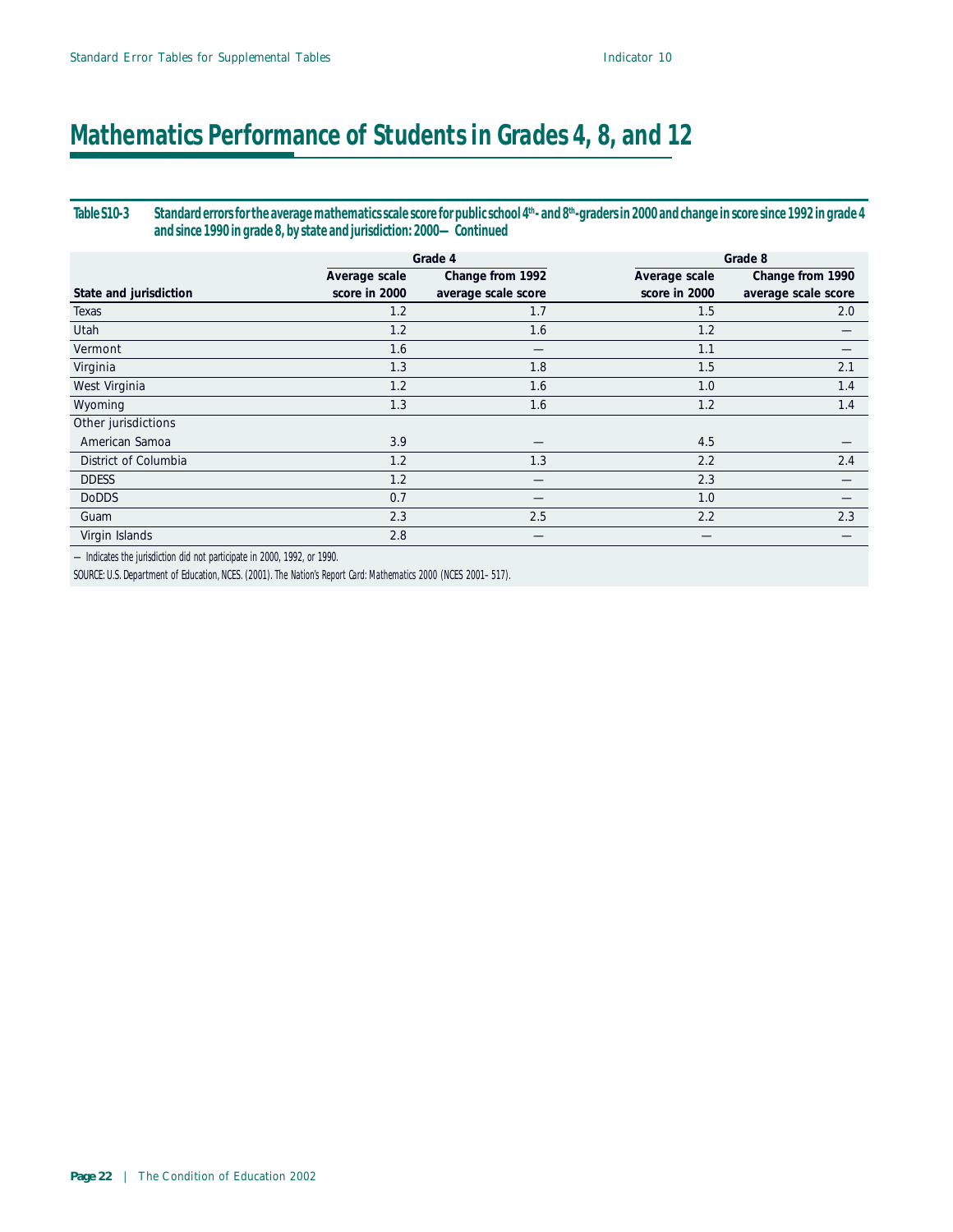### **Poverty and Student Achievement**

**Table S11-1 Standard errors for the average mathematics scale score and percentage of public school students in 4th-grade mathematics, by percentage of students in the school eligible for free or reduced-priced lunch and selected student characteristics: 2000**

|                                 | 10 percent           |     | $11 - 25$     |     | $26 - 50$            |     | $51 - 75$ |         |     | More than     | Total      |         |
|---------------------------------|----------------------|-----|---------------|-----|----------------------|-----|-----------|---------|-----|---------------|------------|---------|
|                                 | or less              |     | percent       |     | percent              |     | percent   |         |     | 75 percent    | population |         |
| Student characteristic          | <b>Score Percent</b> |     | Score Percent |     | <b>Score Percent</b> |     | Score     | Percent |     | Score Percent | Score      | Percent |
| Total                           | 1.8                  | 0.0 | 1.7           | 0.0 | 1.7                  | 0.0 | 1.6       | 0.0     | 1.6 | 0.0           | 1.0        | 0.0     |
| Language other than English     |                      |     |               |     |                      |     |           |         |     |               |            |         |
| spoken in the home              |                      |     |               |     |                      |     |           |         |     |               |            |         |
| <b>Never</b>                    | 1.7                  | 2.7 | 1.8           | 2.3 | 1.8                  | 1.8 | 1.9       | 1.9     | 2.0 | 3.3           | 1.0        | 1.0     |
| Sometimes                       | 3.2                  | 2.1 | 2.0           | 1.9 | 2.9                  | 1.8 | 2.4       | 1.5     | 2.2 | 2.3           | 1.4        | 0.9     |
| Always                          | 10.4                 | 1.1 | 8.4           | 1.0 | 3.3                  | 0.8 | 3.2       | 1.1     | 3.0 | 1.7           | 2.3        | 0.5     |
| Race/ethnicity                  |                      |     |               |     |                      |     |           |         |     |               |            |         |
| White                           | 1.7                  | 1.7 | 1.3           | 2.1 | 1.9                  | 2.5 | 2.0       | 3.1     | 3.8 | 3.7           | 1.1        | 0.4     |
| <b>Black</b>                    | $(\#)$               | 0.8 | 7.3           | 1.5 | 2.4                  | 2.2 | 2.5       | 2.4     | 1.6 | 3.4           | 1.7        | 0.2     |
| Hispanic                        | 5.4                  | 0.9 | 5.2           | 1.1 | 3.4                  | 1.4 | 2.8       | 2.1     | 2.4 | 2.1           | 1.6        | 0.3     |
| Student is eligible for free or |                      |     |               |     |                      |     |           |         |     |               |            |         |
| reduced-price lunch             |                      |     |               |     |                      |     |           |         |     |               |            |         |
| Eligible                        | $(\#)$               | 1.3 | 4.7           | 1.8 | 2.0                  | 2.2 | 1.8       | 2.1     | 1.4 | 2.3           | 1.0        | 1.5     |
| Not eligible                    | 2.2                  | 1.3 | 1.4           | 1.8 | 2.1                  | 2.2 | 1.8       | 2.1     | 5.4 | 2.3           | 1.3        | 1.5     |

#Too few sample cases for a reliable estimate.

SOURCE: U.S. Department of Education, NCES. National Assessment of Educational Progress (NAEP), unpublished data provided by the Educational Testing Service, 2000.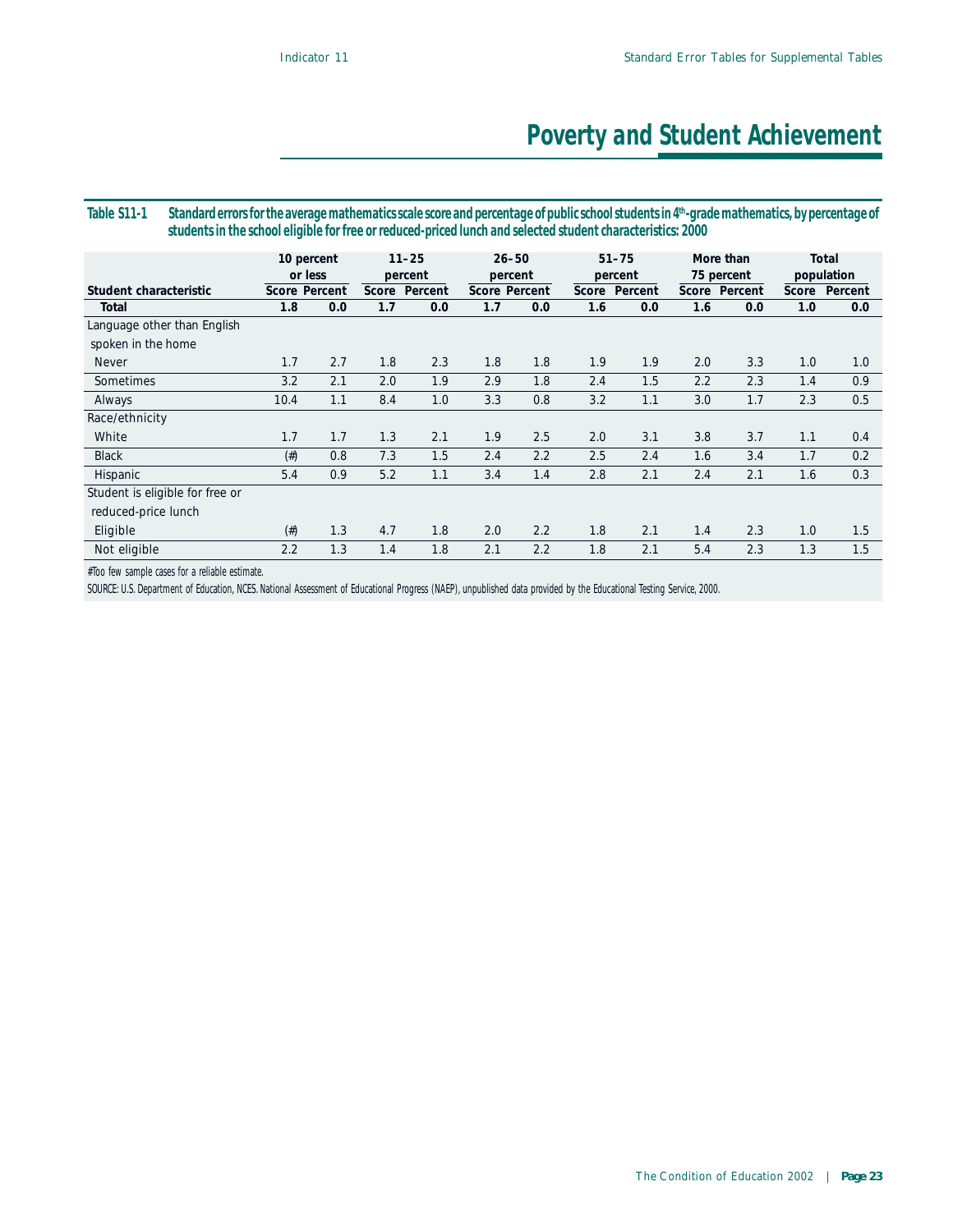# **Poverty and Student Achievement**

### Table S11-2 Standard errors for the percentage of 4<sup>th</sup>-grade students in the school eligible for free or reduced-priced lunch, by selected school and teacher **characteristics of public schools: 2000**

| Students in school eligible to receive free or reduced-price lunch |            |           |           |           |            |            |  |  |  |  |
|--------------------------------------------------------------------|------------|-----------|-----------|-----------|------------|------------|--|--|--|--|
|                                                                    | 10 percent | $11 - 25$ | $26 - 50$ | $51 - 75$ | More than  | Total      |  |  |  |  |
| School and teacher characteristics                                 | or less    | percent   | percent   | percent   | 75 percent | population |  |  |  |  |
| Academic orientation                                               |            |           |           |           |            |            |  |  |  |  |
| Average student attitude in school toward achievement              |            |           |           |           |            |            |  |  |  |  |
| Very positive                                                      | 5.8        | 7.3       | 5.9       | 5.0       | 5.6        | 3.0        |  |  |  |  |
| Somewhat positive                                                  | 5.8        | 7.3       | 5.9       | 5.7       | 5.7        | 3.1        |  |  |  |  |
| Somewhat/very negative                                             | (†)        | (†)       | (†)       | 4.4       | 1.9        | 1.0        |  |  |  |  |
| <b>Teacher characteristics</b>                                     |            |           |           |           |            |            |  |  |  |  |
| Teacher is certified in elementary mathematics                     |            |           |           |           |            |            |  |  |  |  |
| Yes                                                                | 4.8        | 6.3       | 5.9       | 5.4       | 3.8        | 2.6        |  |  |  |  |
| <b>No</b>                                                          | 4.5        | 7.3       | 5.1       | 4.5       | 5.0        | 2.7        |  |  |  |  |
| Number of years spent teaching mathematics                         |            |           |           |           |            |            |  |  |  |  |
| 2 years or less                                                    | 3.5        | 3.2       | 2.3       | 2.8       | 2.2        | 1.3        |  |  |  |  |
| $3 - 5$                                                            | 3.5        | 3.0       | 2.5       | 3.9       | 2.6        | 1.3        |  |  |  |  |
| $6 - 10$                                                           | 3.1        | 2.9       | 5.2       | 3.2       | 3.1        | 1.7        |  |  |  |  |
| 11 or more                                                         | 5.6        | 4.6       | 4.3       | 5.0       | 4.0        | 2.3        |  |  |  |  |
| School climate and discipline                                      |            |           |           |           |            |            |  |  |  |  |
| Physical conflicts in school among students                        |            |           |           |           |            |            |  |  |  |  |
| Serious/moderate                                                   | $(\#)$     | 5.3       | 4.5       | 5.5       | 4.5        | 1.9        |  |  |  |  |
| Minor                                                              | 6.4        | 7.4       | 6.5       | 6.0       | 5.9        | 2.9        |  |  |  |  |
| Not a problem                                                      | 6.8        | 7.8       | 6.3       | 5.7       | 3.8        | 2.8        |  |  |  |  |
| Percentage of students absent on a given day                       |            |           |           |           |            |            |  |  |  |  |
| $0 - 2$                                                            | 6.6        | 7.2       | 5.0       | 5.5       | 3.2        | 2.9        |  |  |  |  |
| $3 - 5$                                                            | 6.6        | 7.4       | 6.5       | 5.8       | 5.9        | 3.0        |  |  |  |  |
| More than 5                                                        | (†)        | 2.5       | 5.9       | 4.0       | 5.6        | 1.6        |  |  |  |  |
| Percentage of teachers who left before                             |            |           |           |           |            |            |  |  |  |  |
| the end of the school year                                         |            |           |           |           |            |            |  |  |  |  |
| $\mathbf 0$                                                        | 3.5        | 4.3       | 6.6       | 5.1       | 6.1        | 2.2        |  |  |  |  |
| $1 - 2$                                                            | 3.5        | 4.1       | 5.8       | 4.7       | 6.1        | 2.3        |  |  |  |  |
| More than 3                                                        | (†)        | $(\#)$    | 4.3       | 2.1       | 2.3        | 1.1        |  |  |  |  |
| Enrollment                                                         |            |           |           |           |            |            |  |  |  |  |
| Less than 300                                                      | 5.0        | 4.1       | 3.3       | 3.9       | 4.5        | 1.8        |  |  |  |  |
| $300 - 1,000$                                                      | 5.0        | 4.6       | 3.6       | 4.4       | 5.0        | 2.1        |  |  |  |  |
| More than 1,000                                                    | $(\#)$     | 2.7       | 1.5       | 2.0       | 3.0        | 0.9        |  |  |  |  |
| Type of location                                                   |            |           |           |           |            |            |  |  |  |  |
| Central city                                                       | 3.2        | 6.2       | 4.1       | 4.8       | 4.8        | 1.8        |  |  |  |  |
| Urban fringe/large town                                            | 5.6        | 6.8       | 6.2       | 5.2       | 5.3        | 2.4        |  |  |  |  |
| Rural/small town                                                   | 4.9        | 5.1       | 5.9       | 5.1       | 4.5        | 2.1        |  |  |  |  |
| $0 \leq r + 1 \leq r + 1$                                          |            |           |           |           |            |            |  |  |  |  |

See footnotes at end of table.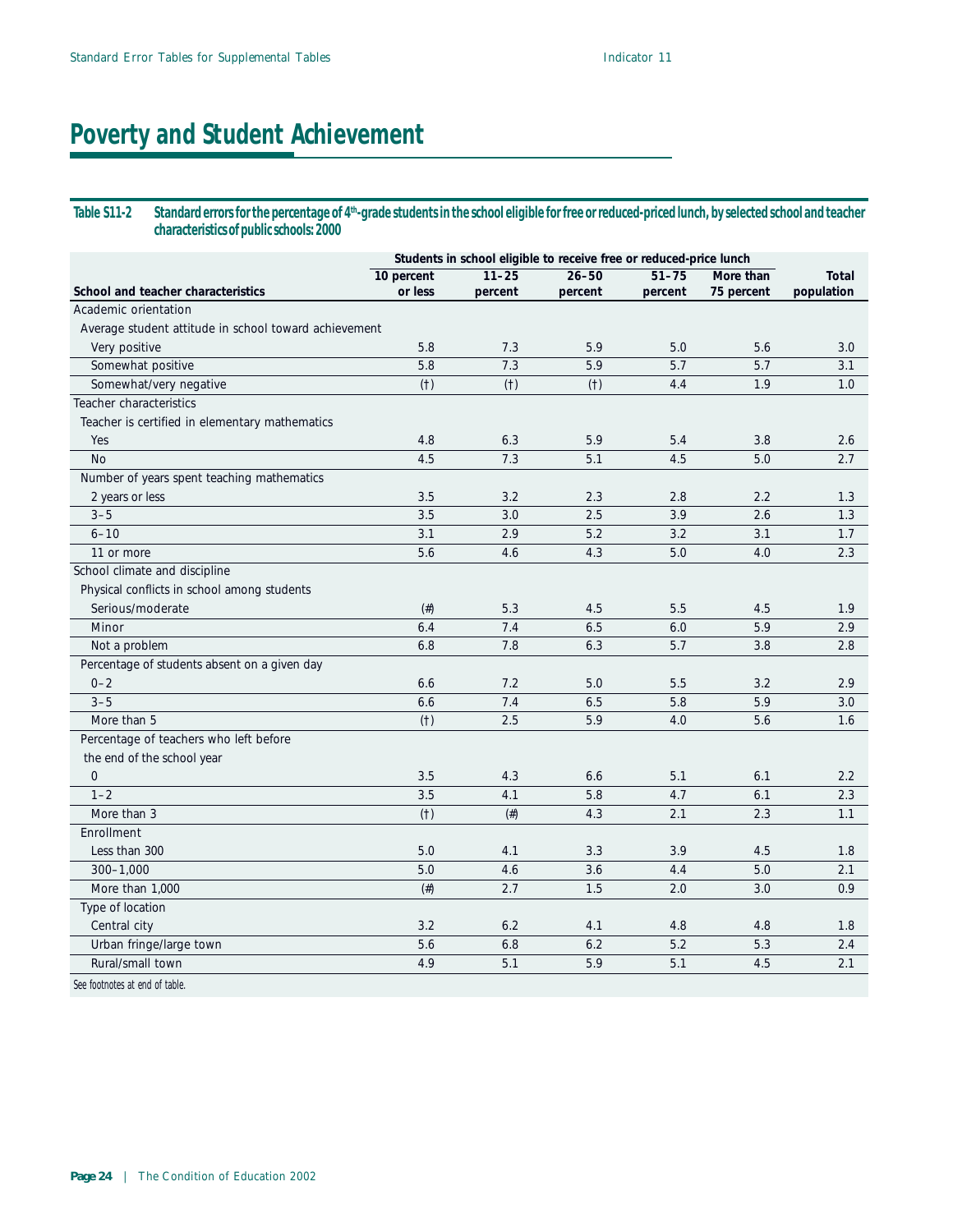### **Poverty and Student Achievement**

#### Table S11-2 Standard errors for the percentage of 4<sup>th</sup>-grade students in the school eligible for free or reduced-priced lunch, by selected school and teacher **characteristics of public schools: 2000—Continued**

|                                       | Students in school eligible to receive free or reduced-price lunch |           |           |           |            |            |  |  |  |
|---------------------------------------|--------------------------------------------------------------------|-----------|-----------|-----------|------------|------------|--|--|--|
|                                       | 10 percent                                                         | $11 - 25$ | $26 - 50$ | $51 - 75$ | More than  | Total      |  |  |  |
| School and teacher characteristics    | or less                                                            | percent   | percent   | percent   | 75 percent | population |  |  |  |
| School resources and social support   |                                                                    |           |           |           |            |            |  |  |  |
| Percentage of parents who participate |                                                                    |           |           |           |            |            |  |  |  |
| in open-house or back-to-school night |                                                                    |           |           |           |            |            |  |  |  |
| $0 - 50$                              | 3.1                                                                | 5.7       | 4.3       | 4.9       | 4.5        | 1.7        |  |  |  |
| $51 - 75$                             | 4.7                                                                | 4.6       | 5.4       | 5.8       | 5.1        | 2.2        |  |  |  |
| More than 75                          | 5.4                                                                | 7.0       | 5.2       | 5.5       | 5.4        | 2.8        |  |  |  |
| Percentage of parents who participate |                                                                    |           |           |           |            |            |  |  |  |
| in parent-teacher organizations       |                                                                    |           |           |           |            |            |  |  |  |
| $0 - 25$                              | 7.1                                                                | 9.2       | 5.5       | 4.7       | 6.3        | 3.0        |  |  |  |
| $26 - 50$                             | 5.8                                                                | 9.8       | 3.7       | 3.9       | 6.1        | 2.9        |  |  |  |
| More than 50                          | 6.6                                                                | 8.0       | 4.7       | 3.2       | 2.5        | 2.5        |  |  |  |
| Percentage of parents who participate |                                                                    |           |           |           |            |            |  |  |  |
| in parent-teacher conferences         |                                                                    |           |           |           |            |            |  |  |  |
| $0 - 50$                              | $(\#)$                                                             | $(\#)$    | 4.1       | 5.0       | 4.2        | 1.5        |  |  |  |
| $51 - 75$                             | $(\#)$                                                             | 5.7       | 4.7       | 4.1       | 4.9        | 2.0        |  |  |  |
| More than 75                          | 1.9                                                                | 5.9       | 5.5       | 5.7       | 5.6        | 2.4        |  |  |  |
| Percentage of students who received   |                                                                    |           |           |           |            |            |  |  |  |
| Title I funds                         |                                                                    |           |           |           |            |            |  |  |  |
| $0 - 10$                              | 4.1                                                                | 7.2       | 6.0       | 4.4       | $(\#)$     | 3.0        |  |  |  |
| $11 - 25$                             | 4.1                                                                | 6.8       | 5.7       | 3.5       | 2.8        | 2.3        |  |  |  |
| $26 - 50$                             | (†)                                                                | $(\#)$    | 4.6       | 4.2       | 3.5        | 1.4        |  |  |  |
| $51 - 75$                             | (†)                                                                | (†)       | (†)       | 2.7       | $(\#)$     | 0.6        |  |  |  |
| More than 75                          | (†)                                                                | (†)       | 3.8       | 5.6       | 4.6        | 2.5        |  |  |  |

#Standard error estimates cannot be accurately determined.

†Not applicable.

SOURCE: U.S. Department of Education, NCES. National Assessment of Educational Progress (NAEP), unpublished data provided by the Educational Testing Service, 2000.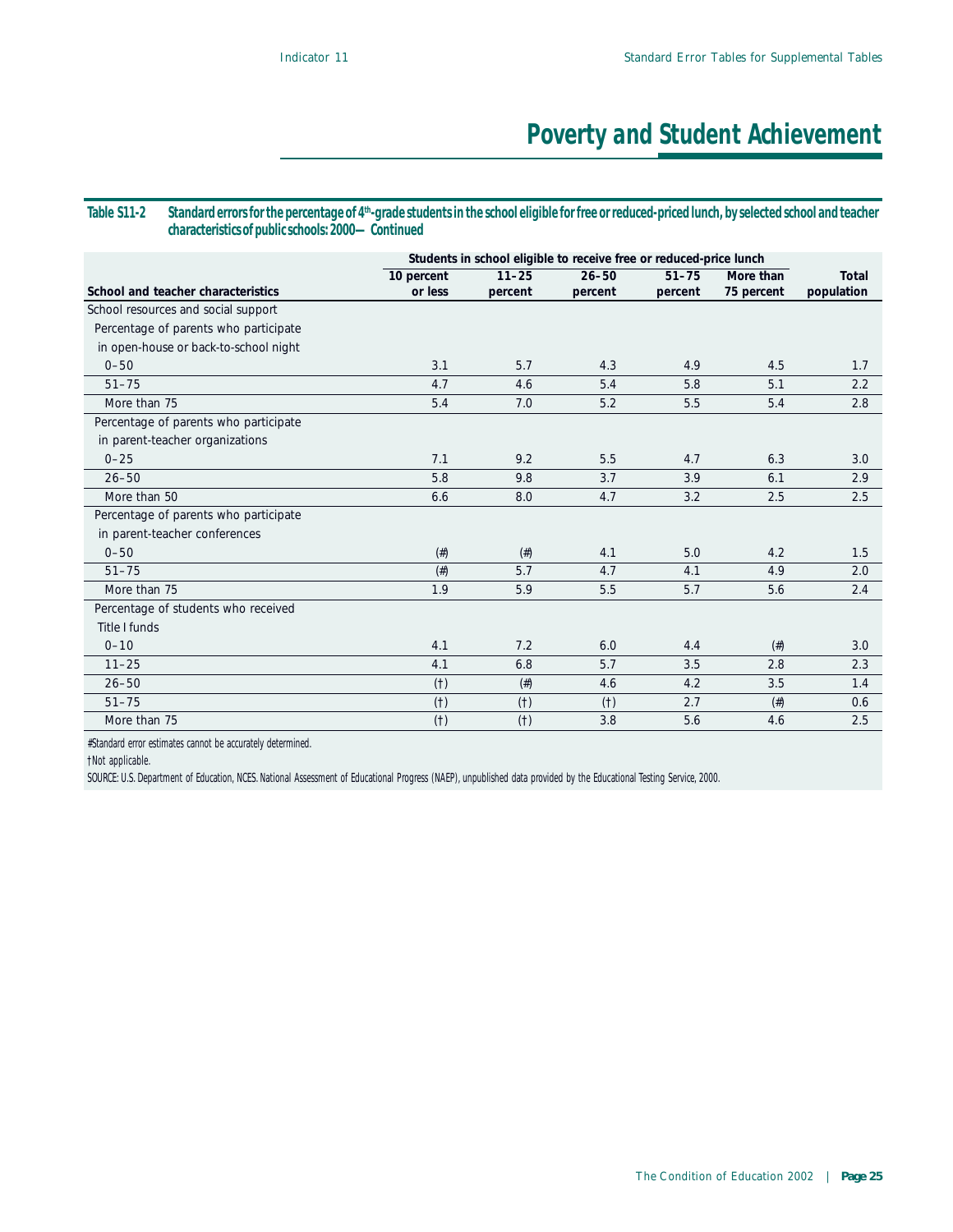#### **Table S12-1 Standard errors for the average science scale score and percentage of students at or above each science achievement level, by grade: 1996 and 2000**

| Achievement level      | 1996                            | 2000 | 1996 | 2000 | 1996 | 2000 |  |  |  |  |
|------------------------|---------------------------------|------|------|------|------|------|--|--|--|--|
|                        | Average scale score             |      |      |      |      |      |  |  |  |  |
| Total                  | 0.8                             | 0.7  | 0.9  | 0.6  | 0.9  | 1.0  |  |  |  |  |
|                        | Percentage at achievement level |      |      |      |      |      |  |  |  |  |
| <b>Below Basic</b>     | 1.2                             | 0.8  | 1.1  | 0.8  |      |      |  |  |  |  |
| At or above Basic      | 1.2                             | 0.8  | 1.1  | 0.8  |      |      |  |  |  |  |
| At or above Proficient | 0.9                             | 0.8  | 1.2  | 0.8  |      | 1.0  |  |  |  |  |
| At Advanced            | 0.4                             | 0.3  | 0.5  | 0.4  | 0.3  | 0.3  |  |  |  |  |

SOURCE: U.S. Department of Education, NCES. (forthcoming). *The Nation's Report Card: Science 2000* (NCES 2002–451).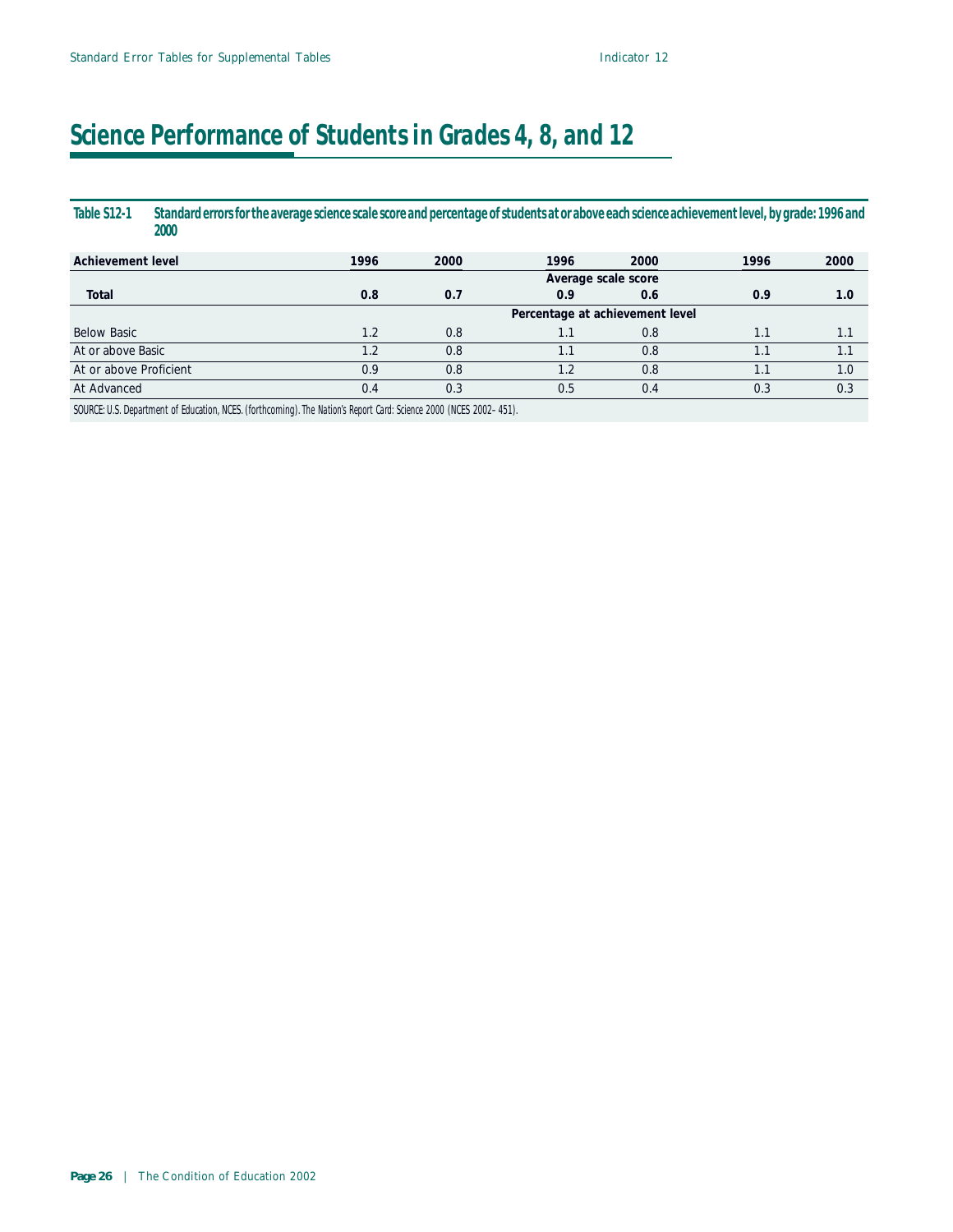### Table S12-2 Standard errors for the average science scale score for 4<sup>th</sup>-, 8<sup>th</sup>-, and 12<sup>th</sup>-graders, by selected student and school characteristics: 2000

|                                    | Average scale score |         |          |
|------------------------------------|---------------------|---------|----------|
| Student and school characteristics | Grade 4             | Grade 8 | Grade 12 |
| Total                              | 0.7                 | 0.6     | 1.0      |
| Sex                                |                     |         |          |
| Male                               | 0.8                 | 0.7     | 1.1      |
| Female                             | 0.8                 | 0.8     | 1.0      |
| Race/ethnicity                     |                     |         |          |
| White                              | 0.8                 | 0.7     | 1.2      |
| <b>Black</b>                       | 1.6                 | 1.3     | 1.4      |
| Hispanic                           | 1.3                 | 1.3     | 1.9      |
| Asian/Pacific Islander             | (†)                 | 2.4     | 2.5      |
| American Indian/Alaska Native      | 2.8                 | 3.2     | 3.6      |
| Parents' education                 |                     |         |          |
| High school diploma or less        |                     | 0.8     | 1.2      |
| Bachelor's degree or higher        |                     | 0.8     | 1.1      |
| Current science class in 8th grade |                     |         |          |
| Not taking                         |                     | 2.8     |          |
| Life sciences                      |                     | 2.5     |          |
| Earth sciences                     |                     | 1.3     |          |
| Integrated sciences                |                     | 1.3     |          |
| Physical sciences                  |                     | 1.3     |          |
| General sciences                   |                     | 1.1     |          |
| Courses taken by 12th grade        |                     |         |          |
| General science                    |                     |         |          |
| Not taken                          |                     |         | 1.1      |
| Taken                              |                     |         | 1.2      |
| 1st-year biology                   |                     |         |          |
| Not taken                          |                     |         | 3.5      |
| Taken                              |                     |         | 0.9      |
| 1st-year chemistry                 |                     |         |          |
| Not taken                          |                     |         | 1.2      |
| Taken                              |                     |         | 0.9      |
| 1st-year physics                   |                     |         |          |
| Not taken                          |                     |         | 1.0      |
| Taken                              |                     |         | 1.1      |
| See footnotes at end of table.     |                     |         |          |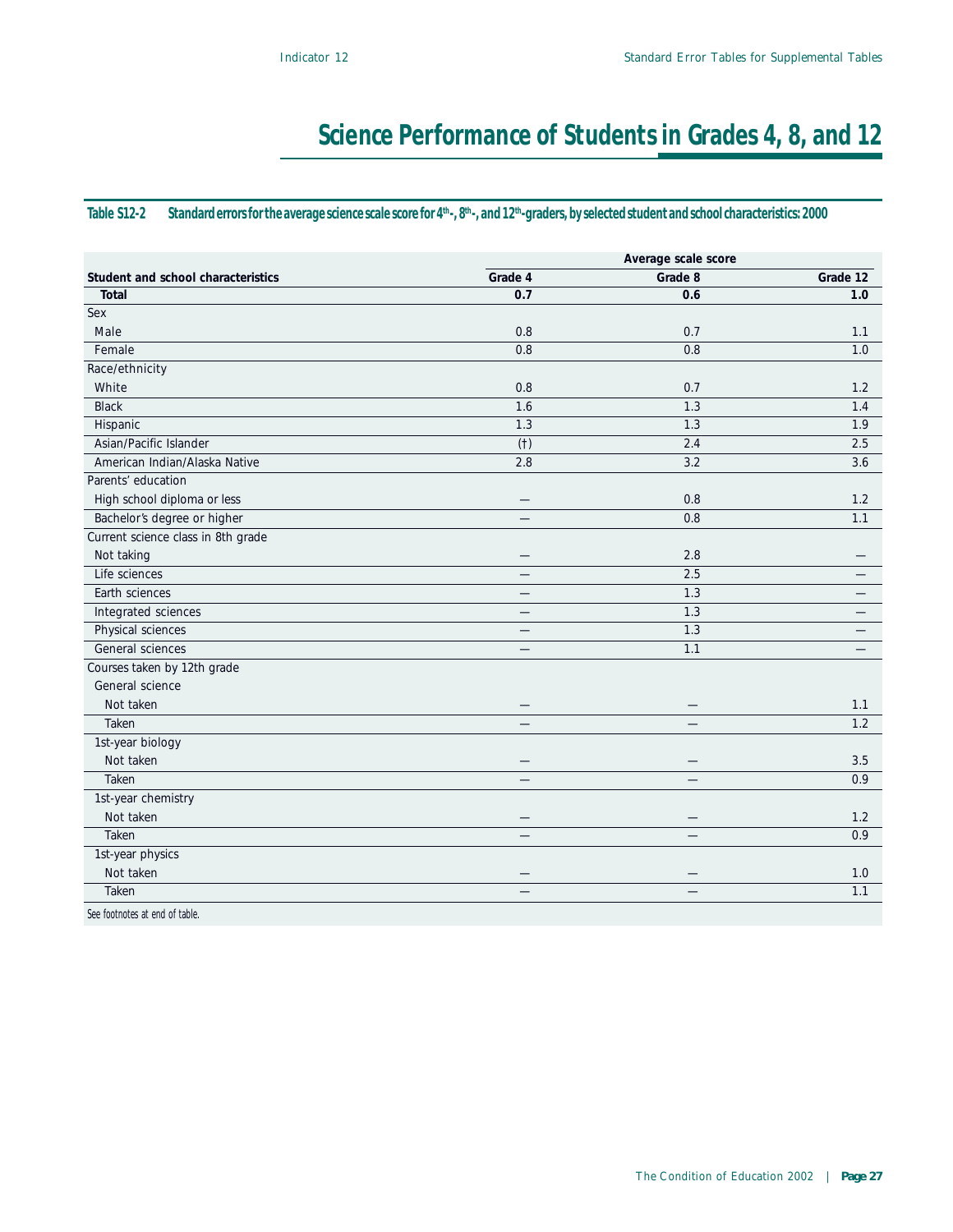### Table S12-2 Standard errors for the average science scale score for 4<sup>th</sup>-, 8<sup>th</sup>-, and 12<sup>th</sup>-graders, by selected student and school characteristics: 2000-Continued

|                                                                               | Average scale score |         |          |
|-------------------------------------------------------------------------------|---------------------|---------|----------|
| Student and school characteristics                                            | Grade 4             | Grade 8 | Grade 12 |
| Control                                                                       |                     |         |          |
| Public                                                                        | 0.8                 | 0.7     | 1.1      |
| Private                                                                       | 0.9                 | 0.9     | 1.0      |
| Type of location                                                              |                     |         |          |
| Central city                                                                  | 1.7                 | 1.6     | 1.9      |
| Urban fringe/large town                                                       | 1.2                 | 1.1     | 1.3      |
| Rural/small town                                                              | 1.7                 | 1.7     | 2.0      |
| Enrollment                                                                    |                     |         |          |
| Less than 300                                                                 | 1.9                 | 2.6     | 3.8      |
| 300-999                                                                       | 0.9                 | 0.9     | 1.7      |
| 1,000 or more                                                                 | 4.5                 | 2.3     | 1.3      |
| Percentage of students in the school eligible for free or reduced-price lunch |                     |         |          |
| $0 - 10$                                                                      | 1.2                 | 1.2     | 1.8      |
| $11 - 25$                                                                     | 1.4                 | 1.3     | 1.5      |
| $26 - 50$                                                                     | 1.3                 | 1.1     | 1.7      |
| $51 - 75$                                                                     | 1.7                 | 2.3     | 3.0      |
| $76 - 100$                                                                    | 2.1                 | 2.2     | 2.1      |

—Not available.

†Not applicable.

SOURCE: U.S. Department of Education, NCES. (forthcoming). *The Nation's Report Card: Science 2000* (NCES 2002-451), and unpublished data from the NAEP 2000 Grade 4 Science Assessment, provided by the Educational Testing Service.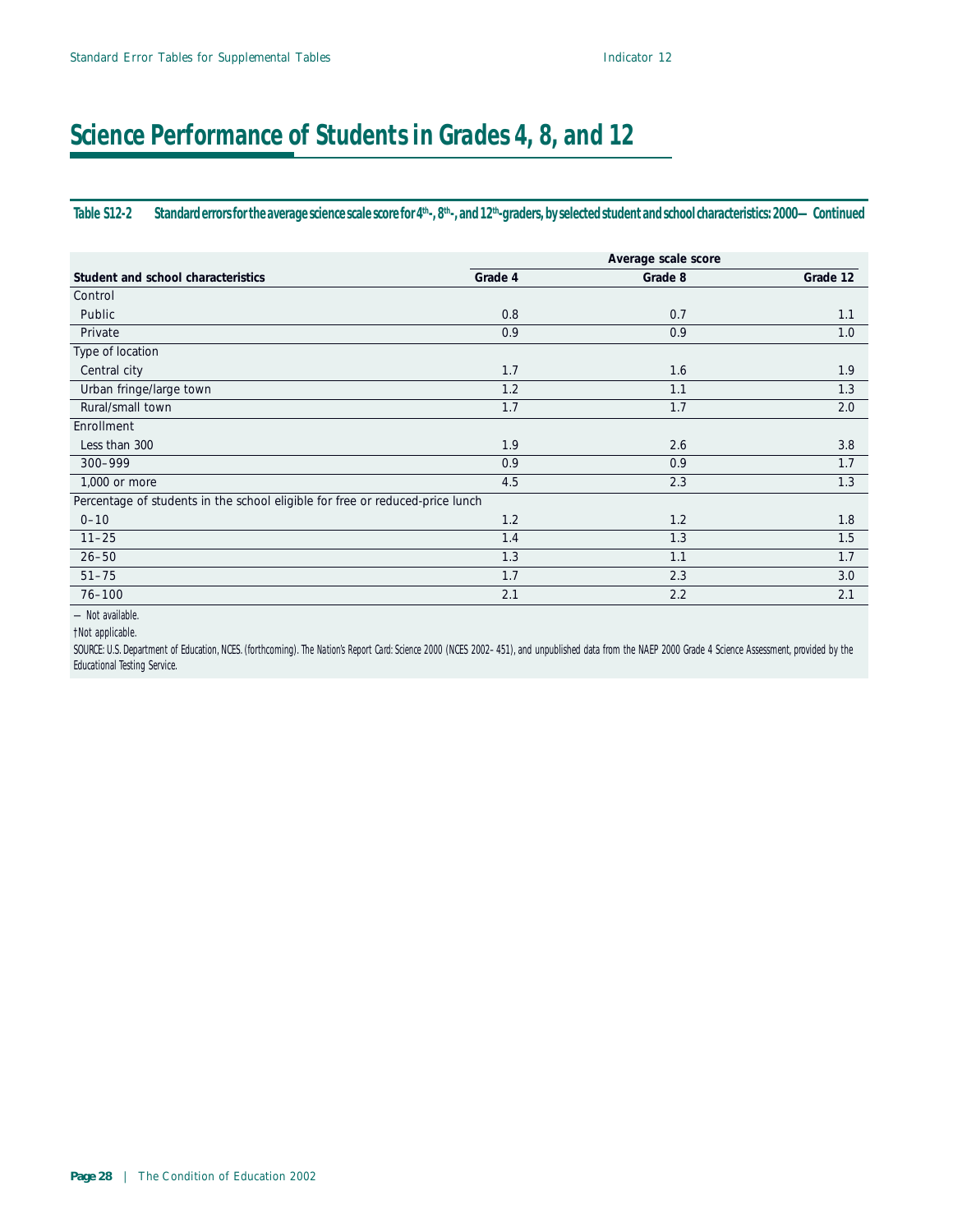#### Table S12-3 Standard errors for the average science scale score for public school 4<sup>th</sup>- and 8<sup>th</sup>-graders in 2000 and change in score since 1996 in grade 8, by **state and jurisdiction**

|                        | Grade 4          | Grade 8          |                          |
|------------------------|------------------|------------------|--------------------------|
|                        |                  |                  | Change from              |
|                        | Average scale    | Average scale    | 1996 average             |
| State and jurisdiction | score in 2000    | score in 2000    | scale score              |
| <b>Nation</b>          | 0.8              | 0.7              | 1.2                      |
| Alabama                | 1.7              | 1.9              | 2.5                      |
| Arizona                | 1.4              | 1.6              | 2.3                      |
| Arkansas               | 1.7              | 1.3              | 1.9                      |
| California             | 2.0              | 1.5              | 2.3                      |
| Connecticut            | 1.3              | 1.4              | 1.9                      |
| Georgia                | 1.4              | 1.5              | 2.1                      |
| Hawaii                 | 1.4              | 1.2              | 1.5                      |
| Idaho                  | 1.5              | 1.1              | $\overline{\phantom{0}}$ |
| Illinois               | 1.6              | 1.9              |                          |
| Indiana                | 1.6              | 1.7              | 2.2                      |
| lowa                   | 1.4              |                  |                          |
| Kentucky               | 1.1              | 1.3              | 1.8                      |
| Louisiana              | 1.9              | 1.7              | 2.3                      |
| Maine                  | 1.0              | 1.0              | 1.4                      |
| Maryland               | 1.3              | 1.3              | 2.0                      |
| Massachusetts          | 1.2              | 1.6              | 2.1                      |
| Michigan               | 1.8              | 1.7              | 2.2                      |
| Minnesota              | 1.5              | 2.1              | 2.4                      |
| Mississippi            | 1.4              | 1.2              | 1.8                      |
| Missouri               | 1.6              | 1.1              | 1.6                      |
| Montana                | 2.1              | 1.2              | 1.7                      |
| Nebraska               | 1.8              | 1.0              | 1.4                      |
| Nevada                 | 1.3              | 1.1              |                          |
| <b>New Mexico</b>      | $\overline{2.0}$ | 1.6              | 1.9                      |
| New York               | 1.4              | 2.4              | 2.9                      |
| North Carolina         | 1.4              | 1.5              | 1.9                      |
| North Dakota           | 0.8              | 0.9              | 1.2                      |
| Ohio                   | 1.6              | 1.5              |                          |
| Oklahoma               | 1.4              | $\overline{1.2}$ |                          |
| Oregon                 | 1.9              | 1.6              | 2.2                      |
| Rhode Island           | 1.5              | 1.3              | 1.5                      |
| South Carolina         | 1.2              | 1.3              | 2.0                      |
| Tennessee              | 1.5              | 1.5              | 2.4                      |

See footnotes at end of table.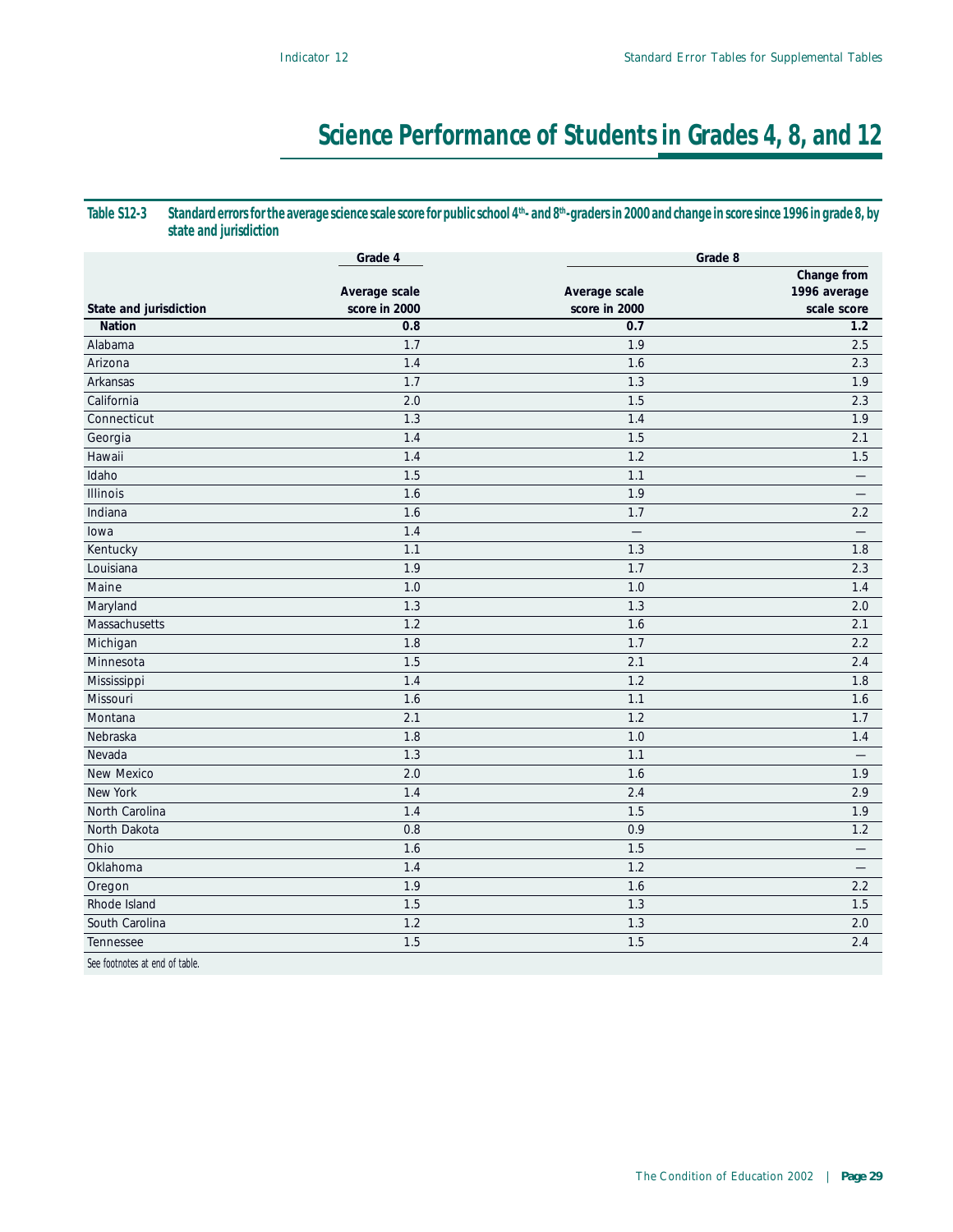#### Table S12-3 Standard errors for the average science scale score for public school 4<sup>th</sup>- and 8<sup>th</sup>-graders in 2000 and change in score since 1996 in grade 8, by **state and jurisdiction—Continued**

|                        | Grade 4       | Grade 8       |              |  |
|------------------------|---------------|---------------|--------------|--|
|                        |               |               | Change from  |  |
|                        | Average scale | Average scale | 1996 average |  |
| State and jurisdiction | score in 2000 | score in 2000 | scale score  |  |
| Texas                  | 1.6           | 1.5           | 2.3          |  |
| Utah                   | 1.1           | 0.9           | 1.2          |  |
| Vermont                | 1.7           | 0.9           | 1.3          |  |
| Virginia               | 1.6           | 1.2           | 2.0          |  |
| West Virginia          | 1.1           | 1.1           | 1.4          |  |
| Wyoming                | 1.1           | 1.0           | 1.2          |  |
| Other jurisdictions    |               |               |              |  |
| American Samoa         | 1.7           | 2.3           |              |  |
| <b>DDESS</b>           | 0.7           | 1.2           | 1.7          |  |
| <b>DoDDS</b>           | 0.5           | 0.8           | 1.1          |  |
| Guam                   | 2.3           | 4.5           | 4.7          |  |
| Virgin Islands         | 1.1           |               |              |  |

—The jurisdiction did not participate in 1996 or 2000 or did not meet the minimum guidelines for participation.

SOURCE: U.S. Department of Education, NCES. (forthcoming). *The Nation's Report Card: Science 2000* (NCES 2002–451).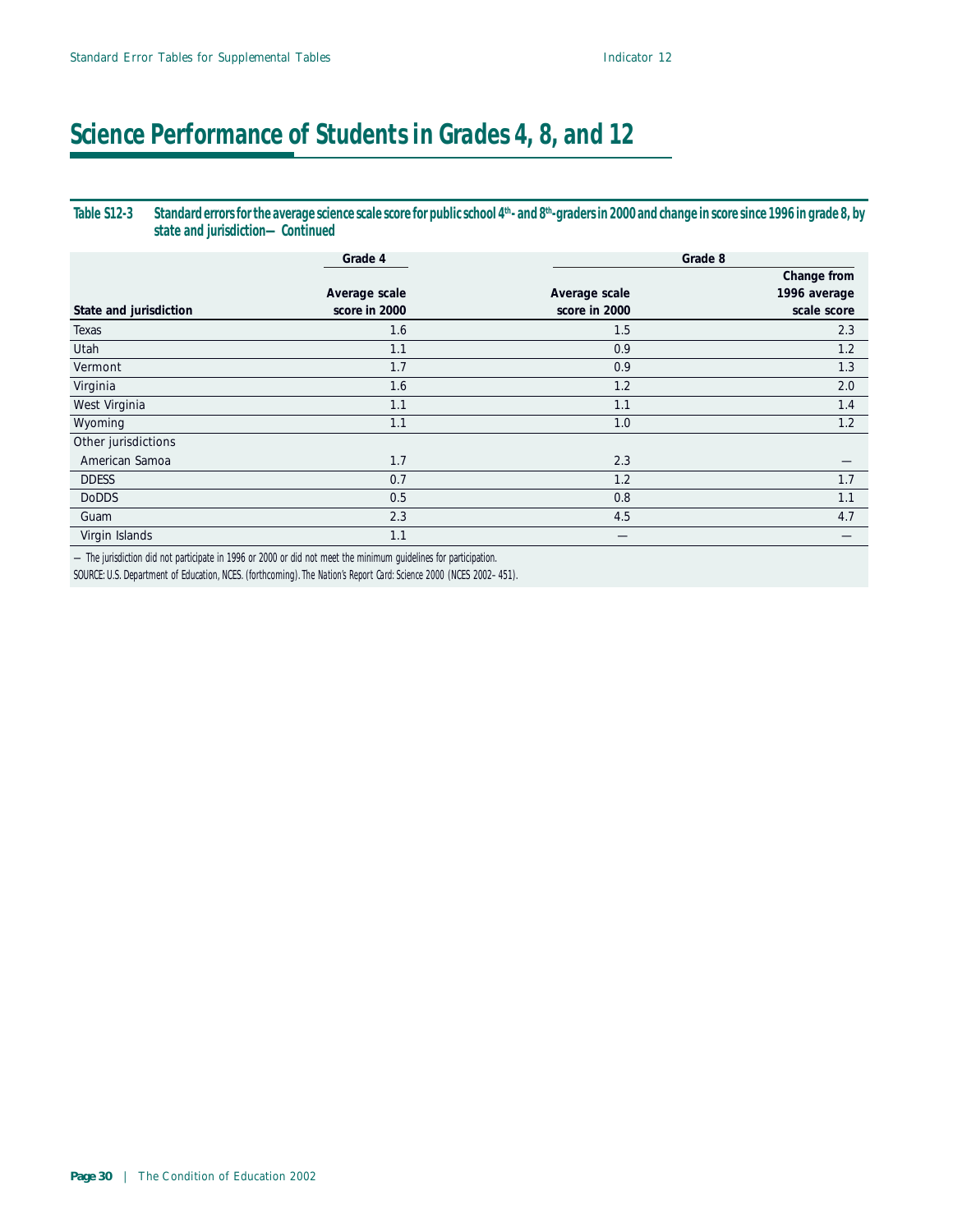### **International Comparisons of 8<sup>th</sup>-Graders' Performance in Mathematics and Science**

#### Table S13-1 Standard errors for the average mathematics and science performance of 8<sup>th</sup>-graders for the 38 participating countries, by sex and country: 1999

|                           | Mathematics: mean score |      | Science: mean score |       |      |        |
|---------------------------|-------------------------|------|---------------------|-------|------|--------|
| Country                   | Total                   | Male | Female              | Total | Male | Female |
| International average     | 0.7                     | 0.9  | 0.8                 | 0.7   | 0.9  | 0.9    |
| Australia                 | 4.8                     | 5.7  | 5.7                 | 4.4   | 6.0  | 5.1    |
| Belgium-Flemish           | 3.3                     | 8.3  | 7.2                 | 3.1   | 7.2  | 4.7    |
| Bulgaria                  | 5.9                     | 6.9  | 5.9                 | 5.4   | 6.5  | 5.8    |
| Canada                    | 2.5                     | 3.2  | 2.5                 | 2.1   | 2.4  | 3.2    |
| Chile                     | 4.4                     | 5.8  | 4.3                 | 3.7   | 5.1  | 4.3    |
| Chinese Taipei            | 4.0                     | 5.3  | 3.9                 | 4.4   | 5.7  | 3.9    |
| Cyprus                    | 1.8                     | 2.7  | 2.1                 | 2.4   | 3.0  | 3.1    |
| Czech Republic            | 4.2                     | 5.8  | 4.0                 | 4.2   | 4.9  | 4.8    |
| England                   | 4.2                     | 5.0  | 5.4                 | 4.8   | 5.3  | 6.2    |
| Finland                   | 2.7                     | 3.5  | 3.0                 | 3.5   | 4.5  | 4.0    |
| Hong Kong SAR             | 4.3                     | 5.9  | 4.7                 | 3.7   | 5.1  | 4.4    |
| Hungary                   | 3.7                     | 4.3  | 4.0                 | 3.7   | 4.5  | 4.0    |
| Indonesia                 | 4.9                     | 5.0  | 5.4                 | 4.5   | 4.8  | 6.5    |
| Iran, Islamic Republic of | 3.4                     | 4.8  | 4.2                 | 3.8   | 4.4  | 5.7    |
| Israel                    | 3.9                     | 4.8  | 4.2                 | 4.9   | 5.5  | 6.0    |
| Italy                     | 3.8                     | 4.3  | 4.5                 | 3.9   | 5.6  | 4.1    |
| Japan                     | 1.7                     | 2.3  | 2.4                 | 2.2   | 3.6  | 2.8    |
| Jordan                    | 3.6                     | 5.9  | 4.7                 | 3.8   | 5.9  | 5.0    |
| Korea, Republic of        | 2.0                     | 2.2  | 3.1                 | 2.6   | 3.2  | 4.0    |
| Latvia-LSS                | 3.4                     | 4.4  | 3.8                 | 4.8   | 4.8  | 5.6    |
| Lithuania                 | 4.3                     | 4.8  | 4.7                 | 4.1   | 5.0  | 4.4    |
| Macedonia, Republic of    | 4.2                     | 4.3  | 5.3                 | 5.2   | 5.4  | 6.0    |
| Malaysia                  | 4.4                     | 6.0  | 4.7                 | 4.4   | 5.8  | 5.5    |
| Moldova                   | 3.9                     | 4.7  | 4.1                 | 4.0   | 5.4  | 4.4    |
| Morocco                   | 2.6                     | 4.1  | 5.3                 | 4.3   | 5.9  | 5.9    |
| Netherlands               | 7.1                     | 7.0  | 7.6                 | 6.9   | 7.3  | 7.1    |
| New Zealand               | $\overline{5.2}$        | 7.6  | 5.5                 | 4.9   | 7.0  | 5.4    |
| Philippines               | 6.0                     | 6.5  | 6.9                 | 7.5   | 8.9  | 8.2    |
| Romania                   | 5.8                     | 6.2  | 6.3                 | 5.8   | 6.5  | 6.4    |
| <b>Russian Federation</b> | 5.9                     | 6.4  | 6.0                 | 6.4   | 6.2  | 7.1    |
| Singapore                 | 6.3                     | 7.5  | 6.1                 | 8.0   | 9.7  | 7.9    |
| Slovak Republic           | 4.0                     | 4.5  | 4.2                 | 3.3   | 4.5  | 3.4    |
| Slovenia                  | 2.8                     | 3.6  | 3.0                 | 3.2   | 3.7  | 3.7    |
| South Africa              | 6.8                     | 7.3  | 7.5                 | 7.9   | 7.7  | 9.2    |
| Thailand                  | 5.1                     | 5.5  | 5.7                 | 4.0   | 4.4  | 4.6    |
| Tunisia                   | 2.4                     | 2.9  | 2.4                 | 3.4   | 4.3  | 3.3    |
| Turkey                    | 4.3                     | 4.4  | 4.7                 | 4.3   | 4.3  | 4.8    |
| <b>United States</b>      | 4.0                     | 4.8  | 3.9                 | 4.6   | 5.5  | 4.6    |

SOURCE: U.S. Department of Education, NCES. (2000). *Pursuing Excellence: Comparisons of International Eighth-Grade Mathematics and Science Achievement from a U.S. Perspective, 1995 and 1999* (NCES 2001– 028) (TIMSS-R).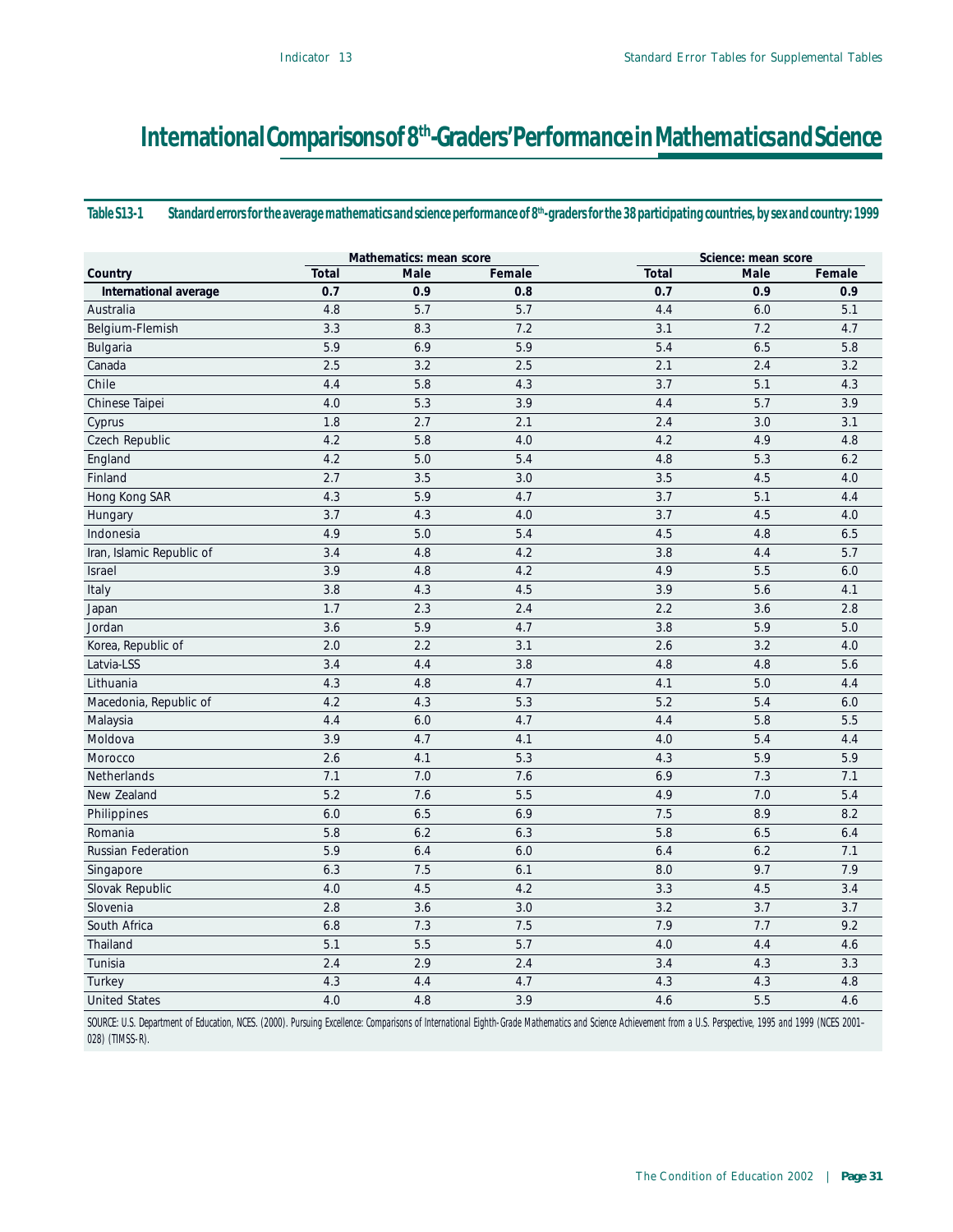### **International Comparisons of 8<sup>th</sup>-Graders' Performance in Mathematics and Science**

#### Table S13-2 Standard errors for the average mathematics and science performance of 8<sup>th</sup>-graders for the 23 countries that participated in both assessments, **by country: 1995 and 1999**

|                           |      | Mathematics: mean score |            | Science: mean score |      |            |
|---------------------------|------|-------------------------|------------|---------------------|------|------------|
|                           |      |                         | 1995-99    |                     |      | 1995-99    |
| Country                   | 1995 | 1999                    | difference | 1995                | 1999 | difference |
| International average     | 0.9  | 0.9                     | 1.3        | 0.9                 | 0.9  | 1.3        |
| Australia                 | 3.8  | 4.8                     | 6.1        | 4.0                 | 4.4  | 6.0        |
| Belgium-Flemish           | 5.9  | 3.3                     | 6.8        | 6.4                 | 3.1  | 7.1        |
| Bulgaria                  | 5.8  | 5.9                     | 8.2        | 5.2                 | 5.4  | 7.5        |
| Canada                    | 2.2  | 2.5                     | 3.2        | 2.6                 | 2.1  | 3.3        |
| Cyprus                    | 2.2  | 1.8                     | 2.9        | 2.1                 | 2.4  | 3.3        |
| Czech Republic            | 4.5  | 4.2                     | 6.1        | 4.5                 | 4.2  | 6.1        |
| England                   | 3.0  | 4.2                     | 5.2        | 3.6                 | 4.8  | 5.8        |
| Hong Kong SAR             | 6.1  | 4.3                     | 7.5        | 5.8                 | 3.7  | 6.8        |
| Hungary                   | 3.2  | 3.7                     | 4.9        | 3.1                 | 3.7  | 4.9        |
| Iran, Islamic Republic of | 3.9  | 3.4                     | 5.2        | 3.6                 | 3.8  | 5.2        |
| Italy                     | 3.4  | 4.8                     | 6.0        | 3.6                 | 4.8  | 5.9        |
| Japan                     | 1.6  | 1.7                     | 2.2        | 1.8                 | 2.2  | 3.0        |
| Korea, Republic of        | 2.0  | 2.0                     | 2.8        | 2.0                 | 2.6  | 3.4        |
| Latvia-LSS                | 3.6  | 3.4                     | 5.0        | 3.3                 | 4.8  | 5.9        |
| Lithuania                 | 4.1  | 4.3                     | 6.1        | 4.0                 | 4.1  | 5.7        |
| <b>Netherlands</b>        | 6.1  | 7.1                     | 9.5        | 6.0                 | 6.9  | 9.1        |
| New Zealand               | 4.7  | 5.2                     | 7.1        | 4.9                 | 4.9  | 6.9        |
| Romania                   | 4.6  | 5.8                     | 7.4        | 5.1                 | 5.8  | 7.8        |
| <b>Russian Federation</b> | 5.3  | 5.9                     | 8.0        | 4.5                 | 6.4  | 7.9        |
| Singapore                 | 4.0  | 6.3                     | 7.4        | 5.5                 | 8.0  | 9.8        |
| Slovak Republic           | 3.1  | 4.0                     | 4.9        | 3.3                 | 3.3  | 4.5        |
| Slovenia                  | 2.8  | 2.8                     | 3.9        | 2.8                 | 3.2  | 4.4        |
| <b>United States</b>      | 4.7  | 4.0                     | 6.2        | 5.6                 | 4.6  | 7.2        |

SOURCE: U.S. Department of Education, NCES. (2000). Pursuing Excellence: Comparisons of International Eighth-Grade Mathematics and Science Achievement from a U.S. Perspective, 1995 and 1999 (NCES 2001– 028) (TIMSS and TIMSS-R).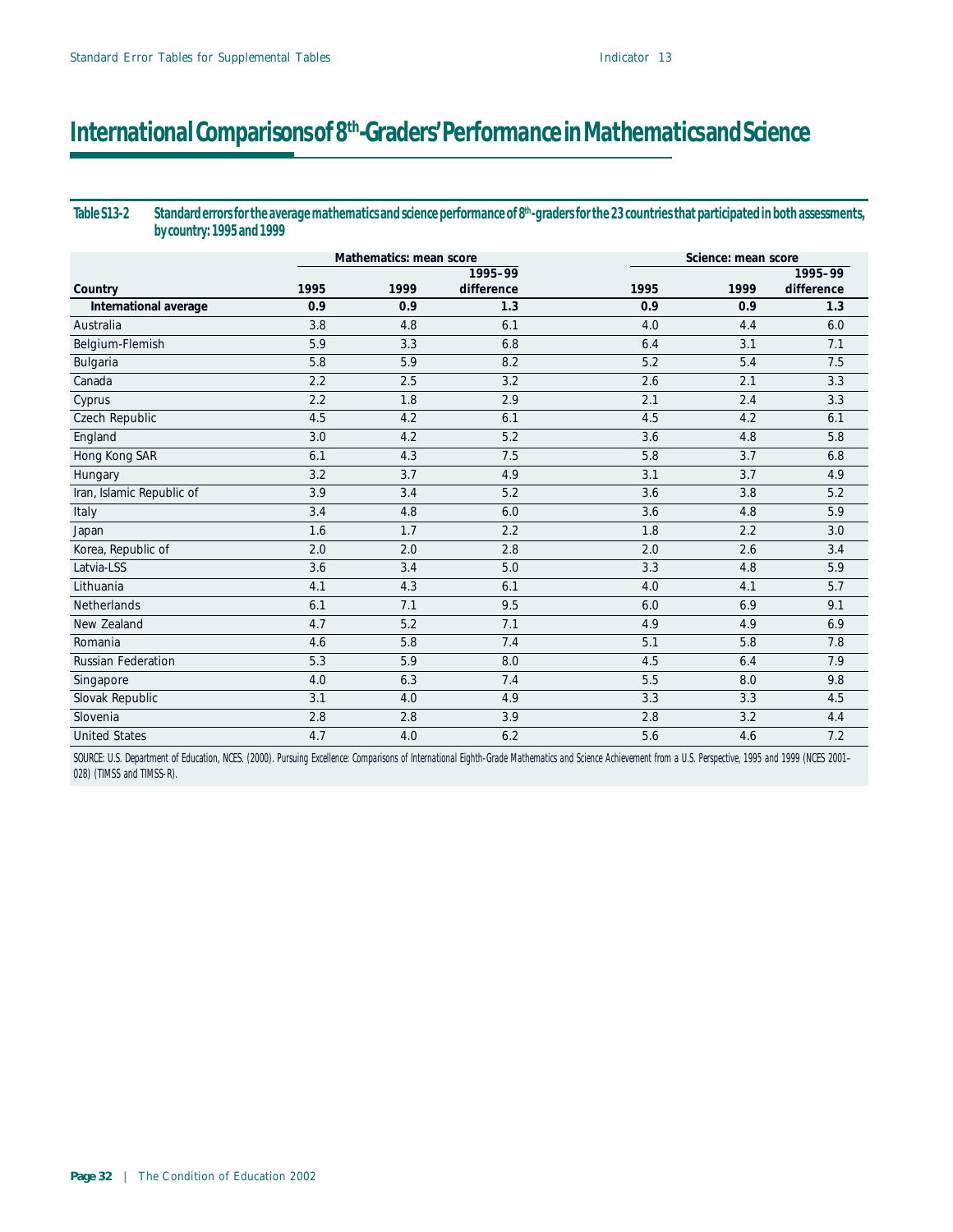### **International Comparisons of 8<sup>th</sup>-Graders' Performance in Mathematics and Science**

#### **Table S13-3 Standard errors for the score difference from the international average for the 17 participating countries, by mathematics and science perfor**mance of 4<sup>th</sup>-graders in 1995 and 8<sup>th</sup>-graders in 1999

|                           | <b>Mathematics</b>       |                          |                          | Science                  |
|---------------------------|--------------------------|--------------------------|--------------------------|--------------------------|
|                           | 4 <sup>th</sup> -graders | 8 <sup>th</sup> -graders | 4 <sup>th</sup> -graders | 8 <sup>th</sup> -graders |
| Country                   | in 1995                  | in 1999                  | in 1995                  | in 1999                  |
| International average     | 0.9                      | 1.0                      | 0.9                      | 1.1                      |
| Australia                 | 3.0                      | 4.7                      | 3.5                      | 4.3                      |
| Canada                    | 3.3                      | 2.7                      | 3.0                      | 2.1                      |
| Cyprus                    | 3.1                      | 1.9                      | 3.1                      | 2.3                      |
| Czech Republic            | 3.1                      | 4.1                      | 3.0                      | 4.1                      |
| England                   | 3.3                      | 4.0                      | 3.1                      | 4.5                      |
| Hong Kong SAR             | 3.8                      | 4.2                      | 3.3                      | 3.5                      |
| Hungary                   | 3.5                      | 3.6                      | 3.3                      | 3.6                      |
| Iran, Islamic Republic of | 4.8                      | 3.3                      | 4.4                      | 3.7                      |
| Italy                     | 4.5                      | 4.6                      | 4.4                      | 4.5                      |
| Japan                     | 2.0                      | 1.8                      | 1.9                      | 2.4                      |
| Korea, Republic of        | 1.9                      | 2.0                      | 2.2                      | 2.6                      |
| Latvia-LSS                | 4.4                      | 3.3                      | 4.7                      | 4.9                      |
| Netherlands               | 2.9                      | 6.8                      | 3.1                      | 6.5                      |
| New Zealand               | 4.2                      | 4.9                      | 5.1                      | 4.8                      |
| Singapore                 | 4.3                      | 5.9                      | 4.6                      | 7.6                      |
| Slovenia                  | 3.1                      | 2.8                      | 3.9                      | 3.3                      |
| <b>United States</b>      | 2.9                      | 3.8                      | 3.2                      | 4.5                      |

SOURCE: U.S. Department of Education, NCES. (2000). Pursuing Excellence: Comparisons of International Eighth-Grade Mathematics and Science Achievement from a U.S. Perspective, 1995 and 1999 (NCES 2001-028) (TIMSS and TIMSS-R).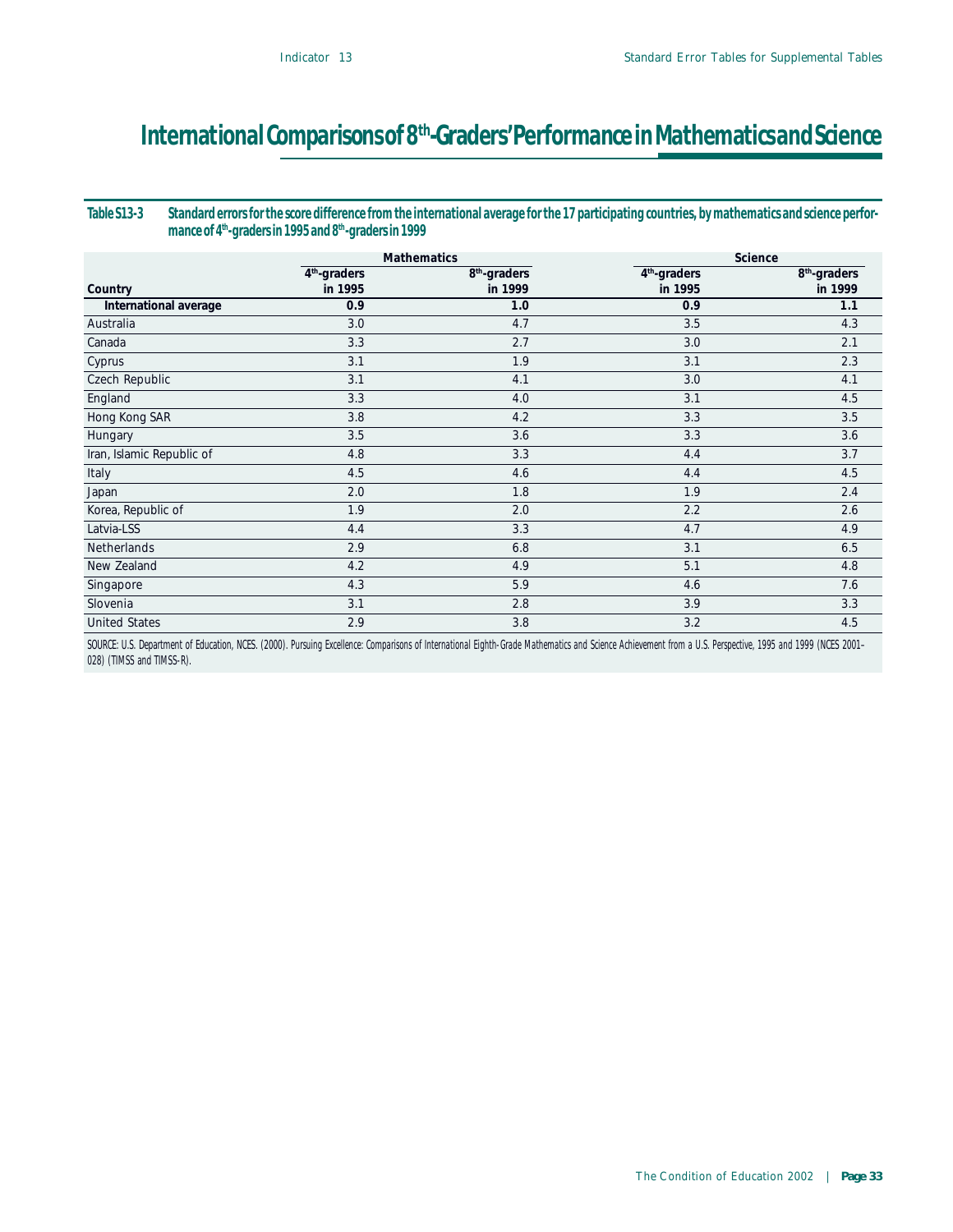### **Education and Health**

#### **Table S14-1 Standard errors for the percentage of the population age 25 and above who reported being in excellent or very good health, by educational attainment and selected characteristics: 1997**

| Characteristic                 | Less than<br>high school | <b>High school</b><br>diploma or<br>equivalent | Some college,<br>including<br>vocational/<br>technical | Bachelor's<br>degree or<br>higher | Total |
|--------------------------------|--------------------------|------------------------------------------------|--------------------------------------------------------|-----------------------------------|-------|
| Total                          | 0.3                      | 0.8                                            | 0.6                                                    | 0.7                               | 1.9   |
| Sex                            |                          |                                                |                                                        |                                   |       |
| Male                           | 0.5                      | 0.8                                            | 0.3                                                    | 0.5                               | 1.6   |
| Female                         | 0.5                      | 0.7                                            | 0.9                                                    | 0.8                               | 2.1   |
| Family income                  |                          |                                                |                                                        |                                   |       |
| Less than \$20,000             | 1.2                      | 0.3                                            | 0.4                                                    | 1.4                               | 0.5   |
| \$20,000-34,999                | 0.6                      | 0.3                                            | 0.5                                                    | 0.3                               | 0.8   |
| \$35,000-54,999                | 0.8                      | 0.4                                            | 0.4                                                    | 0.6                               | 0.8   |
| \$55,000-74,999                | 1.7                      | 0.7                                            | 0.9                                                    | 0.5                               | 1.1   |
| \$75,000 or more               | 3.2                      | 0.9                                            | 0.3                                                    | 0.5                               | 0.6   |
| Race/ethnicity                 |                          |                                                |                                                        |                                   |       |
| White                          | 0.5                      | 0.3                                            | 0.0                                                    | 0.2                               | 0.6   |
| <b>Black</b>                   | 0.3                      | 2.0                                            | 1.1                                                    | 0.5                               | 1.5   |
| Hispanic                       | 1.6                      | 1.6                                            | 1.6                                                    | 1.9                               | 2.6   |
| Asian/Pacific Islander         | 1.0                      | 3.1                                            | 1.7                                                    | 2.0                               | 1.5   |
| American Indian/Alaskan Native | 0.7                      | 1.2                                            | 2.6                                                    | 3.3                               | 0.5   |
| Age                            |                          |                                                |                                                        |                                   |       |
| $25 - 34$                      | 0.9                      | 1.8                                            | 0.8                                                    | 0.7                               | 2.4   |
| $35 - 44$                      | 1.3                      | 1.0                                            | 1.2                                                    | 0.7                               | 2.1   |
| $45 - 54$                      | 0.5                      | 1.1                                            | 1.0                                                    | 1.2                               | 2.4   |
| $55 - 64$                      | 0.8                      | 1.6                                            | 1.5                                                    | 0.5                               | 2.3   |
| 65 and above                   | 0.8                      | 0.7                                            | 0.4                                                    | 0.6                               | 1.3   |
| Metropolitan area status       |                          |                                                |                                                        |                                   |       |
| 2.5 million or more            | 0.7                      | 1.0                                            | 1.6                                                    | 0.8                               | 3.4   |
| $1-2.49$ million               | 0.5                      | 0.8                                            | 0.4                                                    | 0.5                               | 1.5   |
| Less than 1 million            | 0.2                      | 0.7                                            | 0.6                                                    | 1.0                               | 1.8   |
| Nonmetropolitan area           | 0.7                      | 1.1                                            | 0.1                                                    | 0.2                               | 1.1   |
| Region                         |                          |                                                |                                                        |                                   |       |
| Northeast                      | 0.3                      | 0.4                                            | 0.5                                                    | 0.5                               | 1.3   |
| Midwest                        | 0.5                      | 0.7                                            | 0.8                                                    | 0.2                               | 1.1   |
| South                          | 0.6                      | 1.1                                            | 0.7                                                    | 1.3                               | 2.2   |
| West                           | 0.3                      | 0.9                                            | 0.4                                                    | 0.7                               | 2.7   |

SOURCE: U.S. Department of Health and Human Services, Centers for Disease Control, National Center for Health Statistics. National Health Interview Survey, 1997.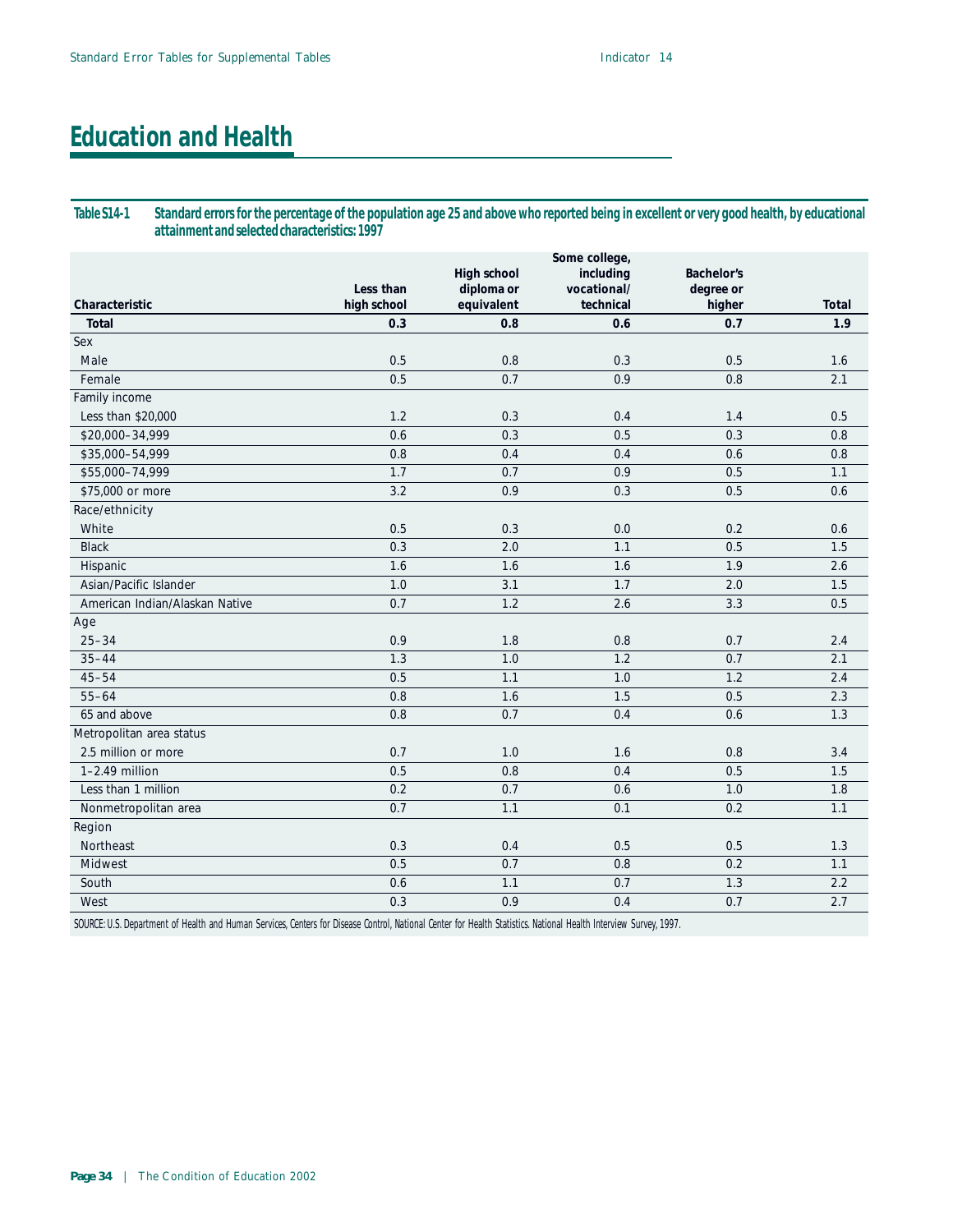### **Annual Earnings of Young Adults**

### **Male Female High school Bachelor's High school Bachelor's All Grades diploma or Some degree or All Grades diploma or Some degree or Year males 9–11 GED college higher females 9–11 GED college higher** 1971 \$299 \$574 \$423 \$728 \$734 \$394 \$654 \$508 \$1,094 \$875 1972 297 793 366 672 684 379 823 505 906 735 1973 287 777 396 645 652 341 743 395 774 672 1974 264 733 375 526 607 306 689 387 657 631 1975 259 812 389 560 651 308 451 410 598 520 1976 267 702 375 610 602 298 687 392 602 556 1977 334 861 416 640 637 266 781 381 528 561 1978 361 844 609 680 527 245 362 325 571 565 1979 264 751 489 501 498 244 667 356 468 374 1980 229 630 347 470 582 245 696 319 464 401 1981 240 595 359 466 495 258 494 296 363 531 1982 247 592 351 523 442 193 623 319 351 494 1983 282 581 354 571 499 202 611 314 402 377 1984 319 533 849 567 786 190 615 277 355 374 1985 324 447 341 429 420 189 586 253 370 479 1986 292 519 369 491 489 193 585 236 527 502 1987 228 653 430 447 605 268 589 240 480 439 1988 222 684 383 472 914 291 514 241 495 376 1989 210 679 275 524 696 279 739 241 404 350 1990 205 653 337 605 666 193 621 220 352 534 1991 215 732 315 605 405 221 712 242 375 512 1992 223 687 365 525 398 208 533 339 355 424 1993 221 706 276 467 438 210 456 372 326 425 1994 286 625 286 545 598 202 660 352 354 348 1995 310 489 304 560 1,015 186 420 435 361 360 1996 220 478 352 342 520 276 613 357 398 315 1997 189 559 434 351 453 266 798 338 398 593 1998 402 610 320 682 811 209 589 363 420 397 1999 212 690 300 433 435 207 525 245 287 329 2000 193 722 351 365 754 256 620 284 245 298

**Table S16-1 Standard errors for the median annual earnings (in constant 2000 dollars) of all wage and salary workers ages 25–34, by sex and educational attainment level: March 1971–2000**

SOURCE: U.S. Department of Commerce, Bureau of the Census. March Current Population Surveys, 1972–2001.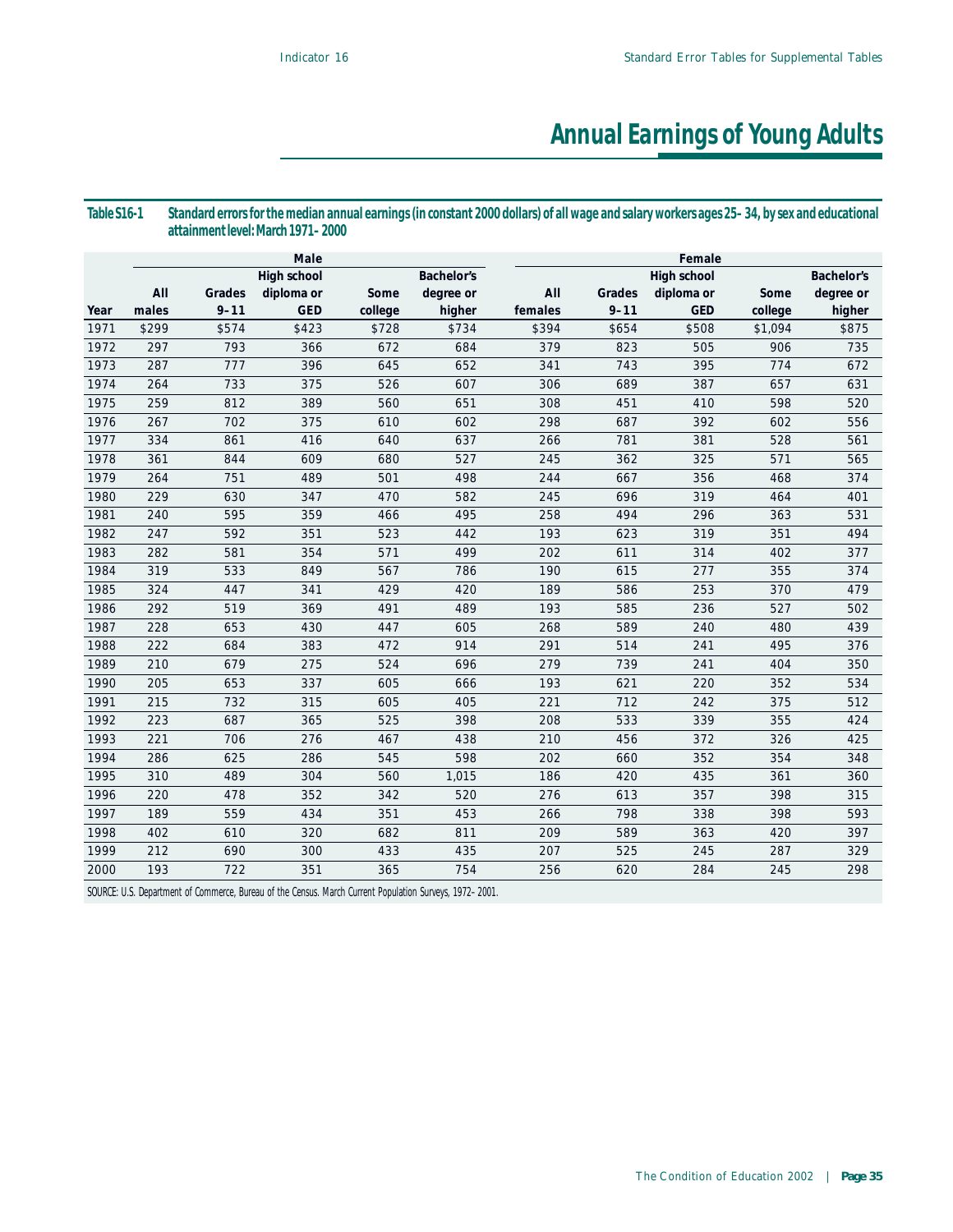### **Annual Earnings of Young Adults**

**Table S16-2 Standard errors for the ratio of median annual earnings of all wage and salary workers ages 25–34 whose highest education level was grades 9–11, some college, or a bachelor's degree or higher, compared with those with a high school diploma or GED, by sex: March 1971–2000**

|      |      | Grades 9-11 |      | Some college |      | Bachelor's degree or higher |  |
|------|------|-------------|------|--------------|------|-----------------------------|--|
| Year | Male | Female      | Male | Female       | Male | Female                      |  |
| 1971 | 0.02 | 0.05        | 0.02 | 0.08         | 0.02 | 0.08                        |  |
| 1972 | 0.02 | 0.05        | 0.02 | 0.07         | 0.02 | 0.07                        |  |
| 1973 | 0.02 | 0.05        | 0.02 | 0.06         | 0.02 | 0.06                        |  |
| 1974 | 0.02 | 0.05        | 0.02 | 0.05         | 0.02 | 0.06                        |  |
| 1975 | 0.03 | 0.03        | 0.02 | 0.05         | 0.02 | 0.06                        |  |
| 1976 | 0.02 | 0.04        | 0.02 | 0.05         | 0.02 | 0.05                        |  |
| 1977 | 0.03 | 0.05        | 0.02 | 0.04         | 0.02 | 0.05                        |  |
| 1978 | 0.03 | 0.02        | 0.03 | 0.04         | 0.03 | 0.05                        |  |
| 1979 | 0.02 | 0.04        | 0.02 | 0.04         | 0.02 | 0.04                        |  |
| 1980 | 0.02 | 0.04        | 0.02 | 0.04         | 0.02 | 0.04                        |  |
| 1981 | 0.02 | 0.03        | 0.02 | 0.03         | 0.02 | 0.04                        |  |
| 1982 | 0.02 | 0.04        | 0.02 | 0.03         | 0.02 | 0.05                        |  |
| 1983 | 0.02 | 0.04        | 0.02 | 0.04         | 0.02 | 0.04                        |  |
| 1984 | 0.03 | 0.04        | 0.04 | 0.03         | 0.05 | 0.04                        |  |
| 1985 | 0.02 | 0.04        | 0.02 | 0.03         | 0.02 | 0.04                        |  |
| 1986 | 0.02 | 0.04        | 0.02 | 0.04         | 0.03 | 0.04                        |  |
| 1987 | 0.03 | 0.04        | 0.02 | 0.03         | 0.03 | 0.04                        |  |
| 1988 | 0.03 | 0.03        | 0.02 | 0.04         | 0.04 | 0.03                        |  |
| 1989 | 0.03 | 0.05        | 0.02 | 0.03         | 0.03 | 0.04                        |  |
| 1990 | 0.03 | 0.04        | 0.03 | 0.03         | 0.03 | 0.04                        |  |
| 1991 | 0.03 | 0.05        | 0.03 | 0.03         | 0.02 | 0.04                        |  |
| 1992 | 0.03 | 0.04        | 0.03 | 0.04         | 0.03 | 0.05                        |  |
| 1993 | 0.03 | 0.03        | 0.02 | 0.04         | 0.03 | 0.06                        |  |
| 1994 | 0.03 | 0.04        | 0.03 | 0.03         | 0.03 | 0.05                        |  |
| 1995 | 0.02 | 0.03        | 0.03 | 0.04         | 0.05 | 0.06                        |  |
| 1996 | 0.02 | 0.04        | 0.02 | 0.04         | 0.03 | 0.05                        |  |
| 1997 | 0.02 | 0.05        | 0.02 | 0.04         | 0.03 | 0.05                        |  |
| 1998 | 0.02 | 0.04        | 0.03 | 0.04         | 0.04 | 0.05                        |  |
| 1999 | 0.03 | 0.03        | 0.02 | 0.03         | 0.02 | 0.03                        |  |
| 2000 | 0.03 | 0.04        | 0.02 | 0.03         | 0.04 | 0.04                        |  |

SOURCE: U.S. Department of Commerce, Bureau of the Census. March Current Population Surveys, 1972–2001.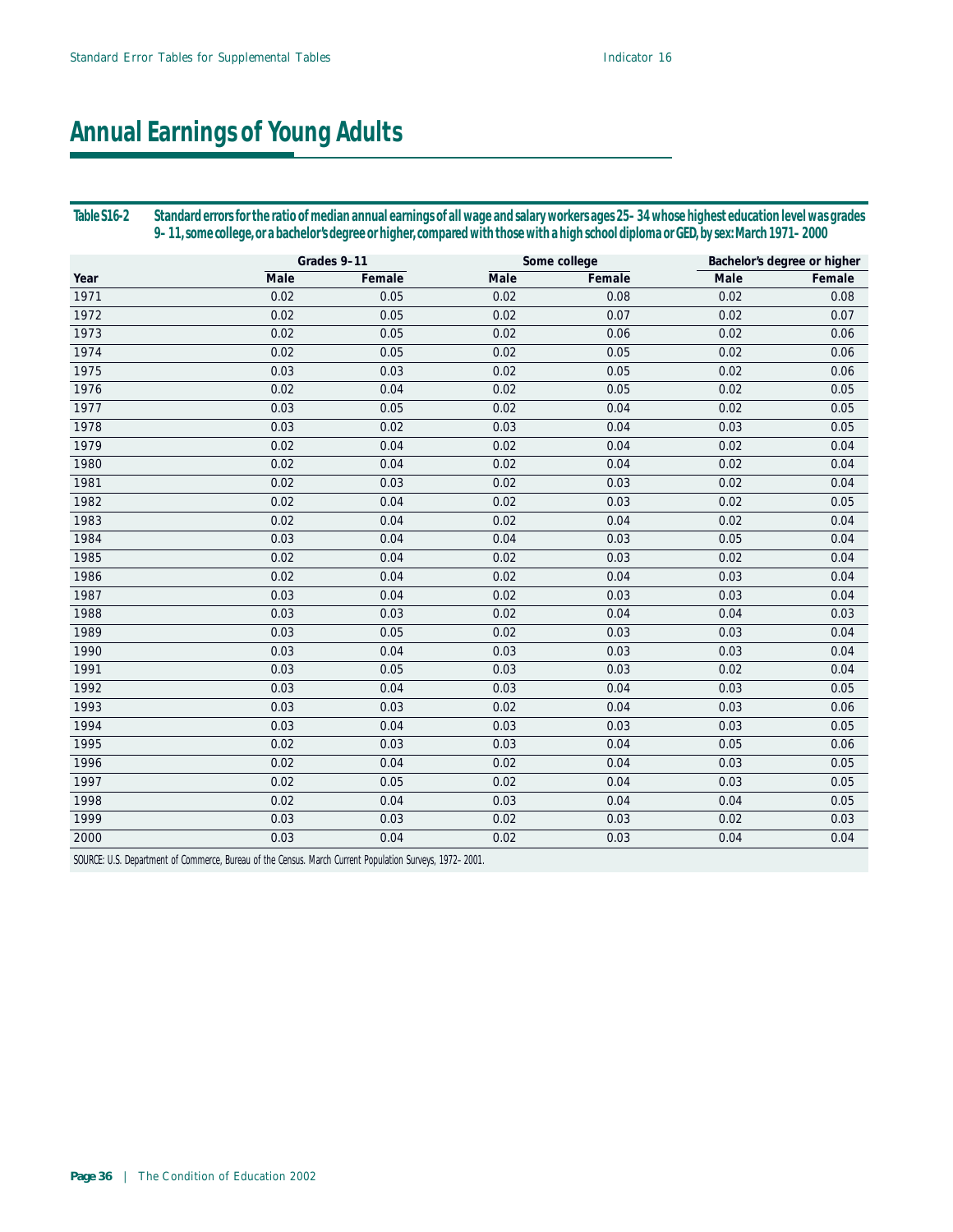# **Annual Earnings of Young Adults**

| Table S16-3 | Standard errors for the ratio of median annual earnings of all male to all female wage and salary workers ages 25-34, by educational attainment:<br>March 1971-2000 |          |                    |         |                   |  |
|-------------|---------------------------------------------------------------------------------------------------------------------------------------------------------------------|----------|--------------------|---------|-------------------|--|
|             |                                                                                                                                                                     |          | <b>High school</b> |         | <b>Bachelor's</b> |  |
|             |                                                                                                                                                                     | Grades   | diploma or         | Some    | degree or         |  |
| Year        | All                                                                                                                                                                 | $9 - 11$ | <b>GED</b>         | college | higher            |  |
| 1971        | 0.06                                                                                                                                                                | 0.21     | 0.08               | 0.14    | 0.05              |  |
| 1972        | 0.05                                                                                                                                                                | 0.25     | 0.08               | 0.10    | 0.05              |  |
| 1973        | 0.05                                                                                                                                                                | 0.21     | 0.07               | 0.08    | 0.04              |  |
| 1974        | 0.04                                                                                                                                                                | 0.23     | 0.06               | 0.07    | 0.04              |  |
| 1975        | 0.04                                                                                                                                                                | 0.14     | 0.06               | 0.06    | 0.04              |  |
| 1976        | 0.04                                                                                                                                                                | 0.20     | 0.05               | 0.07    | 0.04              |  |
| 1977        | 0.03                                                                                                                                                                | 0.21     | 0.05               | 0.05    | 0.04              |  |
| 1978        | 0.03                                                                                                                                                                | 0.16     | 0.06               | 0.07    | 0.04              |  |
| 1979        | 0.03                                                                                                                                                                | 0.14     | 0.05               | 0.05    | 0.03              |  |
| 1980        | 0.03                                                                                                                                                                | 0.16     | 0.04               | 0.04    | 0.03              |  |
| 1981        | 0.03                                                                                                                                                                | 0.13     | 0.04               | 0.04    | 0.04              |  |
| 1982        | 0.02                                                                                                                                                                | 0.13     | 0.04               | 0.04    | 0.03              |  |
| 1983        | 0.02                                                                                                                                                                | 0.12     | 0.04               | 0.04    | 0.03              |  |
| 1984        | 0.02                                                                                                                                                                | 0.14     | 0.06               | 0.04    | 0.04              |  |
| 1985        | 0.02                                                                                                                                                                | 0.11     | 0.03               | 0.04    | 0.03              |  |
| 1986        | 0.02                                                                                                                                                                | 0.11     | 0.03               | 0.05    | 0.03              |  |
| 1987        | 0.02                                                                                                                                                                | 0.11     | 0.03               | 0.04    | 0.03              |  |
| 1988        | 0.02                                                                                                                                                                | 0.14     | 0.03               | 0.04    | 0.03              |  |
| 1989        | 0.02                                                                                                                                                                | 0.16     | 0.03               | 0.04    | 0.03              |  |
| 1990        | 0.02                                                                                                                                                                | 0.16     | 0.03               | 0.04    | 0.03              |  |
| 1991        | 0.02                                                                                                                                                                | 0.14     | 0.03               | 0.04    | 0.03              |  |
| 1992        | 0.02                                                                                                                                                                | 0.09     | 0.04               | 0.03    | 0.02              |  |
| 1993        | 0.02                                                                                                                                                                | 0.12     | 0.04               | 0.03    | 0.02              |  |
| 1994        | 0.02                                                                                                                                                                | 0.14     | 0.04               | 0.04    | 0.02              |  |
| 1995        | 0.02                                                                                                                                                                | 0.10     | 0.05               | 0.04    | 0.04              |  |
| 1996        | 0.02                                                                                                                                                                | 0.12     | 0.04               | 0.03    | 0.02              |  |
| 1997        | 0.02                                                                                                                                                                | 0.15     | 0.04               | 0.03    | 0.03              |  |
| 1998        | 0.02                                                                                                                                                                | 0.11     | 0.04               | 0.04    | 0.03              |  |
| 1999        | 0.02                                                                                                                                                                | 0.12     | 0.03               | 0.03    | 0.02              |  |
| 2000        | 0.02                                                                                                                                                                | 0.11     | 0.03               | 0.02    | 0.03              |  |

SOURCE: U.S. Department of Commerce, Bureau of the Census. March Current Population Surveys, 1972–2001.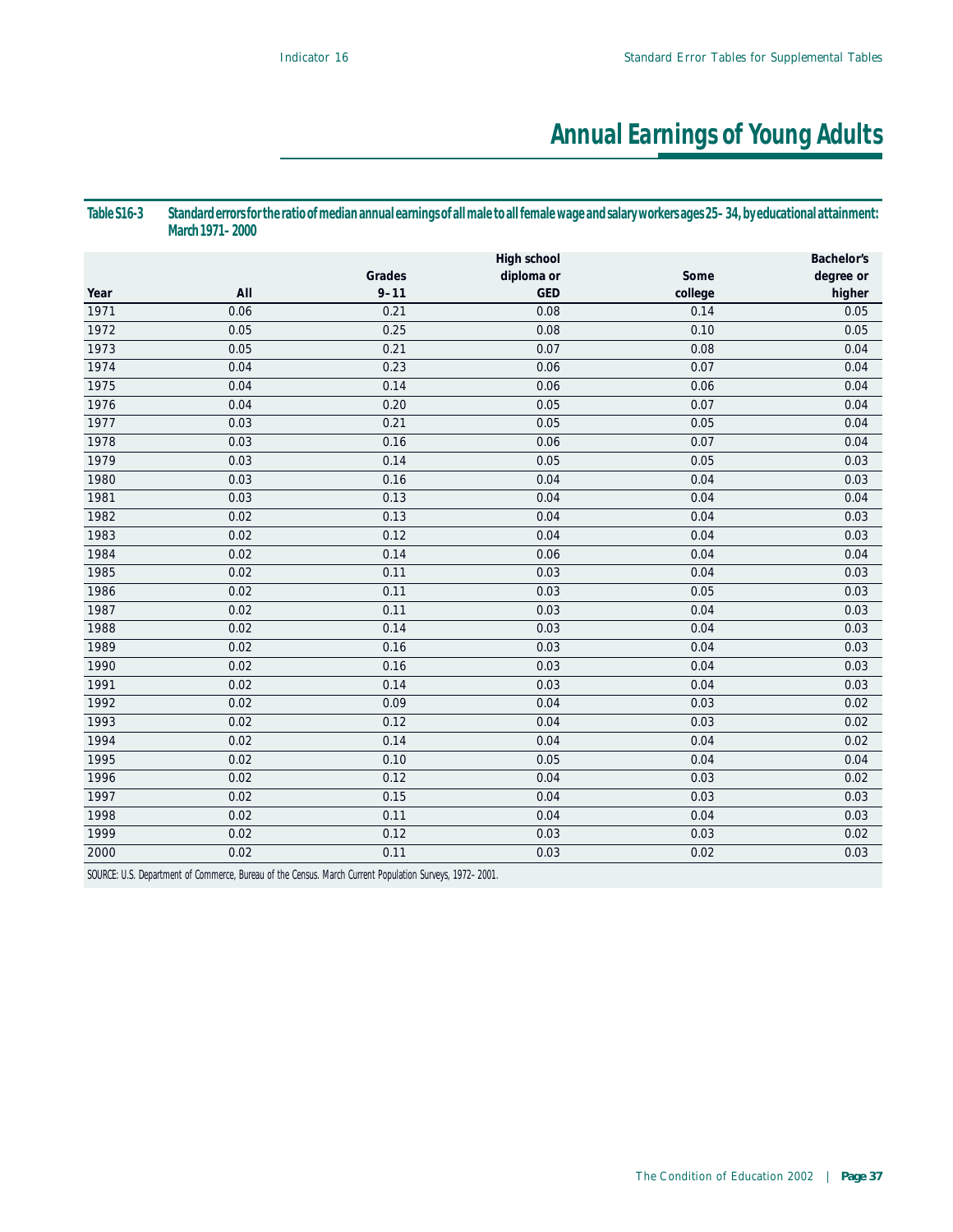## **Annual Earnings of Young Adults**

**Table S16-4 Standard errors for the difference in average annual earnings (in constant 2000 dollars) for all wage and salary workers ages 25–34 between the highest and the lowest quartiles, by sex and educational attainment: March 1971–2000**

|      |          |             | Male    |                   | Female   |             |         |                   |  |
|------|----------|-------------|---------|-------------------|----------|-------------|---------|-------------------|--|
|      |          | High school |         | <b>Bachelor's</b> |          | High school |         | <b>Bachelor's</b> |  |
|      | Grades   | diploma or  | Some    | degree or         | Grades   | diploma or  | Some    | degree or         |  |
| Year | $9 - 11$ | <b>GED</b>  | college | higher            | $9 - 11$ | <b>GED</b>  | college | higher            |  |
| 1971 | \$1,144  | \$668       | \$1,187 | \$1,488           | \$893    | \$549       | \$1,187 | \$1,595           |  |
| 1972 | 1,274    | 580         | 1,049   | 1,458             | 1,053    | 695         | 1,019   | 1,489             |  |
| 1973 | 1,275    | 707         | 1,487   | 1,197             | 920      | 605         | 958     | 1,301             |  |
| 1974 | 1,164    | 740         | 1,185   | 1,139             | 857      | 632         | 1,062   | 1,405             |  |
| 1975 | 1,158    | 698         | 1,124   | 822               | 1,012    | 483         | 794     | 1,176             |  |
| 1976 | 1,290    | 714         | 1,000   | 1,170             | 810      | 526         | 992     | 926               |  |
| 1977 | 1,587    | 670         | 828     | 912               | 834      | 590         | 964     | 914               |  |
| 1978 | 1,467    | 798         | 1,057   | 873               | 792      | 598         | 760     | 1,176             |  |
| 1979 | 1,479    | 661         | 875     | 792               | 915      | 443         | 811     | 1,062             |  |
| 1980 | 1,010    | 533         | 708     | 898               | 926      | 510         | 883     | 785               |  |
| 1981 | 1,104    | 472         | 848     | 834               | 784      | 453         | 695     | 994               |  |
| 1982 | 1,180    | 547         | 850     | 1,176             | 911      | 540         | 800     | 770               |  |
| 1983 | 952      | 654         | 847     | 1,022             | 920      | 545         | 621     | 965               |  |
| 1984 | 1,265    | 601         | 770     | 732               | 1,026    | 515         | 680     | 645               |  |
| 1985 | 1,436    | 554         | 976     | 942               | 888      | 478         | 856     | 830               |  |
| 1986 | 1,055    | 498         | 1,071   | 823               | 745      | 443         | 896     | 827               |  |
| 1987 | 1,072    | 500         | 983     | 1,115             | 807      | 394         | 721     | 742               |  |
| 1988 | 1,167    | 549         | 917     | 1,226             | 755      | 423         | 682     | 1,095             |  |
| 1989 | 927      | 615         | 688     | 804               | 696      | 391         | 656     | 996               |  |
| 1990 | 944      | 616         | 737     | 870               | 867      | 495         | 730     | 772               |  |
| 1991 | 854      | 709         | 760     | 1,325             | 616      | 481         | 795     | 908               |  |
| 1992 | 686      | 703         | 914     | 1,389             | 1,216    | 492         | 622     | 915               |  |
| 1993 | 758      | 779         | 828     | 897               | 1,044    | 495         | 744     | 736               |  |
| 1994 | 888      | 720         | 1.112   | 1,023             | 838      | 463         | 609     | 752               |  |
| 1995 | 915      | 521         | 843     | 1,485             | 917      | 502         | 556     | 654               |  |
| 1996 | 743      | 526         | 650     | 1,453             | 1,031    | 446         | 563     | 702               |  |
| 1997 | 943      | 500         | 774     | 1,982             | 910      | 495         | 483     | 1,248             |  |
| 1998 | 1,095    | 801         | 888     | 1,691             | 1,015    | 638         | 514     | 616               |  |
| 1999 | 869      | 471         | 503     | 1,568             | 802      | 741         | 838     | 855               |  |
| 2000 | 1,153    | 547         | 1,165   | 1,386             | 1,286    | 509         | 664     | 794               |  |

SOURCE: U.S. Department of Commerce, Bureau of the Census. March Current Population Surveys, 1972–2001.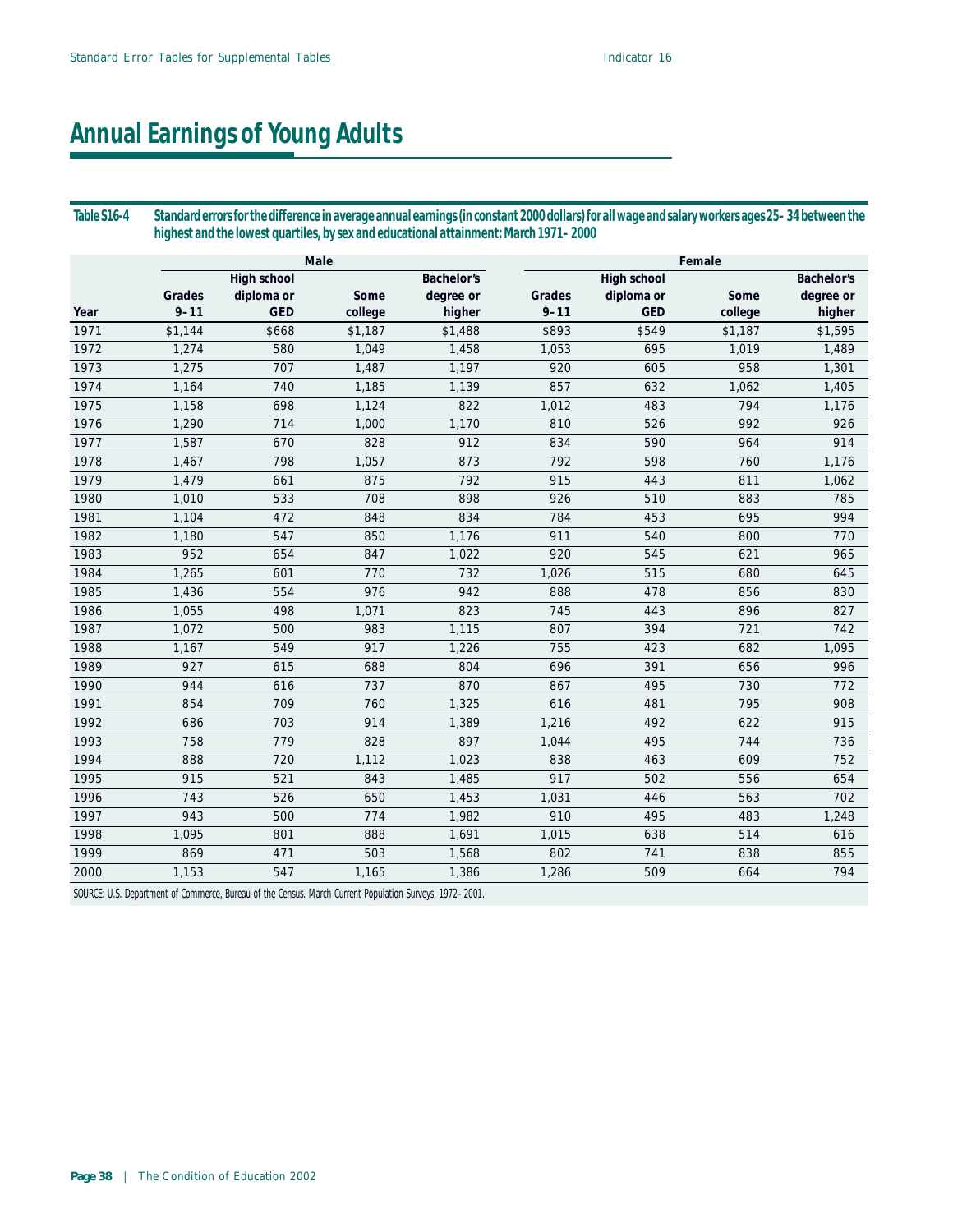### **Annual Earnings of Young Adults**

**Table S16-5 Standard errors for the percentage of young adults ages 25–34 whose highest education level was a high school diploma or GED and whose annual earnings were higher than the median, and the highest quartile of those with a bachelor's degree or higher, by sex: March 1971–2000**

|      |                  | Male             | Female  |                  |  |
|------|------------------|------------------|---------|------------------|--|
|      |                  | Highest          |         | Highest          |  |
| Year | Median           | quartile         | Median  | quartile         |  |
| 1971 | 1.0              | 0.5              | 0.9     | 0.5              |  |
| 1972 | 1.0              | 0.6              | 0.9     | 0.5              |  |
| 1973 | 1.1              | 0.6              | 0.9     | 0.5              |  |
| 1974 | 1.1              | 0.7              | 0.9     | 0.5              |  |
| 1975 | 1.1              | 0.7              | 0.9     | 0.5              |  |
| 1976 | $\overline{1.1}$ | 0.7              | 1.0     | 0.6              |  |
| 1977 | $\overline{1.1}$ | $0.8\,$          | 1.0     | 0.6              |  |
| 1978 | 1.1              | 0.7              | 0.9     | 0.6              |  |
| 1979 | 1.0              | 0.7              | 0.9     | $\overline{0.5}$ |  |
| 1980 | 1.0              | 0.6              | 0.9     | 0.5              |  |
| 1981 | 0.9              | 0.6              | 0.8     | 0.5              |  |
| 1982 | 0.9              | 0.6              | 0.8     | $\overline{0.5}$ |  |
| 1983 | 0.9              | 0.5              | 0.8     | 0.5              |  |
| 1984 | 0.9              | 0.5              | $0.8\,$ | 0.5              |  |
| 1985 | 0.8              | 0.4              | 0.8     | 0.4              |  |
| 1986 | 0.7              | 0.4              | 0.7     | 0.4              |  |
| 1987 | 0.8              | 0.4              | 0.7     | 0.4              |  |
| 1988 | $0.8\,$          | 0.4              | 0.7     | 0.3              |  |
| 1989 | 0.7              | 0.4              | 0.6     | 0.3              |  |
| 1990 | 0.7              | 0.4              | 0.6     | 0.3              |  |
| 1991 | 0.7              | 0.4              | 0.7     | 0.4              |  |
| 1992 | 0.7              | 0.4              | 0.7     | 0.4              |  |
| 1993 | 0.8              | 0.4              | 0.7     | 0.3              |  |
| 1994 | 0.8              | 0.4              | 0.7     | 0.4              |  |
| 1995 | 0.8              | 0.4              | 0.7     | 0.4              |  |
| 1996 | 0.8              | 0.4              | $0.8\,$ | 0.4              |  |
| 1997 | 0.8              | 0.4              | 0.7     | 0.4              |  |
| 1998 | 0.8              | 0.3              | 0.7     | 0.4              |  |
| 1999 | $\overline{0.8}$ | $\overline{0.3}$ | 0.7     | 0.4              |  |
| 2000 | $0.8\,$          | 0.4              | $0.8\,$ | 0.5              |  |
|      |                  |                  |         |                  |  |

SOURCE: U.S. Department of Commerce, Bureau of the Census. March Current Population Surveys, 1972–2001.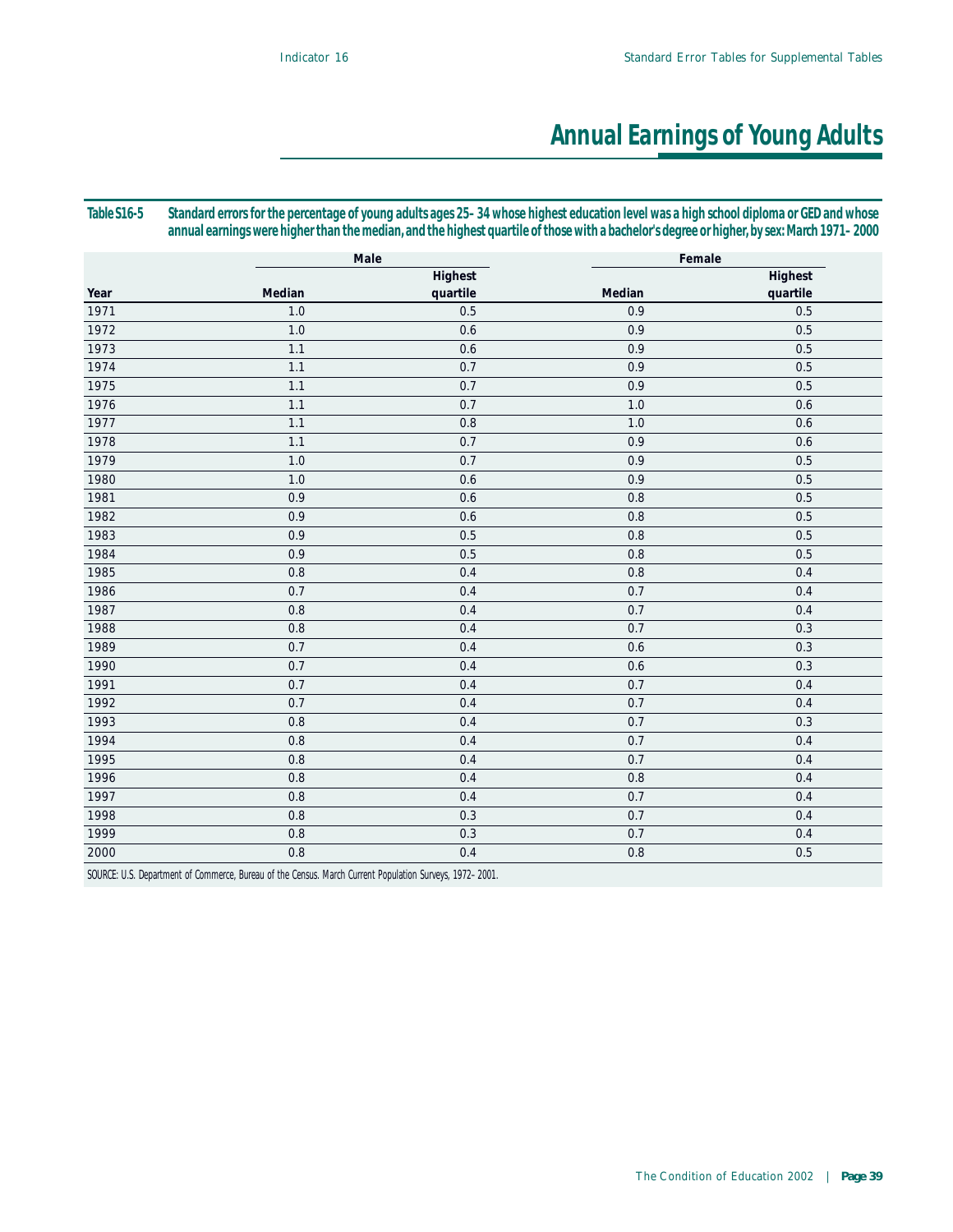### **Students' Absence From School**

Table S17-1 Standard errors for the percentage distributions of 8<sup>th</sup>-, 10<sup>th</sup>-, and 12<sup>th</sup>-grade students according to how many school days they missed in a 4-week **period, and average percentage of their total absences attributed to illness, skipping school, or other reasons: 1983, 1991, and 2000**

|       |        | Total days absent from school |          |           | Percentage of total absences attributed to each reason |         |         |  |
|-------|--------|-------------------------------|----------|-----------|--------------------------------------------------------|---------|---------|--|
|       |        |                               | $2$ to 5 | More than |                                                        | Skipped | Other   |  |
| Grade | 0 days | 1 day                         | days     | 5 days    | <b>Illness</b>                                         | school  | reasons |  |
|       |        |                               |          | 1983      |                                                        |         |         |  |
| 12    | 0.7    | 0.6                           | 0.7      | 0.6       | 0.8                                                    | 0.6     | 0.7     |  |
|       |        |                               |          | 1991      |                                                        |         |         |  |
| 8     | 0.8    | 0.6                           | 0.6      | 0.6       | 0.7                                                    | 0.4     | 0.7     |  |
| 10    | 0.8    | 0.6                           | 0.7      | 0.6       | 0.8                                                    | 0.6     | 0.7     |  |
| 12    | 0.7    | 0.6                           | 0.7      | 0.6       | 0.8                                                    | 0.7     | 0.8     |  |
|       |        |                               |          | 2000      |                                                        |         |         |  |
| 8     | 0.8    | 0.6                           | 0.6      | 0.5       | 0.9                                                    | 0.5     | 0.8     |  |
| 10    | 0.8    | 0.6                           | 0.7      | 0.5       | 0.9                                                    | 0.6     | 0.9     |  |
| 12    | 0.7    | 0.6                           | 0.7      | 0.7       | 0.8                                                    | 0.8     | 0.9     |  |

SOURCE: University of Michigan, Institute for Social Research. Monitoring the Future 8th-, 10th-, and 12th-Grade Studies, 1983, 1991, and 2000.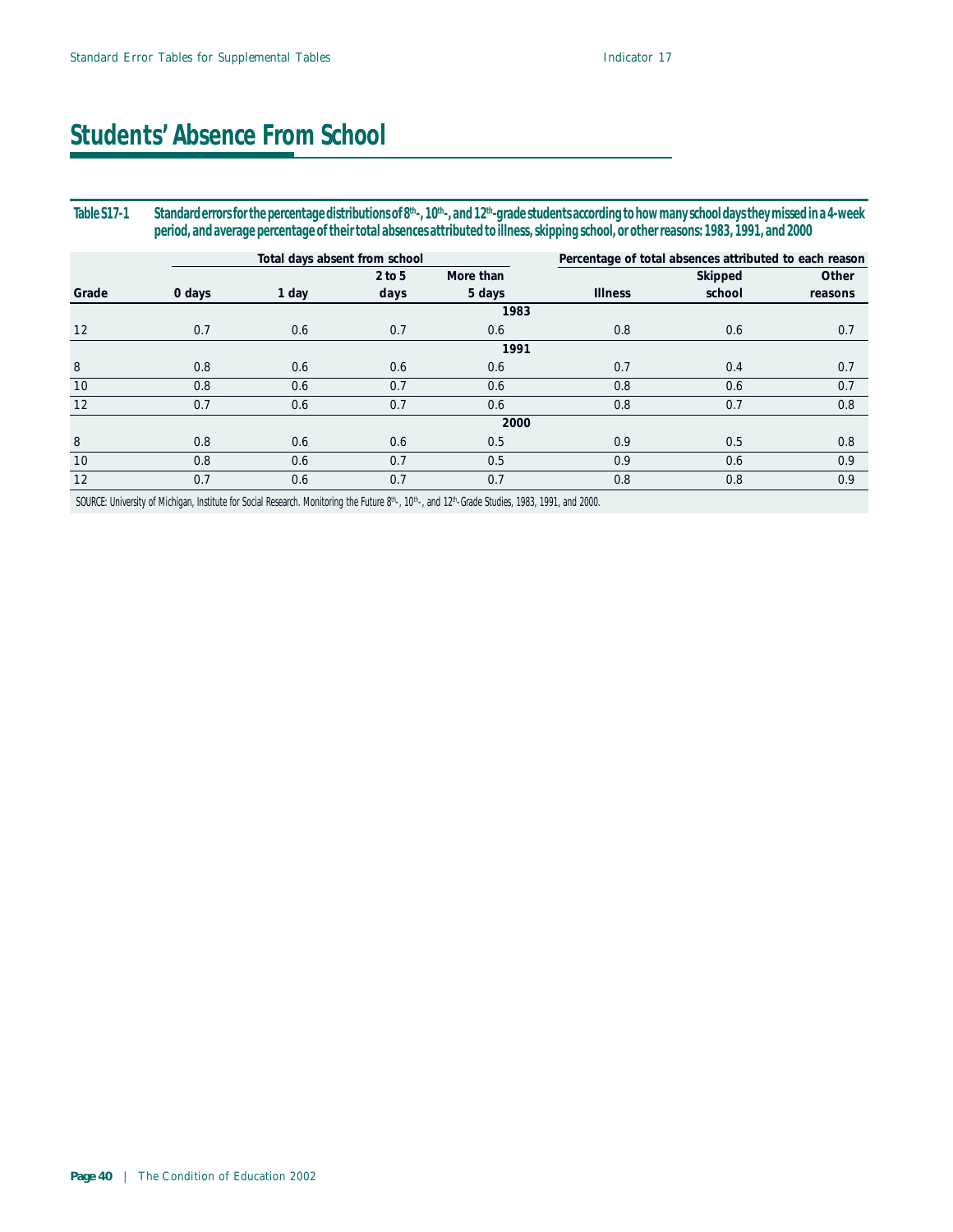### **Students' Absence From School**

Table S17-2 Standard errors for the percentage distributions of 8<sup>th-</sup>, 10<sup>th-</sup>, and 12<sup>th</sup>-grade students according to how many days of school they missed in a 4**week period, by reason for absence, and according to how many classes they cut: 1983, 1991, and 2000**

|       |        | Days absent from school, by reason for absence |           |        |                |           |        |               |           |  |  |  |
|-------|--------|------------------------------------------------|-----------|--------|----------------|-----------|--------|---------------|-----------|--|--|--|
|       |        | <b>Illness</b>                                 |           |        | Skipped school |           |        | Other reasons |           |  |  |  |
|       |        |                                                | 2 or more |        |                | 2 or more |        |               | 2 or more |  |  |  |
| Grade | 0 days | 1 day                                          | days      | 0 days | 1 day          | days      | 0 days | 1 day         | days      |  |  |  |
|       |        |                                                |           |        | 1983           |           |        |               |           |  |  |  |
| 12    | 0.8    | 0.6                                            | 0.7       | 0.7    | 0.5            | 0.6       | 0.8    | 0.6           | 0.6       |  |  |  |
|       |        |                                                |           |        | 1991           |           |        |               |           |  |  |  |
| 8     | 0.7    | 0.6                                            | 0.7       | 0.5    | 0.3            | 0.3       | 0.7    | 0.5           | 0.5       |  |  |  |
| 10    | 0.8    | 0.6                                            | 0.7       | 0.6    | 0.4            | 0.5       | 0.7    | 0.6           | 0.6       |  |  |  |
| 12    | 0.8    | 0.6                                            | 0.7       | 0.7    | 0.5            | 0.6       | 0.8    | 0.6           | 0.6       |  |  |  |
|       |        |                                                |           |        | 2000           |           |        |               |           |  |  |  |
| 8     | 0.7    | 0.6                                            | 0.6       | 0.5    | 0.3            | 0.3       | 0.7    | 0.6           | 0.5       |  |  |  |
| 10    | 0.8    | 0.6                                            | 0.6       | 0.6    | 0.4            | 0.4       | 0.7    | 0.6           | 0.6       |  |  |  |
| 12    | 0.8    | 0.6                                            | 0.7       | 0.8    | 0.6            | 0.6       | 0.8    | 0.7           | 0.7       |  |  |  |

|        |      | Number of classes cut |                  |
|--------|------|-----------------------|------------------|
| Grade  | None |                       | 1 or 2 3 or more |
|        |      | 1983                  |                  |
| 12     | 0.7  | 0.6                   | 0.5              |
|        |      | 1991                  |                  |
| 8      | 0.5  | 0.4                   | 0.3              |
| 10     | 0.7  | 0.6                   | 0.4              |
| 12     | 0.7  | 0.6                   | 0.5              |
|        |      | 2000                  |                  |
| $\, 8$ | 0.5  | 0.4                   | 0.3              |
| 10     | 0.7  | 0.6                   | 0.5              |
| 12     | 0.8  | 0.7                   | 0.6              |

SOURCE: University of Michigan, Institute for Social Research. Monitoring the Future 8th-, 10th-, and 12th-Grade Studies, 1983, 1991, and 2000.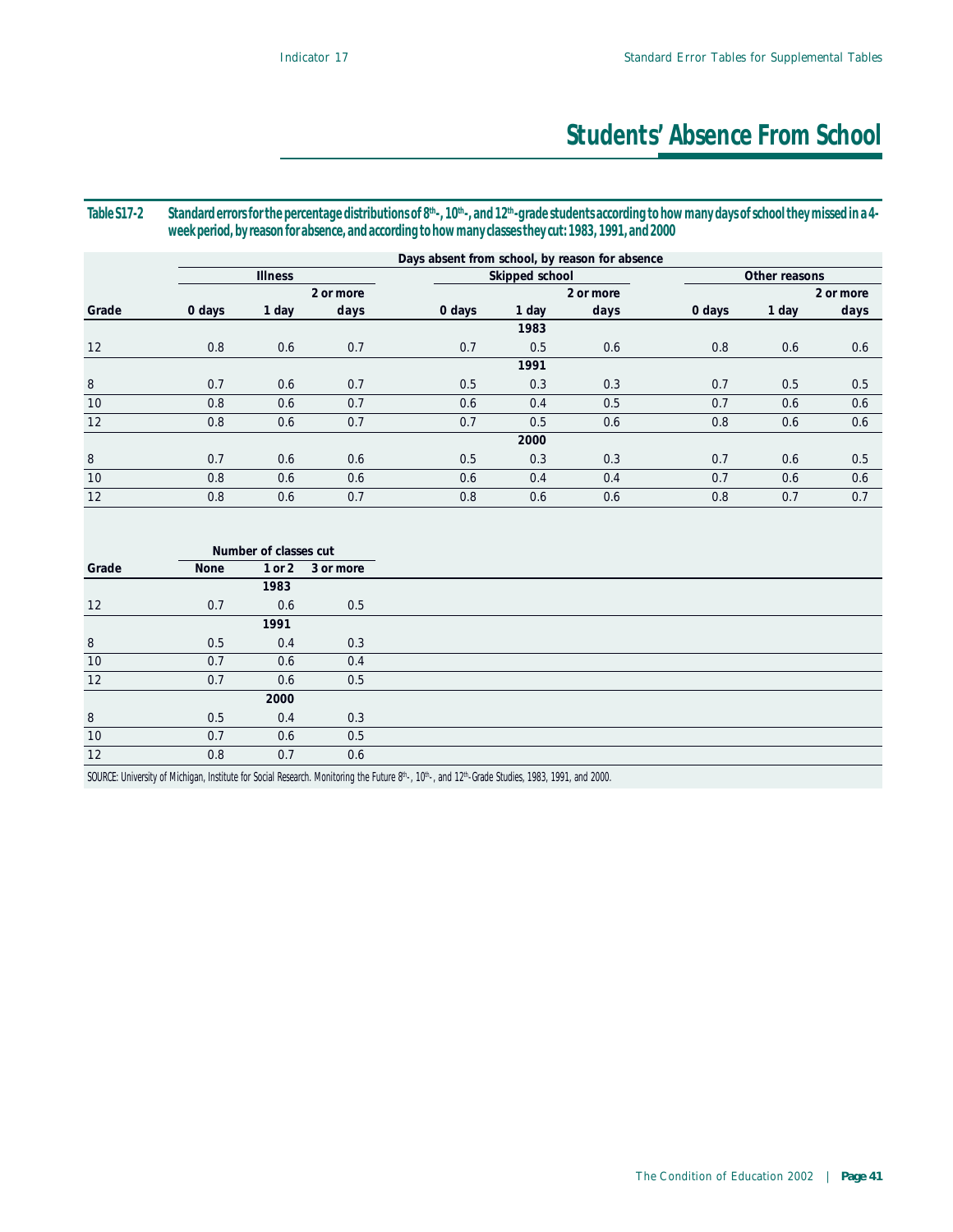### **12th-Graders' Effort and Interest in School**

#### Table S18-1 Standard errors for the percentage distributions of 12<sup>th</sup>-graders according to their ratings of school work's meaningfulness, courses' degree of **interest, and the importance of their school learning in later life, by sex, high school program, and average grades: 1983, 1990, 1995, and 2000**

|                                | How often |                           |          |                                       | How interesting  |         | How important school           |           |           |
|--------------------------------|-----------|---------------------------|----------|---------------------------------------|------------------|---------|--------------------------------|-----------|-----------|
|                                |           | school work is meaningful |          |                                       | most courses are |         | learning will be in later life |           |           |
|                                |           |                           |          |                                       |                  | Quite   | Not or                         |           | Quite     |
| <b>Student</b>                 | Seldom    |                           | Often or | Very or                               | Fairly           | or very | slightly                       | Fairly    | or very   |
| characteristics                |           | or never Sometimes        | always   | slightly dull interesting interesting | 1983             |         | important                      | important | important |
| Total                          | 0.9       | 1.2                       | 1.2      | 1.0                                   | 1.2              | 1.1     | 1.0                            | 1.1       | 1.2       |
| Sex                            |           |                           |          |                                       |                  |         |                                |           |           |
| Male                           | 1.3       | 1.6                       | 1.6      | 1.4                                   | 1.6              | 1.5     | 1.3                            | 1.5       | 1.6       |
| Female                         | 1.1       | 1.5                       | 1.6      | 1.2                                   | 1.6              | 1.5     | 1.2                            | 1.4       | 1.6       |
| High school program            |           |                           |          |                                       |                  |         |                                |           |           |
| Academic/college-prep          | 1.1       | 1.6                       | 1.6      | 1.2                                   | 1.6              | 1.6     | 1.2                            | 1.5       | 1.6       |
| General                        | 1.6       | 1.9                       | 1.8      | 1.6                                   | 1.9              | 1.7     | 1.7                            | 1.8       | 1.9       |
| Vocational/technical           | 2.3       | 2.9                       | 2.8      | 2.2                                   | 2.9              | 2.9     | 2.1                            | 2.6       | 2.9       |
| Average grades in high school  |           |                           |          |                                       |                  |         |                                |           |           |
| A's                            | 1.5       | 2.4                       | 2.4      | 1.7                                   | 2.4              | 2.4     | 1.7                            | 2.1       | 2.4       |
| B's                            | 1.2       | 1.6                       | 1.5      | 1.2                                   | 1.6              | 1.5     | 1.2                            | 1.4       | 1.6       |
| C's or D's                     | 1.7       | 2.0                       | 1.9      | 1.8                                   | 2.0              | 1.7     | 1.8                            | 1.9       | 2.0       |
|                                |           |                           |          |                                       | 1990             |         |                                |           |           |
| Total                          | 0.8       | 1.0                       | 1.0      | 0.9                                   | 1.0              | 0.9     | 0.8                            | 1.0       | 1.0       |
| Sex                            |           |                           |          |                                       |                  |         |                                |           |           |
| Male                           | 1.1       | 1.3                       | 1.2      | 1.1                                   | 1.3              | 1.2     | 1.1                            | 1.2       | 1.3       |
| Female                         | 1.0       | 1.3                       | 1.3      | 1.1                                   | 1.3              | 1.2     | 1.1                            | 1.3       | 1.3       |
| High school program            |           |                           |          |                                       |                  |         |                                |           |           |
| Academic/college-prep          | 1.0       | 1.3                       | 1.2      | 1.1                                   | 1.3              | 1.2     | 1.0                            | 1.2       | 1.3       |
| General                        | 1.4       | 1.6                       | 1.5      | 1.5                                   | 1.6              | 1.4     | 1.4                            | 1.5       | 1.6       |
| Vocational/technical           | 2.2       | 2.5                       | 2.5      | 2.1                                   | 2.5              | 2.5     | 1.9                            | 2.2       | 2.5       |
| Average grades in high school  |           |                           |          |                                       |                  |         |                                |           |           |
| A's                            | 1.5       | 1.9                       | 1.9      | 1.5                                   | 1.9              | 1.8     | 1.5                            | 1.8       | 1.9       |
| B's                            | 1.0       | 1.3                       | 1.2      | 1.0                                   | 1.3              | 1.2     | $1.0$                          | 1.2       | 1.3       |
| C's or D's                     | 1.5       | 1.7                       | 1.6      | 1.6                                   | 1.7              | 1.3     | 1.6                            | 1.6       | 1.7       |
|                                |           |                           |          |                                       | 1995             |         |                                |           |           |
| Total                          | 0.9       | 1.0                       | 0.9      | 0.9                                   | 1.0              | 0.9     | 0.9                            | 1.0       | 1.0       |
| Sex                            |           |                           |          |                                       |                  |         |                                |           |           |
| Male                           | 1.2       | 1.3                       | 1.2      | 1.2                                   | 1.3              | 1.2     | 1.2                            | 1.3       | 1.3       |
| Female                         | 1.0       | 1.3                       | $1.2$    | 1.1                                   | 1.3              | 1.1     | 1.1                            | 1.2       | 1.3       |
| High school program            |           |                           |          |                                       |                  |         |                                |           |           |
| Academic/college-prep          | 1.0       | 1.2                       | 1.2      | 1.1                                   | 1.2              | 1.1     | 1.0                            | 1.2       | 1.2       |
| General                        | 1.6       | 1.7                       | 1.5      | 1.6                                   | 1.7              | 1.2     | 1.6                            | 1.6       | 1.7       |
| Vocational/technical           | 2.6       | 2.8                       | 2.6      | 2.5                                   | 2.8              | 2.6     | 2.4                            | 2.5       | 2.8       |
| Average grades in high school  |           |                           |          |                                       |                  |         |                                |           |           |
| A's                            | 1.3       | 1.6                       | 1.6      | 1.4                                   | 1.6              | 1.5     | 1.3                            | 1.6       | 1.6       |
| B's                            | 1.1       | 1.3                       | 1.2      | 1.2                                   | 1.3              | 1.1     | 1.1                            | 1.2       | 1.3       |
| C's or D's                     | 1.9       | 1.9                       | 1.7      | 1.9                                   | 1.9              | 1.4     | $1.8\,$                        | 1.8       | 1.9       |
| See footnotes at end of table. |           |                           |          |                                       |                  |         |                                |           |           |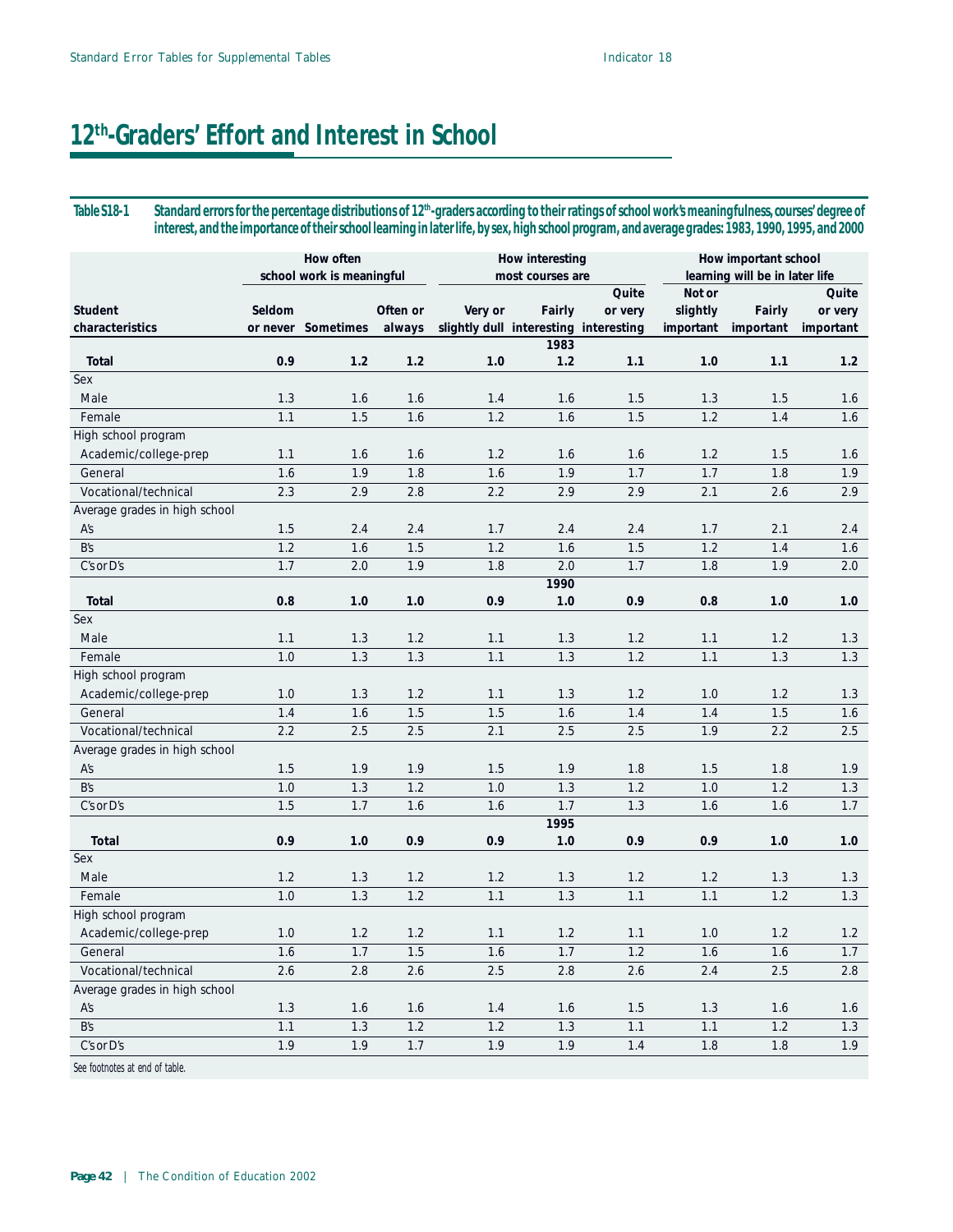### **12th-Graders' Effort and Interest in School**

#### Table S18-1 Standard errors for the percentage distributions of 12<sup>th</sup>-graders according to their ratings of school work's meaningfulness, courses' degree of interest, **and the importance of their school learning in later life, by sex, high school program, and average grades: 1983, 1990, 1995, and 2000—Continued**

|                               |          | How often<br>school work is meaningful |          |         | How interesting<br>most courses are   |         |           | How important school<br>learning will be in later life |           |  |
|-------------------------------|----------|----------------------------------------|----------|---------|---------------------------------------|---------|-----------|--------------------------------------------------------|-----------|--|
|                               |          |                                        |          |         |                                       | Quite   | Not or    |                                                        | Quite     |  |
| Student                       | Seldom   |                                        | Often or | Very or | Fairly                                | or very | slightly  | Fairly                                                 | or very   |  |
| characteristics               | or never | <b>Sometimes</b>                       | always   |         | slightly dull interesting interesting |         | important | important                                              | important |  |
|                               |          |                                        |          |         | 2000                                  |         |           |                                                        |           |  |
| <b>Total</b>                  | 1.0      | 1.1                                    | 1.0      | 1.0     | 1.1                                   | 0.9     | 1.0       | 1.0                                                    | 1.1       |  |
| Sex                           |          |                                        |          |         |                                       |         |           |                                                        |           |  |
| Male                          | 1.4      | 1.4                                    | 1.3      | 1.4     | 1.4                                   | 1.2     | 1.3       | 1.4                                                    | 1.4       |  |
| Female                        | 1.2      | 1.4                                    | 1.3      | 1.3     | 1.4                                   | 1.2     | 1.2       | 1.4                                                    | 1.4       |  |
| High school program           |          |                                        |          |         |                                       |         |           |                                                        |           |  |
| Academic/college-prep         | 1.2      | 1.4                                    | 1.3      | 1.2     | 1.4                                   | 1.2     | 1.2       | 1.3                                                    | 1.4       |  |
| General                       | 1.7      | 1.8                                    | 1.5      | 1.7     | 1.8                                   | 1.3     | 1.6       | 1.7                                                    | 1.7       |  |
| Vocational/technical          | 2.9      | 3.0                                    | 2.9      | 2.9     | 3.1                                   | 2.8     | 2.7       | 2.9                                                    | 3.1       |  |
| Average grades in high school |          |                                        |          |         |                                       |         |           |                                                        |           |  |
| A's                           | 1.4      | 1.7                                    | 1.7      | 1.5     | 1.7                                   | 1.6     | 1.5       | 1.7                                                    | 1.7       |  |
| B's                           | 1.3      | 1.4                                    | 1.3      | 1.3     | 1.4                                   | 1.2     | 1.3       | 1.4                                                    | 1.4       |  |
| $C$ 's or $D$ 's              | 2.1      | 2.1                                    | 1.9      | 2.2     | 2.1                                   | 1.5     | 2.0       | 2.0                                                    | 2.1       |  |

SOURCE: University of Michigan, Institute for Social Research. Monitoring the Future 12<sup>th</sup>-Grade Study: 1983, 1990, 1995, and 2000.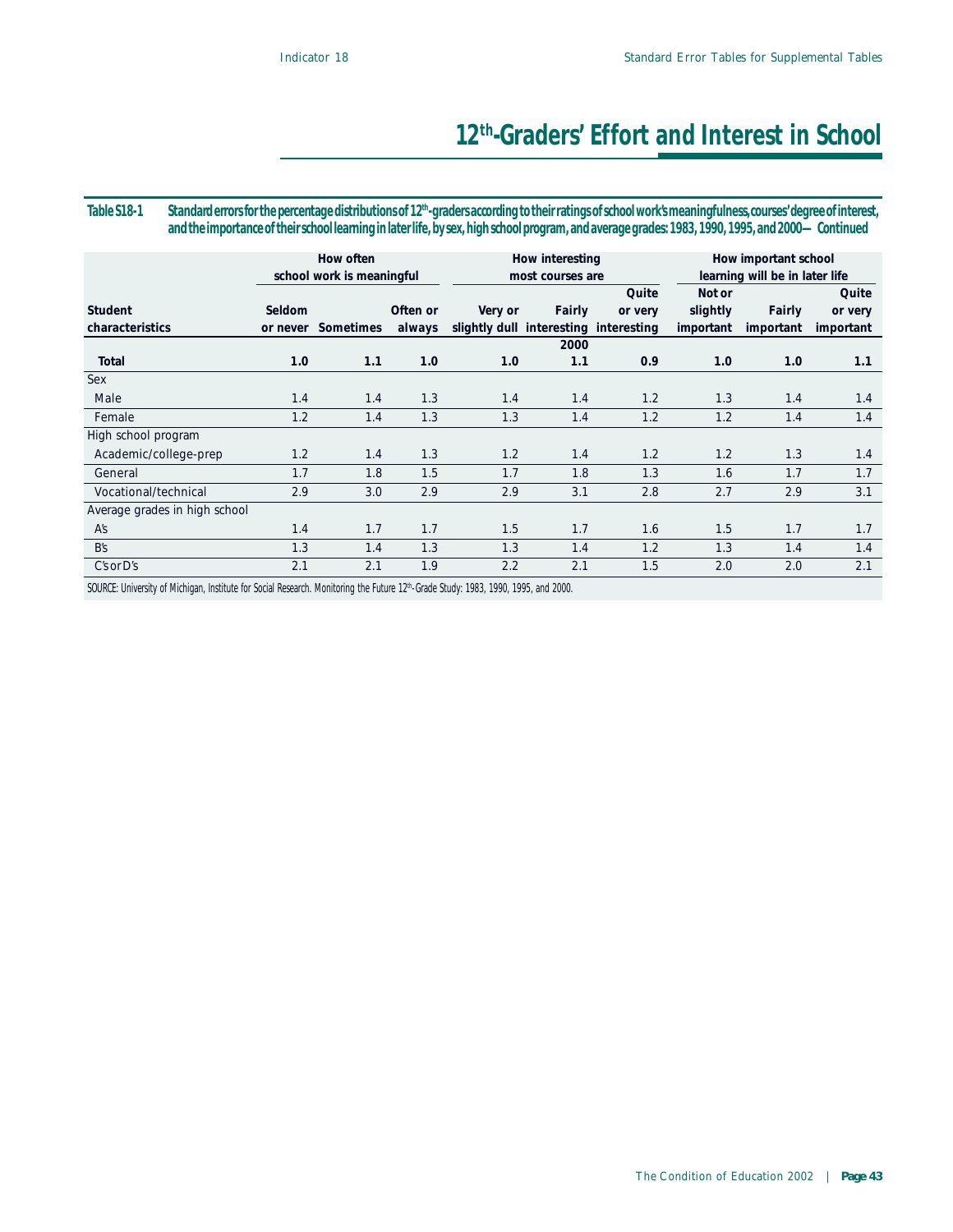### **12th-Graders' Effort and Interest in School**

#### Table S18-2 Standard errors for the percentage distributions of 12<sup>th</sup>-graders according to frequency of engaging in three activities related to effort in school, **by sex, high school program, and average grades: 1990, 1995, and 2000**

|                                      |            |                     |            |            |                      | Fail to complete/ |            |                     |            |
|--------------------------------------|------------|---------------------|------------|------------|----------------------|-------------------|------------|---------------------|------------|
|                                      |            | Try to do best work |            |            | Fool around in class |                   |            | hand in assignments |            |
| <b>Student</b>                       | Seldom     |                     | Often or   | Seldom     |                      | Often or          | Seldom     |                     | Often or   |
| characteristics                      | or never   | Sometimes           | always     | or never   | Sometimes            | always            | or never   | Sometimes           | always     |
|                                      |            |                     |            |            | 1990                 |                   |            |                     |            |
| Total                                | 0.7        | 1.2                 | 1.2        | 1.2        | 1.2                  | 1.2               | 1.3        | 1.2                 | $0.8\,$    |
| Sex                                  |            |                     |            |            |                      |                   |            |                     |            |
| Male                                 | 1.1        | 1.6                 | 1.7        | 1.5        | 1.6                  | 1.6               | 1.7        | 1.6                 | 1.2        |
| Female                               | 0.8        | 1.5                 | 1.6        | 1.8        | 1.7                  | 1.4               | 1.7        | 1.5                 | 0.9        |
| High school program                  |            |                     |            |            |                      |                   |            |                     |            |
| Academic/college-prep<br>General     | 1.0<br>1.3 | 1.5<br>2.0          | 1.7<br>2.1 | 1.7<br>2.0 | 1.7<br>2.1           | 1.5<br>1.9        | 1.6<br>2.1 | 1.5<br>2.0          | 1.0<br>1.5 |
| Vocational/technical                 | 1.9        | 3.2                 |            |            |                      | 3.3               |            | 3.2                 | 2.6        |
|                                      |            |                     | 3.4        | 3.3        | 3.3                  |                   | 3.5        |                     |            |
| Average grades in high school<br>A's | 1.1        | 1.8                 | 2.1        | 2.6        | 2.6                  | 2.3               | 2.1        | 1.9                 | 1.1        |
| B's                                  | 0.9        | 1.5                 | 1.6        | 1.6        | 1.6                  | 1.5               | 1.6        | 1.5                 | 0.9        |
| C's or D's                           | 1.7        | 2.2                 | 2.1        | 1.9        | 2.1                  | 2.1               | 2.1        | 2.2                 | 1.9        |
|                                      |            |                     |            |            | 1995                 |                   |            |                     |            |
| Total                                | 0.7        | 1.1                 | 1.2        | 1.2        | 1.2                  | 1.1               | 1.2        | 1.1                 | 0.8        |
| Sex                                  |            |                     |            |            |                      |                   |            |                     |            |
| Male                                 | 1.6        | 1.7                 | 1.6        | 1.6        | 1.7                  | 1.7               | 1.8        | 1.7                 | 1.3        |
| Female                               | 0.8        | 1.4                 | 1.5        | 1.7        | 1.6                  | 1.3               | 1.6        | 1.4                 | 1.0        |
| High school program                  |            |                     |            |            |                      |                   |            |                     |            |
| Academic/college-prep                | 0.8        | 1.4                 | 1.5        | 1.6        | 1.6                  | 1.4               | 1.6        | 1.4                 | 0.9        |
| General                              | 1.5        | 2.1                 | 2.3        | 2.2        | 2.1                  | 2.1               | 2.3        | 2.1                 | 1.7        |
| Vocational/technical                 | 2.3        | 3.2                 | 3.6        | 3.5        | 3.5                  | 3.5               | 3.7        | 3.5                 | 2.3        |
| Average grades in high school        |            |                     |            |            |                      |                   |            |                     |            |
| A's                                  | 0.8        | 1.6                 | 1.7        | 2.2        | 2.1                  | 1.9               | 1.7        | 1.6                 | 0.9        |
| B's                                  | 0.9        | 1.5                 | 1.6        | 1.6        | 1.6                  | 1.5               | 1.7        | 1.6                 | 0.9        |
| C's or D's                           | 2.0        | 2.5                 | 2.5        | 2.3        | 2.4                  | 2.5               | 2.4        | 2.4                 | 2.4        |
|                                      |            |                     |            |            | 2000                 |                   |            |                     |            |
| Total                                | 0.8        | 1.2                 | 1.3        | 1.3        | 1.3                  | 1.2               | 1.3        | 1.2                 | 0.8        |
| Sex                                  |            |                     |            |            |                      |                   |            |                     |            |
| Male                                 | 1.2        | 1.8                 | 1.9        | 1.7        | 1.8                  | 1.9               | 1.9        | 1.8                 | 1.3        |
| Female                               | 0.8        | 1.5                 | 1.6        | 1.8        | 1.7                  | 1.5               | 1.7        | 1.5                 | 0.9        |
| High school program                  |            |                     |            |            |                      |                   |            |                     |            |
| Academic/college-prep                | 1.0        | 1.5                 | 1.6        | 1.7        | 1.7                  | 1.6               | 1.7        | 1.5                 | 1.0        |
| General                              | 1.5        | 2.2                 | 2.3        | 2.2        | 2.2                  | 2.2               | 2.4        | 2.3                 | 1.5        |
| Vocational/technical                 | 2.3        | 3.7                 | 4.0        | 4.0        | 4.2                  | 3.8               | 4.3        | 4.0                 | 3.3        |
| Average grades in high school        |            |                     |            |            |                      |                   |            |                     |            |
| A's                                  | 1.0        | 1.6                 | 1.8        | 2.3        | 2.2                  | 2.0               | 1.8        | 1.7                 | 0.7        |
| B's                                  | 1.1        | 1.7                 | 1.8        | 1.8        | 1.8                  | 1.7               | 1.8        | 1.7                 | 1.1        |
| C's or D's                           | 2.0        | 2.8                 | 2.9        | 2.6        | 2.8                  | 2.8               | 2.7        | 2.9                 | 2.5        |

SOURCE: University of Michigan, Institute for Social Research. Monitoring the Future 12th-Grade Study: 1990, 1995, and 2000.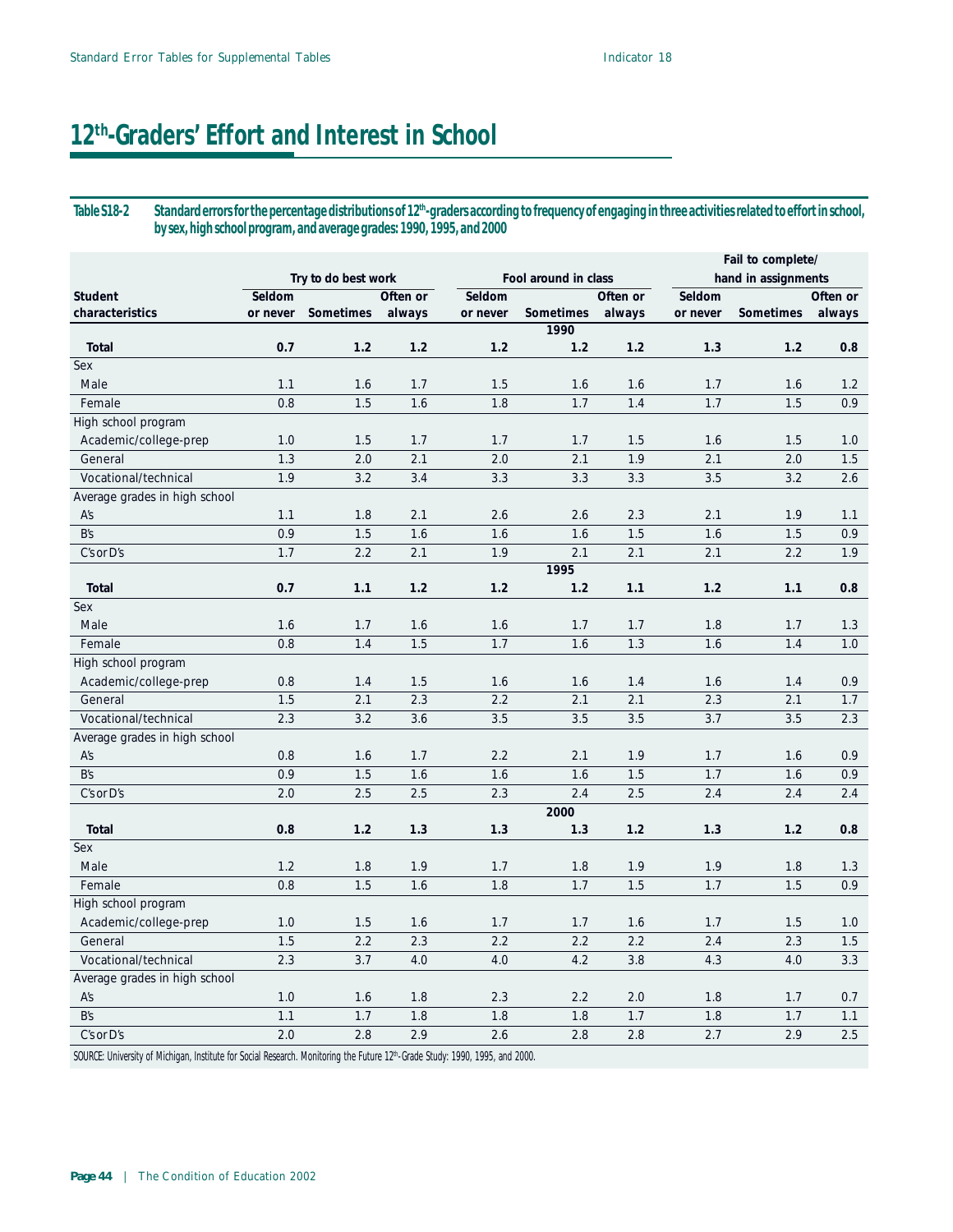## **Status Dropout Rates, by Race/Ethnicity**

#### **Table S19-1 Standard errors for the status dropout rates of 16- to 24-year olds, by race/ethnicity: October 1972–2000**

|      | Race/ethnicity (percent) |       |              |                  |  |  |  |  |  |  |
|------|--------------------------|-------|--------------|------------------|--|--|--|--|--|--|
| Year | Total                    | White | <b>Black</b> | Hispanic         |  |  |  |  |  |  |
| 1972 | 0.3                      | 0.3   | 1.1          | $2.2$            |  |  |  |  |  |  |
| 1973 | 0.3                      | 0.3   | 1.1          | $2.2$            |  |  |  |  |  |  |
| 1974 | 0.3                      | 0.3   | 1.1          | 2.1              |  |  |  |  |  |  |
| 1975 | 0.3                      | 0.3   | 1.1          | $2.0\,$          |  |  |  |  |  |  |
| 1976 | 0.3                      | 0.3   | 1.0          | 2.0              |  |  |  |  |  |  |
| 1977 | 0.3                      | 0.3   | 1.0          | 2.0              |  |  |  |  |  |  |
| 1978 | 0.3                      | 0.3   | 1.0          | 2.0              |  |  |  |  |  |  |
| 1979 | 0.3                      | 0.3   | 1.0          | $2.0$            |  |  |  |  |  |  |
| 1980 | 0.3                      | 0.3   | 1.0          | 1.9              |  |  |  |  |  |  |
| 1981 | 0.3                      | 0.3   | 0.9          | $1.8$            |  |  |  |  |  |  |
| 1982 | 0.3                      | 0.3   | 1.0          | $\overline{1.9}$ |  |  |  |  |  |  |
| 1983 | 0.3                      | 0.3   | 1.0          | 1.9              |  |  |  |  |  |  |
| 1984 | 0.3                      | 0.3   | 0.9          | 1.9              |  |  |  |  |  |  |
| 1985 | 0.3                      | 0.3   | 0.9          | $1.9$            |  |  |  |  |  |  |
| 1986 | 0.3                      | 0.3   | 0.9          | 1.9              |  |  |  |  |  |  |
| 1987 | 0.3                      | 0.3   | 0.9          | $1.8$            |  |  |  |  |  |  |
| 1988 | 0.3                      | 0.3   | 1.0          | 2.3              |  |  |  |  |  |  |
| 1989 | 0.3                      | 0.3   | 1.0          | 2.2              |  |  |  |  |  |  |
| 1990 | 0.3                      | 0.3   | 0.9          | $1.9$            |  |  |  |  |  |  |
| 1991 | 0.3                      | 0.3   | 1.0          | 1.9              |  |  |  |  |  |  |
| 1992 | 0.3                      | 0.3   | 1.0          | 1.9              |  |  |  |  |  |  |
| 1993 | 0.3                      | 0.3   | 0.9          | $1.8\,$          |  |  |  |  |  |  |
| 1994 | 0.3                      | 0.3   | 0.8          | 1.2              |  |  |  |  |  |  |
| 1995 | 0.3                      | 0.3   | 0.7          | 1.2              |  |  |  |  |  |  |
| 1996 | 0.3                      | 0.3   | 0.8          | 1.1              |  |  |  |  |  |  |
| 1997 | 0.3                      | 0.3   | 0.8          | 1.1              |  |  |  |  |  |  |
| 1998 | 0.3                      | 0.3   | 0.8          | 1.1              |  |  |  |  |  |  |
| 1999 | 0.3                      | 0.3   | 0.8          | 1.1              |  |  |  |  |  |  |
| 2000 | 0.3                      | 0.3   | 0.8          | $1.1$            |  |  |  |  |  |  |
|      |                          |       |              |                  |  |  |  |  |  |  |

SOURCE: U.S. Department of Commerce, Bureau of the Census. October Current Population Surveys, 1972–2000.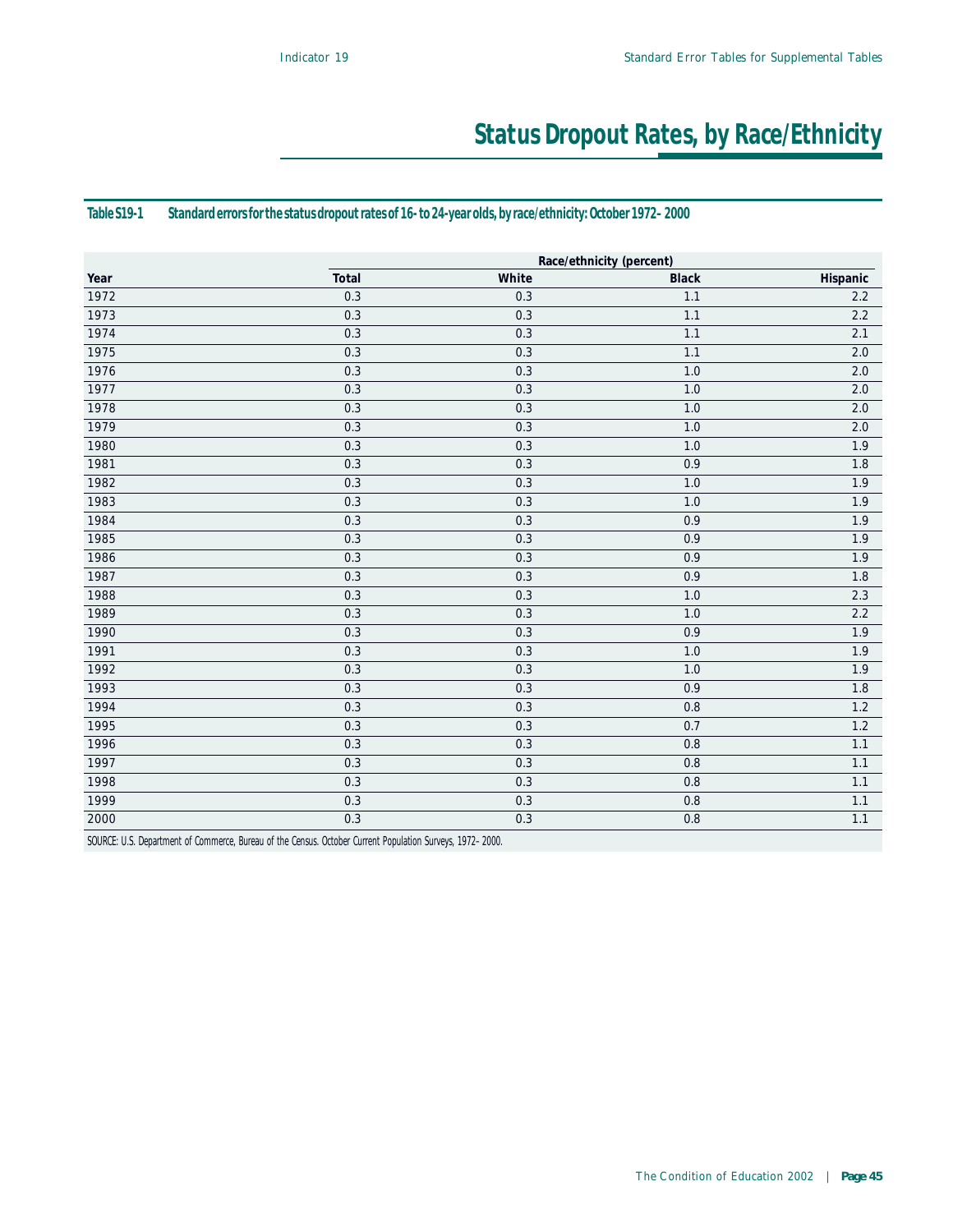## **Status Dropout Rates, by Race/Ethnicity**

#### **Table S19-2 Standard errors for the status dropout rates and number and percentage distribution of dropouts ages 16–24, by selected characteristics: October 2000**

|                                |                | Number of status |                |            |
|--------------------------------|----------------|------------------|----------------|------------|
|                                | Status dropout | dropouts         | Percent of all | Percent of |
| Characteristic                 | rate (percent) | (thousands)      | dropouts       | population |
| Total                          | 0.3            | 89               | (t)            | (t)        |
| Sex                            |                |                  |                |            |
| Male                           | 0.4            | 66               | 1.3            | 0.4        |
| Female                         | 0.4            | 60               | 1.3            | 0.4        |
| Race/ethnicity                 |                |                  |                |            |
| White                          | 0.3            | 59               | 1.2            | 0.4        |
| <b>Black</b>                   | 0.8            | 39               | 1.0            | 0.3        |
| Hispanic                       | 1.1            | 57               | 1.4            | 0.5        |
| Asian/Pacific Islander         | 0.8            | 11               | 0.3            | 0.1        |
| Age                            |                |                  |                |            |
| 16                             | 0.5            | 19               | 0.5            | 0.2        |
| 17                             | 0.6            | 26               | 0.7            | 0.2        |
| 18                             | 0.8            | 31               | 0.8            | 0.3        |
| 19                             | 0.8            | 33               | 0.9            | 0.3        |
| $20 - 24$                      | 0.4            | 69               | 1.2            | 0.4        |
| Immigration status             |                |                  |                |            |
| Born outside the 50 states and |                |                  |                |            |
| the District of Columbia       |                |                  |                |            |
| Hispanic                       | 1.8            | 41               | 1.3            | 0.4        |
| Non-Hispanic                   | 0.9            | 18               | 0.5            | 0.2        |
| First generation               |                |                  |                |            |
| Hispanic                       | 1.5            | 25               | 0.7            | 0.2        |
| Non-Hispanic                   | 0.8            | 14               | 0.4            | 0.1        |
| Second generation or more      |                |                  |                |            |
| Hispanic                       | 1.8            | 23               | 0.6            | 0.2        |
| Non-Hispanic                   | 0.3            | 68               | 1.2            | 0.4        |
| Region                         |                |                  |                |            |
| Northeast                      | 0.6            | 33               | 0.9            | 0.3        |
| Midwest                        | 0.5            | 40               | 1.0            | 0.3        |
| South                          | 0.5            | 57               | 1.2            | 0.4        |
| West                           | 0.5            | 44               | 1.1            | 0.4        |
|                                |                |                  |                |            |

†Not applicable.

SOURCE: U.S. Department of Commerce, Bureau of the Census. October Current Population Survey, 2000.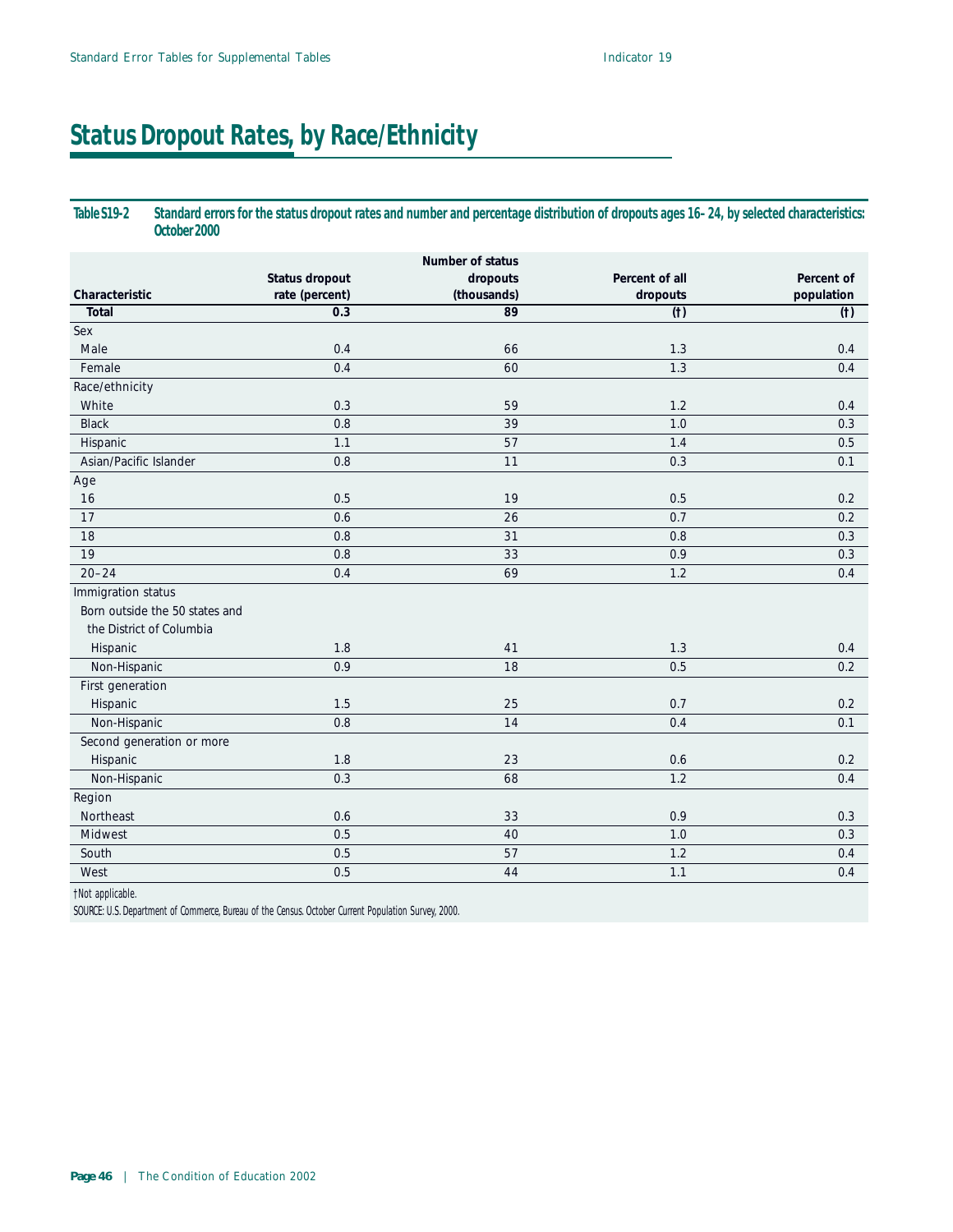## **Immediate Transition to College**

#### **Table S20-1 Standard errors for the percentage of high school completers who were enrolled in college the October after completing high school, by family income and race/ethnicity: October 1972–2000**

|         |       |        | Family income |               |             | Race/ethnicity |        |              |          |         |
|---------|-------|--------|---------------|---------------|-------------|----------------|--------|--------------|----------|---------|
|         |       |        | Low           | <b>Middle</b> | <b>High</b> | White          |        | <b>Black</b> | Hispanic |         |
|         |       |        | 3-year        |               |             |                |        | 3-year       |          | 3-year  |
| October | Total | Annual | average       | Annual        | Annual      | Annual         | Annual | average      | Annual   | average |
| 1972    | 1.3   | 3.4    | (†)           | 1.7           | 2.2         | 1.4            | 4.6    | (†)          | 9.7      | (†)     |
| 1973    | 1.3   | 3.2    | (†)           | 1.7           | 2.1         | 1.4            | 4.3    | 2.6          | 9.0      | 5.3     |
| 1974    | 1.3   | —      |               |               |             | 1.4            | 4.6    | 2.6          | 8.9      | 5.1     |
| 1975    | 1.3   | 3.6    | (†)           | 1.7           | 2.1         | 1.4            | 4.7    | 2.7          | 8.4      | 4.9     |
| 1976    | 1.3   | 4.2    | 2.2           | 1.8           | 2.1         | 1.4            | 4.8    | 2.7          | 8.0      | 4.7     |
| 1977    | 1.3   | 3.5    | 2.2           | 1.8           | 2.0         | 1.4            | 4.7    | 2.7          | 8.0      | 4.7     |
| 1978    | 1.3   | 3.7    | 2.1           | 1.7           | 2.1         | 1.4            | 4.5    | 2.7          | 8.4      | 4.7     |
| 1979    | 1.3   | 3.8    | 2.1           | 1.7           | 2.0         | 1.4            | 4.7    | 2.6          | 7.9      | 4.8     |
| 1980    | 1.3   | 3.5    | 2.1           | 1.8           | 2.1         | 1.4            | 4.4    | 2.6          | 8.7      | 4.8     |
| 1981    | 1.3   | 3.9    | 2.1           | 1.7           | 2.1         | 1.4            | 4.4    | 2.5          | 8.2      | 4.7     |
| 1982    | 1.4   | 3.8    | 2.3           | 1.8           | 2.1         | 1.5            | 4.3    | 2.6          | 8.0      | 4.9     |
| 1983    | 1.4   | 4.0    | 2.2           | 1.9           | 2.2         | 1.6            | 4.3    | 2.5          | 9.0      | 4.7     |
| 1984    | 1.4   | 3.6    | 2.3           | 1.9           | 2.1         | 1.5            | 4.1    | 2.5          | 7.7      | 4.9     |
| 1985    | 1.4   | 4.1    | 2.2           | 2.0           | 2.2         | 1.6            | 4.8    | 2.5          | 9.8      | 5.2     |
| 1986    | 1.4   | 3.6    | 2.2           | 2.0           | 2.3         | 1.6            | 4.4    | 2.7          | 8.9      | 5.2     |
| 1987    | 1.5   | 3.9    | 2.2           | 2.1           | 2.2         | 1.7            | 4.8    | 2.7          | 8.3      | 5.0     |
| 1988    | 1.6   | 4.4    | 2.5           | 2.1           | 2.5         | 1.8            | 4.9    | 3.0          | 10.1     | 6.0     |
| 1989    | 1.6   | 4.6    | 2.7           | 2.3           | 2.6         | 1.9            | 5.3    | 3.0          | 10.5     | 6.3     |
| 1990    | 1.6   | 4.8    | 2.6           | 2.1           | 2.5         | 1.8            | 5.1    | 3.0          | 10.8     | 5.7     |
| 1991    | 1.6   | 4.5    | 2.6           | 2.2           | 2.4         | 1.8            | 5.2    | 2.9          | 9.6      | $5.5\,$ |
| 1992    | 1.6   | 4.4    | 2.6           | 2.2           | 2.3         | 1.8            | 4.9    | 3.0          | 8.5      | 5.0     |
| 1993    | 1.6   | 4.6    | 2.6           | 2.1           | 2.5         | 1.9            | 5.3    | 3.0          | 8.2      | 5.0     |
| 1994    | 1.4   | 4.0    | 2.3           | 1.9           | 2.2         | 1.6            | 4.4    | 2.5          | 6.3      | 3.2     |
| 1995    | 1.4   | 3.6    | 2.2           | 2.0           | 1.9         | 1.6            | 4.2    | 2.4          | 4.9      | 3.2     |
| 1996    | 1.4   | 3.8    | 2.2           | 1.9           | 2.3         | 1.7            | 4.0    | 2.4          | 5.8      | 3.0     |
| 1997    | 1.4   | 3.7    | 2.1           | 2.0           | 2.0         | 1.6            | 4.1    | 2.4          | 4.5      | 2.9     |
| 1998    | 1.4   | 3.6    | 2.1           | 1.9           | 2.2         | 1.6            | 4.0    | 2.3          | 4.9      | 2.8     |
| 1999    | 1.4   | 3.7    | 2.1           | 1.9           | 2.2         | 1.6            | 3.9    | 2.3          | 4.8      | 2.8     |
| 2000    | 1.4   | 3.7    | (†)           | 2.0           | 2.2         | 1.7            | 4.1    | (†)          | 5.0      | (†)     |

—Not available.

†Not applicable.

SOURCE: U.S. Department of Commerce, Bureau of the Census. October Current Population Surveys, 1972–2000.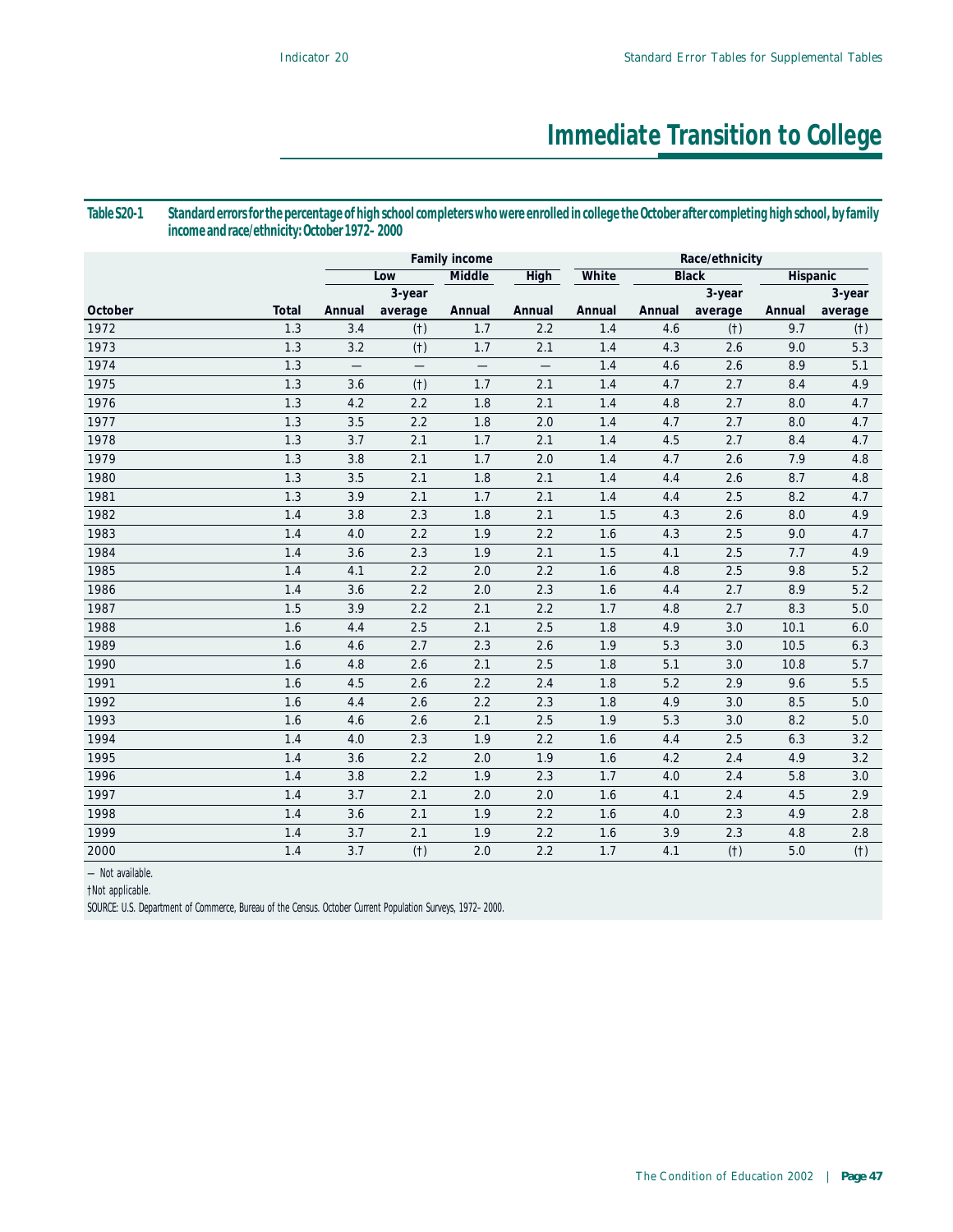## **Immediate Transition to College**

#### **Table S20-2 Standard errors for the percentage distribution of high school completers who were enrolled in college the October after completing high school according to sex and type of institution: October 1972–2000**

|         |                  | Male             |        |       |        |         |
|---------|------------------|------------------|--------|-------|--------|---------|
| October | Total            | 2-year           | 4-year | Total | 2-year | 4-year  |
| 1972    | 1.9              |                  |        | 1.8   |        |         |
| 1973    | 1.9              | 1.3              | 1.8    | 1.8   | 1.3    | 1.6     |
| 1974    | 1.8              | 1.4              | 1.7    | 1.8   | 1.2    | 1.7     |
| 1975    | 1.8              | 1.4              | 1.7    | 1.7   | 1.3    | 1.6     |
| 1976    | 1.9              | 1.3              | 1.8    | 1.8   | 1.4    | 1.7     |
| 1977    | 1.9              | 1.4              | 1.8    | 1.8   | 1.4    | 1.6     |
| 1978    | 1.9              | 1.4              | 1.8    | 1.8   | 1.4    | 1.6     |
| 1979    | $\overline{1.9}$ | 1.4              | 1.8    | 1.8   | 1.4    | 1.6     |
| 1980    | 1.9              | 1.4              | 1.7    | 1.8   | 1.5    | 1.7     |
| 1981    | 1.9              | 1.5              | 1.8    | 1.8   | 1.5    | 1.7     |
| 1982    | 2.0              | 1.5              | 1.8    | 1.9   | 1.5    | $1.8\,$ |
| 1983    | 2.0              | 1.6              | 1.9    | 1.9   | 1.5    | $1.8\,$ |
| 1984    | 2.0              | $\overline{1.5}$ | 2.0    | 1.9   | 1.6    | 1.8     |
| 1985    | 2.1              | 1.7              | 2.1    | 2.0   | 1.6    | 2.0     |
| 1986    | 2.1              | 1.7              | 2.0    | 2.0   | 1.5    | 1.9     |
| 1987    | 2.1              | 1.6              | 2.1    | 2.0   | 1.6    | 2.0     |
| 1988    | 2.2              | 1.9              | 2.2    | 2.2   | 1.9    | 2.2     |
| 1989    | 2.4              | 1.8              | 2.3    | 2.3   | 2.0    | 2.3     |
| 1990    | 2.3              | 1.8              | 2.3    | 2.2   | 1.9    | 2.3     |
| 1991    | 2.3              | 2.0              | 2.2    | 2.2   | 2.1    | 2.3     |
| 1992    | 2.2              | 1.9              | 2.2    | 2.2   | 2.0    | 2.3     |
| 1993    | 2.3              | 2.0              | 2.3    | 2.2   | 1.9    | 2.2     |
| 1994    | 2.0              | 1.8              | 2.0    | 2.0   | 1.6    | 2.1     |
| 1995    | 2.0              | 1.8              | 2.0    | 1.9   | 1.5    | 2.0     |
| 1996    | 2.1              | 1.8              | 2.1    | 1.9   | 1.8    | 2.1     |
| 1997    | 2.0              | 1.7              | 2.1    | 1.9   | 1.7    | 2.0     |
| 1998    | 2.0              | 1.7              | 2.0    | 1.9   | 1.8    | 2.1     |
| 1999    | 2.0              | 1.6              | 2.0    | 2.0   | 1.7    | 2.0     |
| 2000    | 2.1              | 1.8              | 2.1    | 1.9   | 1.6    | 2.0     |

—Not available.

SOURCE: U.S. Department of Commerce, Bureau of the Census. October Current Population Surveys, 1972–2000.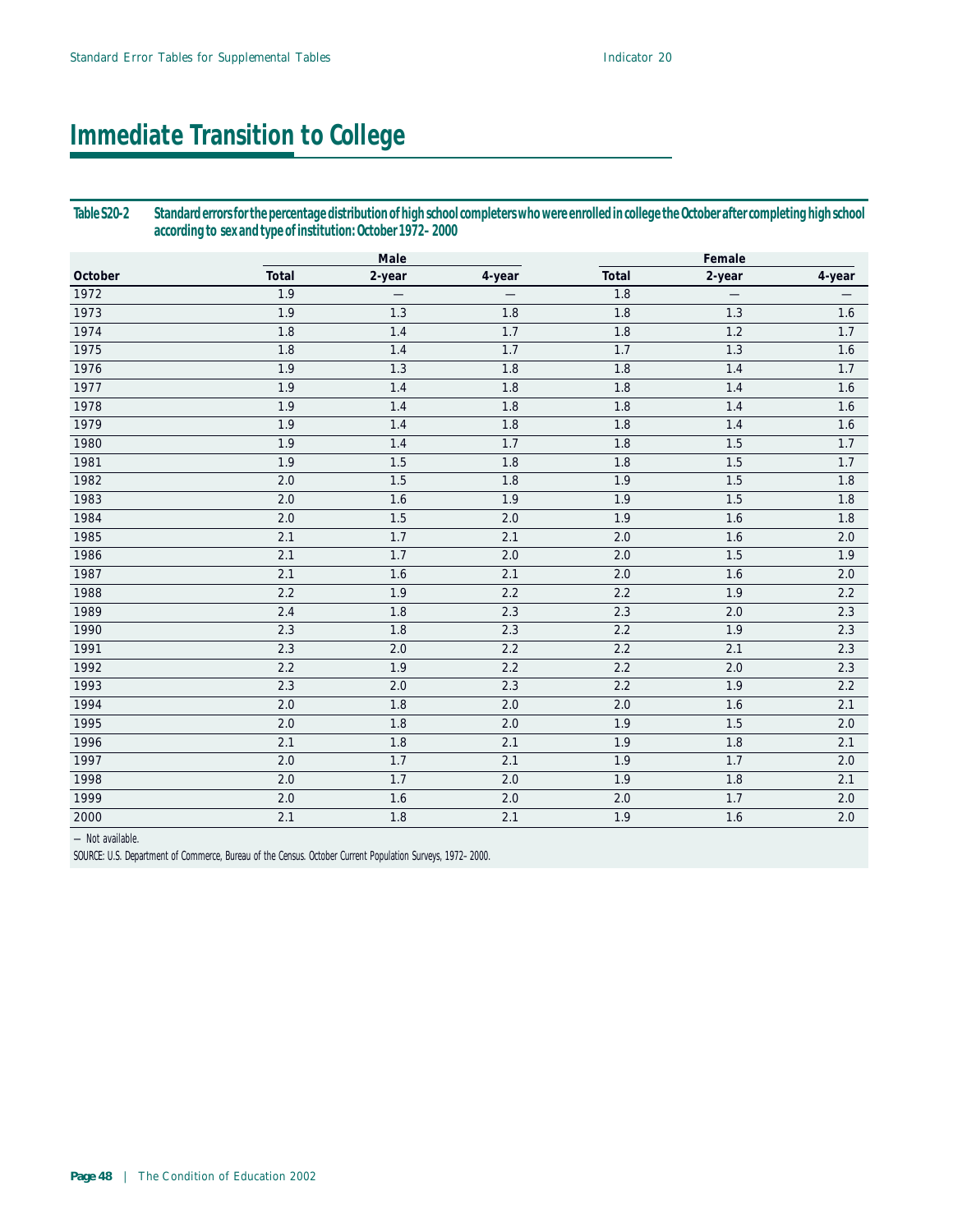## **Immediate Transition to College**

#### **Table S20 -3 Standard errors for the percentage of high school completers who were enrolled in college the October after completing high school, by parents' highest level of education: October 1990–2000**

| Parents' education                  | 1990 | 1991 | 1992 | 1993 | 1994 | 1995 | 1996 | 1997 | 1998 | 1999 | 2000 |
|-------------------------------------|------|------|------|------|------|------|------|------|------|------|------|
| <b>Total</b>                        | 1.6  | 1.6  | 1.6  | 1.6  | 1.4  | 1.4  | 1.4  | l.4  | 1.4  | 1.4  | 1.4  |
| Less than high school               | 4.9  | 4.9  | 5.0  | 6.0  | 5.0  | 4.4  | 5.6  | 5.5  | 5.6  | 5.0  | 5.5  |
| High school diploma or equivalent   | 2.8  | 3.0  | 3.0  | 2.9  | 3.0  | 2.9  | 2.8  | 3.0  | 2.8  | 3.0  | 3.0  |
| Some college, including vocational/ |      |      |      |      |      |      |      |      |      |      |      |
| technical                           | 3.4  | 3.3  | 3.0  | 3.3  | 2.8  | 2.5  | 2.7  | 2.7  | 2.6  | 2.7  | 2.8  |
| Bachelor's degree or higher         | 2.4  | 2.2  | 2.4  | 2.1  | 2.1  | . .8 | 2.0  | .9   |      | 2.0  | 2.1  |
| Not available                       | 5.7  | 5.7  | 5.4  | 5.0  | 4.2  | 4.2  | 4.4  | 4.0  | 4.2  | 4.1  | 4.3  |

SOURCE: U.S. Department of Commerce, Bureau of the Census. October Current Population Surveys, 1990–2000.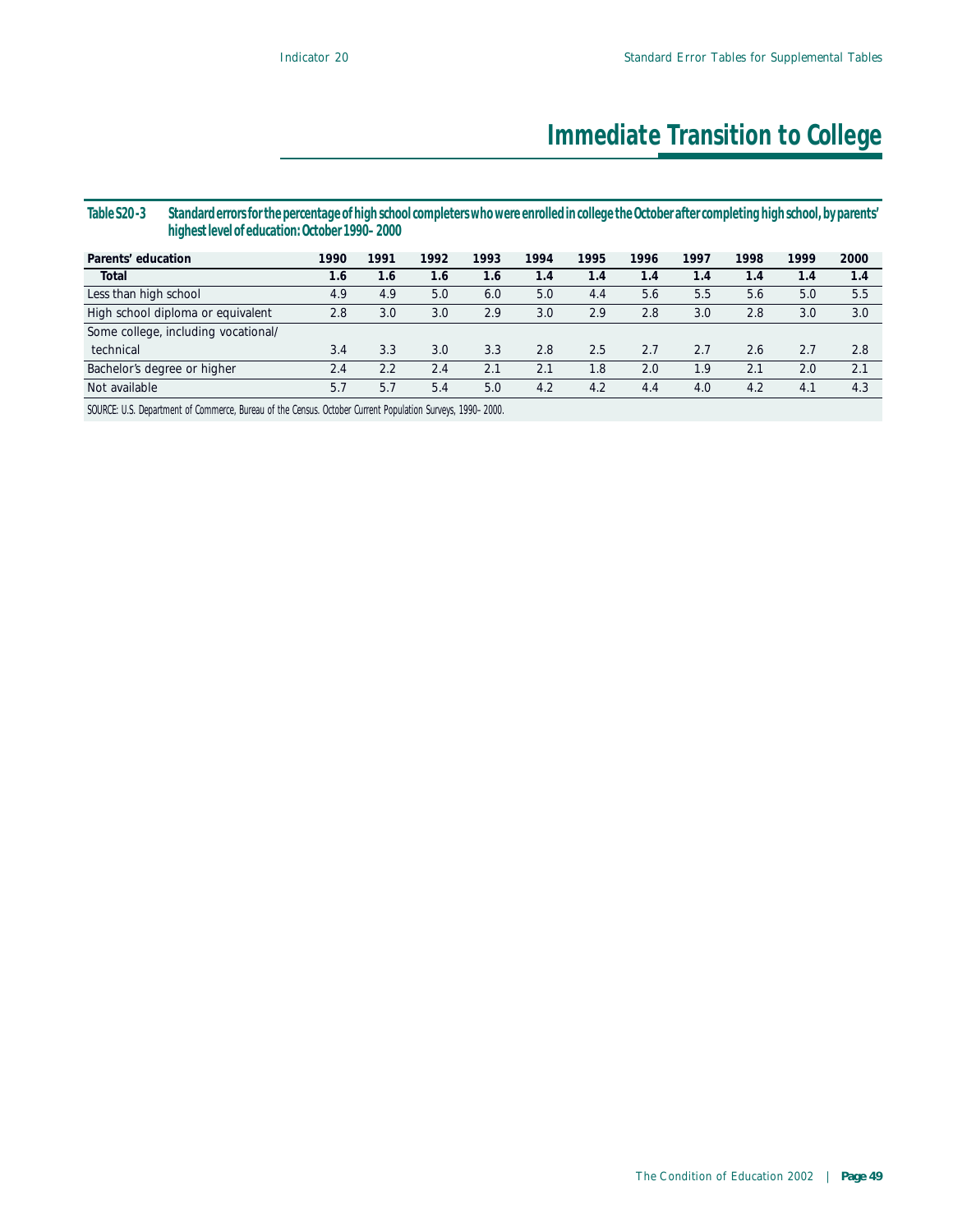### **Persistence of Students With Pell Grants**

**Table S24-1 Standard errors for the percentage of low- and middle-income 1995–96 beginning postsecondary students who persisted, by receipt of Pell Grant, type of institution, SAT/ACT scores, and high school curriculum: 1998**

| Characteristics of academic preparation | Pell recipients |                               | Nonrecipients |
|-----------------------------------------|-----------------|-------------------------------|---------------|
|                                         |                 | Public 4-year                 |               |
| Total                                   | 2.0             |                               | 1.7           |
| SAT/ACT composite score                 |                 |                               |               |
| Low quartile (400-700)                  | 4.1             |                               | 4.2           |
| Middle quartiles (710-1020)             | 3.1             |                               | 2.1           |
| High quartile (1030-1600)               | 3.4             |                               | 3.9           |
| High school curriculum                  |                 |                               |               |
| Core or lower                           | 3.5             |                               | 3.0           |
| Mid-level                               | 3.1             |                               | 2.5           |
| Rigorous                                | 5.3             |                               | 4.1           |
|                                         |                 | Private not-for-profit 4-year |               |
| <b>Total</b>                            | 3.2             |                               | 2.1           |
| SAT/ACT composite score                 |                 |                               |               |
| Low quartile (400-700)                  | 7.9             |                               | 6.3           |
| Middle quartiles (710-1020)             | 4.7             |                               | 3.4           |
| High quartile (1030-1600)               | 4.2             |                               | 2.5           |
| High school curriculum                  |                 |                               |               |
| Core or lower                           | 6.3             |                               | 4.3           |
| Mid-level                               | 5.7             |                               | 3.3           |
| Rigorous                                | 3.8             |                               | 3.3           |
|                                         |                 | Public 2-year                 |               |
| <b>Total</b>                            | 4.1             |                               | 2.8           |

SOURCE: U.S. Department of Education, NCES. Beginning Postsecondary Students Longitudinal Study, " First Follow-up" (BPS:1996/1998).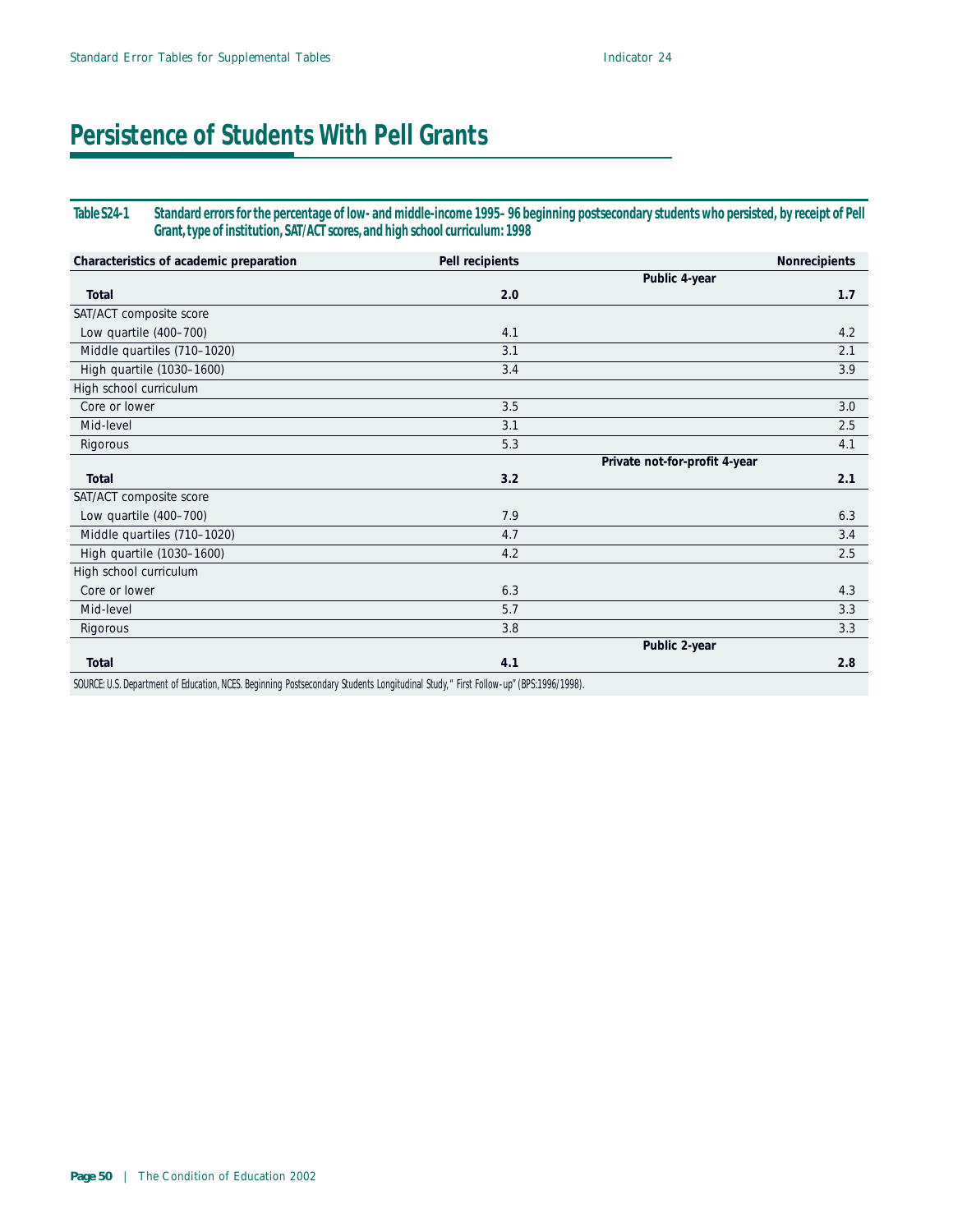### **Persistence of Students With Pell Grants**

#### **Table S24-2 Standard errors for the percentage distribution of 1995–96 low- and middle-income beginning postsecondary students according to their academic preparation, by receipt of Pell Grant and type of institution**

| Characteristics of academic preparation | Total | Pell recipients               | <b>Nonrecipients</b> |
|-----------------------------------------|-------|-------------------------------|----------------------|
|                                         |       | Less-than-4-year institutions |                      |
| High school graduation status           |       |                               |                      |
| High school diploma                     | 1.4   | 2.6                           | 1.7                  |
| <b>GED</b> or certificate               | 1.3   | 2.4                           | 1.5                  |
| Did not graduate from high school       | 0.7   | 1.4                           | 0.8                  |
|                                         |       | 4-year institutions           |                      |
| SAT/ACT composite score                 |       |                               |                      |
| Low quartile (400-700)                  | 0.8   | 1.7                           | 0.8                  |
| Middle quartiles (710-1020)             | 1.1   | 1.9                           | 1.4                  |
| High quartile (1030-1600)               | 1.1   | 1.5                           | 1.3                  |
| High school curriculum                  |       |                               |                      |
| Core or lower                           | 1.1   | 2.0                           | 1.3                  |
| Mid-level                               | 1.2   | 2.0                           | 1.5                  |
| Rigorous                                | 0.9   | 1.2                           | 1.1                  |
|                                         |       |                               |                      |

SOURCE: U.S. Department of Education, NCES. Beginning Postsecondary Students Longitudinal Study, "First Follow-up" (BPS:1996/1998).

#### **Table S24-3 Standard errors for the percentage of 1995–96 low- and middle-income beginning postsecondary students with each risk factor, by receipt of Pell Grant and type of institution: 1998**

|                              | No high |            |             | <b>Dependents</b>             |        |           | Worked<br>more than |
|------------------------------|---------|------------|-------------|-------------------------------|--------|-----------|---------------------|
|                              | school  | Delayed    | Financially | other than a                  | Single | Enrolled  | 35 hours            |
| <b>Receipt of Pell Grant</b> | diploma | enrollment | independent | spouse                        | parent | part time | per week            |
|                              |         |            |             | Total                         |        |           |                     |
| Total                        | 0.9     | 1.3        | 1.2         | 1.0                           | 0.9    | 1.4       | 1.2                 |
| Pell recipients              | 1.6     | 1.9        | 2.0         | 1.9                           | 1.8    | 1.7       | 1.6                 |
| Nonrecipients                | 1.1     | 1.8        | 1.5         | 1.1                           | 0.8    | 1.9       | 1.6                 |
|                              |         |            |             | Public 4-year                 |        |           |                     |
| Total                        | 0.4     | 1.3        | 0.7         | 0.5                           | 0.4    | 0.9       | 0.8                 |
| Pell recipients              | 0.6     | 2.0        | 1.2         | 1.1                           | 1.0    | 1.4       | 1.3                 |
| Nonrecipients                | 0.6     | 1.6        | 0.8         | 0.4                           | 0.2    | 1.1       | 1.1                 |
|                              |         |            |             | Private not-for-profit 4-year |        |           |                     |
| Total                        | 0.8     | 1.6        | 1.1         | 0.7                           | 0.5    | 1.0       | 1.2                 |
| Pell recipients              | 1.7     | 2.5        | 2.1         | 1.2                           | 1.1    | 1.7       | 1.8                 |
| Nonrecipients                | 0.6     | 1.9        | 1.3         | 0.8                           | 0.5    | 1.3       | 1.6                 |
|                              |         |            |             | Public 2-year                 |        |           |                     |
| Total                        | 1.7     | 2.5        | 2.4         | 2.0                           | 1.7    | 2.5       | 2.3                 |
| Pell recipients              | 3.6     | 4.0        | 4.4         | 4.2                           | 4.2    | 3.9       | 3.8                 |
| Nonrecipients                | 1.8     | 3.1        | 2.7         | 2.0                           | 1.4    | 3.0       | 2.8                 |

SOURCE: U.S. Department of Education, NCES. Beginning Postsecondary Students Longitudinal Study, "First Follow-up" (BPS:1996/1998).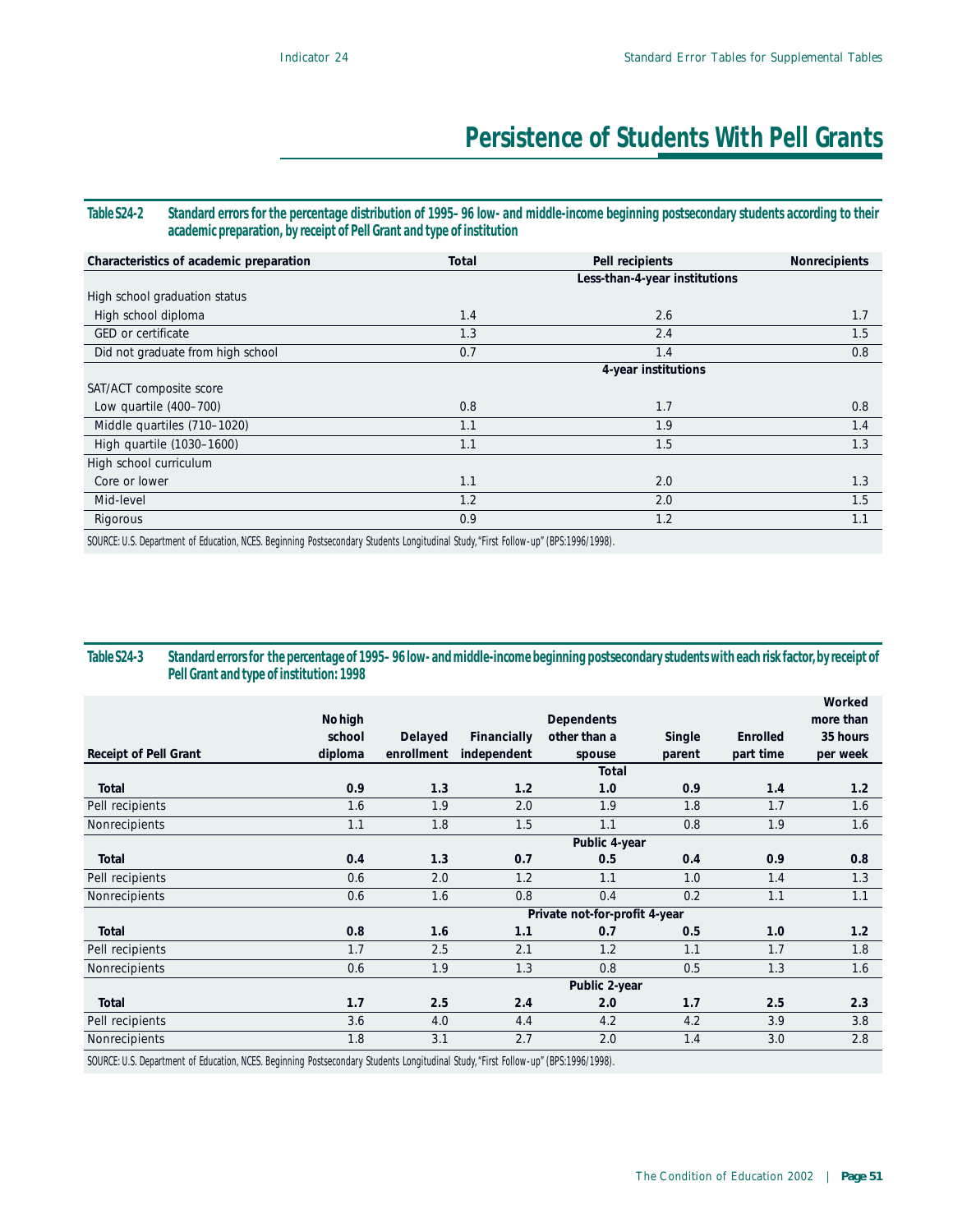# **Educational Attainment**

| Table S25-1 | Standard errors for the percentage of 25-to 29-year-olds who completed high school, by race/ethnicity and sex: March 1971-2000 |      |         |       |       |        |       |              |        |              |                  |         |
|-------------|--------------------------------------------------------------------------------------------------------------------------------|------|---------|-------|-------|--------|-------|--------------|--------|--------------|------------------|---------|
|             |                                                                                                                                | All  |         |       | White |        |       | <b>Black</b> |        |              | Hispanic         |         |
| March       | Total                                                                                                                          | Male | Female  | Total | Male  | Female | Total | Male         | Female | <b>Total</b> | Male             | Female  |
| 1971        | 0.5                                                                                                                            | 0.7  | 0.7     | 0.5   | 0.7   | 0.7    | 2.2   | 3.2          | 2.9    | 2.9          | 4.3              | 3.9     |
| 1972        | 0.5                                                                                                                            | 0.7  | 0.7     | 0.5   | 0.7   | 0.7    | 2.1   | 3.2          | 2.8    | 2.9          | 4.3              | 4.0     |
| 1973        | 0.5                                                                                                                            | 0.7  | 0.7     | 0.5   | 0.7   | 0.7    | 2.0   | 3.0          | 2.7    | 2.6          | 3.8              | 3.5     |
| 1974        | 0.4                                                                                                                            | 0.6  | 0.6     | 0.4   | 0.6   | 0.6    | 1.9   | 2.8          | 2.6    | 2.5          | 3.6              | 3.4     |
| 1975        | 0.4                                                                                                                            | 0.6  | 0.6     | 0.4   | 0.6   | 0.6    | 1.8   | 2.7          | 2.5    | 2.5          | 3.5              | 3.4     |
| 1976        | 0.4                                                                                                                            | 0.5  | 0.6     | 0.4   | 0.5   | 0.6    | 1.7   | 2.7          | 2.3    | 2.5          | 3.6              | 3.4     |
| 1977        | 0.4                                                                                                                            | 0.5  | 0.6     | 0.4   | 0.5   | 0.6    | 1.7   | 2.4          | 2.3    | 2.5          | 3.6              | 3.4     |
| 1978        | 0.4                                                                                                                            | 0.5  | 0.6     | 0.4   | 0.5   | 0.6    | 1.6   | 2.4          | 2.2    | 2.3          | 3.3              | 3.2     |
| 1979        | 0.4                                                                                                                            | 0.5  | 0.5     | 0.4   | 0.5   | 0.5    | 1.6   | 2.5          | 2.2    | 2.3          | 3.4              | 3.2     |
| 1980        | 0.4                                                                                                                            | 0.5  | $0.5\,$ | 0.4   | 0.5   | 0.5    | 1.5   | 2.3          | 2.0    | 2.2          | 3.1              | $3.0\,$ |
| 1981        | 0.4                                                                                                                            | 0.5  | 0.5     | 0.3   | 0.5   | 0.5    | 1.5   | 2.1          | 2.0    | 2.1          | 3.0              | 2.9     |
| 1982        | 0.4                                                                                                                            | 0.5  | 0.5     | 0.4   | 0.5   | 0.5    | 1.4   | 2.1          | 1.9    | 2.1          | 3.1              | 2.9     |
| 1983        | 0.4                                                                                                                            | 0.5  | 0.5     | 0.4   | 0.5   | 0.5    | 1.4   | 2.1          | 1.9    | 2.2          | 3.1              | $3.0\,$ |
| 1984        | 0.4                                                                                                                            | 0.5  | 0.5     | 0.4   | 0.5   | 0.5    | 1.4   | 2.2          | 1.8    | 2.1          | 3.0              | 2.9     |
| 1985        | 0.4                                                                                                                            | 0.5  | 0.5     | 0.4   | 0.5   | 0.5    | 1.4   | 2.0          | 1.9    | 2.1          | 3.1              | 2.9     |
| 1986        | 0.4                                                                                                                            | 0.5  | 0.5     | 0.4   | 0.5   | 0.5    | 1.3   | 1.7          | 1.8    | 2.0          | 2.9              | 2.9     |
| 1987        | 0.4                                                                                                                            | 0.5  | 0.5     | 0.4   | 0.5   | 0.5    | 1.3   | 1.8          | 1.8    | 2.0          | 2.8              | 2.8     |
| 1988        | 0.4                                                                                                                            | 0.6  | 0.5     | 0.4   | 0.6   | 0.5    | 1.5   | 2.2          | 2.0    | 2.3          | 3.2              | 3.2     |
| 1989        | 0.4                                                                                                                            | 0.6  | 0.5     | 0.4   | 0.6   | 0.5    | 1.4   | 2.2          | 1.9    | 2.2          | 3.1              | 3.2     |
| 1990        | 0.4                                                                                                                            | 0.6  | 0.5     | 0.4   | 0.6   | 0.5    | 1.4   | 2.1          | 1.9    | 2.0          | 2.7              | $2.8\,$ |
| 1991        | 0.4                                                                                                                            | 0.6  | 0.5     | 0.4   | 0.6   | 0.5    | 1.4   | 1.9          | 1.9    | 2.0          | 2.8              | 2.9     |
| 1992        | 0.4                                                                                                                            | 0.5  | 0.5     | 0.4   | 0.6   | 0.5    | 1.4   | 2.0          | 2.0    | 2.0          | 2.7              | 2.9     |
| 1993        | 0.4                                                                                                                            | 0.6  | 0.5     | 0.4   | 0.6   | 0.5    | 1.4   | 1.9          | 2.0    | 1.9          | 2.6              | $2.8$   |
| 1994        | 0.4                                                                                                                            | 0.5  | 0.5     | 0.4   | 0.5   | 0.5    | 1.1   | 1.7          | 1.5    | 1.2          | 1.7              | 1.8     |
| 1995        | 0.4                                                                                                                            | 0.5  | 0.5     | 0.3   | 0.5   | 0.5    | 1.0   | 1.5          | 1.5    | 1.3          | 1.7              | 1.8     |
| 1996        | 0.4                                                                                                                            | 0.5  | 0.5     | 0.4   | 0.5   | 0.5    | 1.1   | 1.6          | 1.6    | 1.3          | 1.7              | 1.9     |
| 1997        | 0.4                                                                                                                            | 0.5  | 0.5     | 0.3   | 0.5   | 0.5    | 1.1   | 1.7          | 1.4    | 1.2          | 1.7              | 1.8     |
| 1998        | 0.4                                                                                                                            | 0.5  | 0.5     | 0.3   | 0.5   | 0.4    | 1.0   | 1.5          | 1.4    | 1.2          | 1.7              | 1.8     |
| 1999        | 0.4                                                                                                                            | 0.6  | 0.5     | 0.4   | 0.5   | 0.5    | 1.0   | 1.6          | 1.4    | 1.3          | $\overline{1.8}$ | $1.8\,$ |
| 2000        | 0.4                                                                                                                            | 0.6  | 0.5     | 0.3   | 0.5   | 0.4    | 1.1   | 1.7          | 1.5    | 1.2          | $1.8\,$          | 1.7     |
| 2001        | 0.4                                                                                                                            | 0.6  | 0.5     | 0.4   | 0.5   | 0.5    | 1.1   | 1.6          | 1.5    | 1.2          | 1.8              | 1.7     |

SOURCE: U.S. Department of Commerce, Bureau of the Census. March Current Population Surveys, 1971–2001.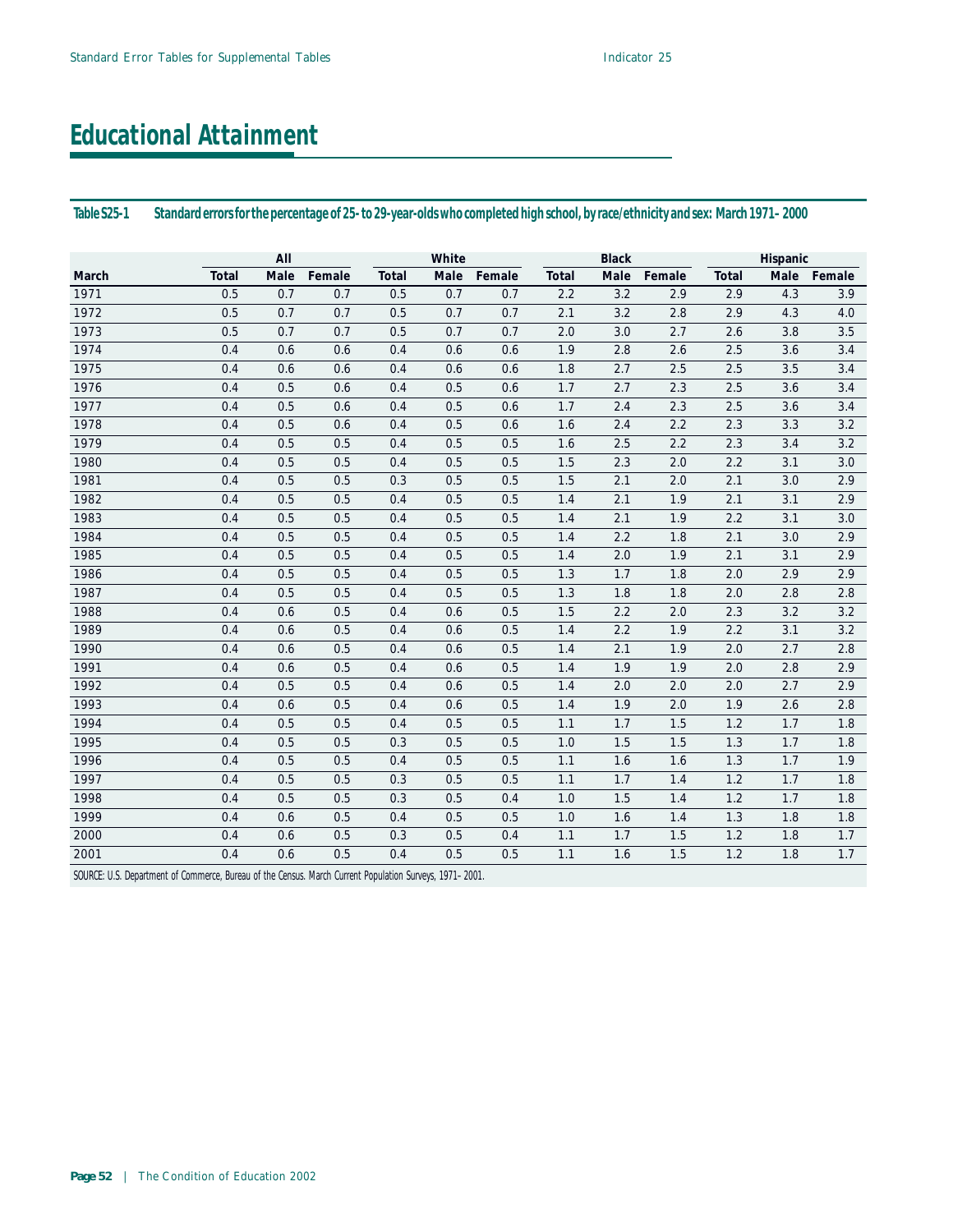# **Educational Attainment**

#### **Table S25-2 Standard errors for the percentage of 25- to 29-year-olds with some college, by race/ethnicity and sex: March 1971–2000**

|       |       | All     |         |       | White   |        |              | <b>Black</b> |        |       | Hispanic |        |
|-------|-------|---------|---------|-------|---------|--------|--------------|--------------|--------|-------|----------|--------|
| March | Total | Male    | Female  | Total | Male    | Female | <b>Total</b> | Male         | Female | Total | Male     | Female |
| 1971  | 0.6   | 0.8     | 0.8     | 0.6   | 0.9     | 0.9    | 1.7          | 2.4          | 2.4    | 2.0   | 3.4      | 2.4    |
| 1972  | 0.6   | 0.8     | 0.8     | 0.6   | 0.9     | 0.9    | 1.8          | 2.6          | 2.5    | 2.1   | 3.3      | 2.7    |
| 1973  | 0.6   | 0.8     | 0.8     | 0.6   | 0.9     | 0.9    | 1.7          | 2.6          | 2.3    | 1.9   | 3.1      | 2.3    |
| 1974  | 0.6   | 0.8     | 0.8     | 0.6   | 0.9     | 0.9    | 1.8          | 2.7          | 2.3    | 2.0   | 3.1      | 2.6    |
| 1975  | 0.5   | 0.8     | 0.8     | 0.6   | 0.9     | 0.8    | 1.8          | 2.8          | 2.4    | 2.0   | 3.1      | 2.6    |
| 1976  | 0.5   | 0.8     | 0.7     | 0.6   | 0.8     | 0.8    | 1.8          | 2.7          | 2.3    | 2.0   | 3.2      | 2.7    |
| 1977  | 0.5   | 0.8     | 0.8     | 0.6   | 0.9     | 0.8    | 1.8          | 2.7          | 2.3    | 2.2   | 3.3      | 2.8    |
| 1978  | 0.5   | 0.8     | 0.8     | 0.6   | 0.9     | 0.9    | 1.8          | 2.8          | 2.4    | 2.0   | 3.0      | 2.7    |
| 1979  | 0.5   | 0.8     | 0.7     | 0.6   | 0.8     | 0.8    | 1.7          | 2.6          | 2.4    | 2.0   | 3.1      | 2.7    |
| 1980  | 0.5   | 0.7     | 0.7     | 0.6   | 0.8     | 0.8    | 1.7          | 2.5          | 2.3    | 1.8   | 2.7      | 2.5    |
| 1981  | 0.5   | 0.7     | 0.7     | 0.6   | 0.8     | 0.8    | 1.6          | 2.5          | 2.2    | 1.8   | 2.6      | 2.4    |
| 1982  | 0.5   | 0.8     | 0.7     | 0.6   | 0.8     | 0.8    | 1.7          | 2.6          | 2.4    | 1.9   | 2.7      | 2.6    |
| 1983  | 0.5   | 0.7     | 0.7     | 0.6   | 0.8     | 0.8    | 1.7          | 2.5          | 2.3    | 1.9   | 2.7      | 2.7    |
| 1984  | 0.5   | 0.7     | 0.7     | 0.6   | $0.8\,$ | 0.8    | 1.6          | 2.4          | 2.3    | 1.9   | 2.7      | 2.6    |
| 1985  | 0.5   | 0.7     | 0.7     | 0.6   | 0.8     | 0.8    | 1.6          | 2.4          | 2.2    | 1.9   | 2.8      | 2.7    |
| 1986  | 0.5   | 0.7     | 0.7     | 0.6   | 0.8     | 0.8    | 1.7          | 2.4          | 2.3    | 1.8   | 2.5      | 2.6    |
| 1987  | 0.5   | 0.7     | 0.7     | 0.6   | 0.8     | 0.8    | 1.6          | 2.4          | 2.3    | 1.8   | 2.5      | 2.5    |
| 1988  | 0.6   | $0.8\,$ | $0.8\,$ | 0.6   | 0.9     | 0.9    | 1.8          | 2.6          | 2.4    | 2.1   | 2.9      | 3.1    |
| 1989  | 0.6   | 0.8     | 0.8     | 0.6   | 0.9     | 0.9    | 1.8          | 2.6          | 2.4    | 2.0   | 2.8      | 2.9    |
| 1990  | 0.5   | $0.8\,$ | 0.8     | 0.6   | 0.9     | 0.9    | 1.7          | 2.5          | 2.3    | 1.7   | 2.3      | 2.5    |
| 1991  | 0.5   | $0.8\,$ | 0.8     | 0.6   | 0.9     | 0.9    | 1.7          | 2.4          | 2.4    | 1.7   | 2.3      | 2.5    |
| 1992  | 0.6   | $0.8\,$ | $0.8\,$ | 0.7   | 0.9     | 0.9    | 1.7          | 2.5          | 2.4    | 1.8   | 2.4      | 2.7    |
| 1993  | 0.6   | 0.8     | 0.8     | 0.7   | 0.9     | 0.9    | 1.8          | 2.6          | 2.5    | 1.8   | 2.4      | 2.7    |
| 1994  | 0.5   | 0.7     | 0.7     | 0.6   | 0.9     | 0.9    | 1.5          | 2.3          | 2.1    | 1.2   | 1.5      | 1.8    |
| 1995  | 0.5   | 0.7     | 0.7     | 0.6   | 0.9     | 0.9    | 1.5          | 2.3          | 2.1    | 1.1   | 1.6      | 1.7    |
| 1996  | 0.5   | 0.8     | 0.8     | 0.6   | 0.9     | 0.9    | 1.6          | 2.4          | 2.2    | 1.2   | 1.6      | 1.9    |
| 1997  | 0.5   | 0.8     | 0.8     | 0.7   | 0.9     | 0.9    | 1.6          | 2.4          | 2.2    | 1.2   | 1.6      | 1.8    |
| 1998  | 0.6   | 0.8     | 0.8     | 0.7   | 0.9     | 0.9    | 1.6          | 2.4          | 2.2    | 1.2   | 1.6      | 1.8    |
| 1999  | 0.6   | 0.8     | 0.8     | 0.7   | 1.0     | 0.9    | 1.6          | 2.4          | 2.2    | 1.2   | 1.6      | 1.8    |
| 2000  | 0.6   | $0.8\,$ | $0.8\,$ | 0.7   | 1.0     | 0.9    | 1.7          | 2.5          | 2.2    | 1.2   | 1.6      | 1.7    |
| 2001  | 0.6   | 0.8     | 0.8     | 0.7   | 1.0     | 0.9    | 1.7          | 2.5          | 2.2    | 1.2   | 1.6      | 1.8    |

SOURCE: U.S. Department of Commerce, Bureau of the Census. March Current Population Surveys, 1971–2001.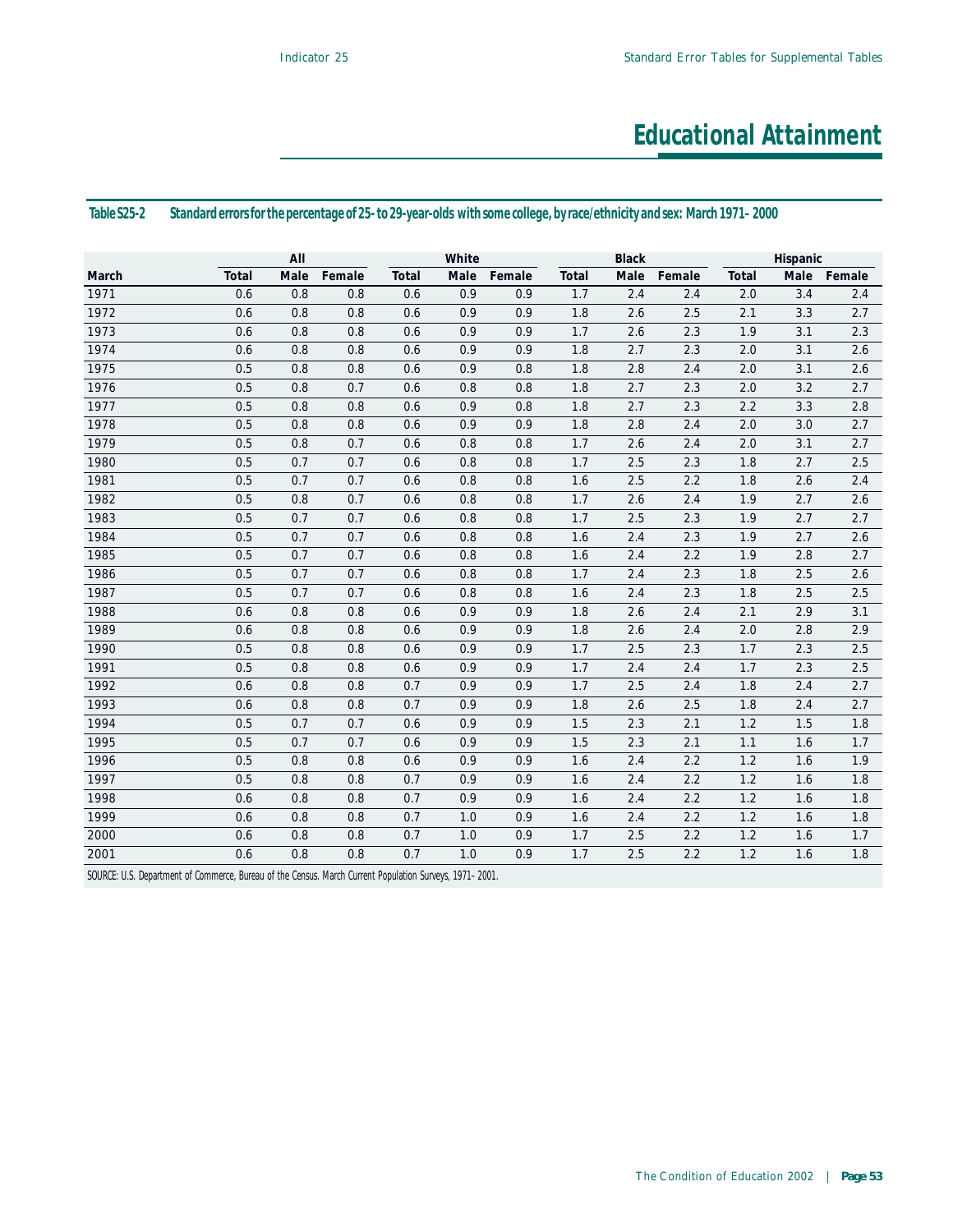# **Educational Attainment**

| Table S25-3 | Standard errors for the percentage of 25-to 29-year-olds with a bachelor's degree or higher, by race/ethnicity and sex: March 1971-2000 |      |        |       |       |         |       |              |                  |              |          |         |
|-------------|-----------------------------------------------------------------------------------------------------------------------------------------|------|--------|-------|-------|---------|-------|--------------|------------------|--------------|----------|---------|
|             |                                                                                                                                         | All  |        |       | White |         |       | <b>Black</b> |                  |              | Hispanic |         |
| March       | Total                                                                                                                                   | Male | Female | Total | Male  | Female  | Total | Male         | Female           | <b>Total</b> | Male     | Female  |
| 1971        | 0.5                                                                                                                                     | 0.7  | 0.6    | 0.5   | 0.8   | 0.7     | 1.1   | 1.6          | 1.5              | 1.3          | 2.3      | 1.3     |
| 1971        | 0.5                                                                                                                                     | 0.7  | 0.6    | 0.5   | 0.8   | 0.7     | 1.2   | 1.7          | 1.7              | 1.1          | 1.8      | 1.4     |
| 1971        | 0.5                                                                                                                                     | 0.7  | 0.6    | 0.5   | 0.8   | 0.7     | 1.2   | 1.6          | 1.6              | 1.2          | 1.9      | 1.5     |
| 1971        | 0.5                                                                                                                                     | 0.7  | 0.6    | 0.5   | 0.8   | 0.7     | 1.1   | 1.8          | 1.4              | 1.1          | 1.6      | 1.6     |
| 1971        | 0.5                                                                                                                                     | 0.7  | 0.6    | 0.5   | 0.8   | 0.7     | 1.2   | 1.9          | 1.6              | 1.4          | 2.2      | 1.8     |
| 1971        | 0.5                                                                                                                                     | 0.7  | 0.6    | 0.5   | 0.8   | 0.7     | 1.3   | 1.9          | 1.8              | 1.3          | 2.2      | 1.5     |
| 1971        | 0.5                                                                                                                                     | 0.7  | 0.6    | 0.5   | 0.8   | 0.7     | 1.3   | 1.9          | 1.7              | 1.3          | 1.9      | 1.7     |
| 1971        | 0.5                                                                                                                                     | 0.7  | 0.6    | 0.5   | 0.8   | 0.7     | 1.2   | 1.8          | 1.7              | 1.4          | 2.0      | 1.9     |
| 1971        | 0.5                                                                                                                                     | 0.7  | 0.6    | 0.5   | 0.8   | 0.7     | 1.2   | 1.9          | 1.6              | 1.2          | 1.9      | 1.6     |
| 1971        | 0.4                                                                                                                                     | 0.6  | 0.6    | 0.5   | 0.7   | $0.7$   | 1.1   | 1.6          | 1.6              | 1.2          | $1.7$    | 1.6     |
| 1971        | 0.4                                                                                                                                     | 0.6  | 0.6    | 0.5   | 0.7   | 0.7     | 1.1   | 1.7          | 1.5              | 1.1          | 1.7      | 1.4     |
| 1971        | 0.4                                                                                                                                     | 0.6  | 0.6    | 0.5   | 0.7   | 0.7     | 1.2   | 1.7          | 1.7              | 1.3          | 2.0      | 1.7     |
| 1971        | 0.4                                                                                                                                     | 0.6  | 0.6    | 0.5   | 0.7   | 0.7     | 1.2   | 1.8          | 1.6              | 1.3          | 1.9      | 1.9     |
| 1971        | 0.4                                                                                                                                     | 0.6  | 0.6    | 0.5   | 0.7   | 0.7     | 1.1   | 1.7          | 1.5              | 1.3          | 1.8      | 1.9     |
| 1971        | 0.4                                                                                                                                     | 0.6  | 0.6    | 0.5   | 0.7   | 0.7     | 1.1   | 1.6          | 1.6              | 1.4          | 1.9      | 1.9     |
| 1971        | 0.4                                                                                                                                     | 0.6  | 0.6    | 0.5   | 0.7   | 0.7     | 1.1   | 1.5          | 1.6              | 1.2          | 1.7      | 1.7     |
| 1971        | 0.4                                                                                                                                     | 0.6  | 0.6    | 0.5   | 0.7   | 0.7     | 1.1   | 1.6          | 1.5              | 1.1          | 1.6      | 1.6     |
| 1971        | 0.5                                                                                                                                     | 0.7  | 0.6    | 0.6   | 0.8   | 0.8     | 1.2   | 1.8          | $1.\overline{6}$ | 1.5          | 2.1      | 2.1     |
| 1971        | 0.5                                                                                                                                     | 0.7  | 0.7    | 0.6   | 0.8   | 0.8     | 1.2   | 1.8          | 1.7              | 1.4          | 1.9      | 2.0     |
| 1971        | 0.5                                                                                                                                     | 0.7  | 0.6    | 0.6   | 0.8   | 0.8     | 1.2   | 1.9          | 1.6              | 1.1          | 1.4      | 1.7     |
| 1971        | 0.5                                                                                                                                     | 0.7  | 0.7    | 0.6   | 0.8   | 0.8     | 1.1   | 1.7          | 1.5              | 1.2          | 1.5      | 1.8     |
| 1992        | 0.5                                                                                                                                     | 0.7  | 0.7    | 0.6   | 0.8   | 0.8     | 1.1   | 1.7          | 1.5              | 1.2          | 1.6      | 1.8     |
| 1993        | 0.5                                                                                                                                     | 0.7  | 0.7    | 0.6   | 0.8   | 0.8     | 1.2   | 1.8          | 1.7              | 1.1          | 1.4      | $1.7$   |
| 1994        | 0.4                                                                                                                                     | 0.6  | 0.6    | 0.6   | 0.8   | 0.8     | 1.1   | 1.5          | 1.5              | 0.7          | 0.8      | 1.1     |
| 1995        | 0.5                                                                                                                                     | 0.6  | 0.6    | 0.6   | 0.8   | 0.8     | 1.1   | 1.7          | 1.4              | 0.7          | 0.9      | 1.1     |
| 1996        | 0.5                                                                                                                                     | 0.7  | 0.7    | 0.6   | 0.9   | 0.9     | 1.1   | 1.6          | 1.6              | 0.8          | 1.1      | 1.2     |
| 1997        | 0.5                                                                                                                                     | 0.7  | 0.7    | 0.6   | 0.9   | 0.9     | 1.1   | 1.6          | 1.6              | 0.8          | 1.0      | 1.3     |
| 1998        | 0.5                                                                                                                                     | 0.7  | 0.7    | 0.6   | 0.9   | 0.9     | 1.2   | 1.7          | 1.6              | 0.8          | 1.0      | $1.2\,$ |
| 1999        | 0.5                                                                                                                                     | 0.7  | 0.7    | 0.7   | 0.9   | 0.9     | 1.2   | 1.7          | 1.6              | 0.7          | 1.0      | 1.1     |
| 2000        | 0.5                                                                                                                                     | 0.7  | 0.7    | $0.7$ | 0.9   | $1.0\,$ | 1.3   | 2.0          | 1.7              | 0.7          | $1.0$    | $1.1\,$ |
| 2001        | 0.5                                                                                                                                     | 0.7  | 0.8    | 0.7   | 0.9   | 1.0     | 1.3   | 1.9          | 1.7              | 0.8          | 1.0      | $1.2$   |

SOURCE: U.S. Department of Commerce, Bureau of the Census. March Current Population Surveys, 1971–2001.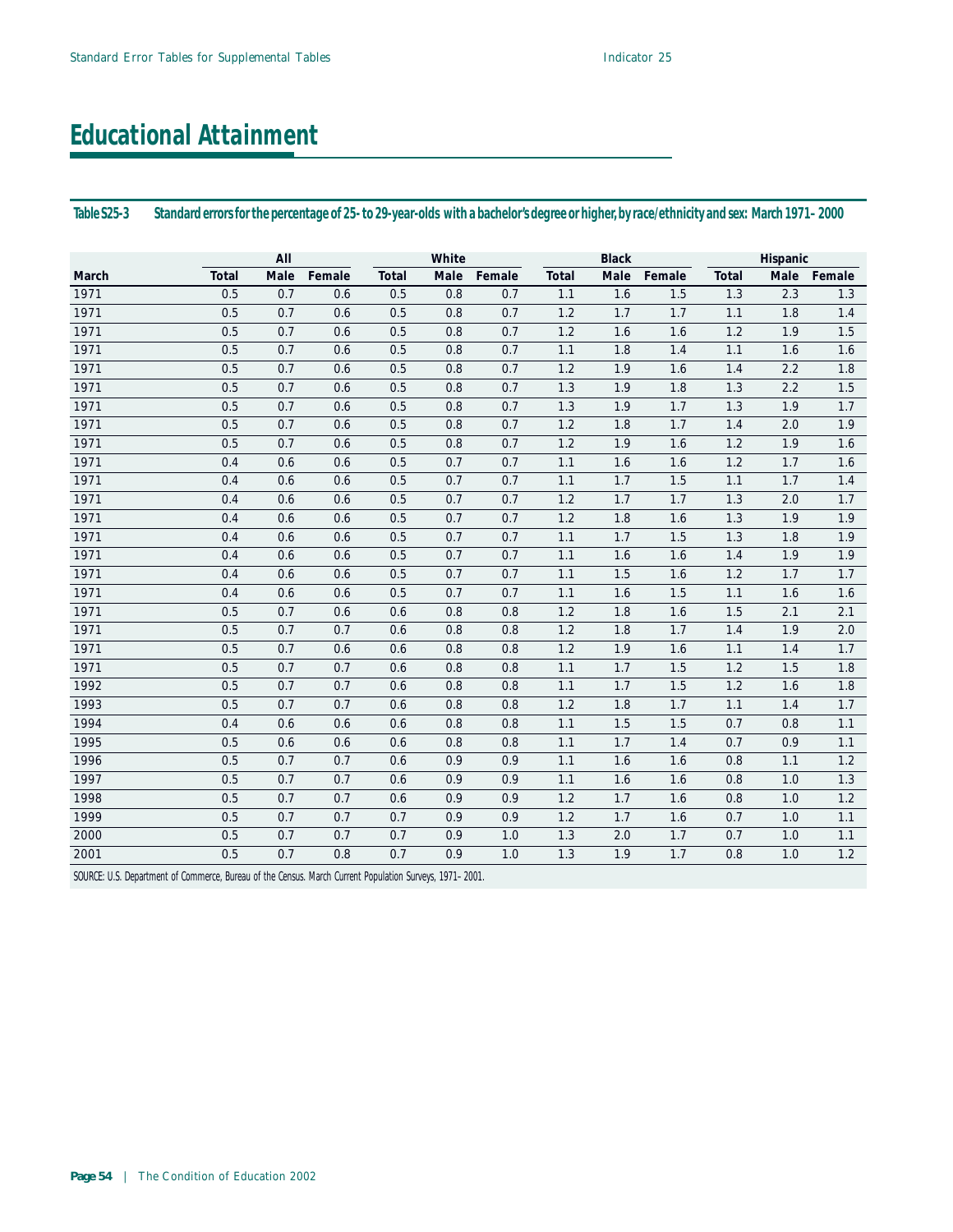### **Trends in Science and Mathematics Coursetaking**

#### **Table S26-1 Standard errors for the percentage distribution of high school graduates according to the highest level of advanced science courses completed: 1982, 1987, 1990, 1992, 1994, and 1998**

|      |            | Low academic level<br>Secondary |                                             |       |                    | Advanced academic level               |                                 |                                                         |       |  |  |
|------|------------|---------------------------------|---------------------------------------------|-------|--------------------|---------------------------------------|---------------------------------|---------------------------------------------------------|-------|--|--|
| Year | No science | Primary<br>physical<br>science  | physical<br>science<br>and basic<br>biology | Total | General<br>biology | Chemistry I<br><b>or</b><br>physics I | Chemistry I<br>and<br>physics I | Chemistry II<br>or physics II<br>or advanced<br>biology | Total |  |  |
| 1982 | 0.3        | 0.7                             | 0.8                                         | 1.0   | 1.0                | 0.5                                   | 0.4                             | 0.7                                                     | 0.9   |  |  |
| 1987 | 0.1        | 0.6                             | 0.9                                         | 1.2   | 1.4                | 1.0                                   | 0.8                             | 0.9                                                     | 1.2   |  |  |
| 1990 | 0.1        | 0.7                             | 0.9                                         | 1.1   | 1.4                | 0.9                                   | 0.6                             | 1.0                                                     | 1.2   |  |  |
| 1992 | 0.1        | 0.3                             | 0.6                                         | 0.6   | 1.0                | 1.0                                   | 0.6                             | 0.8                                                     | 1.1   |  |  |
| 1994 | 0.1        | 0.2                             | 0.8                                         | 0.9   | 1.1                | 1.0                                   | 0.7                             | 0.8                                                     | 1.2   |  |  |
| 1998 | 0.1        | 0.5                             | 0.7                                         | 0.8   | 1.1                | 1.3                                   | 1.1                             | 1.3                                                     | 1.5   |  |  |

SOURCE: U.S. Department of Education, NCES. High School and Beyond Longitudinal Study of 1980 Sophomores, "First Follow-up" (HS&B:1980/1982); National Education Longitudinal Study of 1988, "High School Transcript Study" (NELS:1988/1992); and National Assessment of Educational Progress (NAEP) High School Transcript Studies, 1987, 1990, 1992, 1994, and 1998.

#### **Table S26-2 Standard errors for the percentage distribution of high school graduates according to the highest level of advanced mathematics courses completed: 1982, 1987, 1990, 1992, 1994, and 1998**

|      |          |                           |     |         | Middle academic |       | Advanced academic |          |           |       |
|------|----------|---------------------------|-----|---------|-----------------|-------|-------------------|----------|-----------|-------|
|      | No math- | Non-                      | Low |         |                 |       |                   |          |           |       |
| Year |          | ematics academic academic |     | Level I | Level II        | Total | Level I           | Level II | Level III | Total |
| 1982 | 0.1      | 0.7                       | 0.5 | 0.8     | 0.6             | 0.9   | 0.6               | 0.4      | 0.5       | 0.9   |
| 1987 | 0.1      | 0.7                       | 0.7 | 0.9     | 0.9             | 1.2   | 1.2               | 0.5      | 0.6       | 1.3   |
| 1990 | 0.1      | 0.7                       | 0.7 | 0.7     | 0.8             | 0.9   | 0.9               | 0.7      | 0.5       | 1.1   |
| 1992 | 0.1      | 0.4                       | 0.5 | 0.8     | 0.9             | 1.0   | 0.8               | 0.6      | 0.8       | 1.1   |
| 1994 | 0.1      | 0.5                       | 0.5 | 0.8     | 0.8             | 1.2   | 1.0               | 0.7      | 0.6       | 1.2   |
| 1998 | 0.1      | 0.4                       | 0.4 | 1.0     |                 |       | l.2               |          | 0.9       | 1.4   |

SOURCE: U.S. Department of Education, NCES. High School and Beyond Longitudinal Study of 1980 Sophomores, "First Follow-up" (HS&B:1980/1982); National Education Longitudinal Study of 1988, "High School Transcript Study" (NELS:1988/1992); and National Assessment of Educational Progress (NAEP) High School Transcript Studies, 1987, 1990, 1992, 1994, and 1998.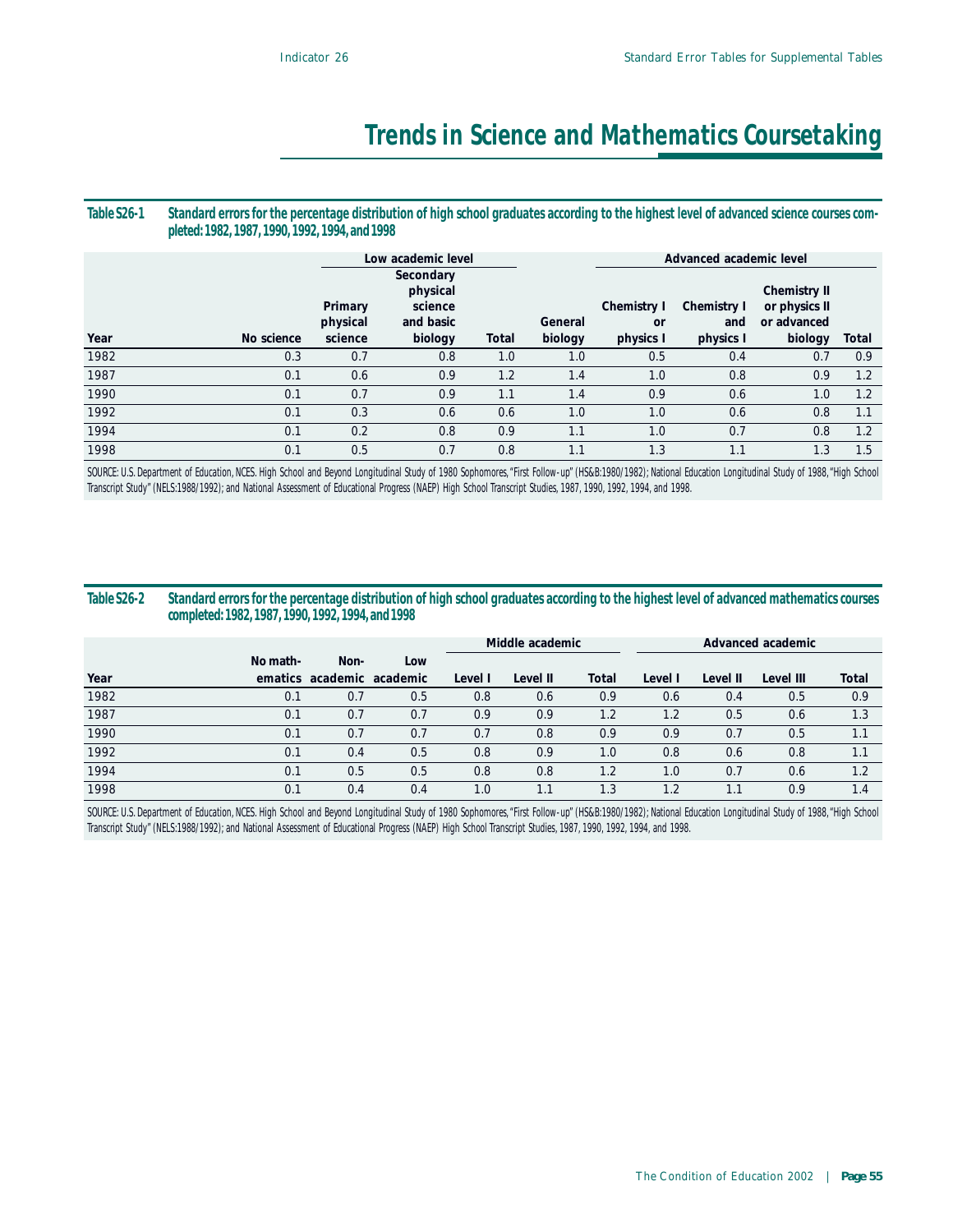### **Parental Choice of Schools**

#### **Table S29-1 Standard errors for the percentage of districts with public school choice programs according to type of program, by region: 1993–94 and 1999– 2000**

|           | Students can enroll<br>in another school<br>within this district |           |         | Students can<br>enroll in another<br>school in another<br>district at no cost |         | Students from<br>other districts<br>can enroll in this<br>district at no cost |         | District has magnet<br>school program |  |  |
|-----------|------------------------------------------------------------------|-----------|---------|-------------------------------------------------------------------------------|---------|-------------------------------------------------------------------------------|---------|---------------------------------------|--|--|
| Region    | 1993–94                                                          | 1999-2000 | 1993–94 | 1999-2000                                                                     | 1993-94 | 1999-2000                                                                     | 1993–94 | 1999-2000                             |  |  |
| Total     | 0.8                                                              | 0.6       | 1.1     | 0.7                                                                           | 0.9     | 0.8                                                                           | 0.5     | 0.4                                   |  |  |
| Northeast | 0.8                                                              | 0.8       | 1.0     | 0.9                                                                           | 1.0     | 1.4                                                                           | 0.7     | 0.8                                   |  |  |
| Midwest   | 1.1                                                              | 1.3       | 1.8     | 0.9                                                                           | 1.5     | 1.0                                                                           | 1.0     | 1.0                                   |  |  |
| South     | 0.7                                                              | 0.8       | 1.2     | 2.0                                                                           | 1.3     | 1.9                                                                           | 0.6     | 0.3                                   |  |  |
| West      | 3.2                                                              | l.8       | 3.7     | 2.2                                                                           | 3.1     | 2.4                                                                           | 1.3     | 0.5                                   |  |  |

SOURCE: U.S. Department of Education, NCES. Schools and Staffing Survey (SASS), "Teacher Demand and Shortage Survey," 1993–94 and "School District Survey," 1999–2000.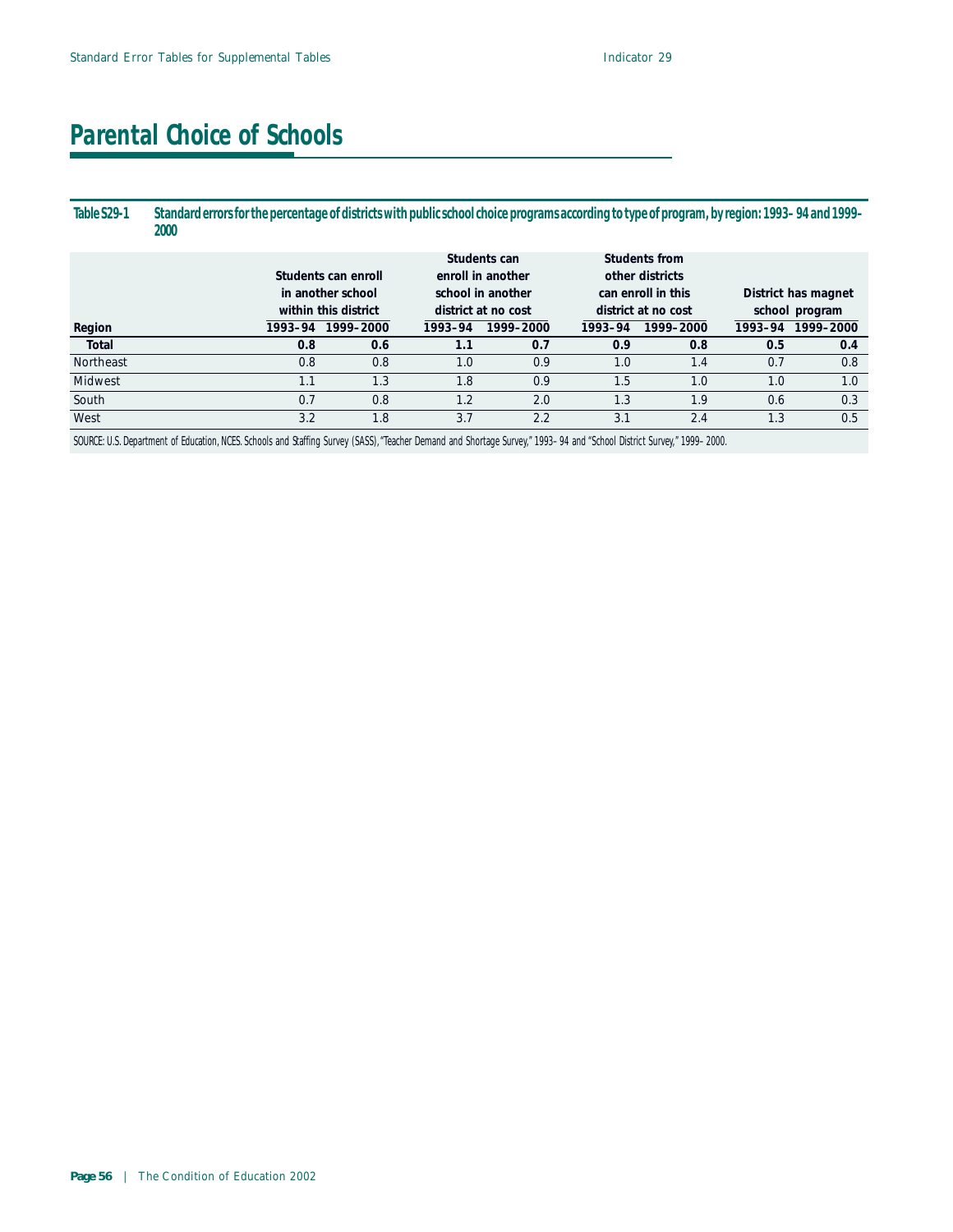### **Parental Choice of Schools**

#### **Table S29-2 Standard errors for the percentage distributions of students in grades 1–12 according to type of school, by student and household characteristics: 1993, 1996, and 1999**

|                              |      |                  |         |      |                |      | School type |                         |      |      |                             |      |
|------------------------------|------|------------------|---------|------|----------------|------|-------------|-------------------------|------|------|-----------------------------|------|
| Student and                  |      | Public, assigned |         |      | Public, chosen |      |             | Private, church-related |      |      | Private, not church-related |      |
| household characteristics    | 1993 | 1996             | 1999    | 1993 | 1996           | 1999 | 1993        | 1996                    | 1999 | 1993 | 1996                        | 1999 |
| <b>Total</b>                 | 0.4  | 0.5              | 0.4     | 0.4  | 0.4            | 0.4  | 0.3         | 0.3                     | 0.3  | 0.1  | 0.1                         | 0.1  |
| Grade level                  |      |                  |         |      |                |      |             |                         |      |      |                             |      |
| $1 - 5$                      | 0.6  | 0.7              | 0.6     | 0.4  | 0.5            | 0.5  | 0.4         | 0.4                     | 0.4  | 0.1  | 0.2                         | 0.2  |
| $6 - 8$                      | 1.2  | 0.9              | 0.8     | 1.3  | 0.6            | 0.7  | 0.5         | 0.5                     | 0.4  | 1.9  | 0.2                         | 0.2  |
| $9 - 12$                     | 0.8  | 0.7              | 0.7     | 0.5  | 0.6            | 0.6  | 0.5         | 0.4                     | 0.4  | 0.3  | 0.3                         | 0.2  |
| Race/ethnicity               |      |                  |         |      |                |      |             |                         |      |      |                             |      |
| White                        | 0.5  | 0.6              | 0.5     | 0.4  | 0.4            | 0.4  | 0.4         | 0.4                     | 0.4  | 0.2  | 0.2                         | 0.2  |
| <b>Black</b>                 | 1.0  | 1.4              | 1.2     | 0.8  | 1.3            | 1.2  | 0.4         | 0.4                     | 0.5  | 0.2  | 0.3                         | 0.3  |
| Hispanic                     | 1.1  | 1.1              | 1.0     | 1.0  | 0.9            | 1.0  | 0.5         | 0.7                     | 0.4  | 0.2  | 0.3                         | 0.2  |
| Other                        | 2.8  | 1.8              | 2.2     | 2.9  | 1.8            | 2.0  | 1.4         | 1.2                     | 1.1  | 0.7  | 0.6                         | 0.6  |
| Number of parents living     |      |                  |         |      |                |      |             |                         |      |      |                             |      |
| in the household             |      |                  |         |      |                |      |             |                         |      |      |                             |      |
| Two parents                  | 0.5  | 0.5              | 0.5     | 0.5  | 0.4            | 0.4  | 0.3         | 0.4                     | 0.4  | 0.2  | 0.2                         | 0.2  |
| One parent                   | 0.8  | 0.9              | 0.7     | 0.6  | 0.9            | 0.6  | 0.5         | 0.4                     | 0.4  | 0.2  | 0.2                         | 0.3  |
| Nonparent guardians          | 2.3  | 2.9              | 2.6     | 2.0  | 2.1            | 2.7  | 0.5         | 0.7                     | 0.8  | 0.4  | 1.6                         | 0.4  |
| Household income             |      |                  |         |      |                |      |             |                         |      |      |                             |      |
| \$10,000 or less             | 1.1  | 1.5              | 1.6     | 0.9  | 1.4            | 1.5  | 0.5         | 0.5                     | 0.6  | 0.2  | 0.5                         | 0.4  |
| \$10,001-20,000              | 1.6  | 1.1              | 1.1     | 1.7  | 1.1            | 1.0  | 0.4         | 0.6                     | 0.5  | 0.2  | 0.3                         | 0.4  |
| $$20,001-35,000$             | 0.6  | 0.9              | 0.8     | 0.6  | 0.8            | 0.7  | 0.6         | 0.5                     | 0.4  | 0.1  | 0.2                         | 0.2  |
| \$35,001-50,000              | 1.0  | 0.9              | 0.9     | 0.6  | 0.8            | 0.7  | 0.7         | 0.6                     | 0.6  | 0.2  | 0.2                         | 0.3  |
| \$50,001-75,000              | 0.9  | 0.9              | 0.9     | 0.6  | 0.6            | 0.6  | 0.7         | 0.8                     | 0.7  | 0.3  | 0.3                         | 0.3  |
| More than \$75,000           | 1.4  | 1.1              | 0.9     | 0.6  | 0.7            | 0.6  | 1.1         | 0.9                     | 0.7  | 0.9  | 0.5                         | 0.5  |
| Parent's education           |      |                  |         |      |                |      |             |                         |      |      |                             |      |
| Less than high school        | 1.1  | 1.7              | 1.4     | 1.1  | 1.5            | 1.5  | 0.5         | 0.5                     | 0.4  | 0.1  | 0.7                         | 0.3  |
| High school diploma or GED   | 0.6  | 0.8              | 0.8     | 0.6  | 0.8            | 0.7  | 0.3         | 0.4                     | 0.4  | 0.2  | 0.1                         | 0.2  |
| Some college, vocational/    |      |                  |         |      |                |      |             |                         |      |      |                             |      |
| technical                    | 0.7  | 0.9              | 0.7     | 0.7  | 0.7            | 0.7  | 0.5         | 0.5                     | 0.4  | 0.2  | 0.2                         | 0.2  |
| Bachelor's degree            | 1.4  | 1.2              | 1.1     | 0.7  | 1.0            | 0.8  | 1.0         | 0.9                     | 0.8  | 0.4  | 0.4                         | 0.4  |
| Graduate/professional school | 1.1  | 1.2              | 1.1     | 0.7  | 0.9            | 0.7  | 0.9         | 1.0                     | 0.8  | 0.5  | 0.5                         | 0.6  |
| Region                       |      |                  |         |      |                |      |             |                         |      |      |                             |      |
| Northeast                    | 0.8  | 1.0              | 1.1     | 0.6  | 0.9            | 0.8  | 0.7         | 0.9                     | 0.6  | 0.4  | 0.4                         | 0.4  |
| South                        | 0.6  | 0.6              | 0.6     | 0.4  | 0.5            | 0.5  | 0.3         | 0.4                     | 0.4  | 0.2  | 0.3                         | 0.2  |
| Midwest                      | 0.8  | 0.9              | $0.8\,$ | 0.6  | 0.8            | 0.8  | 0.5         | 0.7                     | 0.6  | 0.2  | 0.2                         | 0.2  |
| West                         | 1.1  | 1.0              | 0.9     | 1.0  | 0.8            | 0.7  | 0.5         | 0.5                     | 0.4  | 0.2  | 0.3                         | 0.3  |
| Community type               |      |                  |         |      |                |      |             |                         |      |      |                             |      |
| Urban                        | 0.5  | 0.6              | 0.5     | 0.4  | 0.6            | 0.4  | 0.4         | 0.4                     | 0.3  | 0.1  | 0.2                         | 0.2  |
| Suburban                     | 0.8  | 1.1              | 1.1     | 0.8  | 0.9            | 0.9  | 0.4         | 0.7                     | 0.6  | 0.2  | 0.3                         | 0.3  |
| Rural                        | 1.1  | 0.8              | 0.8     | 1.1  | 0.6            | 0.6  | 0.5         | 0.4                     | 0.4  | 0.2  | 0.3                         | 0.2  |

SOURCE: U.S. Department of Education, NCES. National Household Education Surveys Program (NHES), "School Readiness" survey, 1993; "School Safety and Discipline" survey, 1993; "Parent and Family Involvement" survey, 1996; and "Parent Interview" survey, 1999.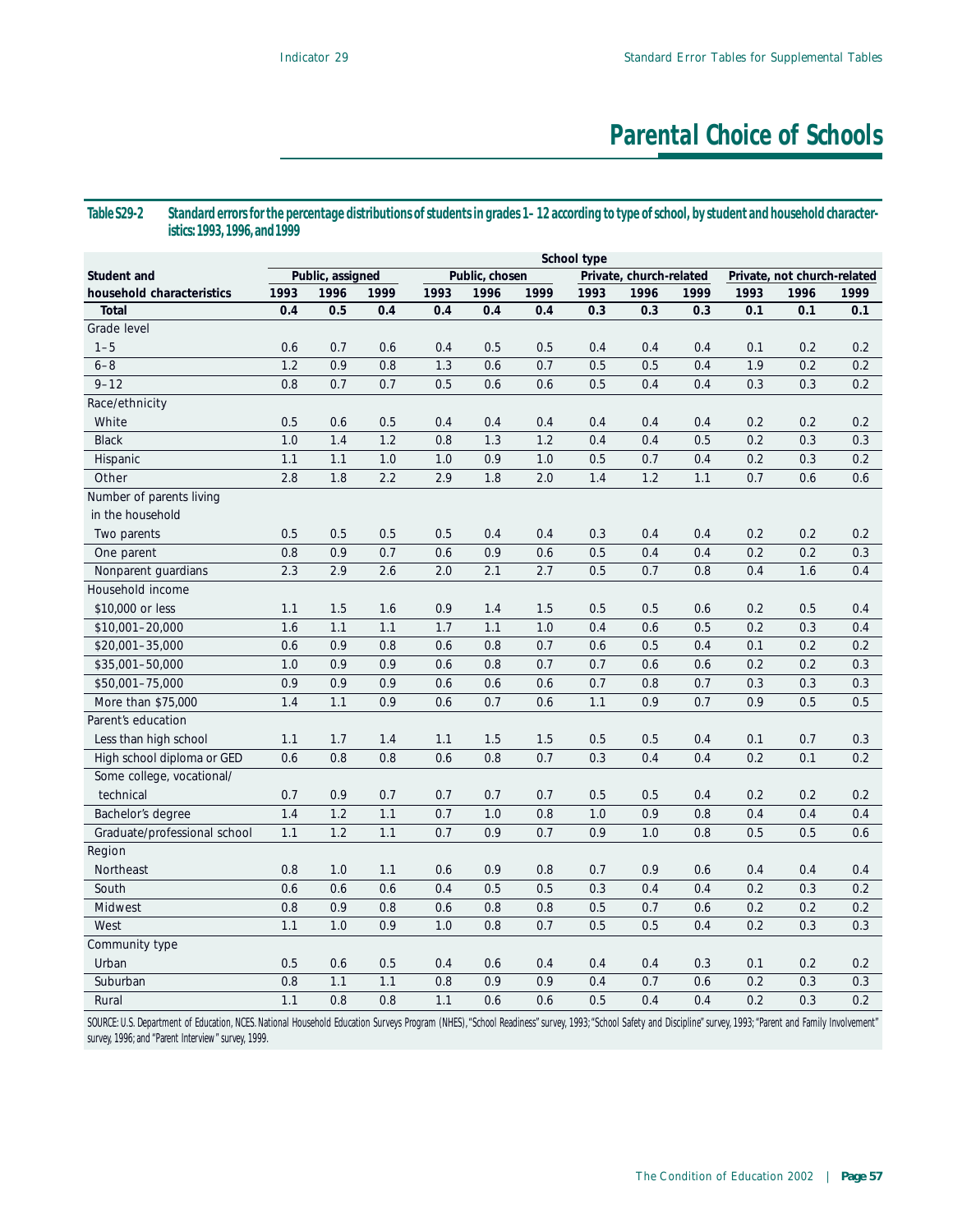#### **Table S30-1 Standard errors for the number and percentage distribution of public charter schools and students, and percentage of charter schools and students by school origin status, by selected school characteristics: 1999–2000**

|                             |           |           | Schools and students |            | School origin status |         |               |                |
|-----------------------------|-----------|-----------|----------------------|------------|----------------------|---------|---------------|----------------|
| Selected school             | Number of | Number of | Average              | Percent of | Percent of           | Newly   | Pre-existing  | Pre-existing   |
| characteristics             | schools   | students  | enrollment           | schools    | students             | created | public school | private school |
| All public charter schools  | 4.3       | 3957.0    | 3.6                  | (t)        | (t)                  | 0.6     | 0.4           | 0.4            |
| State                       |           |           |                      |            |                      |         |               |                |
| Arizona                     | 2.8       | 1593.8    | 7.1                  | 0.2        | 0.5                  | 1.4     | 0.8           | 1.3            |
| California                  | 1.3       | 2540.8    | 17.4                 | 0.1        | 0.8                  | 1.8     | 1.8           | 0.4            |
| Michigan                    | 0.6       | 698.8     | 5.1                  | 0.1        | 0.3                  | 1.2     | 0.6           | 1.0            |
| All other states            | 3.7       | 2243.9    | 4.1                  | 0.3        | 0.7                  | 0.8     | 0.6           | 0.6            |
| Community type              |           |           |                      |            |                      |         |               |                |
| Central city                | 8.2       | 3148.5    | 4.8                  | 0.8        | 1.0                  | 0.7     | 0.6           | 0.6            |
| Urban fringe/large town     | 6.9       | 3272.5    | 8.3                  | 0.7        | 1.0                  | 0.9     | 0.8           | 0.6            |
| Rural/small town            | 5.8       | 1039.6    | 4.9                  | 0.6        | 0.4                  | 1.9     | 1.6           | 1.1            |
| School level                |           |           |                      |            |                      |         |               |                |
| Elementary                  | 5.9       | 2238.7    | 3.6                  | 0.6        | 0.9                  | 0.6     | 0.5           | 0.5            |
| Combined                    | 6.4       | 2951.8    | 9.7                  | 0.6        | 0.9                  | 1.5     | 1.3           | 0.6            |
| Secondary                   | 5.0       | 2191.5    | 10.7                 | 0.5        | 0.7                  | 1.4     | 1.0           | 1.2            |
| Enrollment                  |           |           |                      |            |                      |         |               |                |
| Less than 300               | 6.9       | 1425.3    | 1.3                  | 0.7        | 0.8                  | 0.7     | 0.5           | 0.5            |
| 300-999                     | 6.6       | 3568.7    | 5.3                  | 0.6        | 1.0                  | 1.2     | 1.0           | 0.6            |
| 1,000 or more               | 2.1       | 3090.2    | 38.4                 | 0.2        | 1.0                  | 4.0     | 4.0           | 0.0            |
| School origin status        |           |           |                      |            |                      |         |               |                |
| Newly created               | 6.6       | 3483.1    | 4.1                  | 0.6        | 0.9                  | 0.0     | (†)           | (†)            |
| Pre-existing public         | 4.4       | 2760.3    | 14.6                 | 0.4        | 0.9                  | (†)     | 0.0           | (†)            |
| Pre-existing private        | 4.0       | 871.2     | 5.5                  | 0.4        | 0.4                  | (†)     | (†)           | 0.0            |
| Percent minority enrollment |           |           |                      |            |                      |         |               |                |
| Less than 10                | 5.3       | 1583.6    | 7.6                  | 0.5        | 0.6                  | 1.4     | 1.2           | 0.9            |
| $10 - 24$                   | 6.0       | 1956.7    | 8.6                  | 0.6        | 0.7                  | 1.5     | 1.3           | 1.0            |
| $25 - 49$                   | 5.8       | 2491.0    | 14.9                 | 0.6        | 0.9                  | 1.7     | 1.1           | 1.3            |
| $50 - 75$                   | 4.8       | 1976.3    | 11.1                 | 0.5        | 0.7                  | 1.9     | 1.6           | 1.1            |
| More than 75                | 7.2       | 2939.4    | 6.2                  | 0.7        | 1.0                  | 0.9     | 0.7           | 0.8            |

†Not applicable.

SOURCE: U.S. Department of Education, NCES. Schools and Staffing Survey (SASS), "Public Charter School Survey," 1999–2000.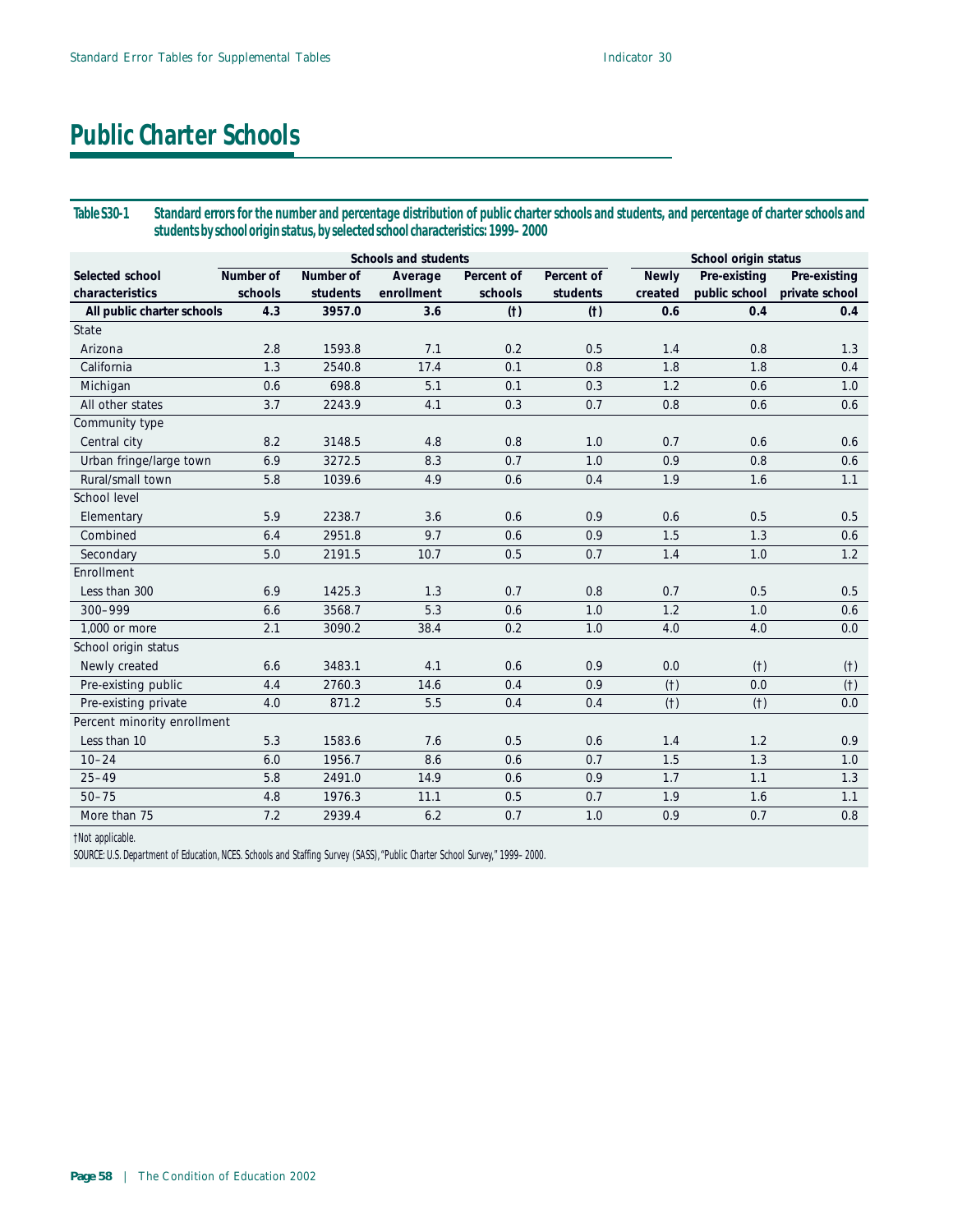#### **Table S30-2 Standard errors for the number and percentage distribution of public schools according to school level and type, by selected school characteristics: 1999–2000**

|                                       | Elementary                |                | Secondary and combined    |                |  |
|---------------------------------------|---------------------------|----------------|---------------------------|----------------|--|
|                                       | <b>Traditional public</b> | Public charter | <b>Traditional public</b> | Public charter |  |
| Selected school characteristics       | schools                   | schools        | schools                   | schools        |  |
| Number of schools                     | 250.3                     | 5.9            | 192.1                     | 6.5            |  |
| Race/ethnicity of students            |                           |                |                           |                |  |
| White                                 | 0.6                       | 0.8            | 0.6                       | 1.2            |  |
| <b>Black</b>                          | 0.4                       | 0.8            | 0.4                       | 0.9            |  |
| Hispanic                              | 0.5                       | 0.7            | 0.5                       | 0.4            |  |
| Asian/Pacific Islander                | 0.2                       | 0.3            | 0.2                       | 0.3            |  |
| American Indian/Alaska Native         | 0.0                       | 0.1            | 0.0                       | 0.5            |  |
| Percent minority enrollment           |                           |                |                           |                |  |
| Less than 10                          | 0.6                       | 0.7            | 0.6                       | 0.9            |  |
| $10 - 24$                             | 0.7                       | 0.8            | 0.6                       | 1.0            |  |
| $25 - 49$                             | 0.7                       | 0.6            | 0.6                       | 0.9            |  |
| $50 - 75$                             | 0.6                       | 0.6            | 0.5                       | $0.8\,$        |  |
| More than 75                          | 0.7                       | 0.8            | 0.6                       | 1.1            |  |
| Percent of students eligible for free |                           |                |                           |                |  |
| or reduced-price lunch                |                           |                |                           |                |  |
| Less than 15                          | 0.7                       | 0.8            | 0.8                       | 1.0            |  |
| $15 - 29$                             | 0.6                       | 0.6            | 0.7                       | 0.7            |  |
| $30 - 49$                             | 0.7                       | 0.6            | 0.7                       | 0.8            |  |
| $50 - 74$                             | 0.6                       | 0.6            | 0.7                       | 0.9            |  |
| $75 - 100$                            | 0.6                       | 0.8            | 0.6                       | 1.0            |  |

SOURCE: U.S. Department of Education, NCES. Schools and Staffing Survey (SASS), "Public and Public Charter School Surveys," 1999–2000.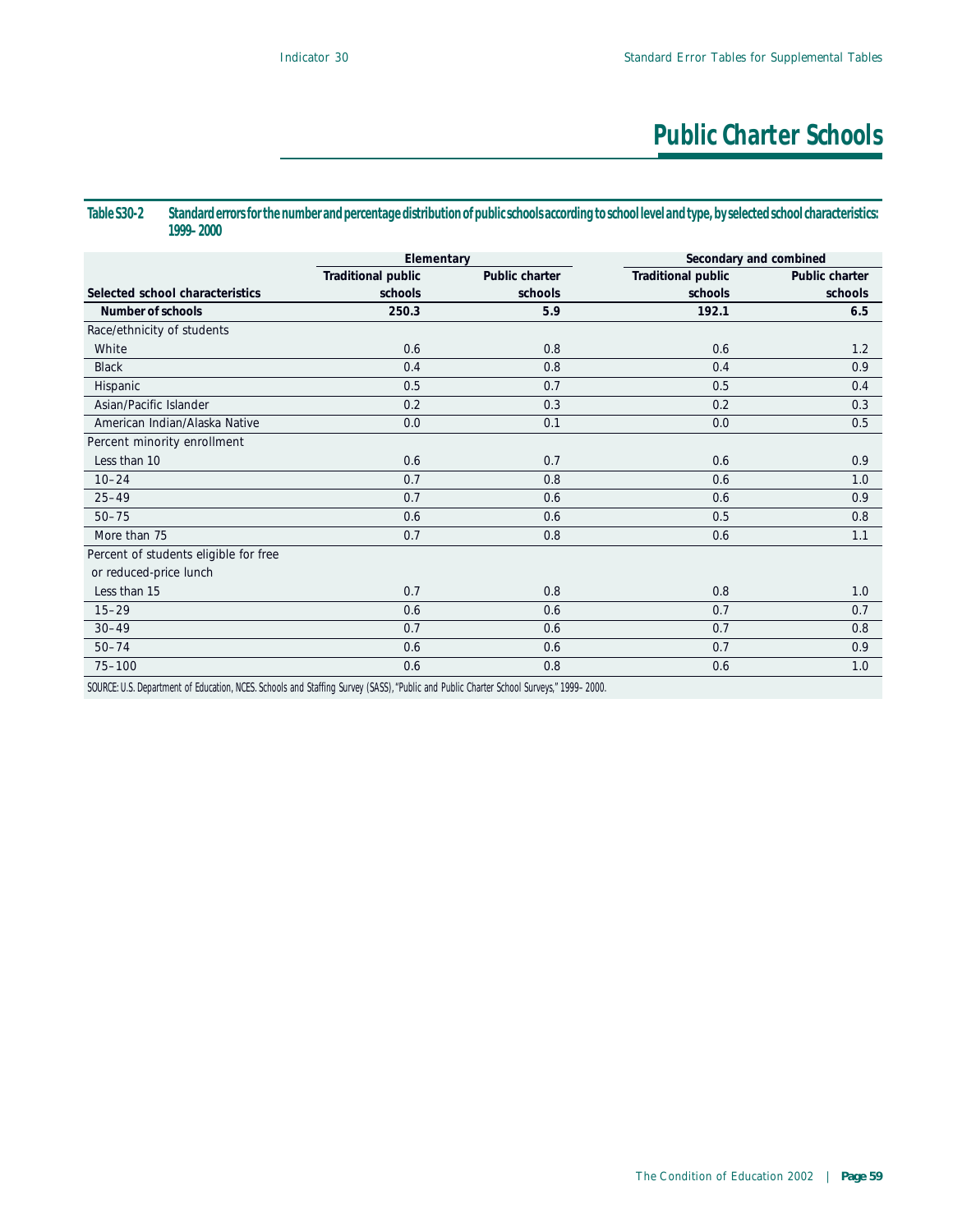#### **Table S30-3 Standard errors for the percentage of public school teachers according to school level and type, by teacher characteristics: 1999–2000**

|                                                                    | Elementary                |                | Secondary and combined    |                |  |  |
|--------------------------------------------------------------------|---------------------------|----------------|---------------------------|----------------|--|--|
|                                                                    | <b>Traditional public</b> | Public charter | <b>Traditional public</b> | Public charter |  |  |
| <b>Teacher characteristics</b>                                     | schools                   | schools        | schools                   | schools        |  |  |
| Race/ethnicity                                                     |                           |                |                           |                |  |  |
| White                                                              | 0.4                       | 0.8            | 0.3                       | 0.9            |  |  |
| <b>Black</b>                                                       | 0.3                       | 0.6            | 0.2                       | 0.7            |  |  |
| Hispanic                                                           | 0.3                       | 0.4            | 0.2                       | 0.4            |  |  |
| Asian/Pacific Islander                                             | 0.1                       | 0.3            | 0.1                       | 0.3            |  |  |
| American Indian/Alaskan Native                                     | 0.1                       | 0.1            | 0.1                       | 0.3            |  |  |
| Years of teaching experience                                       |                           |                |                           |                |  |  |
| 3 or fewer                                                         | 0.6                       | 0.6            | 0.4                       | 1.0            |  |  |
| $4 - 9$                                                            | 0.7                       | 0.5            | 0.4                       | 0.9            |  |  |
| $10 - 19$                                                          | 0.7                       | 0.5            | 0.4                       | 0.6            |  |  |
| 20 or more                                                         | 0.3                       | 0.1            | 0.1                       | 0.2            |  |  |
| Among teachers who taught the following subjects,                  |                           |                |                           |                |  |  |
| percent who majored at the undergraduate                           |                           |                |                           |                |  |  |
| or graduate levels in:                                             |                           |                |                           |                |  |  |
| Elementary education                                               | 0.7                       | 0.9            | 1.7                       | 1.8            |  |  |
| Mathematics                                                        | 1.7                       | 1.9            | 0.8                       | 1.7            |  |  |
| Science                                                            | 2.1                       | 2.5            | 0.9                       | 2.1            |  |  |
| Life science                                                       | 4.4                       | 3.8            | 1.4                       | 3.1            |  |  |
| Social studies/history                                             | 2.2                       | 2.7            | 0.7                       | 2.0            |  |  |
| English/language arts                                              | 1.5                       | 1.7            | 5.4                       | 1.8            |  |  |
| Foreign languages                                                  | 4.7                       | 3.2            | 1.4                       | 2.7            |  |  |
| Percent of teachers who somewhat agreed or strongly                |                           |                |                           |                |  |  |
| agreed with the following statements:*                             |                           |                |                           |                |  |  |
| The level of student misbehavior in this school (such as noise,    |                           |                |                           |                |  |  |
| horseplay, or fighting in the halls, cafeteria, or student lounge) |                           |                |                           |                |  |  |
| interferes with my teaching.                                       | 0.1                       | 0.2            | 0.1                       | 0.3            |  |  |
| The amount of student tardiness and class cutting in this          |                           |                |                           |                |  |  |
| school interferes with my teaching.                                | 0.1                       | 0.2            | 0.2                       | 0.3            |  |  |
| Rules for student behavior are consistently enforced by teachers   |                           |                |                           |                |  |  |
| in this school, even for students who are not in their classes.    | 0.1                       | 0.1            | 0.1                       | 0.5            |  |  |
|                                                                    |                           |                |                           |                |  |  |

#Too small to report.

SOURCE: U.S. Department of Education, NCES. Schools and Staffing Survey (SASS), "Public and Public Charter School and Teacher Surveys," 1999–2000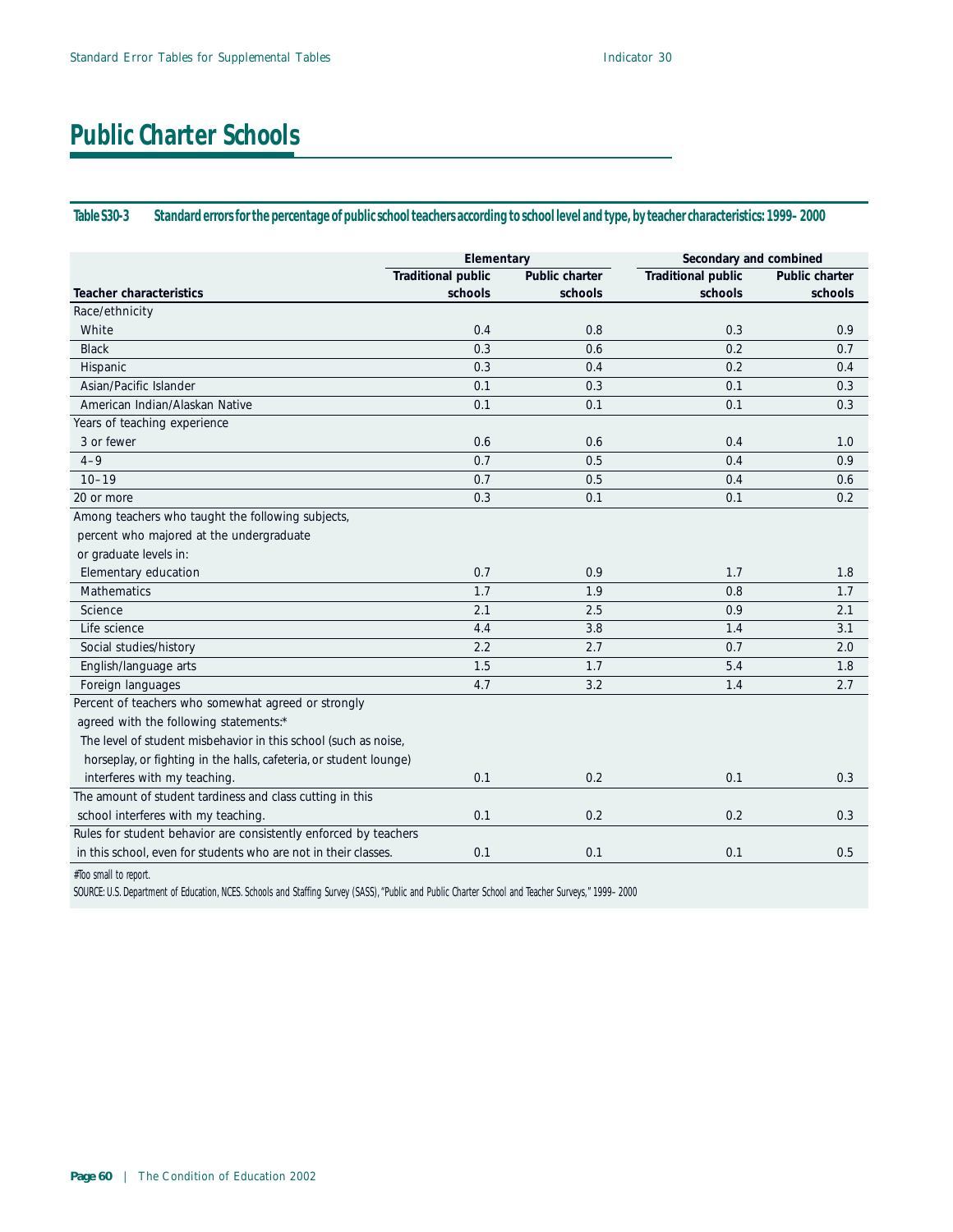#### **Table S30-4 Standard errors for the percentage of public schools according to school level and type, by parental involvement and selected programs and services: 1999–2000**

|                                                |                           | Elementary     |                           | Secondary and combined |  |  |
|------------------------------------------------|---------------------------|----------------|---------------------------|------------------------|--|--|
|                                                | <b>Traditional public</b> | Public charter | <b>Traditional public</b> | Public charter         |  |  |
| School characteristics                         | schools                   | schools        | schools                   | schools                |  |  |
| Number of schools                              | 250.3                     | 5.9            | 192.1                     | 6.5                    |  |  |
| Parental involvement                           |                           |                |                           |                        |  |  |
| More than half of parents participated in:     |                           |                |                           |                        |  |  |
| Parent-teacher conferences                     | 0.6                       | 0.7            | 0.7                       | 1.1                    |  |  |
| Written parent-school contracts                | 0.8                       | 0.8            | 0.7                       | 1.2                    |  |  |
| Instructional issues                           | 0.3                       | 0.6            | 0.2                       | 0.5                    |  |  |
| Governance                                     | 0.2                       | 0.6            | 0.1                       | 0.4                    |  |  |
| Programs and services                          |                           |                |                           |                        |  |  |
| Programs with special instructional approaches | 0.7                       | 0.9            | 0.8                       | 1.1                    |  |  |
| Talented/gifted program                        | 0.8                       | 0.8            | 0.8                       | 1.1                    |  |  |
| Immersion in a foreign language program        | 0.6                       | 0.7            | 0.6                       | 0.9                    |  |  |
| A program for students with discipline         |                           |                |                           |                        |  |  |
| or adjustment problems                         | 0.9                       | 1.0            | 1.1                       | 1.4                    |  |  |
| Extended day or before-school or               |                           |                |                           |                        |  |  |
| after-school day care programs                 | 0.9                       | 0.9            | 0.5                       | 1.2                    |  |  |
| Advanced Placement (AP) Courses                | (†)                       | (t)            | 0.8                       | 1.1                    |  |  |
| International Baccalaureate (IB)               | (†)                       | (†)            | 0.2                       | 0.3                    |  |  |
| Specialized career academy                     | (t)                       | (†)            | 0.6                       | 1.1                    |  |  |
| Specialized Tech-Prep program(s)               | (†)                       | (†)            | 0.9                       | 1.0                    |  |  |

†Not applicable.

SOURCE: U.S. Department of Education, NCES. Schools and Staffing Survey (SASS), "Public and Public Charter School and Teacher Surveys," 1999–2000.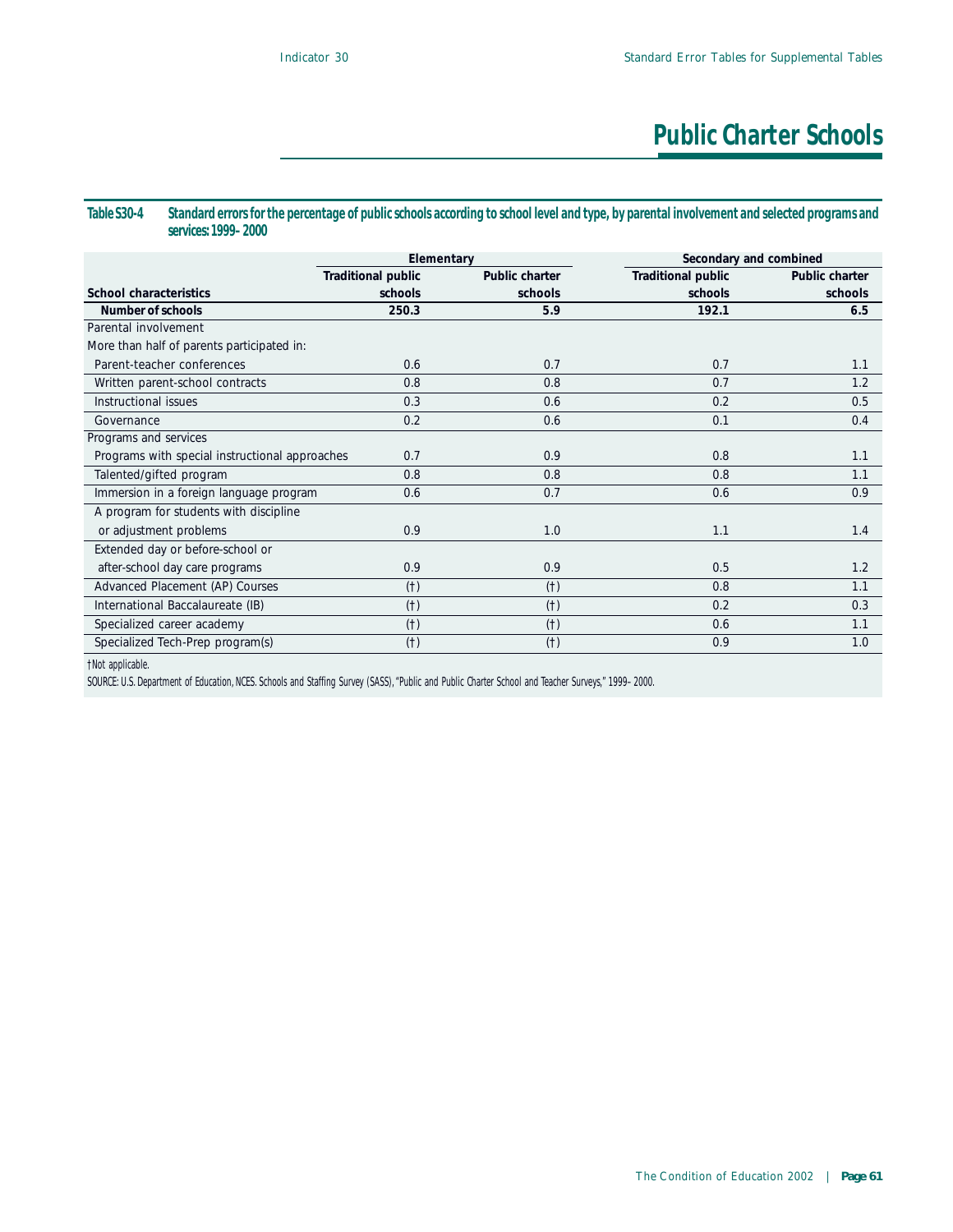### **Academic Background of College Graduates Who Enter and Leave Teaching**

#### **Table S31-1 Standard errors for the percentage distributions of 1992–93 bachelor's degree recipients according to availability of scores and the quartile ranking of their college entrance examination score, by graduate characteristics: 1997**

|                                               |       |                       | Of graduates with scores available,   |             |              |  |  |
|-----------------------------------------------|-------|-----------------------|---------------------------------------|-------------|--------------|--|--|
|                                               |       | <b>Graduates with</b> | percentage whose scores ranked in the |             |              |  |  |
| Graduate characteristics                      | Total | scores available      | Bottom quartile                       | Middle half | Top quartile |  |  |
| Status in teacher pipeline by 1997            | (t)   |                       |                                       |             |              |  |  |
| Pipeline-eligible, but did not enter pipeline | 0.7   | 0.7                   | 1.5                                   | 1.0         | 1.4          |  |  |
| Considered teaching or applied to teach       | 0.6   | 0.6                   | 1.4                                   | 0.8         | 1.2          |  |  |
| Prepared but had not taught                   | 0.3   | 0.3                   | 0.8                                   | 0.4         | 0.6          |  |  |
| Had taught                                    | 0.5   | 0.5                   | 0.8                                   | 0.7         | 0.8          |  |  |
| Had taught but not prepared                   | 0.2   | 0.2                   | 0.4                                   | 0.2         | 0.5          |  |  |
| Prepared and had taught                       | 0.4   | 0.5                   | 0.8                                   | 0.6         | 0.6          |  |  |
| Employment expectations in next 3 years       | (t)   |                       |                                       |             |              |  |  |
| Teaching full time                            | 0.3   | 0.4                   | 0.7                                   | 0.6         | 0.5          |  |  |
| Nonteaching full-time work                    | 0.5   | 0.5                   | 1.0                                   | 0.8         | 1.0          |  |  |
| Not working full time                         | 0.4   | 0.4                   | 0.7                                   | 0.6         | 0.8          |  |  |
| Baccalaureate major                           | (t)   |                       |                                       |             |              |  |  |
| Education                                     | 0.4   | 0.5                   | 1.0                                   | 0.7         | 0.7          |  |  |
| Business/management                           | 0.8   | 0.7                   | 1.7                                   | 1.0         | 1.4          |  |  |
| <b>Humanities</b>                             | 0.5   | 0.5                   | 0.8                                   | 0.7         | 1.0          |  |  |
| Mathematics/computer/natural sciences         | 0.6   | 0.7                   | 1.0                                   | 0.9         | 1.5          |  |  |
| Social science                                | 0.6   | 0.6                   | 1.1                                   | 0.8         | 1.2          |  |  |
| Other                                         | 0.7   | 0.7                   | 1.5                                   | 0.9         | 1.0          |  |  |

†Not applicable.

SOURCE: U.S. Department of Education, NCES. Baccalaureate and Beyond Longitudinal Study, "Second Follow-up" (B&B:1993/1997).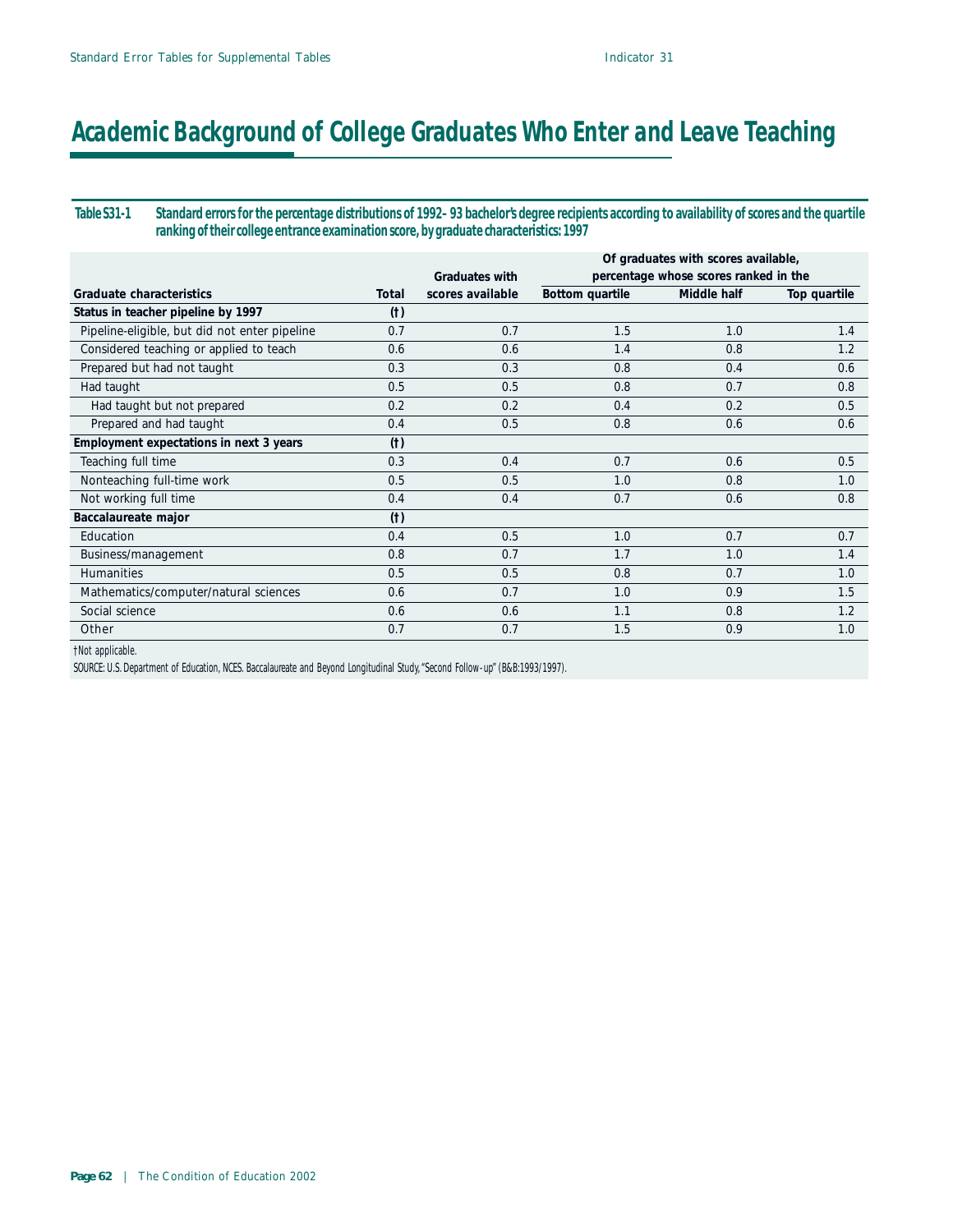### **Academic Background of College Graduates Who Enter and Leave Teaching**

**Table S31-2 Standard errors for the percentage distributions of 1992–93 bachelor's degree recipients who taught in elementary or secondary schools before 1997 according to availability of scores and the quartile ranking of their college entrance examination score, by selected characteristics of teachers' careers: 1997**

|                                                       |       |                  | Of graduates with scores available,   |             |              |  |  |  |
|-------------------------------------------------------|-------|------------------|---------------------------------------|-------------|--------------|--|--|--|
|                                                       |       | Graduates with   | percentage whose scores ranked in the |             |              |  |  |  |
| Characteristics of K-12 teachers' careers             | Total | scores available | Bottom quartile                       | Middle half | Top quartile |  |  |  |
| By 1997 had taught                                    | (t)   |                  |                                       |             |              |  |  |  |
| Only in public schools                                | 1.4   | 1.6              | 3.2                                   | 2.1         | 5.3          |  |  |  |
| Only in private schools                               | 1.2   | 1.5              | 2.8                                   | 1.9         | 5.2          |  |  |  |
| Both in public and private schools                    | 0.7   | 0.8              | 2.0                                   | 1.0         | 1.7          |  |  |  |
| By 1997 had taught                                    | (t)   |                  |                                       |             |              |  |  |  |
| Only in elementary school(s)                          | 1.9   | 2.2              | 4.1                                   | 3.0         | 5.0          |  |  |  |
| Only in secondary school(s)                           | 2.0   | 2.2              | 4.0                                   | 2.7         | 5.5          |  |  |  |
| Only in combined school(s)                            | 0.7   | 0.8              | 1.4                                   | 1.1         | 1.8          |  |  |  |
| In a mix of these school levels                       | 1.5   | 1.7              | 2.7                                   | 2.5         | 4.1          |  |  |  |
| Had taught most recently in                           | (t)   |                  |                                       |             |              |  |  |  |
| Central city                                          | 2.1   | 2.2              | 4.4                                   | 2.8         | 5.2          |  |  |  |
| Urban fringe or large town                            | 1.9   | 2.1              | 3.4                                   | 2.8         | 3.8          |  |  |  |
| Small town or rural area                              | 2.1   | 2.3              | 4.1                                   | 2.8         | 5.5          |  |  |  |
| Had taught most recently at school with enrollment of | (t)   |                  |                                       |             |              |  |  |  |
| Less than 300                                         | 1.7   | 1.7              | 3.0                                   | 2.0         | 4.2          |  |  |  |
| 300-999                                               | 2.0   | 2.1              | 4.2                                   | 2.4         | 4.9          |  |  |  |
| 1,000 or more                                         | 1.6   | 1.7              | 3.4                                   | 1.9         | 4.9          |  |  |  |
| Had taught most recently at school                    |       |                  |                                       |             |              |  |  |  |
| with minority enrollment of                           | (t)   |                  |                                       |             |              |  |  |  |
| Less than 10 percent                                  | 2.6   | 2.6              | 3.6                                   | 3.7         | 6.0          |  |  |  |
| 10-24 percent                                         | 1.7   | 1.7              | 2.9                                   | 2.3         | 5.0          |  |  |  |
| 25-49 percent                                         | 1.8   | 2.2              | 3.6                                   | 2.7         | 4.7          |  |  |  |
| 50-75 percent                                         | 1.9   | 2.2              | 3.8                                   | 3.3         | 2.7          |  |  |  |
| More than 75 percent                                  | 2.2   | 2.4              | 3.2                                   | 3.0         | 4.2          |  |  |  |
| Had taught most recently at school with               |       |                  |                                       |             |              |  |  |  |
| percentage of students in the school lunch program    | (t)   |                  |                                       |             |              |  |  |  |
| Less than 15 percent                                  | 2.4   | 2.6              | 4.8                                   | 3.8         | 7.4          |  |  |  |
| 15-29 percent                                         | 2.1   | 2.1              | 3.4                                   | 3.1         | 5.7          |  |  |  |
| 30-49 percent                                         | 2.2   | 2.3              | 4.3                                   | 2.4         | 7.7          |  |  |  |
| 50-74 percent                                         | 1.9   | 2.3              | 3.7                                   | 3.5         | 2.4          |  |  |  |
| 75-100 percent                                        | 1.9   | 1.9              | 4.0                                   | 2.2         | 2.9          |  |  |  |
| Teaching status in 1997                               | (t)   |                  |                                       |             |              |  |  |  |
| Still teaching                                        | 1.5   | 1.6              | 2.8                                   | 2.1         | 4.1          |  |  |  |
| No longer teaching                                    | 1.5   | 1.6              | 2.8                                   | 2.1         | 4.1          |  |  |  |

†Not applicable.

SOURCE: U.S. Department of Education, NCES. Baccalaureate and Beyond Longitudinal Study, "Second Follow-up" (B&B:1993/1997).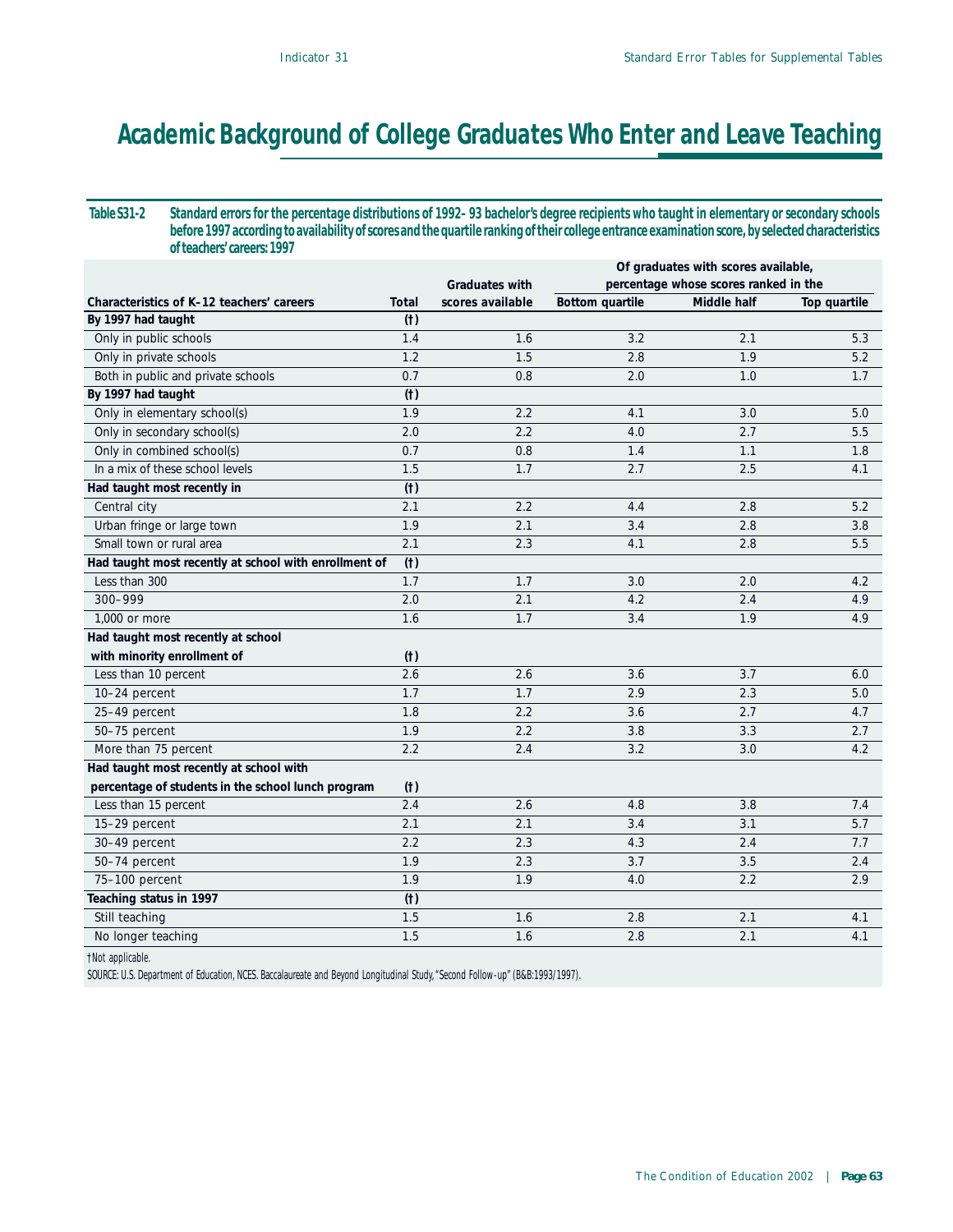### **Academic Background of College Graduates Who Enter and Leave Teaching**

**Table S31-3 Standard errors for the percentage distribution of all 1992–93 bachelor's degree recipients and those who taught in elementary or secondary schools before 1997 according to whether their college entrance examination scores were available, and the percentage whose available scores were in the top half of their peer group, by selected characteristics of teachers' careers: 1997**

|                                                    | Of all graduates, percentage with scores |           |          |
|----------------------------------------------------|------------------------------------------|-----------|----------|
| Characteristics of K-12 teachers' careers          | Unavailable                              | Available | Top half |
| Total of all 1992-93 graduates                     | 0.8                                      | 0.8       | 1.2      |
| By 1997 had taught                                 |                                          |           |          |
| Only in public schools                             | 2.4                                      | 2.4       | 2.5      |
| Only in private schools                            | 2.7                                      | 2.7       | 5.5      |
| Both in public and private schools                 | 6.5                                      | 6.5       | 8.4      |
| By 1997 had taught                                 |                                          |           |          |
| Only in elementary school(s)                       | 2.3                                      | 2.3       | 3.1      |
| Only in secondary school(s)                        | 3.4                                      | 3.4       | 4.5      |
| Only in combined school(s)                         | 4.7                                      | 4.7       | 8.4      |
| In a mix of these school levels                    | 5.5                                      | 5.5       | 6.7      |
| Had taught most recently in                        |                                          |           |          |
| Central city                                       | 3.5                                      | 3.5       | 4.4      |
| Urban fringe or large town                         | 3.1                                      | 3.1       | 3.6      |
| Small town or rural area                           | 2.2                                      | 2.2       | 3.5      |
| Had taught most recently at                        |                                          |           |          |
| school with enrollment of                          |                                          |           |          |
| Less than 300                                      | 4.5                                      | 4.5       | 4.9      |
| $300 - 999$                                        | 2.1                                      | 2.1       | 2.8      |
| 1,000 or more                                      | 4.5                                      | 4.5       | 5.2      |
| Had taught most recently at school                 |                                          |           |          |
| with minority enrollment of                        |                                          |           |          |
| Less than 10 percent                               | 4.0                                      | 4.0       | 4.1      |
| 10-24 percent                                      | 4.8                                      | 4.8       | 5.5      |
| 25-49 percent                                      | 2.9                                      | 2.9       | 4.6      |
| 50-75 percent                                      | 3.6                                      | 3.6       | 5.7      |
| More than 75 percent                               | 6.7                                      | 6.7       | 7.7      |
| Had taught most recently at school with percentage |                                          |           |          |
| of students in the school lunch program            |                                          |           |          |
| Less than 15 percent                               | 2.3                                      | 2.3       | 4.9      |
| 15-29 percent                                      | 4.5                                      | 4.5       | 6.0      |
| 30-49 percent                                      | 4.5                                      | 4.5       | 4.9      |
| 50-74 percent                                      | 4.6                                      | 4.6       | 6.6      |
| 75-100 percent                                     | 11.1                                     | 11.1      | 10.2     |
| Teaching status in 1997                            |                                          |           |          |
| Still teaching                                     | 1.7                                      | 1.7       | 2.3      |
| No longer teaching                                 | 2.4                                      | 2.4       | 4.2      |
|                                                    |                                          |           |          |

SOURCE: U.S. Department of Education, NCES. Baccalaureate and Beyond Longitudinal Study, "Second Follow-up" (B&B:1993/1997).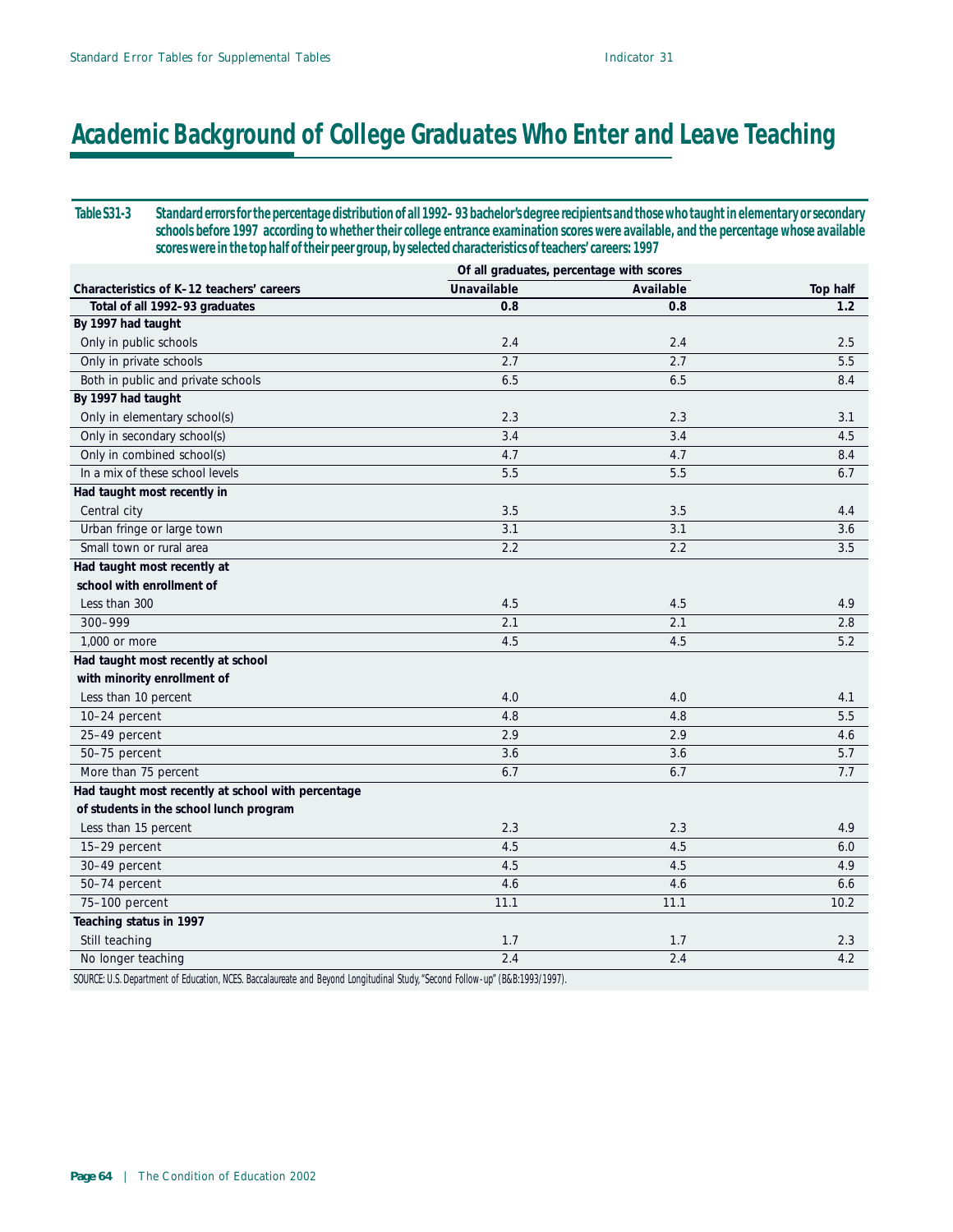## **Educational Background of Teachers**

#### **Table S32-1 Standard errors for the percentage distributions of full-time public and private school teachers who held various degrees, by teacher and school characteristics: 1999–2000**

|                                            |            | Public            |            |                    | Private             |                   |                   |                   |
|--------------------------------------------|------------|-------------------|------------|--------------------|---------------------|-------------------|-------------------|-------------------|
|                                            | Less than  |                   |            | <b>Higher than</b> | Less than           |                   |                   | Higher than       |
| Teacher and                                | bachelor's | <b>Bachelor's</b> | Master's   | master's           | bachelor's          | Bachelor's        | Master's          | master's          |
| school characteristics                     | degree     | degree            | degree     | degree             | degree              | degree            | degree            | degree            |
| Total                                      | 0.0        | 0.1               | 0.1        | 0.0                | 0.2                 | 0.2               | 0.2               | 0.0               |
| Years of teaching experience<br>3 or fewer | 0.0        |                   |            |                    |                     |                   |                   |                   |
| $4 - 9$                                    | 0.0        | 0.2<br>0.2        | 0.1<br>0.2 | 0.1<br>0.1         | 0.4<br>0.3          | 0.3<br>0.3        | 0.2<br>0.3        | 0.1<br>0.1        |
| $10 - 19$                                  |            | 0.2               | 0.2        | 0.1                |                     | 0.3               | 0.3               |                   |
|                                            | 0.0        |                   |            |                    | 0.1                 |                   |                   | 0.1               |
| 20 or more                                 | 0.0        | 0.1               | 0.1        | 0.1                | 0.1                 | 0.3               | 0.3               | 0.1               |
| Race/ethnicity<br>White                    | 0.0        | 0.1               | 0.1        | 0.0                | 0.2                 | 0.2               | 0.2               | 0.0               |
| <b>Black</b>                               | 0.0        | 0.3               | 0.3        | 0.1                | 0.5                 | 0.4               | 0.4               | 0.2               |
| Hispanic                                   | 0.0        | 0.3               | 0.2        | 0.1                | 0.3                 | 0.8               | 0.8               | 0.1               |
| Asian/Pacific Islander                     | 0.0        | 0.6               | 0.4        | 0.4                | 0.4                 | 0.6               | 0.7               | 0.2               |
| American Indian/Alaska Native              | 0.1        | 0.5               | 0.5        | 0.2                | 2.6                 | 1.9               | 0.8               | 0.3               |
| School level                               |            |                   |            |                    |                     |                   |                   |                   |
| Elementary                                 | 0.0        | 0.2               | 0.2        | 0.1                | 0.2                 | 0.2               | 0.2               | 0.1               |
| Combined                                   | 0.1        | 0.7               | 0.6        | 0.2                | 0.3                 | 0.4               | 0.3               | 0.1               |
| Secondary                                  | 0.0        | 0.2               | 0.2        | 0.1                | 0.2                 | 0.3               | 0.4               | 0.1               |
| Enrollment                                 |            |                   |            |                    |                     |                   |                   |                   |
| Less than 300                              | 0.0        | 0.4               | 0.3        | 0.1                | 0.3                 | 0.3               | 0.2               | 0.1               |
| 300-999                                    | 0.0        | 0.1               | 0.1        | 0.1                | 0.0                 | 0.3               | 0.2               | 0.1               |
| 1,000 or more                              | 0.0        | 0.3               | 0.2        | 0.1                | 0.1                 | 0.6               | 0.7               | 0.1               |
| Region                                     |            |                   |            |                    |                     |                   |                   |                   |
| Northeast                                  | 0.0        | 0.3               | 0.2        | 0.1                | 0.1                 | 0.3               | 0.3               | 0.1               |
| Midwest                                    | 0.0        | 0.2               | 0.2        | 0.1                | 0.3                 | 0.3               | 0.3               | 0.0               |
| South                                      | 0.0        | 0.1               | 0.1        | 0.1                | 0.3                 | 0.3               | 0.3               | 0.1               |
| West                                       | 0.0        | 0.2               | 0.2        | 0.1                | 0.2                 | 0.3               | 0.3               | 0.1               |
| Percent minority enrollment                |            |                   |            |                    |                     |                   |                   |                   |
| Less than 10                               | 0.0        | 0.2               | 0.2        | 0.1                | 0.2                 | 0.2               | 0.2               | 0.0               |
| $10 - 24$                                  | 0.0        | 0.2               | 0.2        | 0.1                | 0.2                 | 0.3               | 0.3               | 0.1               |
| $25 - 49$                                  | 0.0        | 0.2               | 0.2        | 0.1                | 0.3                 | 0.4               | 0.3               | 0.2               |
| $50 - 75$                                  | 0.0        | 0.2               | 0.2        | 0.1                | 0.3                 | 1.0               | $1.0$             | 0.2               |
| More than 75                               | 0.0        | 0.3               | 0.3        | 0.1                | 0.3                 | 0.5               | 0.3               | 0.1               |
| Percent of students eligible for           |            |                   |            |                    |                     |                   |                   |                   |
| free or reduced-price lunch                |            |                   |            |                    |                     |                   |                   |                   |
| Less than 15                               | 0.0        | 0.2               | 0.2        | 0.1                | $(\#)$              | $(\#)$            | $(\#)$            | $(\#)$            |
| $15 - 29$                                  | 0.0        | 0.2               | 0.2        | 0.1                | $(\#)$              | $\overline{(\#)}$ | $\overline{(\#)}$ | $(\#)$            |
| 30–49                                      | 0.0        | 0.2               | 0.2        | 0.1                | $(\#)$              | $(\#)$            | $(\#)$            | $(\#)$            |
| $50 - 74$                                  | 0.0        | 0.2               | 0.3        | 0.1                | $\left( \# \right)$ | $\overline{(\#)}$ | $(\#)$            | $\overline{(\#)}$ |
| $75 - 100$                                 | $0.0\,$    | 0.3               | 0.3        | 0.1                | $\overline{(\#)}$   | $\overline{(\#)}$ | $\overline{(\#)}$ | $(\#)$            |
| Percent of students with                   |            |                   |            |                    |                     |                   |                   |                   |
| limited English proficiency                |            |                   |            |                    |                     |                   |                   |                   |
| Less than 1                                | 0.0        | 0.1               | 0.1        | 0.1                | 0.2                 | 0.2               | 0.2               | 0.0               |
| $1 - 10$                                   | $0.0\,$    | 0.2               | 0.2        | 0.1                | 0.3                 | 0.4               | 0.4               | 0.1               |
| More than 10                               | $0.0\,$    | 0.3               | 0.3        | 0.1                | $1.3$               | 1.0               | 0.6               | 0.8               |

#Too few sample cases.

SOURCE: U.S. Department of Education, NCES. Schools and Staffing Survey (SASS), "Public, Public Charter, and Private School and Teacher Surveys," 1999–2000.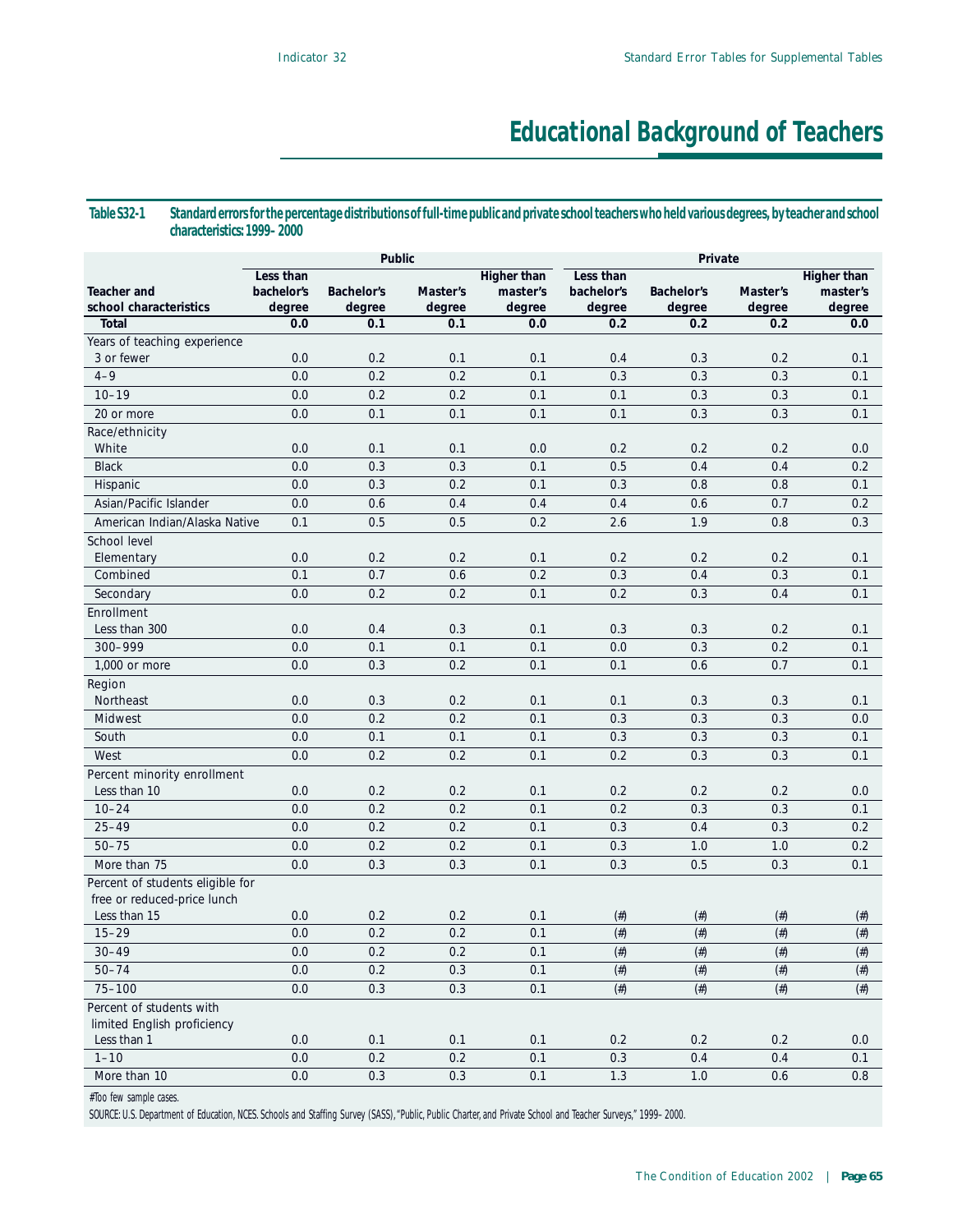## **Educational Background of Teachers**

#### **Table S32-2 Standard errors for the number and percentage distribution of full-time elementary public and private school teachers according to undergraduate and graduate majors in various fields of study, by teacher characteristics: 1999–2000**

|                                 |           | Major field of study     |                                             |       |           |           |
|---------------------------------|-----------|--------------------------|---------------------------------------------|-------|-----------|-----------|
|                                 |           |                          | Subject area                                |       |           |           |
|                                 | Number of | Academic                 | Specialization in                           |       | General   | Other     |
| Teacher characteristics         | teachers  | subject                  | education                                   | Total | education | education |
| Total                           | 17,102    | 0.5                      | For undergraduate or graduate degree<br>0.4 | 0.6   | 0.6       | 0.3       |
|                                 |           |                          |                                             |       |           |           |
| School where currently teaching |           |                          |                                             |       |           |           |
| Public                          | 16,402    | 0.5                      | 0.4                                         | 0.6   | 0.6       | 0.4       |
| Private                         | 3,006     | 1.0                      | 0.7                                         | 1.0   | 0.9       | 0.4       |
| Years of teaching experience    |           |                          |                                             |       |           |           |
| 3 or fewer years                | 8,208     | 1.2                      | 0.7                                         | 1.3   | 1.2       | 0.7       |
| 4 to 9 years                    | 10.301    | 1.1                      | 0.7                                         | 1.2   | 1.2       | 0.7       |
| 10 to 19 years                  | 9,463     | 0.8                      | 0.8                                         | 1.0   | 0.9       | 0.7       |
| 20 or more years                | 12,355    | 0.6                      | 0.8                                         | 0.9   | 0.8       | 0.6       |
|                                 |           | For undergraduate degree |                                             |       |           |           |
| <b>Total</b>                    | 16,936    | 0.5                      | 0.4                                         | 0.6   | 0.6       | 0.2       |
| School where currently teaching |           |                          |                                             |       |           |           |
| Public                          | 16,245    | 0.5                      | 0.4                                         | 0.7   | 0.6       | 0.3       |
| Private                         | 3,009     | 1.0                      | 0.7                                         | 0.9   | 0.9       | 0.3       |
| Years of teaching experience    |           |                          |                                             |       |           |           |
| 3 or fewer                      | 8,213     | 1.2                      | 0.7                                         | 1.3   | 1.3       | 0.7       |
| 4 to 9                          | 10,305    | 1.1                      | 0.7                                         | 1.3   | 1.2       | 0.5       |
| 10 to 19                        | 9,476     | 0.8                      | 0.8                                         | 0.9   | 0.9       | 0.6       |
| 20 or more                      | 12,326    | 0.7                      | 0.7                                         | 0.9   | 0.9       | 0.4       |
|                                 |           |                          | For graduate degree                         |       |           |           |
| <b>Total</b>                    | 13,370    | 0.4                      | 0.6                                         | 0.7   | 0.8       | 0.8       |
| School where currently teaching |           |                          |                                             |       |           |           |
| Public                          | 13,040    | 0.4                      | 0.7                                         | 0.8   | 0.9       | 0.8       |
| Private                         | 1,612     | 1.8                      | 1.1                                         | 1.9   | 1.8       | 1.7       |
| Years of teaching experience    |           |                          |                                             |       |           |           |
| 3 or fewer                      | 3,157     | 1.8                      | 2.2                                         | 2.8   | 3.0       | 3.0       |
| $4$ to $9$                      | 6,216     | 1.0                      | 1.5                                         | 1.8   | 1.8       | 1.8       |
| 10 to 19                        | 6,159     | 0.8                      | 1.2                                         | 1.2   | 1.4       | 1.6       |
| 20 or more                      | 9,394     | 0.6                      | 1.0                                         | 1.1   | 1.3       | 1.1       |

SOURCE: U.S. Department of Education, NCES. Schools and Staffing Survey (SASS), "Public, Public Charter, and Private School Teacher Surveys," 1999–2000.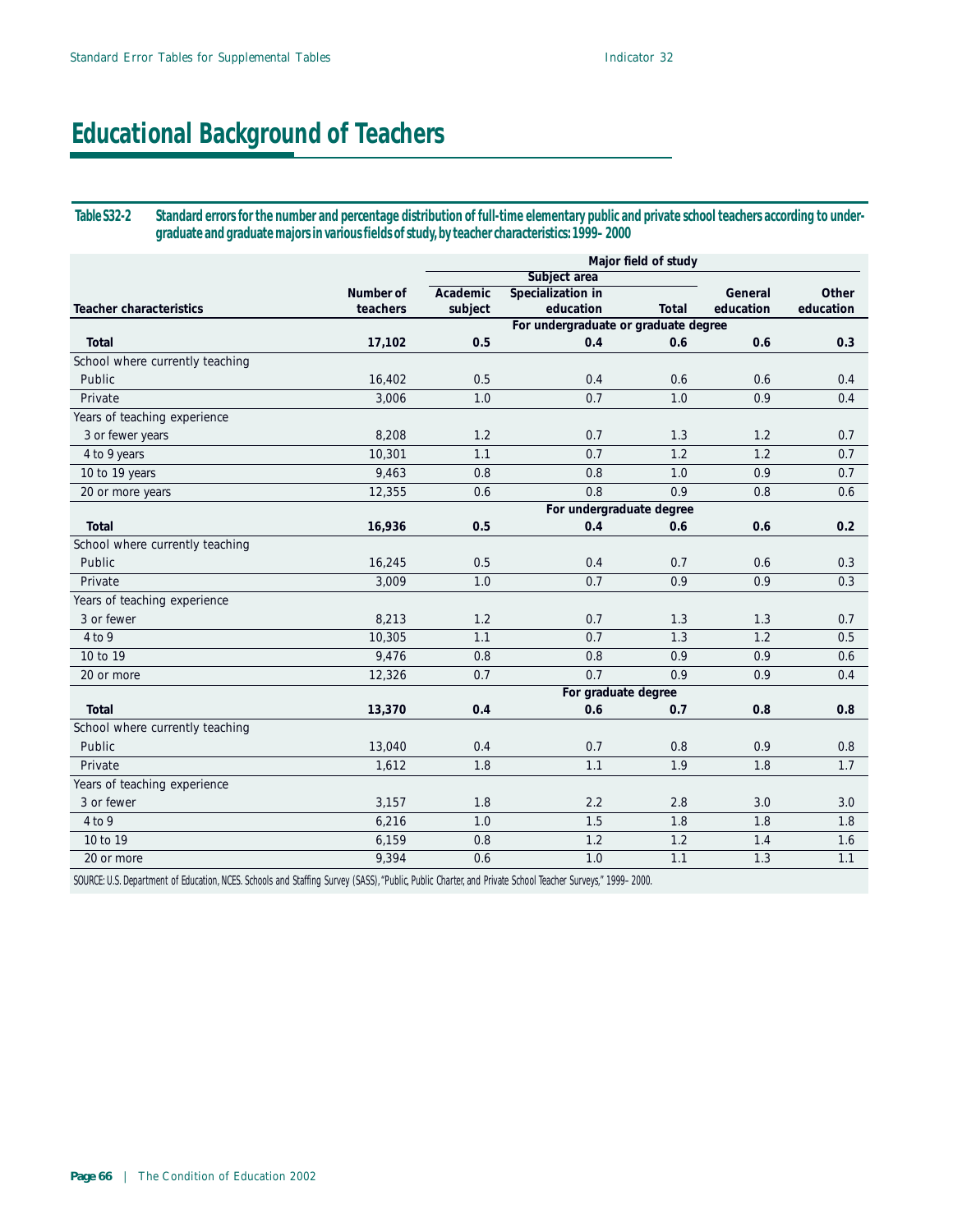## **Educational Background of Teachers**

**Table S32-3 Standard errors for the number and percentage distribution of full-time secondary public and private school teachers according to undergraduate and graduate majors in various fields of study, by teacher characteristics: 1999–2000**

| Major field of study            |           |                          |                                      |       |           |           |  |
|---------------------------------|-----------|--------------------------|--------------------------------------|-------|-----------|-----------|--|
|                                 |           |                          | Subject area                         |       |           |           |  |
|                                 | Number of | Academic                 | Specialization in                    |       | General   | Other     |  |
| <b>Teacher characteristics</b>  | teachers  | subject                  | education                            | Total | education | education |  |
|                                 |           |                          | For undergraduate or graduate degree |       |           |           |  |
| Total                           | 10,972    | 0.4                      | 0.4                                  | 0.2   | 0.2       | 0.2       |  |
| School where currently teaching |           |                          |                                      |       |           |           |  |
| Public                          | 10.766    | 0.4                      | 0.4                                  | 0.3   | 0.2       | 0.2       |  |
| Private                         | 2,277     | 1.2                      | 1.1                                  | 0.6   | 0.5       | 0.5       |  |
| Years of teaching experience    |           |                          |                                      |       |           |           |  |
| 3 or fewer years                | 3,044     | 0.9                      | 0.8                                  | 0.5   | 0.4       | 0.4       |  |
| 4 to 9 years                    | 3.806     | 0.7                      | 0.7                                  | 0.5   | 0.4       | 0.4       |  |
| 10 to 19 years                  | 4,087     | 0.7                      | 0.7                                  | 0.5   | 0.3       | 0.4       |  |
| 20 or more years                | 6,038     | 0.6                      | 0.7                                  | 0.4   | 0.3       | 0.3       |  |
|                                 |           | For undergraduate degree |                                      |       |           |           |  |
| Total                           | 10,881    | 0.4                      | 0.4                                  | 0.2   | 0.2       | 0.1       |  |
| School where currently teaching |           |                          |                                      |       |           |           |  |
| Public                          | 10,662    | 0.4                      | 0.4                                  | 0.3   | 0.2       | 0.1       |  |
| Private                         | 2,285     | 1.2                      | 1.1                                  | 0.7   | 0.6       | 0.4       |  |
| Years of teaching experience    |           |                          |                                      |       |           |           |  |
| 3 or fewer                      | 3.027     | 0.8                      | 0.8                                  | 0.5   | 0.4       | 0.3       |  |
| 4 to 9                          | 3,753     | 0.7                      | 0.7                                  | 0.5   | 0.4       | 0.3       |  |
| 10 to 19                        | 4,032     | 0.6                      | 0.7                                  | 0.5   | 0.4       | 0.3       |  |
| 20 or more                      | 6,012     | 0.6                      | 0.7                                  | 0.4   | 0.4       | 0.2       |  |
|                                 |           |                          | For graduate degree                  |       |           |           |  |
| <b>Total</b>                    | 7,140     | 0.4                      | 0.5                                  | 0.5   | 0.5       | 0.5       |  |
| School where currently teaching |           |                          |                                      |       |           |           |  |
| Public                          | 6,973     | 0.4                      | 0.5                                  | 0.5   | 0.5       | 0.5       |  |
| Private                         | 1,325     | 1.8                      | 1.8                                  | 1.3   | 0.8       | 1.1       |  |
| Years of teaching experience    |           |                          |                                      |       |           |           |  |
| 3 or fewer                      | 1,368     | 1.8                      | 1.9                                  | 1.7   | 1.6       | 1.4       |  |
| 4 to 9                          | 2,225     | 1.1                      | 1.2                                  | 1.1   | 1.0       | 1.1       |  |
| 10 to 19                        | 2,476     | 0.9                      | 0.9                                  | 1.1   | 0.8       | 1.0       |  |
| 20 or more                      | 4,828     | 0.6                      | 0.7                                  | 0.7   | 0.6       | 0.8       |  |

SOURCE: U.S. Department of Education, NCES. Schools and Staffing Survey (SASS), "Public, Public Charter, and Private School Teacher Surveys," 1999–2000.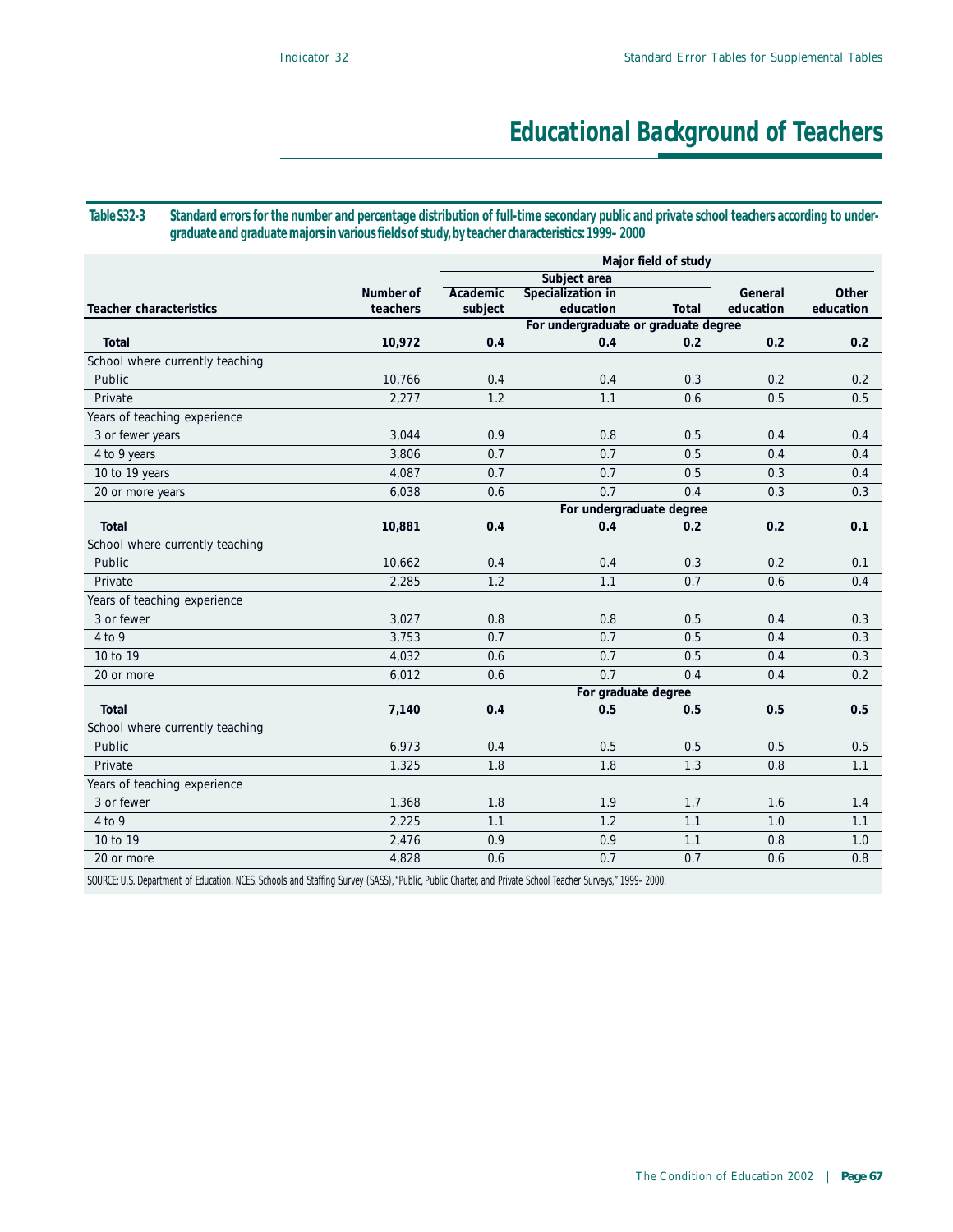### **Participation in Professional Development**

#### **Table S33-1 Standard errors for the percentage of public school teachers who participated in professional development activities in various content areas during the past 12 months, by focus of activity and hours of participation: 2000**

|                                                                         | Total participating |         | Hours of participation |              |
|-------------------------------------------------------------------------|---------------------|---------|------------------------|--------------|
| Focus of professional development activity                              | in activity         | $1 - 8$ | $9 - 32$               | More than 32 |
| Teachers participating in any professional development activity         | 0.2                 | (t)     | (t)                    | (t)          |
| State or district curriculum and performance standards                  | 0.7                 | 0.9     | 1.0                    | 0.7          |
| Integration of educational technology in the grade or subject you teach | 0.9                 | 1.0     | 0.7                    | 0.5          |
| In-depth study in the subject area of your main teaching assignment     | 0.8                 | 0.8     | 0.8                    | 0.7          |
| New methods of teaching (e.g., cooperative learning)                    | 0.9                 | 1.1     | 0.8                    | 0.6          |
| Student performance assessment                                          | 1.0                 | 1.2     | 0.8                    | 0.4          |
| Addressing the needs of students with disabilities                      | 1.0                 | 0.9     | 0.5                    | 0.4          |
| Encouraging parental and community involvement                          | 1.2                 | 1.1     | 0.5                    | 0.4          |
| Classroom management, including student discipline                      | 1.1                 | 1.0     | 0.5                    | 0.3          |
| Addressing the needs of students from diverse cultural backgrounds      | 1.1                 | 1.1     | 0.6                    | 0.4          |
| Addressing the needs of students with limited English proficiency       |                     | 0.9     | 0.4                    | 0.3          |
|                                                                         |                     |         |                        |              |

†Not applicable.

SOURCE: U.S. Department of Education, NCES. Fast Response Survey System (FRSS), "Survey on Professional Development and Training in U.S. Public Schools," FRSS 74, 1999–2000.

#### **Table S33-2 Standard errors for the percentage of public school teachers who participated in various collaborative activities during the past 12 months, by focus of activity and frequency of participation: 2000**

|                                                                            |                     | Frequency of participation |              |         |             |  |
|----------------------------------------------------------------------------|---------------------|----------------------------|--------------|---------|-------------|--|
|                                                                            | Total participating | At least                   | 2 to 3 times | Once    | A few times |  |
| Focus of collaborative activity                                            | in activity         | once a week                | a month      | a month | a year      |  |
| Teachers participating in any collaborative activity                       | 0.4                 | (t)                        |              | (t)     | (t)         |  |
| Regularly scheduled collaboration with other teacher(s),                   |                     |                            |              |         |             |  |
| excluding meetings held for administrative purposes                        | 1.0                 | 0.7                        | 0.7          | 0.7     | 0.7         |  |
| Networking with teachers outside the school                                | 0.8                 | 0.4                        | 0.5          | 0.7     | 0.9         |  |
| Common planning periods for team teachers                                  | 0.9                 | 1.1                        | 0.6          | 0.5     | 0.6         |  |
| Individual or collaborative research on a topic of interest professionally | 1.0                 | 0.5                        | 0.5          | 0.6     | 0.9         |  |
| Mentoring another teacher in a formal relationship                         | 0.8                 | 0.6                        | 0.4          | 0.3     | 0.5         |  |
| Being mentored by another teacher in a formal relationship                 | 0.9                 | 0.5                        | 0.3          | 0.4     | 0.5         |  |

†Not applicable.

SOURCE: U.S. Department of Education, NCES. Fast Response Survey System (FRSS), "Survey on Professional Development and Training in U.S. Public Schools," FRSS 74, 1999–2000.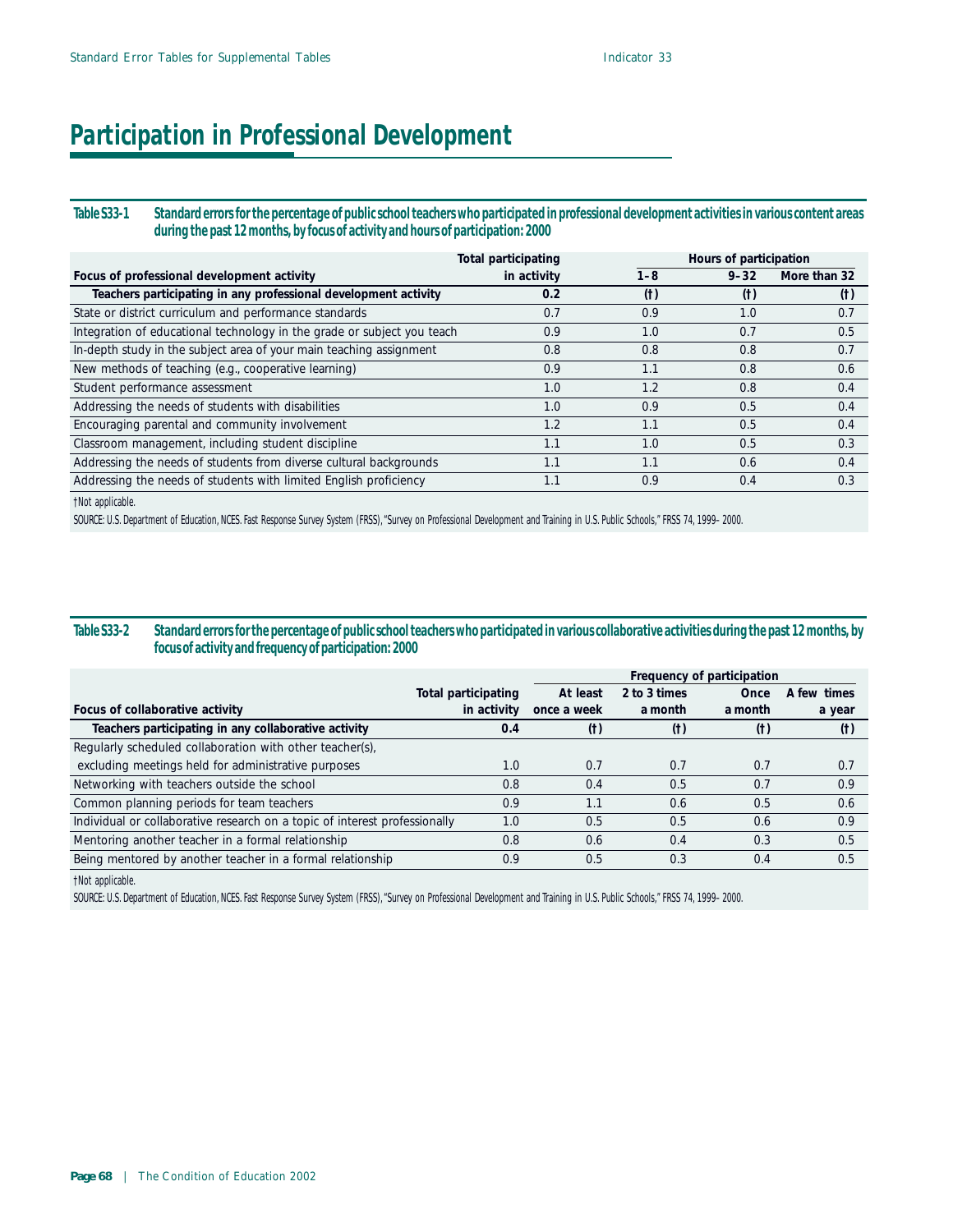### **Participation in Professional Development**

**Table S33-3 Standard errors for the percentage of public school teachers indicating the extent to which participation in professional development activities in various content areas during the past 12 months improved their teaching, by focus of activity and hours of participation: 2000**

|                                                                         | Improved classroom teaching |            |          |            |  |  |
|-------------------------------------------------------------------------|-----------------------------|------------|----------|------------|--|--|
| Focus of professional development activity                              | A lot                       | Moderately | Somewhat | Not at all |  |  |
| State or district curriculum and performance standards                  |                             |            |          |            |  |  |
| 1-8 hours                                                               | 0.9                         | 1.5        | 1.2      | 0.8        |  |  |
| More than 8 hours                                                       | 1.3                         | 1.5        | 1.3      | 0.9        |  |  |
| Integration of educational technology in the grade or subject you teach |                             |            |          |            |  |  |
| 1-8 hours                                                               | 1.2                         | 1.4        | 1.4      | 0.7        |  |  |
| More than 8 hours                                                       | 1.6                         | 1.7        | 1.3      | 0.6        |  |  |
| In-depth study in the subject area of your main teaching assignment     |                             |            |          |            |  |  |
| $1-8$ hours                                                             | 1.2                         | 1.8        | 1.6      | 0.8        |  |  |
| More than 8 hours                                                       | 1.4                         | 1.7        | 1.2      | $(\#)$     |  |  |
| New methods of teaching (e.g., cooperative learning)                    |                             |            |          |            |  |  |
| $1-8$ hours                                                             | 1.0                         | 1.3        | 1.6      | 0.7        |  |  |
| More than 8 hours                                                       | 1.9                         | 2.0        | 1.4      | 0.5        |  |  |
| Student performance assessment                                          |                             |            |          |            |  |  |
| 1-8 hours                                                               | 0.9                         | 1.9        | 1.7      | 0.9        |  |  |
| More than 8 hours                                                       | 1.5                         | 2.5        | 1.8      | 0.7        |  |  |
| Addressing the needs of students with disabilities                      |                             |            |          |            |  |  |
| 1-8 hours                                                               | 1.2                         | 1.6        | 1.8      | 1.0        |  |  |
| More than 8 hours                                                       | 2.9                         | 2.8        | 1.8      | 0.9        |  |  |
| Encouraging parental and community involvement                          |                             |            |          |            |  |  |
| $1-8$ hours                                                             | 0.7                         | 1.9        | 1.9      | 0.9        |  |  |
| More than 8 hours                                                       | 2.7                         | 2.7        | 2.6      | 1.1        |  |  |
| Classroom management, including student discipline                      |                             |            |          |            |  |  |
| $1-8$ hours                                                             | 1.1                         | 2.1        | 2.1      | 0.9        |  |  |
| More than 8 hours                                                       | 2.8                         | 2.8        | 2.0      | 0.8        |  |  |
| Addressing the needs of students from diverse cultural backgrounds      |                             |            |          |            |  |  |
| 1-8 hours                                                               | 1.0                         | 1.5        | 1.9      | 1.0        |  |  |
| More than 8 hours                                                       | 2.9                         | 3.3        | 2.1      | 0.9        |  |  |
| Addressing the needs of students with limited English proficiency       |                             |            |          |            |  |  |
| $1-8$ hours                                                             | 1.2                         | 2.2        | 2.5      | 1.2        |  |  |
| More than 8 hours                                                       | 3.5                         | 3.6        | 2.2      | 0.9        |  |  |
| a consisting a consistent                                               |                             |            |          |            |  |  |

 $#$ loo small to report.

SOURCE: U.S. Department of Education, NCES. (2001). *Teacher Preparation and Professional Development: 2000* (NCES 2001–088).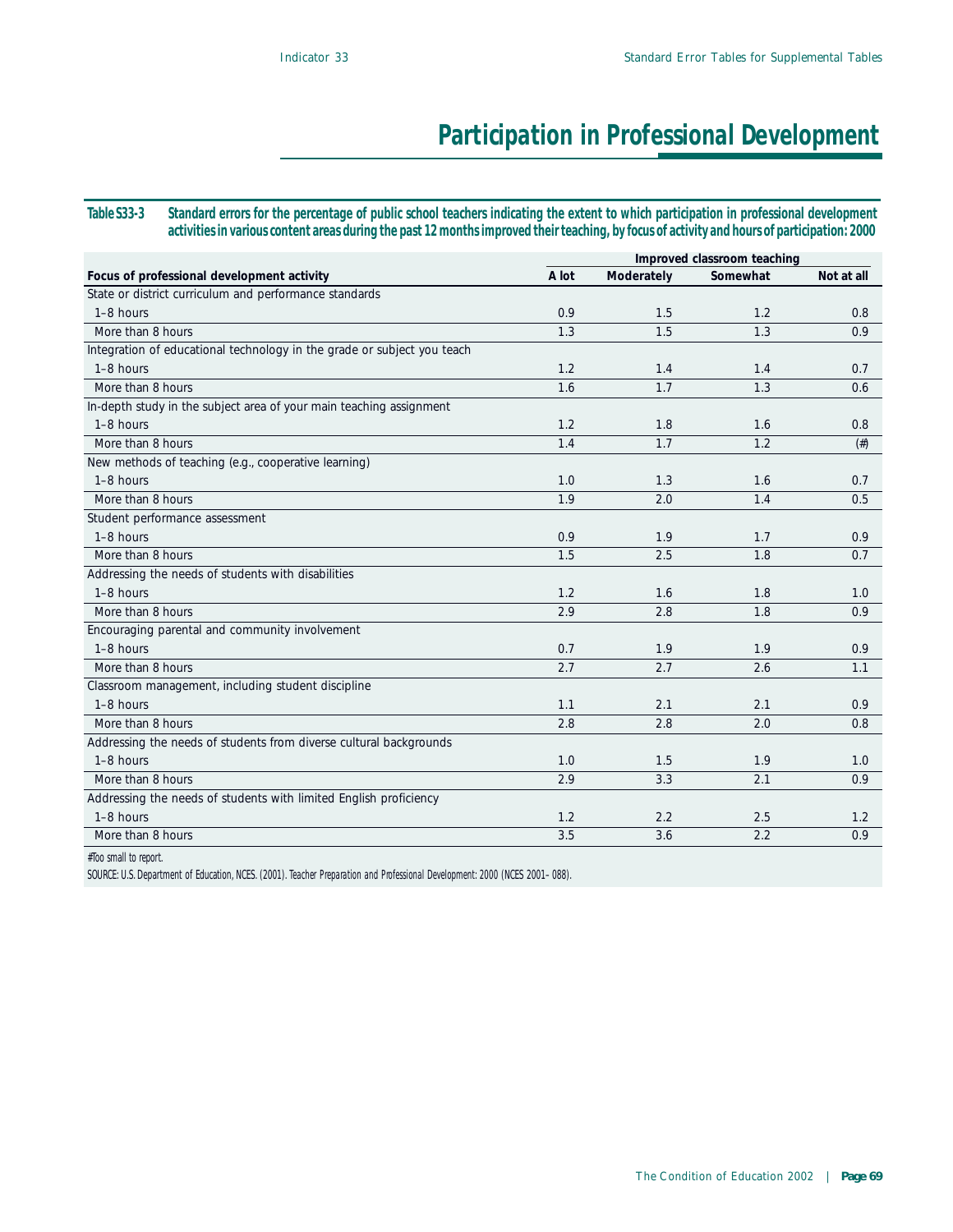## **Participation in Professional Development**

**Table S33-4 Standard errors for the percentage of public school teachers indicating the extent to which participation in various collaborative activities during the past 12 months improved their teaching, by focus of activity and frequency of participation: 2000**

|                                                                            | Improved classroom teaching |            |          |            |
|----------------------------------------------------------------------------|-----------------------------|------------|----------|------------|
| Focus of collaborative activity                                            | A lot                       | Moderately | Somewhat | Not at all |
| Regularly scheduled collaboration with other teacher(s),                   |                             |            |          |            |
| excluding meetings held for administrative purposes                        |                             |            |          |            |
| At least once a week                                                       | 1.8                         | 2.0        | 1.6      | 0.7        |
| 2 to 3 times a month                                                       | 2.5                         | 2.8        | 2.3      | 0.9        |
| Once a month                                                               | 1.7                         | 2.6        | 2.6      | 1.0        |
| A few times a year                                                         | 1.2                         | 2.1        | 1.9      | 1.3        |
| Networking with teachers outside the school                                |                             |            |          |            |
| At least once a week                                                       | 3.9                         | 4.2        | 3.0      | 0.8        |
| 2 to 3 times a month                                                       | 3.1                         | 3.3        | 2.6      | 0.6        |
| Once a month                                                               | 2.4                         | 2.9        | 2.5      | 1.2        |
| A few times a year                                                         | 1.0                         | 1.4        | 1.6      | 0.8        |
| Common planning periods for team teachers                                  |                             |            |          |            |
| At least once a week                                                       | 1.5                         | 1.5        | 1.3      | 0.6        |
| 2 to 3 times a month                                                       | 3.9                         | 4.4        | 2.6      | 1.3        |
| Once a month                                                               | 4.1                         | 4.3        | 3.6      | 2.0        |
| A few times a year                                                         | 2.6                         | 2.7        | 3.9      | 2.4        |
| Individual or collaborative research on a topic of interest professionally |                             |            |          |            |
| At least once a week                                                       | 2.7                         | 2.7        | 1.7      | 0.6        |
| 2 to 3 times a month                                                       | 3.0                         | 3.4        | 2.1      | $(\#)$     |
| Once a month                                                               | 2.8                         | 2.6        | 2.8      | 0.4        |
| A few times a year                                                         | 1.4                         | 1.9        | 2.0      | 1.0        |
| Mentoring another teacher in a formal relationship                         |                             |            |          |            |
| At least once a week                                                       | 2.3                         | 2.7        | 2.3      | 1.5        |
| 2 to 3 times a month                                                       | 2.9                         | 5.0        | 4.5      | 3.2        |
| Once a month                                                               | 5.2                         | 5.6        | 5.7      | 3.4        |
| A few times a year                                                         | 2.0                         | 3.1        | 3.6      | 2.8        |
| Being mentored by another teacher in a formal relationship                 |                             |            |          |            |
| At least once a week                                                       | 3.2                         | 3.1        | 1.9      | $(\#)$     |
| 2 to 3 times a month                                                       | 5.8                         | 4.9        | 4.2      | 2.4        |
| Once a month                                                               | 5.6                         | 6.8        | 4.6      | 2.2        |
| A few times a year                                                         | 2.2                         | 3.0        | 4.3      | 2.5        |
|                                                                            |                             |            |          |            |

#Too small to report.

SOURCE: U.S. Department of Education, NCES. (2001). *Teacher Preparation and Professional Development: 2000* (NCES 2001–088).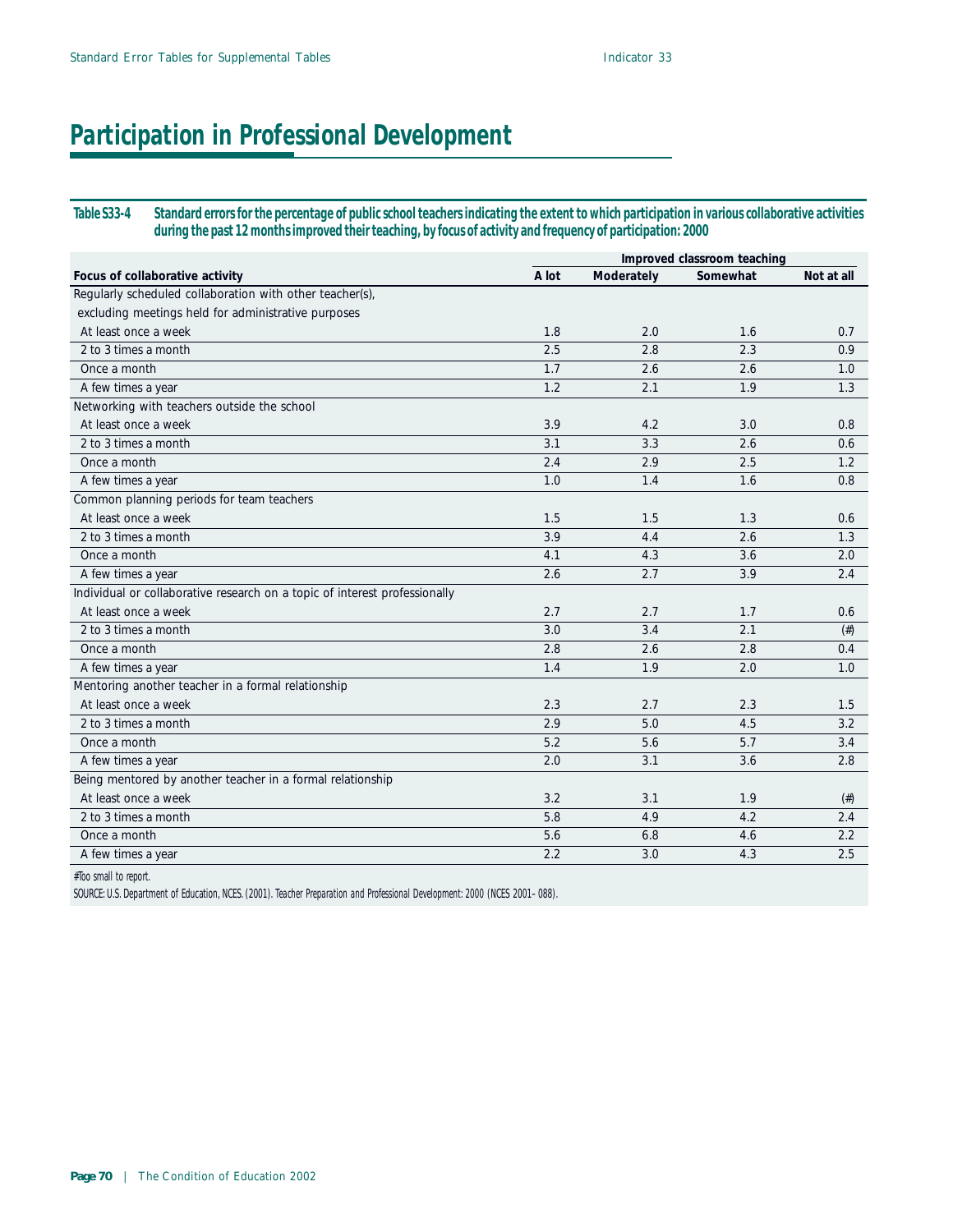### **Student Victimization**

#### **Table S34-1 Standard errors for the percentage of students ages 12–18 who reported criminal victimization at school, by student characteristics: 1999**

|                         |       | Victimization |          |
|-------------------------|-------|---------------|----------|
| Student characteristic  | Any   | Violent       | Property |
| Total                   | 0.4   | 0.2           | 0.4      |
| Sex                     |       |               |          |
| Male                    | 0.6   | 0.3           | 0.5      |
| Female                  | 0.6   | 0.3           | 0.5      |
| Race/ethnicity          |       |               |          |
| White                   | 0.5   | 0.3           | 0.5      |
| <b>Black</b>            | 1.2   | 0.7           | 1.0      |
| Hispanic                | 1.1   | 0.7           | 0.7      |
| Other                   | 1.9   | 0.9           | 1.2      |
| Grade level             |       |               |          |
| $6 - 8$                 | 0.7   | 0.4           | 0.6      |
| $9 - 10$                | 0.7   | 0.4           | 0.6      |
| $11 - 12$               | 0.7   | 0.4           | 0.6      |
| Family household income |       |               |          |
| Less than \$15,000      | 1.3   | 0.8           | 1.1      |
| \$15,000-29,999         | 1.0   | 0.6           | 0.8      |
| \$30,000-49,999         | 0.8   | 0.5           | 0.8      |
| \$50,000-74,999         | 1.1   | 0.6           | 0.8      |
| \$75,000 or more        | 0.8   | 0.4           | 0.7      |
| Place of residence      |       |               |          |
| Urban                   | 0.9   | 0.5           | 0.7      |
| Suburban                | 0.5   | 0.3           | 0.4      |
| Rural                   | 1.2   | 0.6           | 1.1      |
| Type of school attended |       |               |          |
| Public                  | 0.5   | 0.3           | 0.4      |
| Private                 | $1.0$ | 0.2           | 0.9      |

SOURCE: U.S. Department of Education, NCES. (forthcoming). *Are America's Schools Safe? Kids Speak Out* (NCES 2002–146)*.*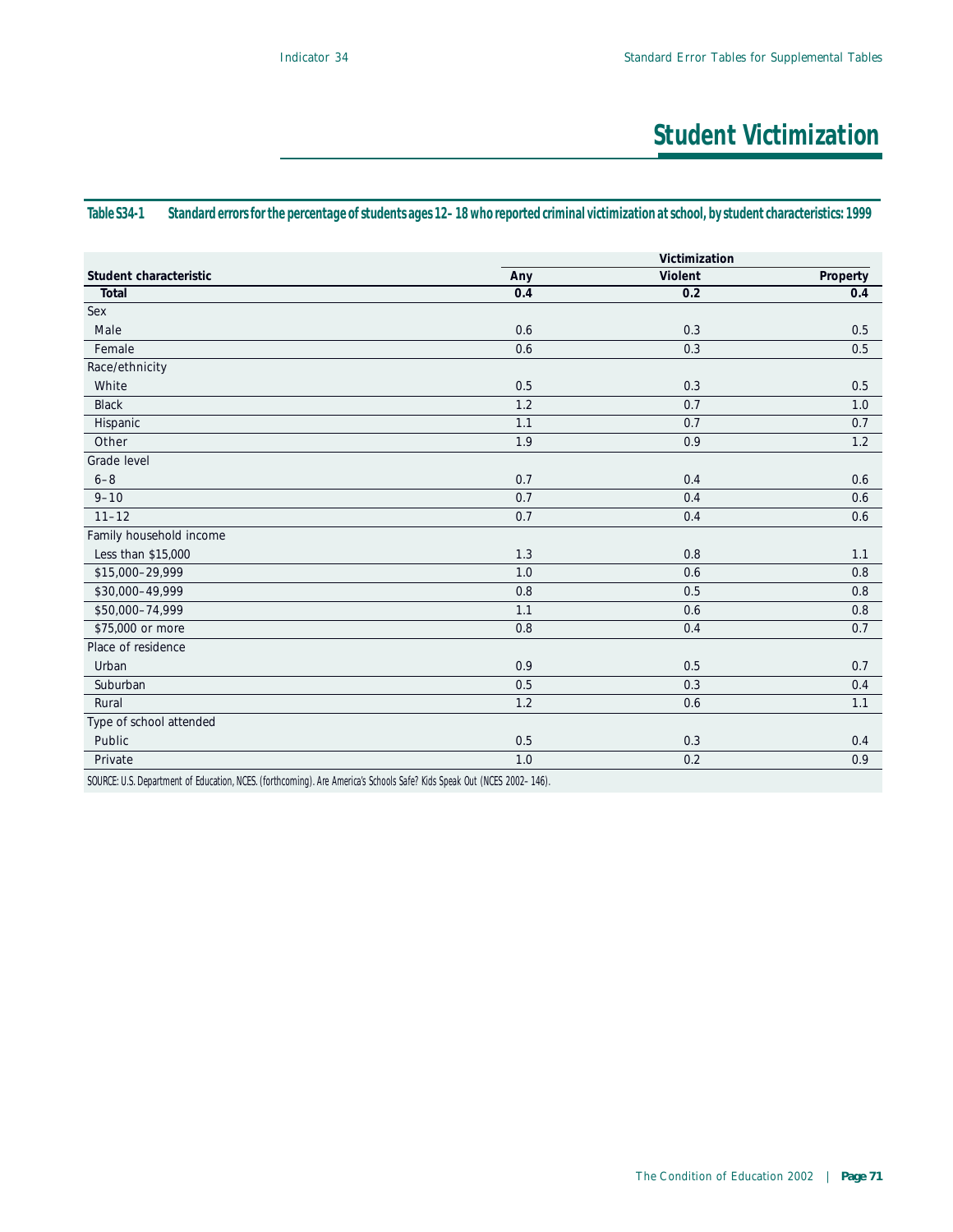## **Student Victimization**

#### **Table S34-2 Standard errors for the percentage of students ages 12–18 who reported criminal victimization at school, by perception of conditions at school: 1999**

|                                                                                            |        | Victimization  |          |  |
|--------------------------------------------------------------------------------------------|--------|----------------|----------|--|
| Perceptions of conditions at school                                                        | Any    | <b>Violent</b> | Property |  |
| Total                                                                                      | 0.4    | 0.2            | 0.4      |  |
| Student reports street gangs at school                                                     |        |                |          |  |
| Yes                                                                                        | 1.2    | 0.7            | 1.0      |  |
| <b>No</b>                                                                                  | 0.5    | 0.2            | 0.4      |  |
| Do not know                                                                                | 1.1    | 0.6            | 0.8      |  |
| Student reports knowing a student who brought a gun to school                              |        |                |          |  |
| Yes                                                                                        | 1.8    | 1.2            | 1.4      |  |
| No                                                                                         | 0.4    | 0.2            | 0.4      |  |
| Student reports seeing a student with a gun at school                                      |        |                |          |  |
| Yes                                                                                        | 3.0    | 1.9            | 2.4      |  |
| No                                                                                         | 0.4    | 0.2            | 0.4      |  |
| Do not know                                                                                | $(\#)$ | $(\#)$         | $(\#)$   |  |
| comment of the contract of the contract of the contract of the contract of the contract of |        |                |          |  |

#Too small to report.

SOURCE: U.S. Department of Education, NCES. (forthcoming). *Are America's Schools Safe? Kids Speak Out* (NCES 2002–146)*.*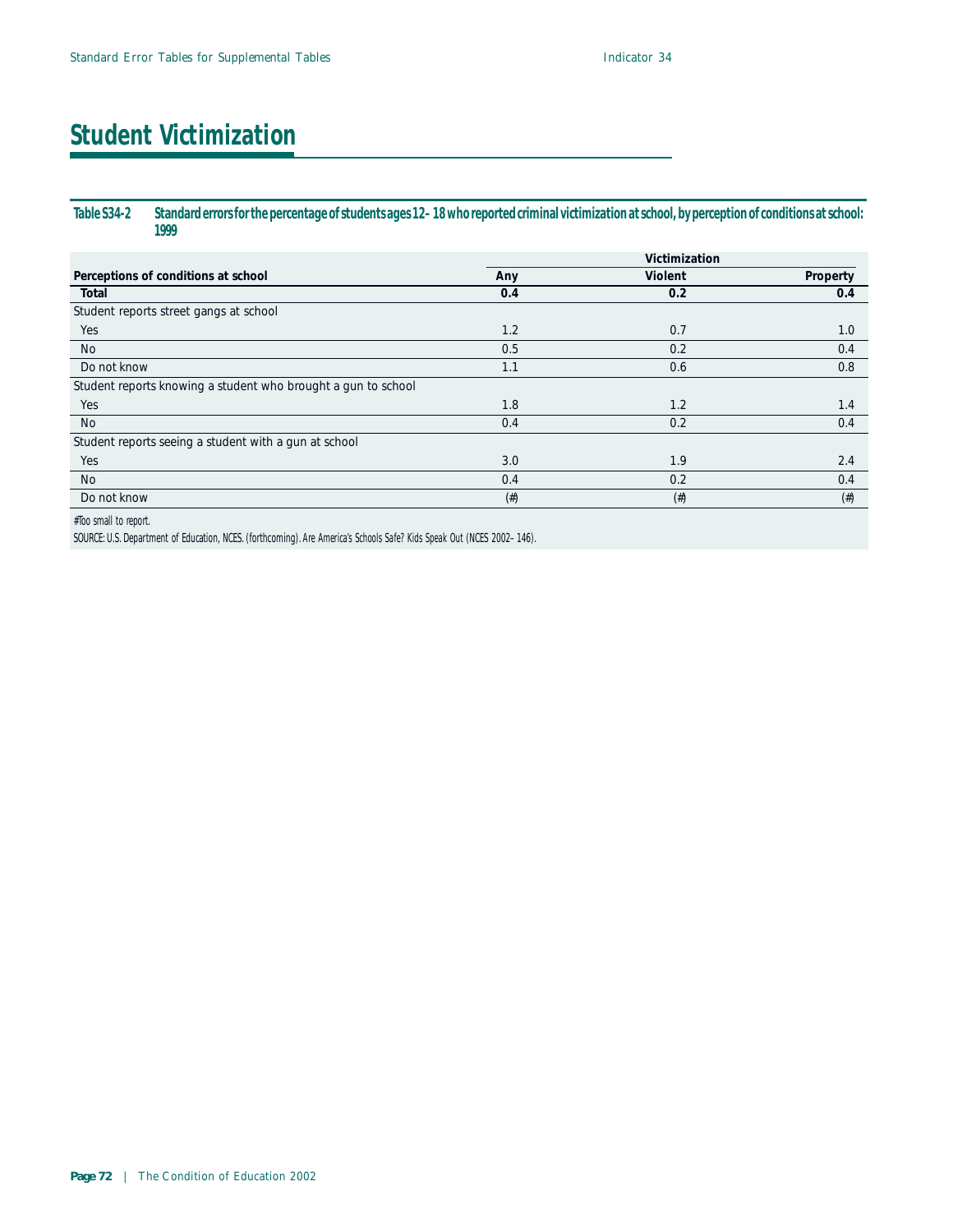# **Undergraduate Diversity**

#### **Table S35-1 Standard errors for the percentage distribution of undergraduates according to selected student characteristics, by institution type: 1999– 2000**

|                                    | Public 4-year |              |          | Private not-for-profit | Public   |             |        |
|------------------------------------|---------------|--------------|----------|------------------------|----------|-------------|--------|
| Student characteristics            | Total         | 4-year total | Doctoral | Nondoctoral            | Doctoral | Nondoctoral | 2-year |
| Total                              | (t)           | (t)          | (t)      | (t)                    | (t)      | (t)         | (t)    |
| Sex                                |               |              |          |                        |          |             |        |
| Male                               | 0.4           | 0.5          | 0.5      | 1.1                    | 1.3      | 1.3         | 0.7    |
| Female                             | 0.4           | 0.5          | 0.5      | 1.1                    | 1.3      | 1.3         | 0.7    |
| Race/ethnicity                     |               |              |          |                        |          |             |        |
| White                              | 0.8           | 1.0          | 0.9      | 2.9                    | 1.5      | 2.3         | 1.6    |
| <b>Black</b>                       | 0.6           | 0.6          | 0.6      | 1.9                    | 1.3      | 1.3         | 1.1    |
| Hispanic                           | 0.7           | 1.0          | 0.7      | 3.0                    | 0.7      | 2.8         | 1.0    |
| Asian/Pacific Islander             | 0.2           | 0.2          | 0.3      | 0.6                    | 0.6      | 0.3         | 0.4    |
| American Indian/Alaska Native      | 0.1           | 0.1          | 0.1      | 0.2                    | 0.2      | 0.4         | 0.2    |
| Age                                |               |              |          |                        |          |             |        |
| 18 and under                       | 0.2           | 0.2          | 0.3      | 0.6                    | 0.8      | 0.5         | 0.4    |
| $19 - 23$                          | 0.5           | 0.5          | 0.5      | 1.3                    | 1.2      | 1.6         | 0.8    |
| $24 - 29$                          | 0.3           | 0.3          | 0.4      | 0.8                    | 0.6      | 0.7         | 0.5    |
| $30 - 39$                          | 0.3           | 0.3          | 0.3      | 0.6                    | 0.6      | $1.0$       | 0.6    |
| 40 and above                       | 0.3           | 0.2          | 0.2      | 0.5                    | 0.5      | 0.8         | 0.6    |
| Average age                        | 0.1           | 0.1          | 0.1      | 0.2                    | 0.2      | 0.3         | 0.2    |
| Dependency status                  |               |              |          |                        |          |             |        |
| Dependent                          | 0.5           | 0.6          | 0.5      | 1.5                    | 1.1      | 1.8         | 0.9    |
| Independent                        | 0.5           | 0.6          | 0.5      | 1.5                    | 1.1      | 1.8         | 0.9    |
| Respondent has dependents          |               |              |          |                        |          |             |        |
| No                                 | 0.4           | 0.4          | 0.4      | 1.2                    | 0.8      | 1.3         | 0.7    |
| Yes                                | 0.4           | 0.4          | 0.4      | 1.2                    | 0.8      | 1.3         | 0.7    |
| Single parent                      |               |              |          |                        |          |             |        |
| No                                 | 0.3           | 0.3          | 0.3      | 0.9                    | 0.5      | 0.8         | 0.5    |
| Yes                                | 0.3           | 0.3          | 0.3      | 0.9                    | 0.5      | 0.8         | 0.5    |
| Employment                         |               |              |          |                        |          |             |        |
| Full-time                          | 0.5           | 0.6          | 0.6      | 1.6                    | 1.3      | 1.8         | 0.8    |
| Part-time                          | 0.4           | 0.6          | 0.7      | 1.2                    | 1.3      | 1.7         | 0.7    |
| Not working                        | 0.4           | 0.4          | 0.6      | 1.0                    | 1.0      | 1.0         | 0.7    |
| Disability status                  |               |              |          |                        |          |             |        |
| No disability                      | 0.2           | 0.2          | 0.3      | 0.5                    | 0.6      | 0.6         | 0.5    |
| Disability or difficulty           | 0.2           | 0.2          | 0.3      | 0.5                    | 0.6      | 0.6         | 0.5    |
| Citizenship                        |               |              |          |                        |          |             |        |
| Citizens                           | 0.3           | 0.3          | 0.4      | 0.8                    | 0.8      | 0.6         | 0.6    |
| Student and parent(s) foreign-born | 0.2           | 0.2          | 0.2      | 0.5                    | 0.5      | 0.3         | 0.4    |
| Only parent(s) foreign-born        | 0.4           | 0.4          | 0.5      | 1.3                    | 0.9      | 0.7         | 0.7    |
| All other citizens                 | 0.6           | 0.7          | 0.8      | 2.1                    | 1.3      | 1.0         | 1.1    |
| Permanent residents                | 0.3           | 0.3          | 0.3      | 0.7                    | 0.5      | 0.5         | 0.5    |
| Foreign students with visa         | 0.2           | 0.2          | 0.2      | 0.3                    | 0.7      | 0.4         | 0.3    |
| See footnotes at end of table.     |               |              |          |                        |          |             |        |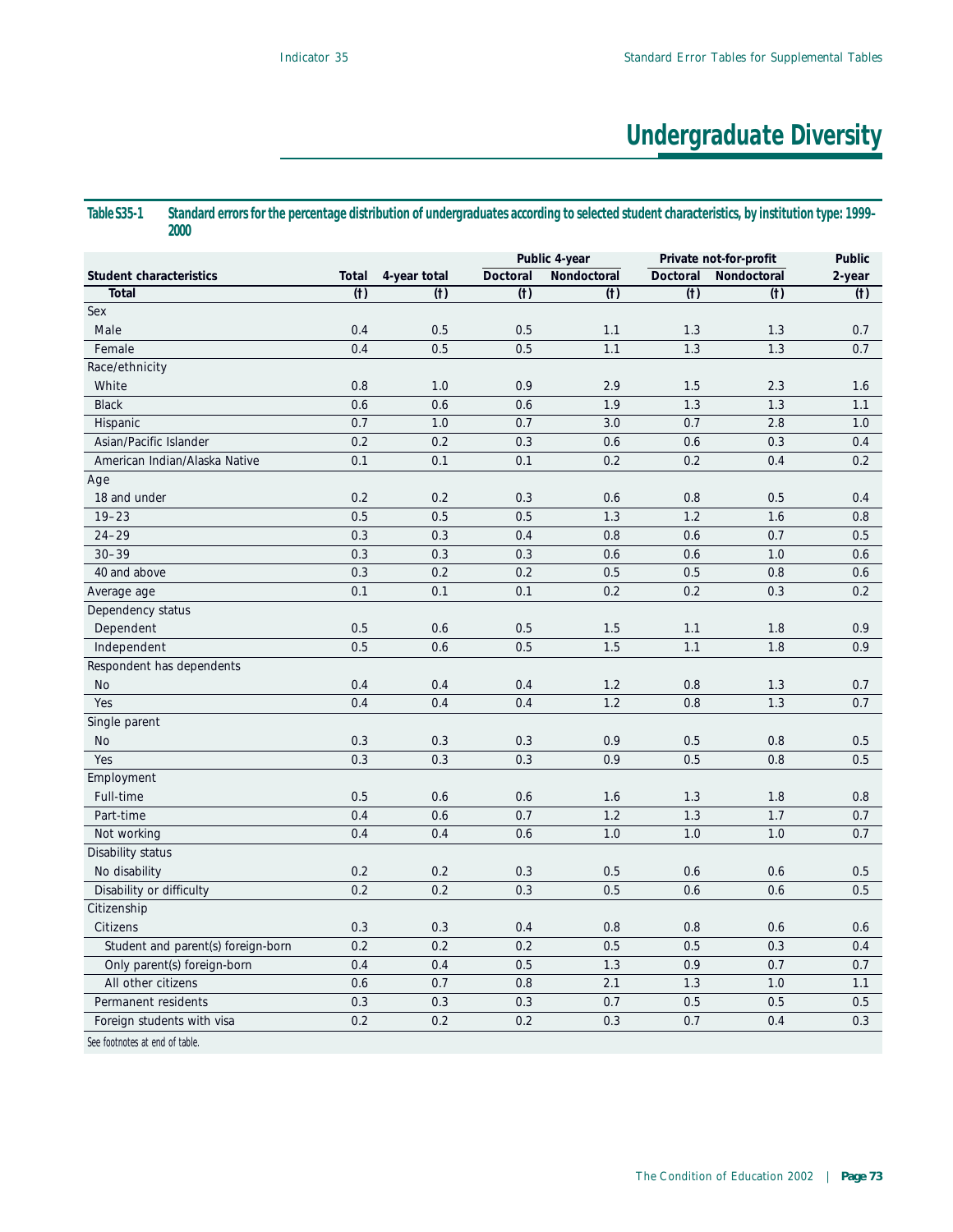# **Undergraduate Diversity**

#### **Table S35-1 Standard errors for the percentage distribution of undergraduates according to selected student characteristics, by institution type: 1999– 2000—Continued**

|        |              | Public 4-year |             | Private not-for-profit |             | Public |
|--------|--------------|---------------|-------------|------------------------|-------------|--------|
| Total  | 4-year total | Doctoral      | Nondoctoral | Doctoral               | Nondoctoral | 2-year |
|        |              |               |             |                        |             |        |
| 0.5    | 0.6          | 0.6           | 2.0         | 0.9                    | 1.1         | 0.9    |
| 0.5    | 0.6          | 0.6           | 2.0         | 0.9                    | 1.1         | 0.9    |
|        |              |               |             |                        |             |        |
| 0.6    | 0.6          | 0.5           | 1.8         | 1.0                    | 1.6         | 0.8    |
| 0.6    | 0.6          | 0.5           | 1.8         | 1.0                    | 1.6         | 0.8    |
|        |              |               |             |                        |             |        |
| 0.5    | 0.5          | 0.5           | 1.1         | 1.1                    | 1.4         | 0.8    |
| 0.5    | 0.5          | 0.5           | 1.1         | 1.1                    | 1.4         | 0.8    |
|        |              |               |             |                        |             |        |
| 0.3    | 0.2          | 0.1           | 0.4         | 0.2                    | 0.9         | 0.5    |
| 0.2    | 0.2          | 0.1           | 0.4         | 0.2                    | 0.9         | 0.4    |
| $(\#)$ | $(\#)$       | 0.1           | 0.1         | 0.1                    | 0.1         | 0.1    |
| 0.1    | 0.1          | 0.1           | 0.1         | 0.1                    | 0.2         | 0.2    |
|        |              |               |             |                        |             |        |

#Too small to report.

†Not applicable.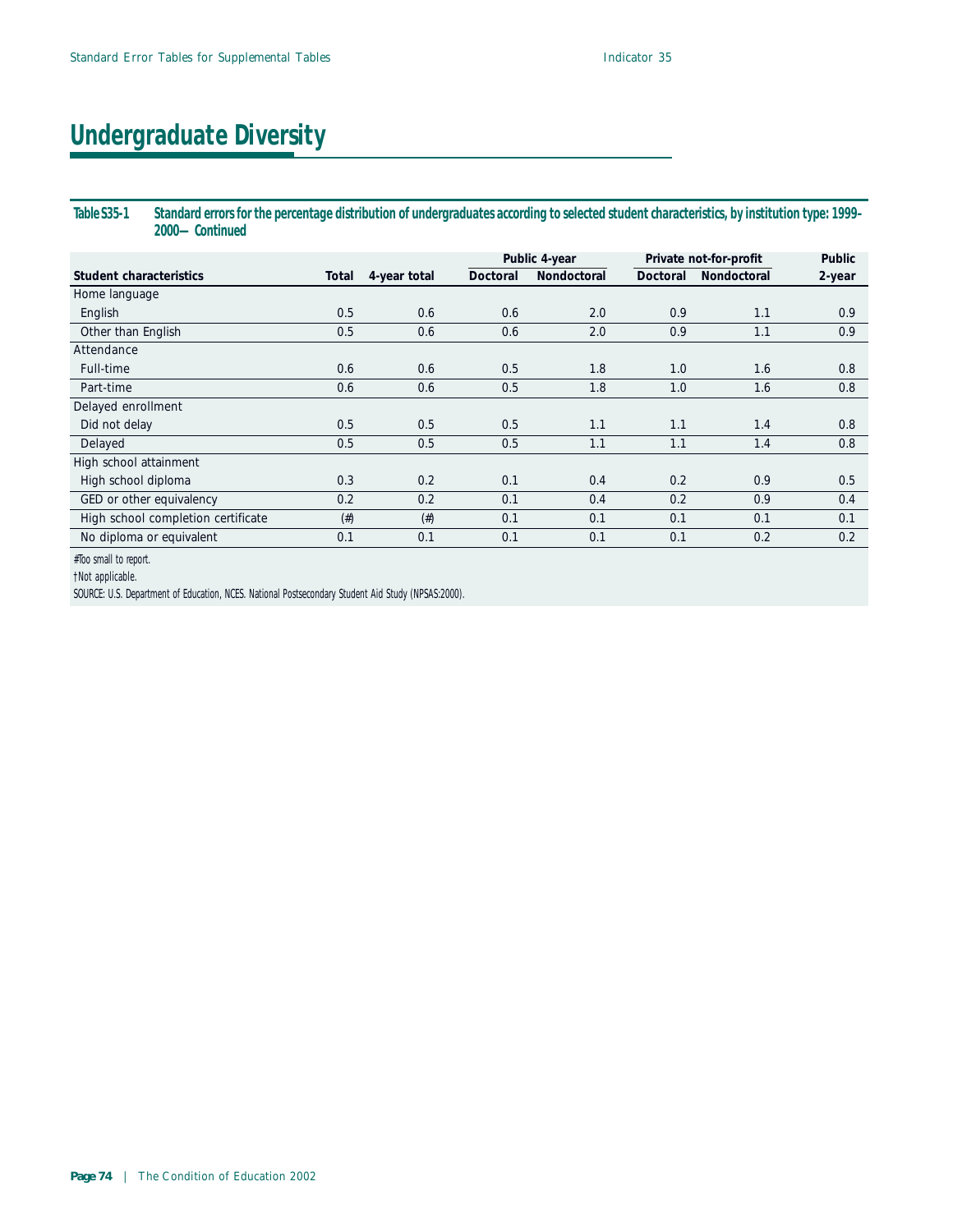### **Undergraduate Diversity**

#### **Table S35-2 Standard errors for the percentage distribution of undergraduates according to selected student characteristics, by institution type: 1989–90**

|                                    |       |              |          | Public 4-year |          | Private not-for-profit |        |
|------------------------------------|-------|--------------|----------|---------------|----------|------------------------|--------|
| <b>Student characteristics</b>     | Total | 4-year total | Doctoral | Nondoctoral   | Doctoral | Nondoctoral            | 2-year |
| <b>Total</b>                       | (t)   | (t)          | (t)      | (t)           | (t)      | (t)                    | (t)    |
| Sex                                |       |              |          |               |          |                        |        |
| Male                               | 0.5   | 0.5          | 0.9      | 0.9           | 1.2      | 1.5                    | 0.9    |
| Female                             | 0.5   | 0.5          | 0.9      | 0.9           | 1.2      | 1.5                    | 0.9    |
| Race/ethnicity                     |       |              |          |               |          |                        |        |
| White                              | 1.0   | 1.1          | 1.8      | 2.1           | 2.1      | 2.3                    | 1.9    |
| <b>Black</b>                       | 0.7   | 0.7          | 1.4      | 1.3           | 1.0      | 1.3                    | 1.4    |
| Hispanic                           | 0.6   | 0.7          | 1.0      | 1.0           | 1.9      | 2.1                    | 1.0    |
| Asian/Pacific Islander             | 0.3   | 0.4          | 0.6      | 0.8           | 0.6      | 0.4                    | 0.6    |
| American Indian/Alaska Native      | 0.1   | 0.1          | 0.1      | 0.1           | 0.1      | 0.1                    | 0.2    |
| Age                                |       |              |          |               |          |                        |        |
| 18 and under                       | 0.3   | 0.3          | 0.6      | 0.6           | 0.7      | 0.7                    | 0.6    |
| $19 - 23$                          | 0.7   | 0.6          | 1.0      | 1.2           | 1.5      | 1.7                    | 1.0    |
| $24 - 29$                          | 0.4   | 0.4          | 0.7      | 0.8           | 1.0      | 0.8                    | 0.6    |
| $30 - 39$                          | 0.4   | 0.4          | 0.6      | 0.6           | 0.8      | 1.0                    | 0.7    |
| 40 and above                       | 0.4   | 0.3          | 0.3      | 0.5           | 0.4      | 0.8                    | 0.9    |
| Average age                        | 0.2   | 0.1          | 0.2      | 0.2           | 0.3      | 0.4                    | 0.3    |
| Dependency status                  |       |              |          |               |          |                        |        |
| Dependent                          | 0.9   | 0.9          | 1.5      | 1.6           | 2.2      | 2.3                    | 1.2    |
| Independent                        | 0.9   | 0.9          | 1.5      | 1.6           | 2.2      | 2.3                    | 1.2    |
| Respondent has dependents          |       |              |          |               |          |                        |        |
| <b>No</b>                          | 0.7   | 0.5          | 0.8      | 0.8           | 1.1      | 1.4                    | 1.1    |
| Yes                                | 0.7   | 0.5          | 0.8      | 0.8           | 1.1      | 1.4                    | 1.1    |
| Employment                         |       |              |          |               |          |                        |        |
| Full-time                          | 0.7   | 0.7          | 1.1      | 1.1           | 1.5      | 1.8                    | 1.0    |
| Part-time                          | 0.6   | 0.7          | 1.1      | 1.3           | 1.9      | 1.9                    | 0.9    |
| Not working                        | 0.4   | 0.3          | 0.5      | 0.7           | 0.9      | 0.7                    | 0.7    |
| High school attainment             |       |              |          |               |          |                        |        |
| High school diploma                | 0.4   | 0.2          | 0.2      | 0.3           | 0.3      | 0.4                    | 0.6    |
| GED or other equivalency           | 0.2   | 0.1          | 0.2      | 0.3           | 0.2      | 0.3                    | 0.5    |
| High school completion certificate | 0.1   | 0.1          | 0.1      | 0.1           | 0.1      | 0.1                    | 0.2    |
| No diploma or equivalent           | 0.2   | $(\#)$       | 0.1      | 0.1           | 0.1      | 0.1                    | 0.3    |
|                                    |       |              |          |               |          |                        |        |

#Too small to report.

†Not applicable.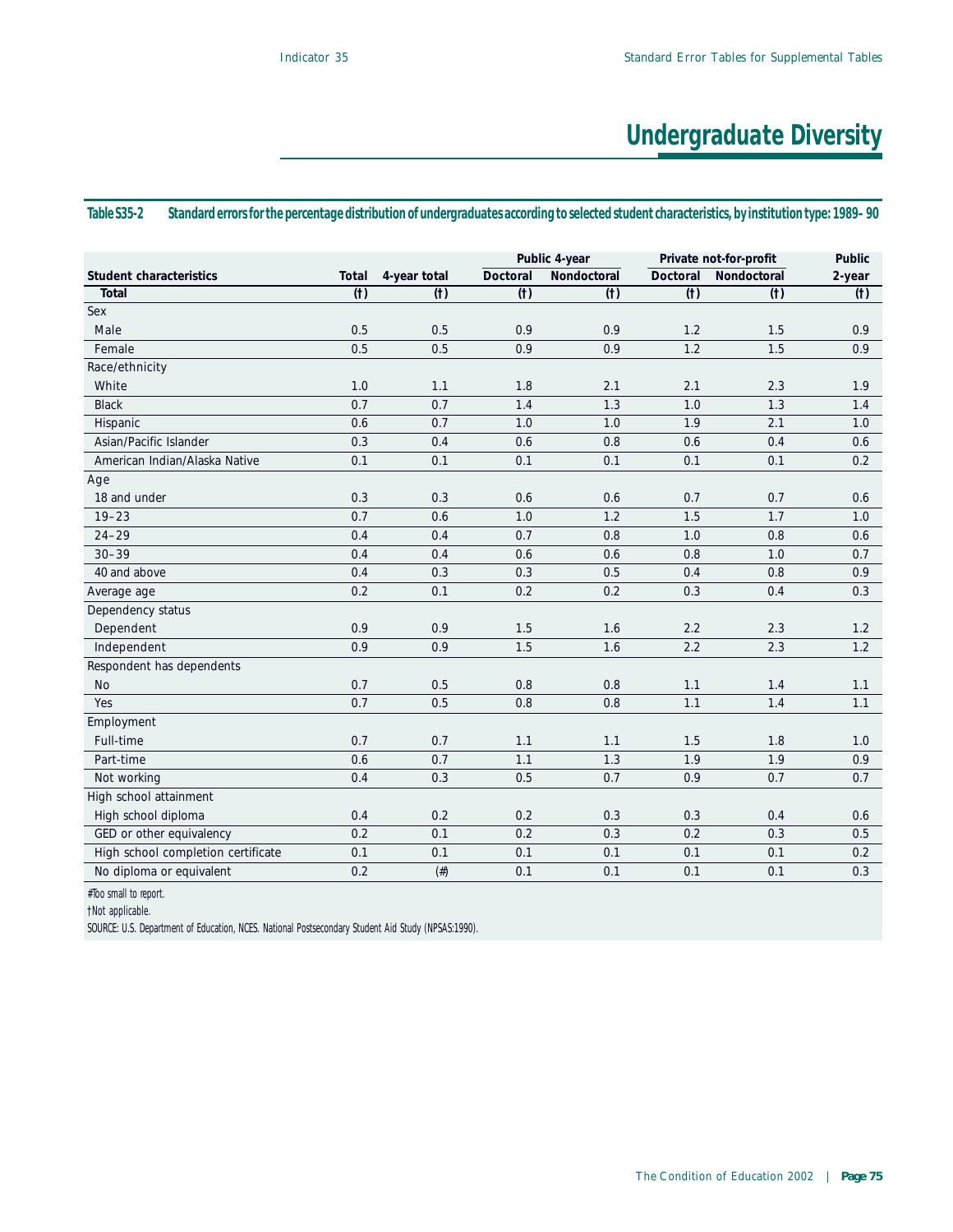# **Perceived Impact of Work on Postsecondary Learning**

#### **Table S37-1 Standard errors for the percentage distribution of undergraduates according to hours worked per week and average hours worked, by how they identified their primary role, their attendance intensity, and type of institution: 1999–2000**

|       |         |          |           |           |                       | Average |
|-------|---------|----------|-----------|-----------|-----------------------|---------|
|       |         |          |           |           |                       | hours   |
|       | Did not |          |           |           | 35 or                 | per     |
| Total | work    | $1 - 15$ | $16 - 20$ | $24 - 34$ | more                  | week    |
| (t)   | 0.4     | 0.3      | 0.3       | 0.3       | 0.5                   | 0.2     |
|       |         |          |           |           |                       |         |
| 0.5   | (†)     | 0.5      | 0.4       | 0.5       | 0.6                   | 0.2     |
| 0.5   | (t)     | 0.2      | 0.3       | 0.5       | 0.6                   | 0.2     |
| 0.4   | (†)     | (t)      | (†)       | (†)       | (†)                   | (†)     |
|       |         |          |           |           |                       |         |
| 0.6   | 0.5     | 0.4      | 0.4       | 0.4       | 0.5                   | 0.2     |
| 0.6   | 0.5     | 0.2      | 0.4       | 0.5       | 0.6                   | 0.2     |
| 0.3   | 0.8     | 0.6      | 0.7       | 0.8       | 1.1                   | 0.3     |
|       |         |          |           |           |                       |         |
| 0.6   | 0.6     | 0.5      | 0.4       | 0.4       | 0.7                   | 0.2     |
| 0.4   | 0.7     | 0.9      | 0.5       | 0.6       | 1.2                   | 0.5     |
| 0.8   | 0.7     | 0.3      | 0.5       | 0.6       | 0.8                   | 0.2     |
|       |         |          |           |           | Hours worked per week |         |

†Not applicable.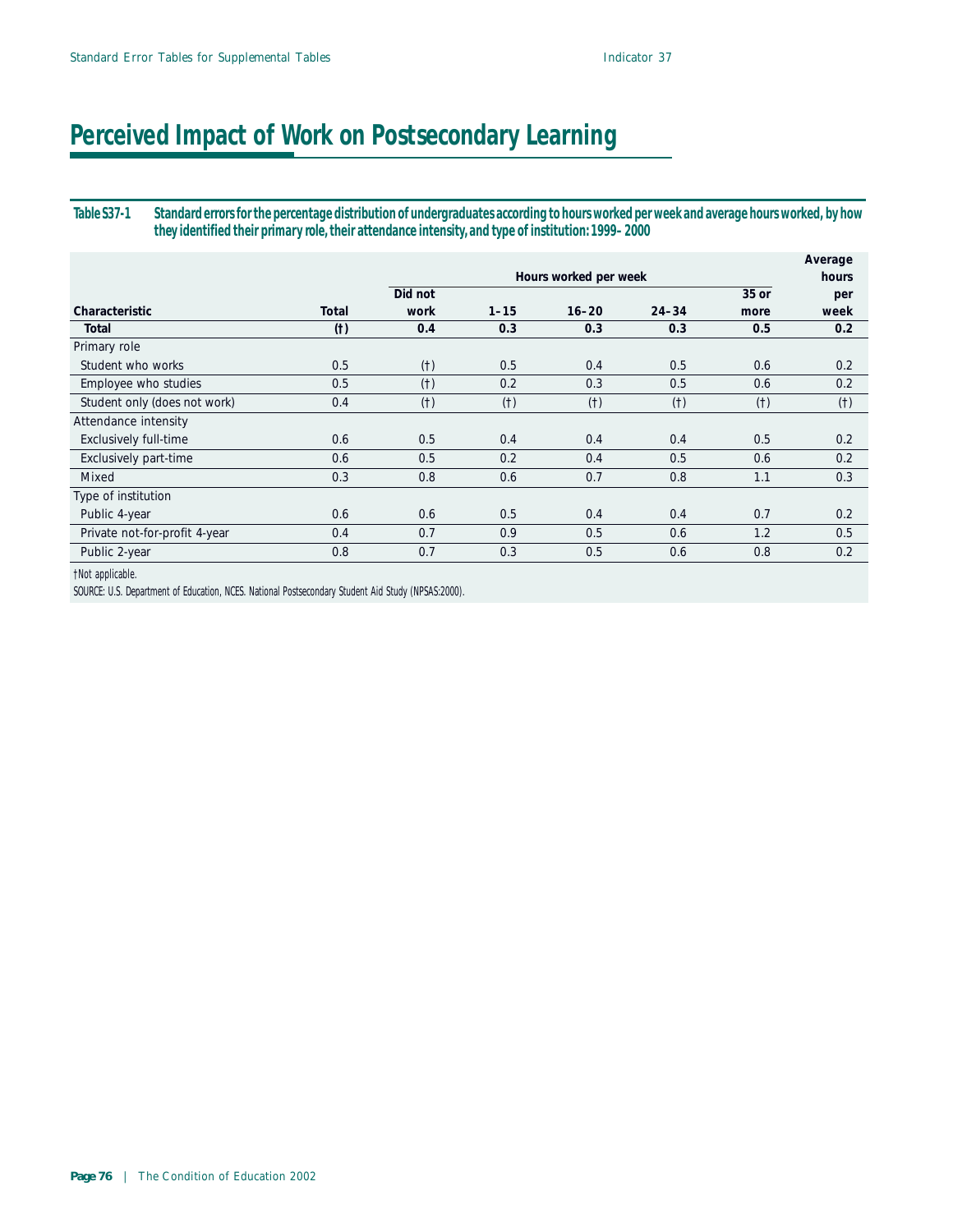### **Student Participation in Distance Education**

#### **Table S38-1 Standard errors for the percentage of undergraduates who participated in distance education classes at postsecondary institutions, by type of institution and selected student characteristics: 1999–2000**

|                                  |       |        |       | 4-year |                |
|----------------------------------|-------|--------|-------|--------|----------------|
|                                  |       | 2-year |       |        | Private        |
| Selected student characteristics | Total | public | Total | Public | not-for-profit |
| Total                            | 0.3   | 0.5    | 0.3   | 0.4    | 0.5            |
| Sex                              |       |        |       |        |                |
| Male                             | 0.4   | 0.7    | 0.4   | 0.4    | 0.7            |
| Female                           | 0.4   | 0.7    | 0.4   | 0.5    | 0.6            |
| Age                              |       |        |       |        |                |
| 24 or less                       | 0.3   | 0.6    | 0.2   | 0.3    | 0.4            |
| More than 24                     | 0.6   | 0.8    | 0.7   | 0.9    | 1.1            |
| Attendance status                |       |        |       |        |                |
| Full-time                        | 0.3   | 0.6    | 0.3   | 0.3    | 0.4            |
| Part-time                        | 0.5   | 0.7    | 0.6   | 0.7    | 1.0            |
| Student role                     |       |        |       |        |                |
| Students who do not work         | 0.5   | 1.0    | 0.4   | 0.5    | 0.7            |
| Students who work                | 0.3   | 0.7    | 0.3   | 0.4    | 0.5            |
| Employees who study              | 0.6   | 0.8    | 0.9   | 1.2    | 1.2            |
| Hours per week worked            |       |        |       |        |                |
| Less than 20                     | 0.4   | 0.9    | 0.3   | 0.4    | 0.5            |
| 20 or more                       | 0.4   | 0.6    | 0.4   | 0.5    | 0.7            |
| Distance from home               |       |        |       |        |                |
| 30 miles or less                 | 0.4   | 0.5    | 0.4   | 0.4    | 0.7            |
| More than 30 miles               | 0.5   | 1.6    | 0.4   | 0.6    | 0.6            |

SOURCE: U.S. Department of Education, NCES. National Postsecondary Student Aid Study (NPSAS:2000).

#### **Table S38-2 Standard errors for the percentage of master's students who participated in distance education classes at postsecondary institutions, and percentage of participants with various experiences with distance education: 1999–2000**

|                                                       |       | Education       |            | Other master's |
|-------------------------------------------------------|-------|-----------------|------------|----------------|
| Distance education characteristics                    | Total | master's degree | <b>MBA</b> | degree         |
| Total percentage participating                        | 0.7   | 1.1             | 1.6        | 0.9            |
| Percentage of participants                            |       |                 |            |                |
| Type of distance education                            |       |                 |            |                |
| Live TV/audio                                         | 2.0   | 3.9             | 5.1        | 2.4            |
| Prerecorded audio/TV                                  | 1.9   | 3.1             | 5.8        | 2.5            |
| Internet                                              | 2.4   | 4.0             | 4.2        | 2.6            |
| Entire program available through distance education   | 2.2   | 3.5             | 6.6        | 2.6            |
| Level of satisfaction with distance education classes |       |                 |            |                |
| compared with regular classes                         |       |                 |            |                |
| Total                                                 | (†)   | (t)             | (t)        | (†)            |
| More satisfied                                        | 1.7   | 2.4             | 3.0        | 2.4            |
| Equally satisfied                                     | 2.0   | 3.3             | 5.4        | 2.9            |
| Less satisfied                                        | 1.7   | 2.2             | 5.7        | 2.4            |

†Not applicable.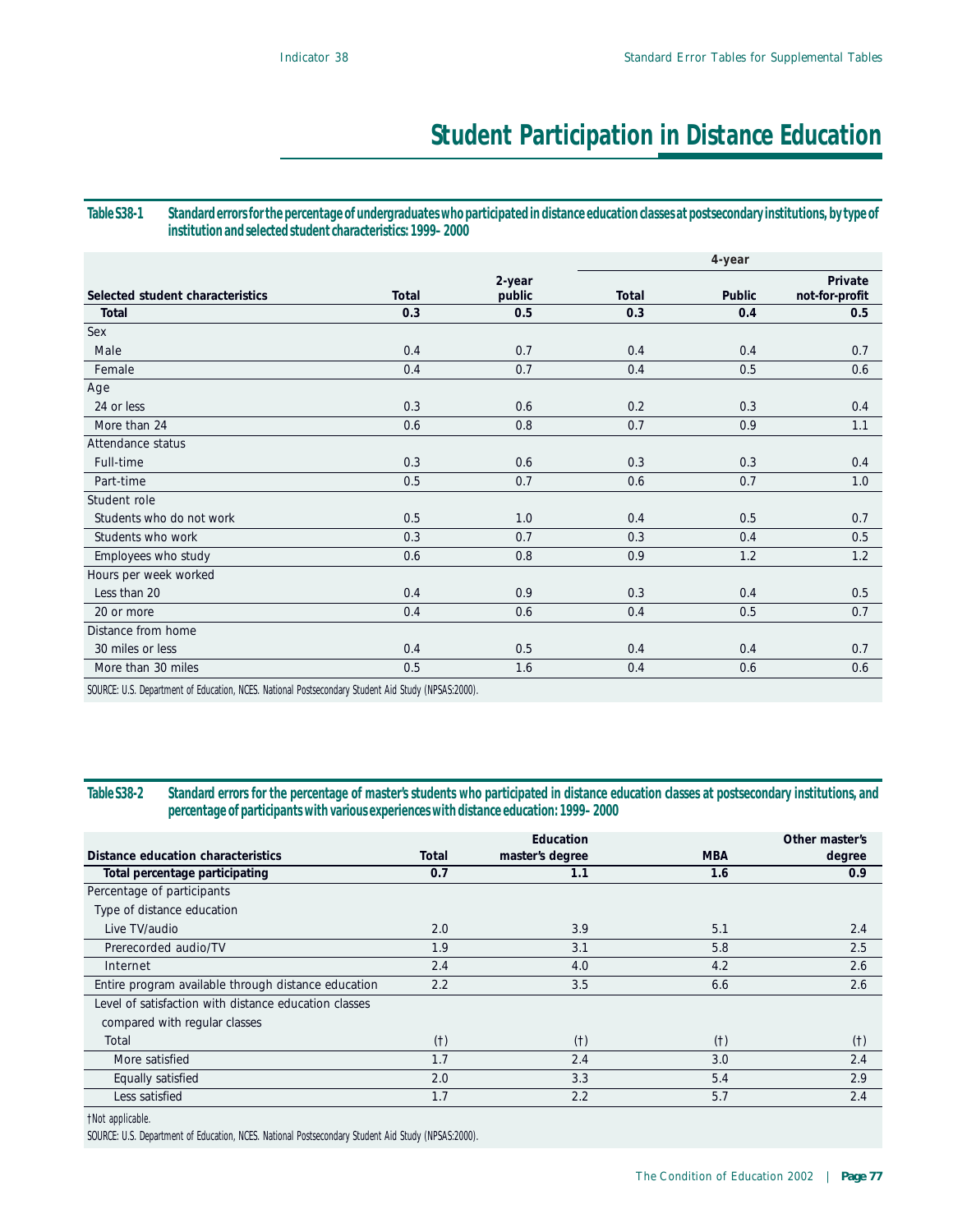### **Parents' Attitudes Toward Schools**

#### **Table S40-1 Standard errors for the percentage of children in grades 3–12 with parents who were very satisfied with various aspects of the school their child attends, by selected family characteristics: 1993 and 1999**

|                                         |      |                |                  |      |      | School's           |      | School's             |  |
|-----------------------------------------|------|----------------|------------------|------|------|--------------------|------|----------------------|--|
|                                         |      | Child's school | Child's teachers |      |      | academic standards |      | order and discipline |  |
| Characteristic                          | 1993 | 1999           | 1993             | 1999 | 1993 | 1999               | 1993 | 1999                 |  |
| Total                                   | 0.7  | 0.6            | 0.7              | 0.5  | 0.6  | 0.7                | 0.7  | 0.5                  |  |
| Race/ethnicity                          |      |                |                  |      |      |                    |      |                      |  |
| White                                   | 0.7  | 0.7            | 0.8              | 0.6  | 0.7  | 0.7                | 0.6  | 0.7                  |  |
| <b>Black</b>                            | 1.4  | 1.5            | 1.5              | 1.4  | 1.5  | 1.4                | 1.6  | 1.2                  |  |
| Hispanic                                | 1.8  | 1.1            | 1.5              | 1.1  | 1.5  | 1.2                | 2.1  | 1.3                  |  |
| Other                                   | 3.5  | 2.4            | 3.1              | 2.3  | 3.3  | 2.4                | 4.1  | 2.4                  |  |
| Household income                        |      |                |                  |      |      |                    |      |                      |  |
| \$10,000 or less                        | 1.9  | 2.2            | 2.0              | 1.9  | 1.6  | 2.0                | 2.3  | 1.9                  |  |
| \$10,001-20,000                         | 1.4  | 1.8            | 1.4              | 1.6  | 1.6  | 1.9                | 2.1  | 1.6                  |  |
| \$20,001-35,000                         | 1.4  | 1.1            | 1.1              | 1.1  | 1.1  | 1.1                | 1.8  | 1.0                  |  |
| \$35,001-50,000                         | 1.4  | 1.4            | 1.4              | 1.2  | 1.1  | 1.5                | 1.1  | 1.2                  |  |
| More than \$50,000                      | 0.9  | 1.0            | 0.9              | 0.9  | 0.9  | 0.9                | 1.0  | 0.9                  |  |
| Parents' highest education level        |      |                |                  |      |      |                    |      |                      |  |
| Less than high school                   | 3.1  | 2.2            | 3.2              | 1.9  | 3.3  | 2.0                | 4.0  | 1.8                  |  |
| High school diploma or equivalent       | 1.0  | 1.1            | 0.9              | 1.1  | 0.9  | 1.2                | 1.0  | 1.1                  |  |
| Some college, including                 |      |                |                  |      |      |                    |      |                      |  |
| vocational/technical                    | 1.1  | 1.0            | 1.2              | 1.0  | 1.1  | 1.0                | 1.1  | 1.1                  |  |
| Bachelor's degree                       | 1.6  | 1.3            | 1.6              | 1.2  | 1.5  | 1.4                | 1.5  | 1.3                  |  |
| Graduate/professional degree            | 1.2  | 1.3            | 1.3              | 1.2  | 1.2  | 1.4                | 1.4  | 1.2                  |  |
| Family structure                        |      |                |                  |      |      |                    |      |                      |  |
| Two biological/adoptive parents         | 0.6  | 0.7            | 0.6              | 0.7  | 0.6  | 0.8                | 0.8  | 0.7                  |  |
| One biological/adoptive parent          | 1.3  | 1.1            | 1.5              | 0.8  | 1.3  | 1.3                | 1.9  | 0.9                  |  |
| One biological/adoptive                 |      |                |                  |      |      |                    |      |                      |  |
| and one stepparent                      | 33.9 | 1.6            | 23.6             | 1.4  | 25.8 | 1.4                | 31.8 | 1.4                  |  |
| Other relatives/step- or foster parents | 6.6  | 3.3            | 6.7              | 3.3  | 6.4  | 3.1                | 6.4  | 3.5                  |  |
| Urbanicity                              |      |                |                  |      |      |                    |      |                      |  |
| Live inside urban area                  | 0.7  | 0.7            | 0.8              | 0.7  | 0.7  | 0.8                | 0.8  | 0.7                  |  |
| Live outside urban area                 | 1.4  | 1.6            | 2.2              | 1.6  | 1.8  | 1.5                | 2.1  | 1.6                  |  |
| Rural                                   | 1.8  | 1.3            | 1.7              | 1.2  | 1.5  | 1.3                | 1.3  | 1.1                  |  |

SOURCE: U.S. Department of Education, NCES. National Household Education Surveys Program (NHES), "School Safety and Discipline" survey, 1993 and "Parent Interview" survey, 1999.